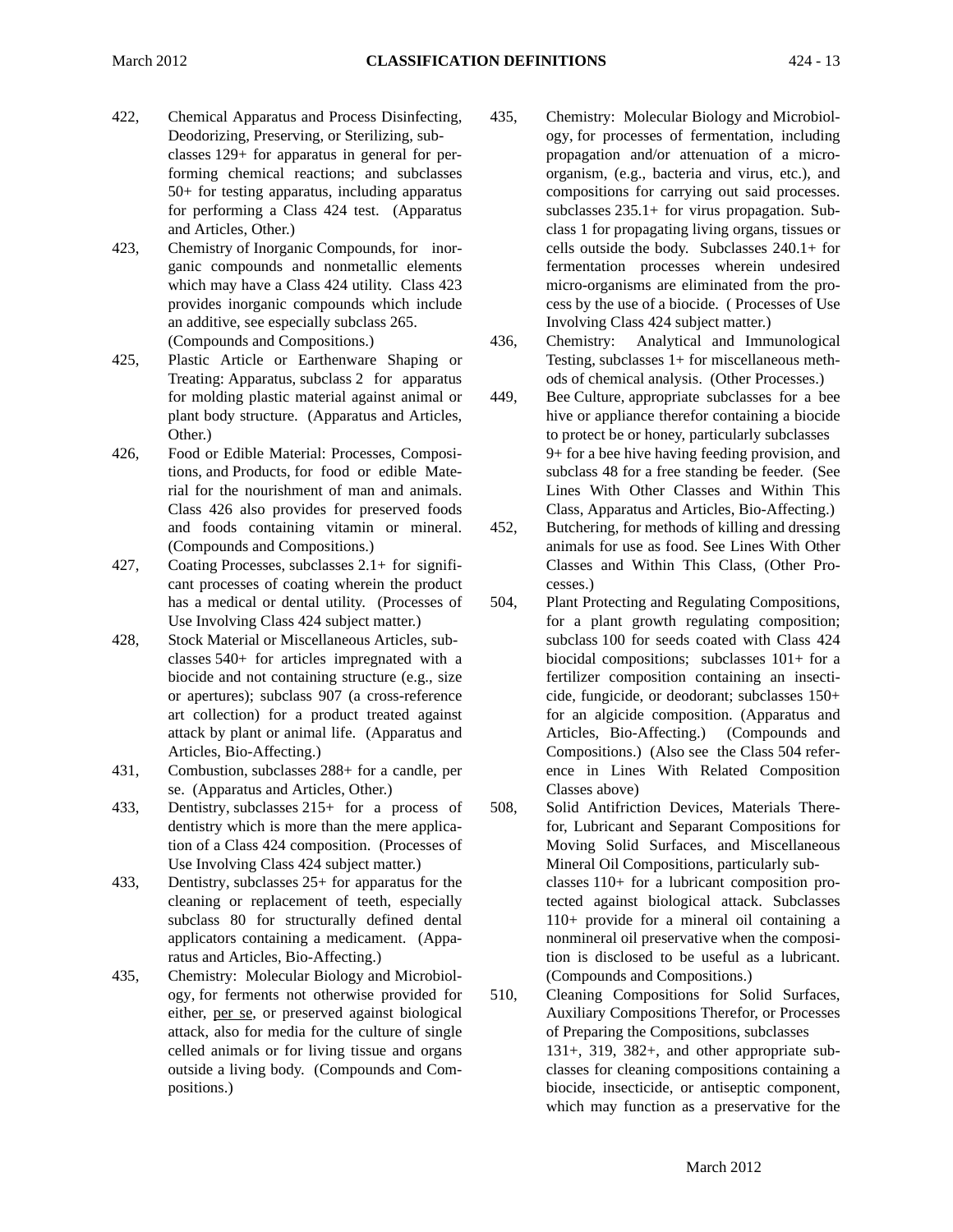cleaning composition or serve to perfect the cleaning process. These compositions may be disclosed or claimed as useful in cleaning a living body (e.g., human skin, hair, etc.). (Compounds and Compositions.)

- 512, Perfume Compositions, subclasses 1 through 27 for perfume compositions, per se. (Compounds and Compositions.)
- disclosed or claimed as having a Class 424 util-520, Synthetic Resins or Natural Rubbers, for a synthetic resin or natural rubber, per se, which is ity. Also Class 523, subclasses 105+ for a nonmedicated composition designed to come into contact with the body and which is other than apparel; and subclass 122 for a resin or natural rubber composition preserved against deterioration by bacteria, fungi, or other organisms. (Compounds and Compositions.)
- 536, Organic Compounds, appropriate subclasses for saccharides, polysaccharides, nucleosides, nucleotides, and polynucleotides like RNA and DNA compounds as well as chemical methods of synthesizing these compounds. Search specifically subclasses 23.1+ for fragments of RNA or DNA and subclasses 26.4+ for vitamin B-12 and its derivative. (Compounds and Compositions.)
- 549, Organic Compounds, subclasses 523+ for a preservative fat, fatty oil, ester-type wax or fatty acid. (Compounds and Compositions.)
- 585, Chemistry of Hydrocarbon Compounds, subclasses 1+ provides for a composition which is a blend of hydrocarbon compounds only and for a blend of a hydrocarbon with a nonhydrocarbon preservative. (Compounds and Compositions.)
- 623, Prosthesis (i.e., Artificial Body Members), Parts Thereof, or Aids and Accessories Therefor, for the subject matter of that class title. (Apparatus and Articles, Bio-Affecting.)

# **SECTION IV - GLOSSARY**

 The meaning to be given to the various "art" terms terms employed in this class, which are included below, appearing in this class, but which have not been included in the glossary below, is the same as that generally accepted or is in common usage. However, certain have been assigned definitions tailored to meet the needs of this class and therefore these may be more restricted or less limited or even altogether different from those in common usage.

# ACTIVE

Denotes a physiological, pharmacological, or biological affect.

# AMINE

Denotes a compound in which one or more of the valences of a nitrogen atom have been satisfied by a covalently bonded carbon atom.

#### AROMATIC

Denotes a compound which contains a benzene nucleus whether or not it is condensed with other rings.

#### CARBOXYLIC

Denotes the presence of a moiety.



# FERMENTATE

Denotes the final chemical compound, or compounds, that are produced by a fermentation process and includes compounds which are of known as well as unknown structure.

# HEAVY METAL

Denotes any metal having a specific gravity greater than 4 and as employed herein includes arsenic and antimony.

# HETEROCYCLIC

Denotes the presence of one or more carbon atoms covalently bonded in a closed ring with at least one atom of oxygen, nitrogen, sulfur, selenium or tellurium and having no other atoms in the ring.

# ORGANIC

Denotes compounds containing carbon, which are further characterized by the presence in a molecule thereof of two carbon atoms bonded together; or one atom of carbon bonded to at least one atom of hydrogen or halo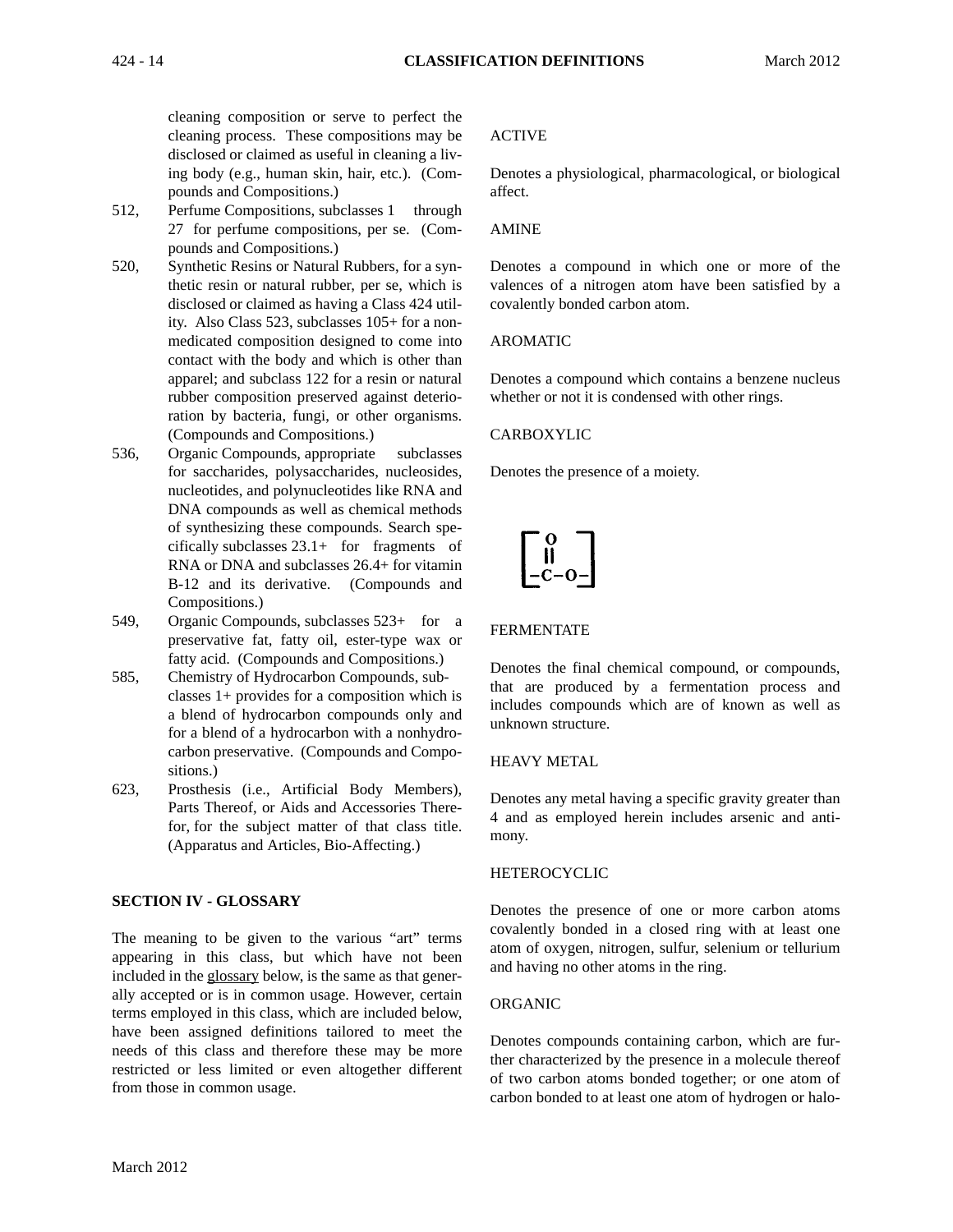gen; or one atom of carbon bonded to at least one atom of nitrogen by a single or double bond.

> (1) Note. Compounds included within this definition, but not considered organic are hydrocyanic acid, cyanogen, isocyanic acid, cyanamide, dicyanamide, cyanogen halides, isothiocyanic acid, fulminic acid, and metal carbides.

# OXO

Denotes the presence of a carbonyl (C=O) bonded to hydrogen and/or carbon and is a term limited to ketones and aldehydes.

# OXY

Denotes the presence of oxygen singly bonded to a carbon, which is not the carbon of a carbonyl group, and is further bonded to hydrogen, metal or an organic radical. The term is generic to alcohols, phenols, alcoholates, phenolates, ethers and esters thereof.

# POTENTIATOR OR SYNERGIST

Denotes an agent (A) which will cooperatively act with an active ingredient for this class (B) to the extent that the total effect  $(A+B)$  will be greater than the sum of the two effects taken independently.

# UNITARY DOSAGE FORM

Denotes that form of medication supplied in a manner requiring no further weighing or measuring to provide the dosage; e.g., tablet, capsule, etc. Medicines in bulk form; e.g., powder, syrup, etc., are not included.

# SUBCLASSES

**1.11 RADIONUCLIDE OR INTENDED RADI-ONUCLIDE CONTAINING; ADJUVANT OR CARRIER COMPOSITIONS; INTER-MEDIATE OR PREPARATORY COMPO-SITIONS:** 

This subclass is indented under the class definition. Compositions containing a radionuclide or an element intended to be converted to a radionuclide (such as Boron-10 which may be neutron-activated for radio-therapy); methods of making such compositions; class defined methods of using such compositions; class defined methods of using compounds, per se, containing a radionuclide or an element

intended to be converted to a radionuclide; adjuvant or carrier compositions for perfecting compositions of this class; and intermediate or preparatory compositions for compounds or compositions proper for Class 424.

- (1) Note. Radionuclide is an unstable isotope, capable of emitting radiant energy through a process termed decay. Commonly used terms which are substantially synonymous include: radiolabeled, radioactive, and radioisotope.
- (2) Note. An intended radionuclide is an element which is by disclosure or common knowledge intended to be converted to a radionuclide to take advantage of the property or properties exhibited by a radionuclide. This subclass and indented subclasses should be read as incorporating the intended radionuclide embodiment in every instance.
- (3) Note. All elements have multiple isotopes; some radioactive, some not; some naturally occurring; and some manmade. The recitation of a radionuclide will inherently encompass a mixture of isotopes; however, this is not sufficient for placement in Class 424. For placement in Class 424, an intentional mixture of different compounds or different elements or one (or more) of each is required.
- (4) Note. Class 424 takes compounds mixed with a preserving agent when disclosed or claimed for a Class 424 function or utility. Further, Class 424 provides for a solution of a compound when disclosed or claimed for a Class 424 function or utility.
- (5) Note. The intermediate and preparatory compositions are provided for in this subclass and indented subclasses, even though the radionuclide or intended radionuclide may not be present in the claim. The adjuvant and carrier compositions are provided for in this and indented subclasses, even though the radionuclide or intended radionuclide may not be present in the claim. When there are also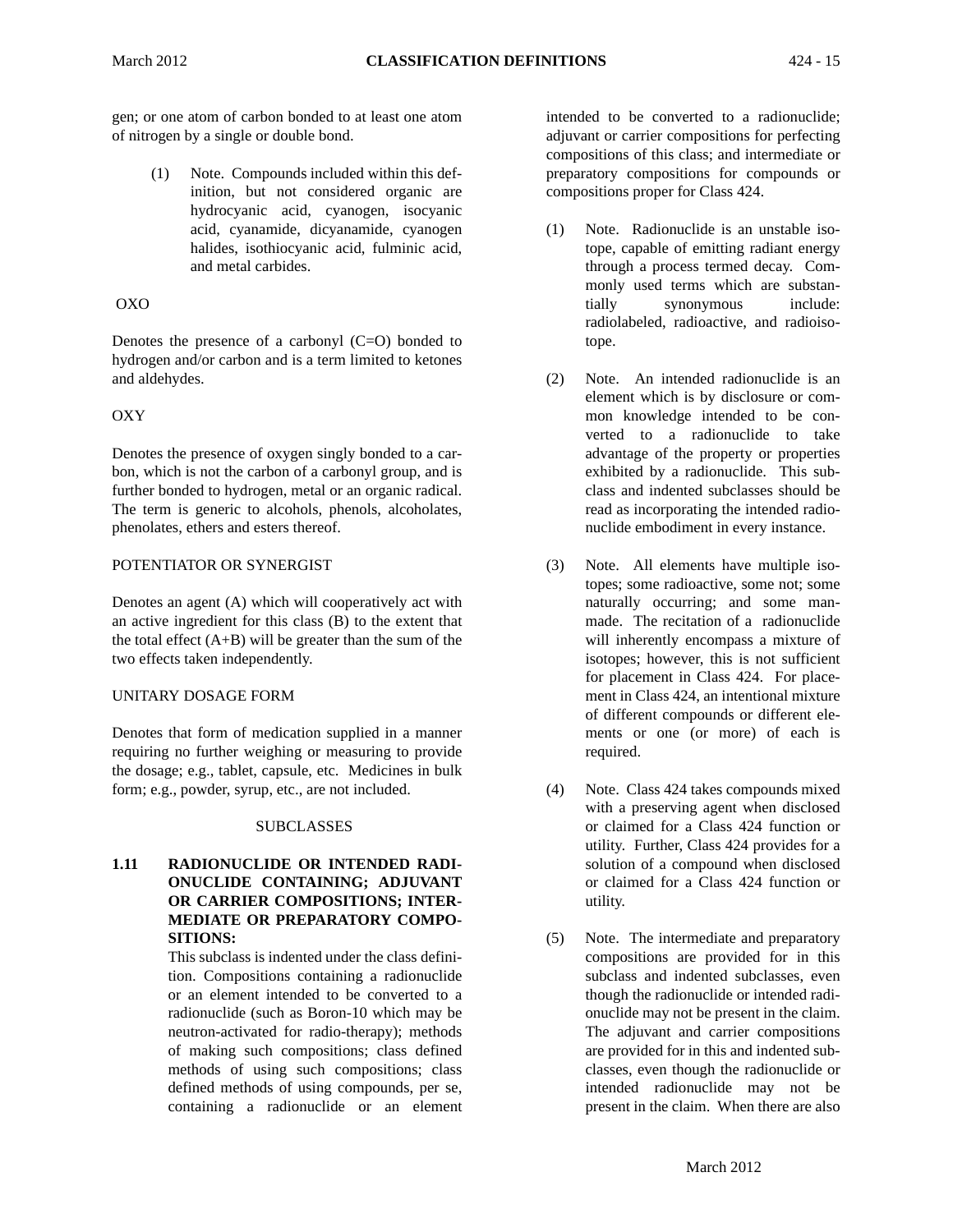disclosed or claimed non-radionuclide uses of the intermediate, preparatory, adjuvant, or carrier composition, appropriate cross-references are necessary elsewhere in Classes 424 and 514.

- (6) Note. Subclass 1.11 is the appropriate residual location for those compositions, and the appropriate class defined uses, containing a per se radionuclide element or a per se intended radionuclide element (i.e., the elemental material). For example, compositions and methods comprising radioactive Radon baths are found here. Any indication of a compound; i.e., attachment (e.g., recitation of an ion), dictates that proper placement is in an indented subclass, even in the absence of a specifically disclosed compound. In the case of an indicated, but not specifically disclosed compound, the original would be placed in subclass 1.61 and a cross placed in: subclass 1.65 for metal radionuclide or intended metal radionuclide; subclasses 1.81+ for nonmetal radionuclide or intended nonmetal radio nuclide; or both.
- in the Class 530-570 series or in Class (7) Note. The following rule adheres to the rule set forth in Class 514, which statement in Class 514: (A) this and indented subclasses do not provide for cross-reference patents which are originally classified in Class 260, compound areas, or 585. Cross-reference patents that are originally classified in the Class 520 series are permitted; (B) the cross-reference rule elaborated above means that a specific compound having a disclosed or even specifically claimed utility (i.e., compound X having an attached radionuclide useful as an anti-cancer diagnostic or treatment agent) will be classifiable only in Class 260 or the Class 530-570 series or Class 585.
- (8) Note. The terminology "derivative thereof" means that the compound retains the biological activity of the compound from which the subclass provides and from which it is derived, or that the compound retains the structural characteristic that places it in the subclass.

(9) Note. Kits. Claims and disclosures to in vivo kits are classified according to the following guidelines. The use of nominal terms to identify the kit such as "kit," "vial," "container," etc., are disregarded and placement is premised on the radiolabeled product intended for placement in the body even if the ingredients actually recited do not include all the necessary components to form the radiolabeled product (e.g., intermediate). The presence of an accessory such as "instructions", "syringe", "filter", etc., have no effect on this aspect of placement. Claiming of significant packaging or container structure will result in placement in Class 206 when the packaging requirements of that class definition is satisfied.

SEE OR SEARCH THIS CLASS, SUB-CLASS:

2+, for in vivo diagnostic compositions not comprising a radionuclide or intended radionuclide.

- 75, Specialized Metallurgical Processes, Compositions for Use Therein, Consolidated Metal Powder Compositions, and Loose Metal Particulate Mixtures, appropriate subclasses for patents relative to the metallurgy of a radioactive metal element or alloy.
- 204, Chemistry: Electrical and Wave Energy, appropriate subclasses for a chemical process making a compound or element and involving the class defined use of electrical or wave energy.
- 216+ for container which is for two or 206, Special Receptacle or Package, for kits which meet the class definition, particularly subclass 438 for a container for an object or substance adapted for use in wound or disease treatment of the body, subclasses more diverse articles or materials or which is structured so that at least a portion thereof is capable of rearrangement for a secondary purpose (especially subclasses 568, 569, and 570) and subclasses 524.1+ for con-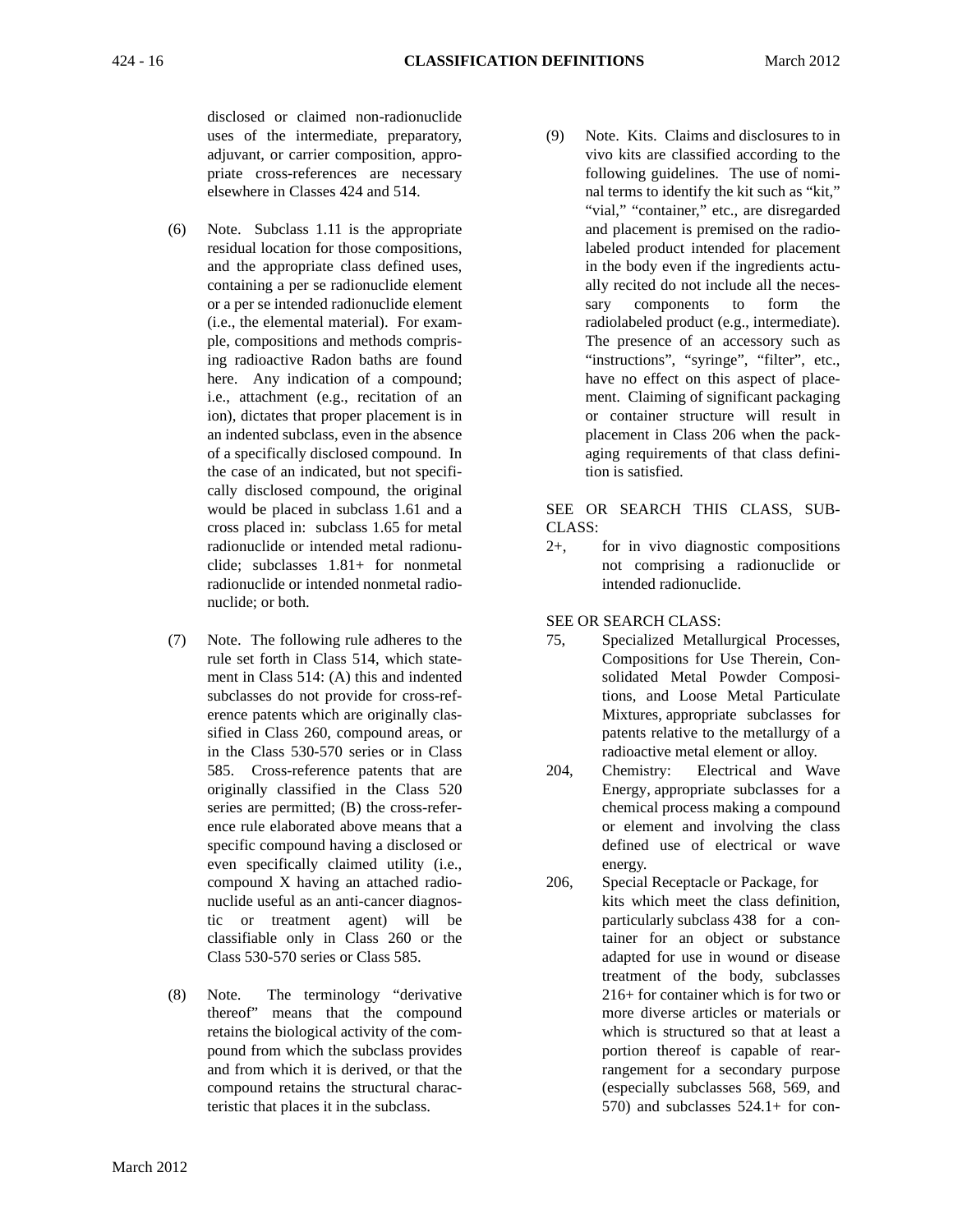- 250, Radiant Energy, subclasses 496.1+ processes of using micro-organisms for a radioactive source alone or with or enzymes to synthesize a chemical a shielded container to selectively product; for processes of treating a shield or expose the source, subclass material with micro-organisms or 432 for generators which also separate enzymes to separate, liberate, or parent and daughter isotopes. purify a preexisting substance or to
- 252, Compositions, subclasses 625+ for a destroy hazardous or toxic waste; for radioactive composition and methods processes of propagating microof making and disposal thereof, not organisms; for processes of genetiprovided for elsewhere. cally altering a micro-organism; for
- 376, Induced Nuclear Reactions: Pro- processes of tissue, organ, blood, cesses, Systems, and Elements, sperm, or microbial maintenance; for appropriate subclasses for apparatus processes of malting or mashing; for and processes for the production and/ micro-organisms, per se, and subcelor utilization of a radioactive material lular parts thereof; for recombinant or composition, especially subclasses vectors and their preparation; for 156+ for bombardment of a material enzymes, per se, compositions conto produce an induced nuclear reac- taining enzymes not otherwise protion (other than that resulting in the vided for and processes of preparing splitting of a nucleus); e.g., transmu- and purifying enzymes; for compositation, making radioactive material, tions for microbial propagation; for producing isotopes of the same or dif- apparatus for any of the processes of ferent element. the class; for composting apparatus;
- 420, Alloys or Metallic Compositions, and subclasses 4+ for in vitro pro-
- 422, Chemical Apparatus and Process Dis- indirect, qualitative or quantitative, infecting, Deodorizing, Preserving or measurement or test, by or of a mate-Sterilizing, subclasses 50+ for appara-<br>
rial which contains an enzyme or tus for in vitro quantitative or qualita- micro-organism (for the purposes of tive chemical analysis and laboratory Class 435, micro-organism includes devices, especially subclass 430 for in bacteria, actinomycetales, cyanobacvitro test package or kit (e.g., radioas- teria (unicellular algae), fungi, proto-
- 423, Chemistry of Inorganic Compounds, virus). Class 424 definition contains subclasses 2+ and 249+ for radioac- controlling statements on the class tive elements or inorganic compounds lines.
- 
- 

tainer wherein the cover or contents strips for either of the stated proare specified in terms of chemical cesses; for the processes of making constituents. such compositions or test strips; for subclasses 1+ for radioactive alloys. cesses in which there is a direct or say). **zoa**, animal cells, plant cells, and

and class defined methods of making 436, Chemistry: Analytical and Immunosame. In the logical Testing, appropriate sub-427, Coating Processes, subclasses 2.1+ classes for processes which involve a for coating processes producing a chemical reaction for determining medical or dental product (e.g., coated quantitatively or qualitatively the pills) and subclasses 5+ for coating a presence of a chemical element, a radioactive base or applying a radio-<br>
compound or a complex in a composiactive coating. The context of the context of the context of the context of the context of the context of the context of the context of the context of the context of the context of the context of the context of the context 435, Chemistry: Molecular Biology and element or radical in a compound; for Microbiology, see appropriate sub- processes of measuring or testing the classes: for processes in which a chemical properties of a sample, or material containing an enzyme or chemically determining a physical micro-organism is used to perform a property of a sample; for analytical qualitative or quantitative measure- compositions used in such processes ment or test; for compositions or test (see Class 436, main definition, Lines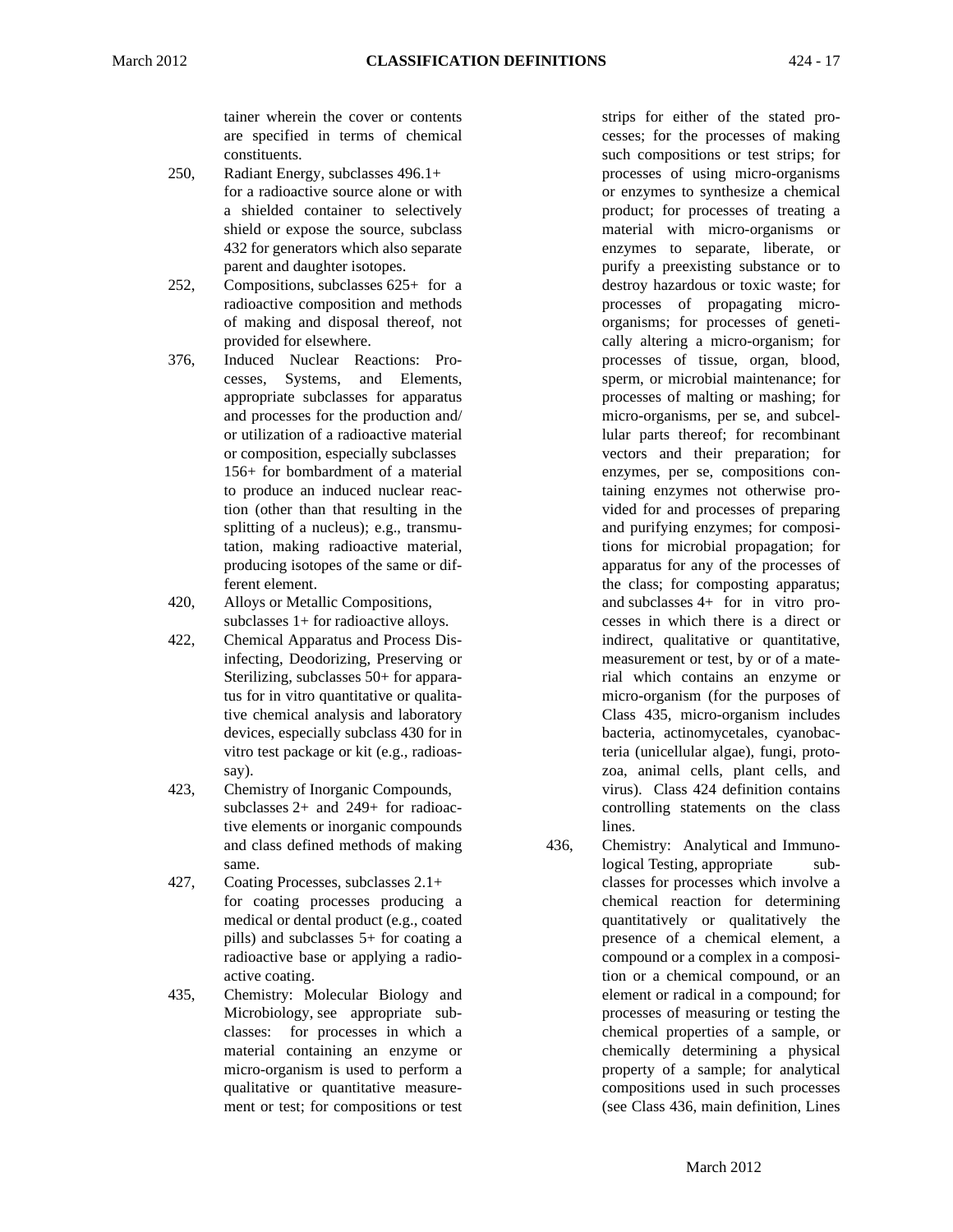With Other Classes and Within This Class, for exceptions); for chemical test standards; and for combinations of tests or measurements with methods of regulating a chemical reaction not otherwise provided for in a chemical synthesis class or elsewhere. See especially, subclasses 57+ for processes or compositions where the test- **1.17**  ing or a chemical reaction includes measurement of radioactivity; subclasses 500-548 for processes of in vitro measuring or testing which involve antigen-antibody, immunological, or protein binding interactions other than those involving an enzyme or micro-organism. Class 436 provides for in vivo production (i.e., by treatment of a live animal with a virus or micro-organism) of immunological (e.g., anti-sera) material when intended for use in an in vitro test.

- 530, Chemistry: Natural Resins or Derivatives; Peptides or Proteins; Lignins or Reaction Products Thereof, appropriate subclasses for, per se, compounds including those which have attached thereto a radionuclide, such as radiolabeled proteins, peptides, and polypeptides.
- 534, Organic Compounds, subclasses 10+ for an organic compound, per se, containing a radioactive metal.
- 600, Surgery, subclasses 1+ for a device or process applying radioactive substance to or into the body for a therapeutic purpose and wherein more than one nominal step or a series of nominal steps is recited, subclasses 431+ for diagnostic testing processes wherein the radioactive material is placed in the body, and subclass 436 for diagnostic testing processes involving nuclear radiation directed against and passing through or reflected from the body.

# **1.13 In aerosol, fine spray, effervescent, pressurized fluid, vapor or gas, or complete compo- 1.21 sition therefor:**

This subclass is indented under subclass 1.11. Subject matter which is contained in or part of an aerosol, a fine spray, an effervescent, a pressurized fluid, a vapor, a gas, or a composition

intended for such use and not requiring any additional component to perfect it other than a pressurizing agent (e.g., heat).

- (1) Note. Gaseous compositions and methods comprising radioactive Xenon for lung studies are found here.
- **Attached to or within viable or inviable whole micro-organism, cell, virus, fungus or specified sub-cellular structure thereof (e.g., platelet, red blood cell):**  This subclass is indented under subclass 1.11. Subject matter in which the radionuclide or intended radionuclide is attached (bonded, chelated, complexed) to, or contained within, a whole microbial organism, cell, virus, fungus, or specified sub-cellular structure thereof.
	- (1) Note. Examples of materials intended for placement in this subclass include: platelet, red blood cell, mitochondria, and chloroplast.
	- (2) Note. This subclass is proper for cells, viruses, etc., which are live, attenuated, or dead.

SEE OR SEARCH THIS CLASS, SUB-CLASS:

1.65+, for cellular extracts of undefined or unspecified composition.

SEE OR SEARCH CLASS:

- 435, Chemistry: Molecular Biology and Microbiology, subclasses 183+ for radiolabeled enzymes, per se, and processes of preparing them, subclasses 243+ for, radiolabeled micro-organisms, per se, and processes of preparing them, subclass 262.5 for processes of utilizing an enzyme or microorganism to destroy a toxic or hazardous waste or to convert it into an environmentally safe substance, and subclass 317.1 for radiolabeled subcellular parts of micro-organisms.
- **Molecular bilayer structure (e.g., vesicle, liposome):**

This subclass is indented under subclass 1.11. Subject matter which includes a structure typically characterized by molecules having a hydrophilic end or a hydrophobic end which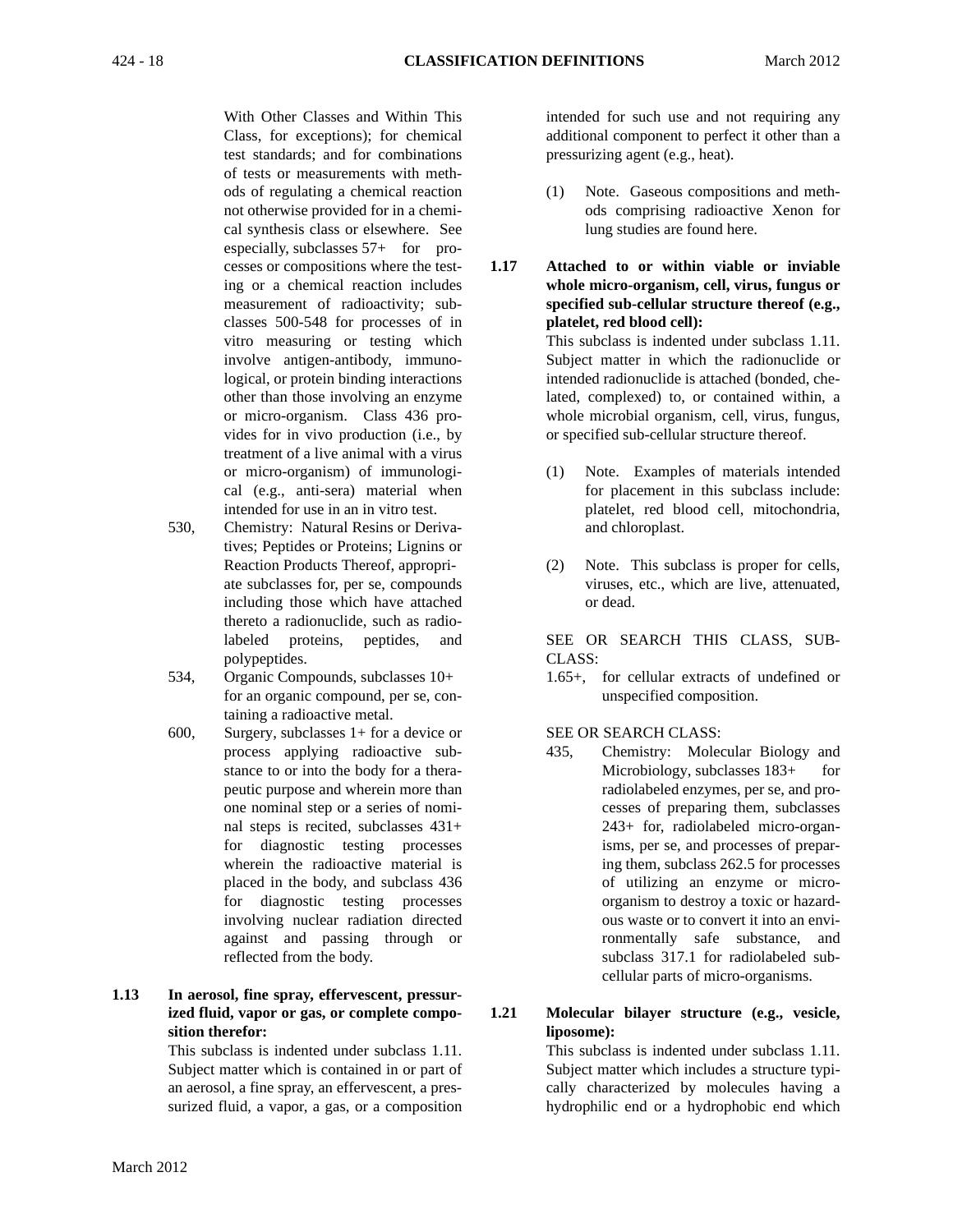are organized into a bilayer so as to produce an enclosed volume, an organized layer, or a coating.

(1) Note. The radionuclide or intended radionuclide may be attached to the wall structure or may be enclosed within it or may be exterior to it or any combination thereof.

SEE OR SEARCH THIS CLASS, SUB-CLASS:

- 1.17, for cells and sub-cellular structures which may have bilayer structures forming a part thereof.
- 2+, for liposome intended for testing or measuring a condition or substance and not containing a radionuclide.
- 450, for liposomes containing compositions of this class other than radionuclide containing, and other than intended for testing or measuring a **1.29**  condition or substance.
- SEE OR SEARCH CLASS:
- 264, Plastic and Nonmetallic Article Shaping or Treating: Processes, subclasses 4+ for generic, or not elsewhere provided for, processes of encapsulating a material which is a liquid (at ambient temperature and pressure) utilizing an emulsion or dispersion (e.g., making microsphere, liposome).
- 427, Coating Processes, subclasses 213.3+ for generic, or not elsewhere provided for, processes of encapsulating a solid material utilizing an emulsion or dispersion (e.g., making microcapsule, liposome).
- 428, Stock Material or Miscellaneous Articles, subclasses 402.2+ and 402.24 for generic, or not elsewhere provided for, liposomes, per se.
- 436, Chemistry: Analytical and Immunological Testing, subclass 829 for in vitro antigen-antibody testing involving liposomes.
- **1.25 Dissolving or eluting from solid or gel matrix (e.g., capsule, tablet):**

This subclass is indented under subclass 1.11. Subject matter in which the composition comprises a physical form which includes a reticulated network of solid or gel material from which the radionuclide or intended radionuclide is eluted, or is released by dissolution of the network.

(1) Note. Proper for placement in this subclass are compositions in which the radionuclide or intended radionuclide component is entrapped and compositions in which the radionuclide or intended radionuclide component is attached (bonded, chelated, complexed) to the matrix.

SEE OR SEARCH THIS CLASS, SUB-CLASS:

- 1.29+, for those particulate carriers which dissolve, bio-assimilate, or biodegrade (e.g., in the host) only after the diagnostic or therapeutic process has been accomplished.
- **Coated, impregnated, or colloidal particulate (e.g., microcapsule, microsphere, microaggregate, macro-aggregate):**

This subclass is indented under subclass 1.11. Subject matter in which the composition comprises a coated, impregnated, or colloidal particle wherein the radionuclide or intended radionuclide may be present in any part of the particle, coating, or impregnant (e.g., colloidal human serum albumin).

- (1) Note. The core of a coated particle may comprise a solid, liquid, or gas (e.g., gasfilled glass microsphere, liquid core microcapsule). However, solid or gel core particles from which the radionuclide or intended radionuclide is eluted or dissolved are classified in subclass 1.25 above.
- (2) Note. A particle coated or impregnated tions only to preserve the particle from with a composition provided for in this class and in which the composition funcbiological attack is generally classified with the particular particle protected, for example, a lyophilized radiolabeled monoclonal antibody impregnated or coated with a Class 424 biocide would be properly classified with the lyophilized radiolabeled monoclonal antibody, per se, in Class 530.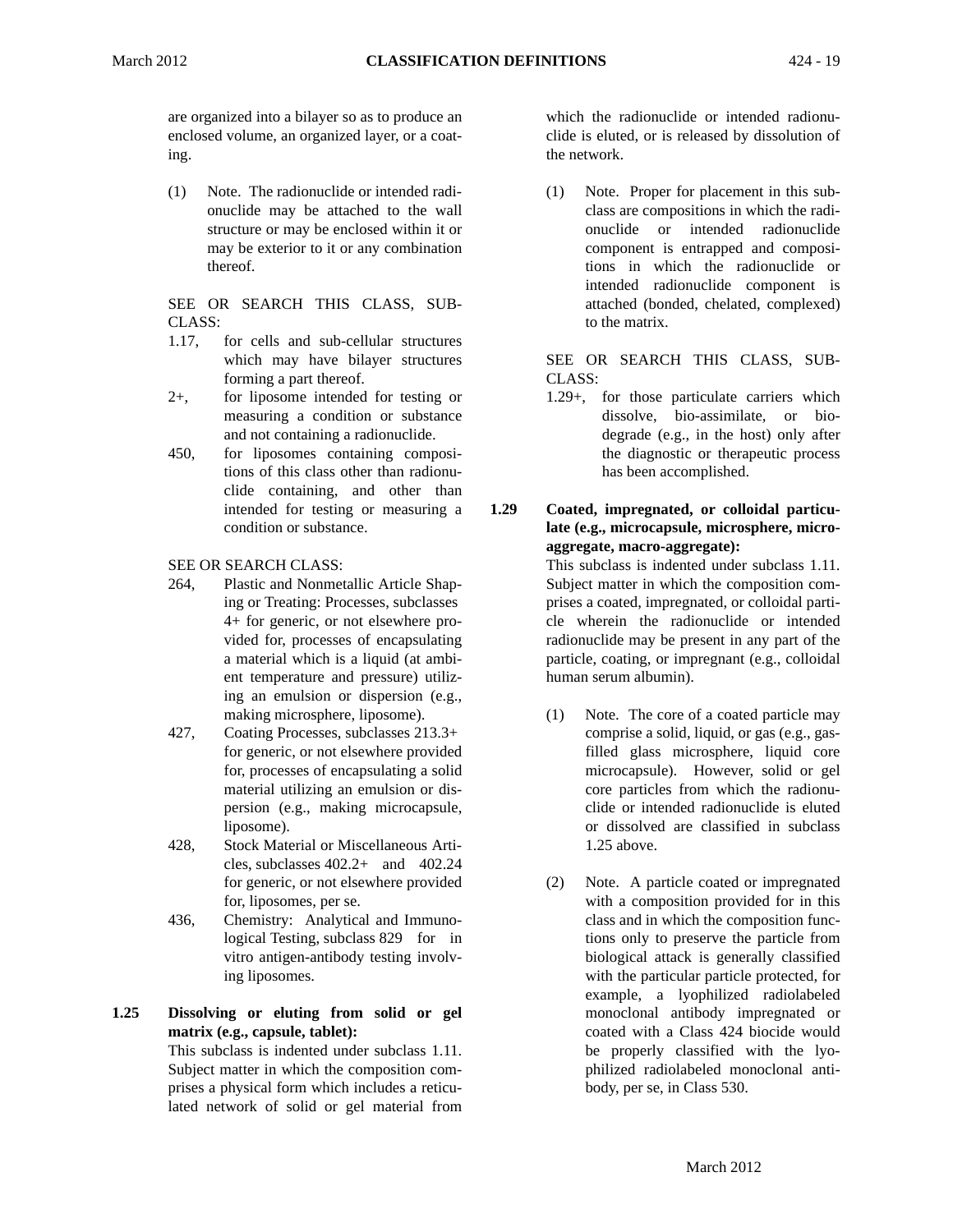- (3) Note. The coating need not be continu- **1.37**  ous. The coating material may be adsorbed, chelated, complexed, covalently bonded, ionically bonded, or hydrogen bonded.
- (4) Note. An emulsion is not proper for this subclass based solely on the "attachment" of the emulsifying agent to form a coating.
- (5) Note. Particulate or particle encom- **1.41**  passes a form of solid material of such small size that it behaves in a fluid manner (e.g., microcapsule, but not unit dose pills).

SEE OR SEARCH THIS CLASS, SUB-CLASS:

- 1.21, for liposomes which may encapsulate or coat a particle.
- 1.25, for particulate material further comprising a reticulated network of solid or gel from which the radionuclide or intended radionuclide is eluted or is relased by dissolution of the network.
- **1.33 Delivery to active site involves particle dissolving, degrading, or otherwise releasing of radionuclide:**

This subclass is indented under subclass 1.29. Subject matter in which the particle dissolves, degrades, or otherwise releases the radionuclide or intended radionuclide in order to deliver it to the active site, such as a time release microcapsule.

- (1) Note. This subclass is intended to take those compositions which release the radionuclide at a location distant from the target location. Compositions which release the radionuclide within a target cell in the body would not be proper for placement here on that basis.
- (2) Note. A particle designed to dissolve, degrade, etc., (e.g., bio-degradable, bioassimilable) after the diagnosis, treatment, etc., is not proper for placement here on that basis.

**Radionuclide or intended radionuclide in an organic compound:** 

This subclass is indented under subclass 1.29. Subject matter in which the radionuclide or intended radionuclide is attached (bonded, chelated, complexed) to or a part of an organic compound.

- $(1)$  Note. See  $(1)$  Note in subclass 1.65 for definition of an organic compound.
- **Attached to lymphokine, cytokine, or other secreted growth regulatory factor, differentiation factor, or intercellular mediator specific for a hematopoietic cell (e.g., interferon, interleukin, macrophage factor, colony stimulating factor, erythropoietin); derivative thereof:**

This subclass is indented under subclass 1.11. Subject matter in which the radionuclide or intended radionuclide is attached (bonded, chelated, complexed) to a lymphokine, cytokine, or other secreted growth regulatory factor, differentiation factor, or intercellular mediator specific for any type of hematopoietic cell; and the derivatives thereof.

- (1) Note. The term "growth regulatory factor" is meant to encompass any secretory factor that is growth-stimulatory or growth-inhibitory (i.e., that will stimulate or inhibit cluneal expansion of cells).
- (2) Note. The term "differentiation factor" is meant to encompass any secretory factor that causes cells to progress from a relatively undifferentiated state to a more differentiated state, wherein said progression may include cluneal expansion.
- (3) Note. The term "intercellular mediator" is meant to encompass any secretory factor that affects cellular functions such as chemotaxis, etc.
- (4) Note. Included here are: interferon (IF), interleukin, monokines, macrophage factors, lymphokines, migration inhibitory factor (MIF), lymphotoxin (LT), leukocyte migration inhibitory factor (CIF), eosinophil chemotactic factor-precursor substance (ECFp), eosinophil stimula-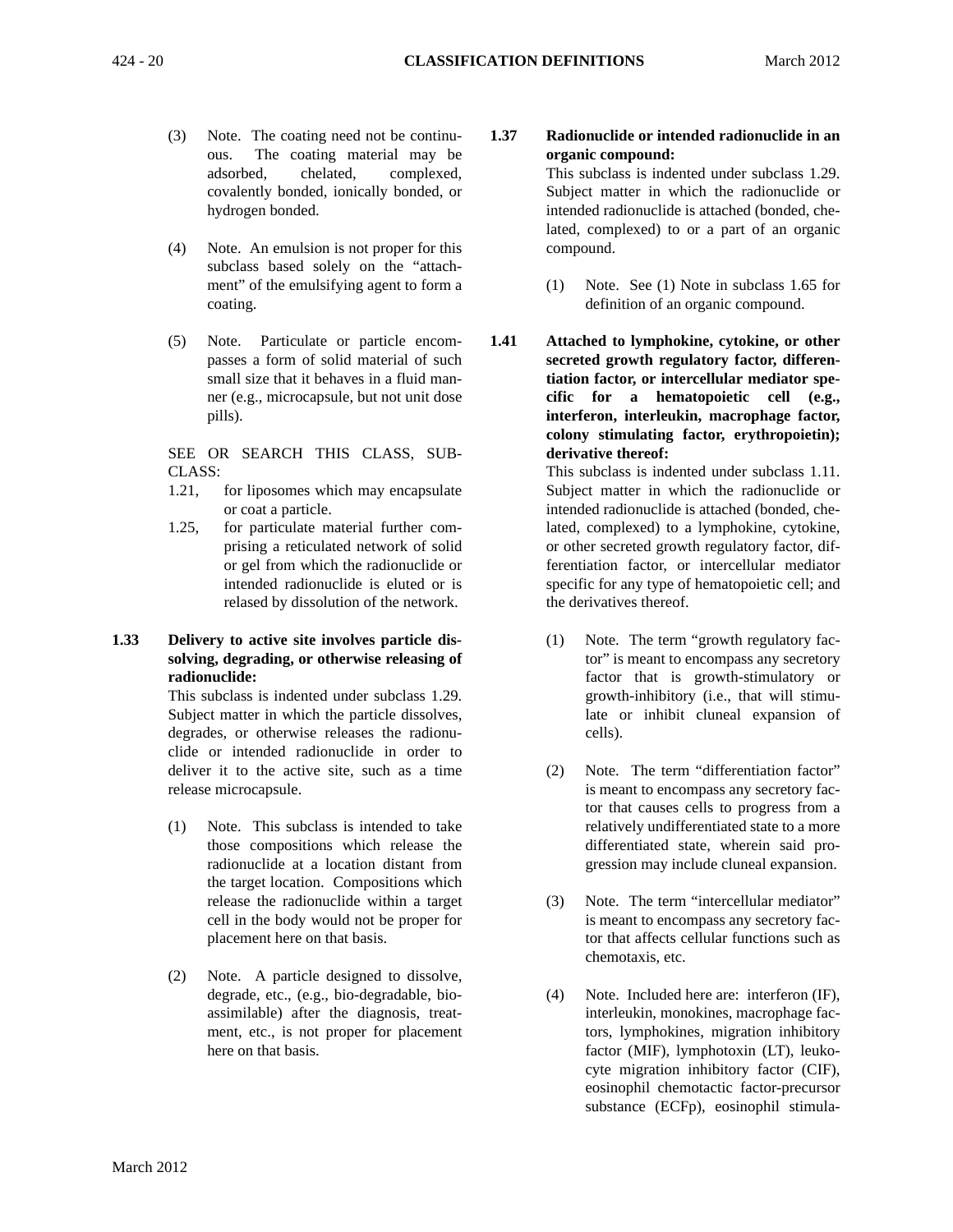tion promoter, eosinophil chemotactic factor, monocyte tissue factor, mitogenic factor (MF), lymphocyte activity-factor (LAF), colony stimulating factor (CSF), skin reactive factor (SRF), macrophage cytotoxicity factor (MCF), leukocyte inhibition factor (LIF), vascular permeability factor (VPF), T cell growth factor (TCGF), B cell growth factor (BCGF), erythroid burst promoter, genetically related macrophage factor (GRF), fibroblast activating factor (FAF), tumor necrosis factor (TNF), and macrophage activating factor (MAF).

- (5) Note. Hematopoietic cells are considered to be bone marrow stem cells and cells derived from bone marrow stem cells, including cells at any stage of differentiation from progenitor cells to mature erythrocytes, granulocytes, lymphocytes, etc., both normal and neoplastic.
- **1.45 Attached to cyclopentano-hydrophenanthrene (e.g., cholesterol, bile acid, steroids, cholane), hormone, or neurotransmitter, or other secreted growth regulatory factor, differentiation factor, or intercellular mediator (e.g., T3, T4, insulin, human chorionic gonadotropin, intragonadal regulatory protein, Mullerian inhibiting substance, inhibin, epidermal growth factor, nerve growth factor, dopamine, norepinephrine); derivative thereof:**

This subclass is indented under subclass 1.11. Subject matter in which the radionuclide or **1.49**  intended radionuclide is attached (bonded, chelated, complexed) to a cyclopentano-hydrophenanthrene (e.g., cholesterol), hormone, or neurotransmitter, or any other secreted growth regulatory factor, differentiation factor or intercellular mediator, or derivative thereof, that targets cells other than hematopoietic cells; and the derivatives thereof.

(1) Note. The term "growth regulatory factor" is meant to encompass any secretory factor that is growth-stimulatory or growth-inhibitory (i.e., that will stimulate or inhibit cluneal expansion of cells).

- (2) Note. The term "differentiation factor" is meant to encompass any secretory factor that causes cells to progress from a relatively undifferentiated state to a more differentiated state, wherein said progression may include cluneal expansion.
- (3) Note. The term "intercellular mediator" is meant to encompass any secretory factor that affects cellular functions such as chemotaxis, etc.
- (4) Note. Cyclopentano-hydrophenanthrene or a derivative thereof means those compounds which do not destroy the 17 carbon atoms forming the fourfused-ring structure. The four-fusedring structure need not contain the same number of hydrogen atoms or double bonds to be proper for placement here. The necessary requirement is that the 17 carbons atoms retain the relationship exhibited in the base compound.

SEE OR SEARCH THIS CLASS, SUB-CLASS:

1.21, for liposomes containing cholesterol and derivatives within the liposome or liposome bilayer.

- 552, Organic Compounds, for per se cyclopentano-hydrophenanthrene and derivatives thereof.
- **Attached to antibody or antibody fragment or immunoglobulin; derivative thereof:**  This subclass is indented under subclass 1.11. Subject matter in which the radionuclide or intended radionuclide is attached (bonded, chelated, complexed) to an antibody, or an antibody fragment, or immunoglobulin (e.g. monoclonal antibody); and the derivatives thereof.
	- (1) Note. Antibodies, per se, including those having attached thereto a radionuclide, such as monoclonal and polyclonal antibodies, are considered to be compounds and are classified in Class 530, subclasses 387.1+.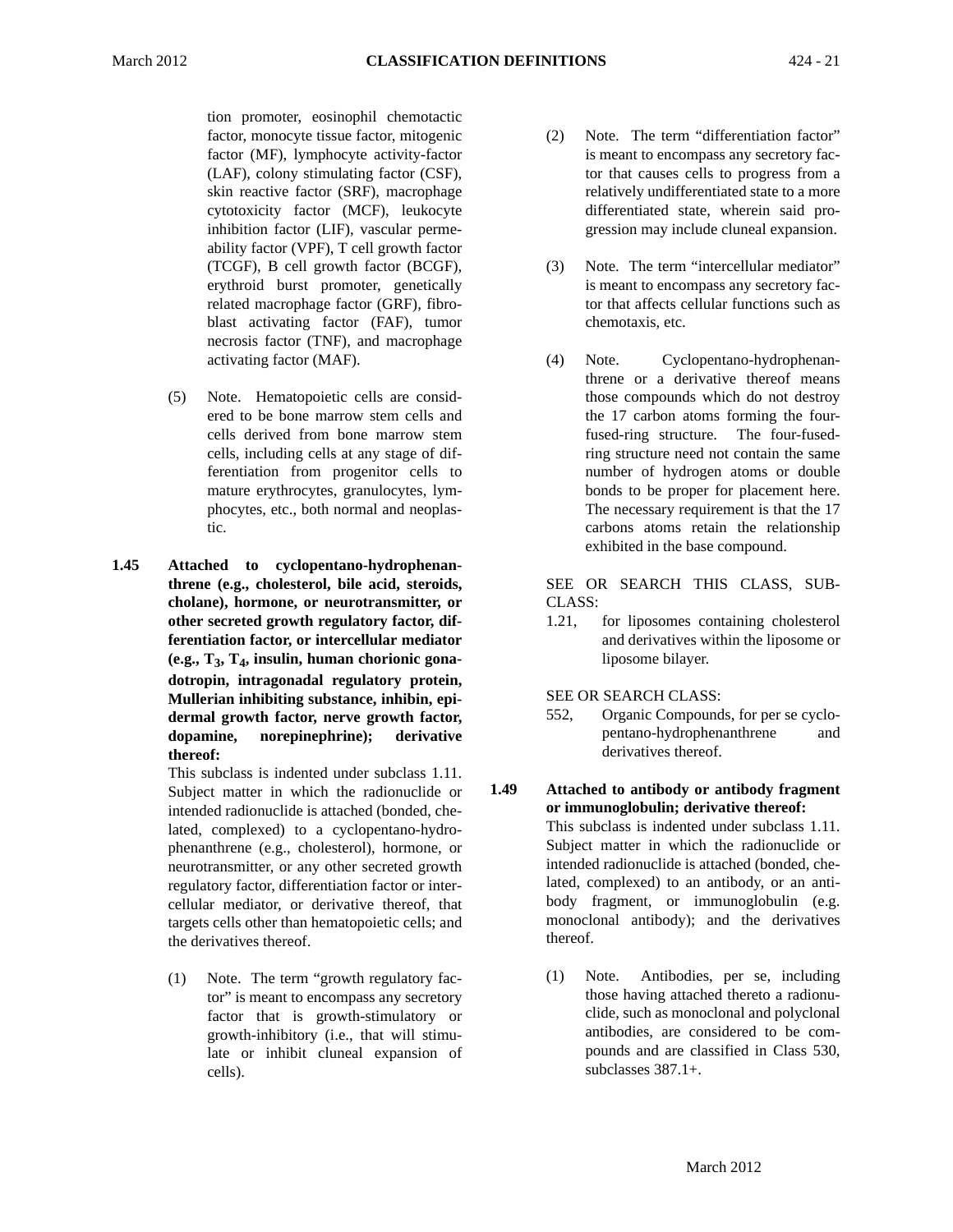(2) Note. Proper for placement here are mixtures or compositions, such as an immune serum or an antiserum, which are disclosed or reasonably believed to have antibodies attached to radionuclide or intended radionuclide.

# SEE OR SEARCH CLASS: **1.57**

- 436, Chemistry: Analytical and Immunological Testing, appropriate subclasses for in vitro test methods including those methods which include injecting a host animal to produce an antibody or antisera if the virus or micro-organism injected is dead. Class 424 provides for such methods, when the virus or microorganism is live.
- 530, Chemistry: Natural Resins or Derivatives; Peptides or Proteins; Lignins or Reaction Products Thereof, particularly subclasses 391.3+ for the radiolabeled compound, per se.
- **1.53 Attachment via an added element (e.g., bifunctional compound or coordinate, coupling agent, spacer compound, bridging compound, conjugated chelate):**

This subclass is indented under subclass 1.49. Subject matter in which the radionuclide or **1.61**  intended radionuclide is attached (bonded, chelated, complexed) to an antibody, antibody fragment, immunoglobulin, or derivative thereof via an added, interposed linking means, comprising at least one atom, between the radionuclide and the antibody, antibody fragment, immunoglobulin, or derivative thereof.

- (1) Note. Examples of terms used to describe the subject matter proper for placement in this subclass include: bifunctional compound or coordinate, spacer compound, bridging compound, conjugated chelate, chelating group, coordination complex, coupling agent, and conjugation agent.
- (2) Note. In the absence of a disclosure of an added attachment means the reference is not properly placed in this subclass, and is proper for subclass 1.49, above.

SEE OR SEARCH CLASS:

- 530, Chemistry: Natural Resins or Derivatives; Peptides or Proteins; Lignins or Reaction Products Thereof, particularly subclasses 391.3+ for the radiolabeled compound, per se.
- **Attached to antigen or hapten; derivative thereof:**

This subclass is indented under subclass 1.11. Subject matter in which the radionuclide or intended radionuclide is attached (bonded, chelated, complexed) to an antigen or a hapten; and the derivatives thereof.

- (1) Note. An antigen is a compound which induces the formation of an antibody in the living body.
- (2) Note. A hapten is a compound that has little or no antigenicity unless coupled to a carrier molecule.

SEE OR SEARCH THIS CLASS, SUB-CLASS:

1.49+, for radionuclide or intended radionuclide attached to antibody, antibody fragment, or immunoglobulin.

# **In an inorganic compound:**

 lated, complexed) to or a part of an inorganic This subclass is indented under subclass 1.11. Subject matter in which the radionuclide or intended radionuclide is attached (bonded, checompound.

- (1) Note. See Note  $(1)$  in subclass 1.65 for a definition of organic compound. An inorganic compound is any compound that does not meet the definition of an organic compound.
- (2) Note. An inorganic compound does not mean the, per se, element, but does include homogenous compounds such as I2.

SEE OR SEARCH THIS CLASS, SUB-CLASS:

1.11, through 1.37, as appropriate, for class defined compositions containing or methods using, an unattached radio-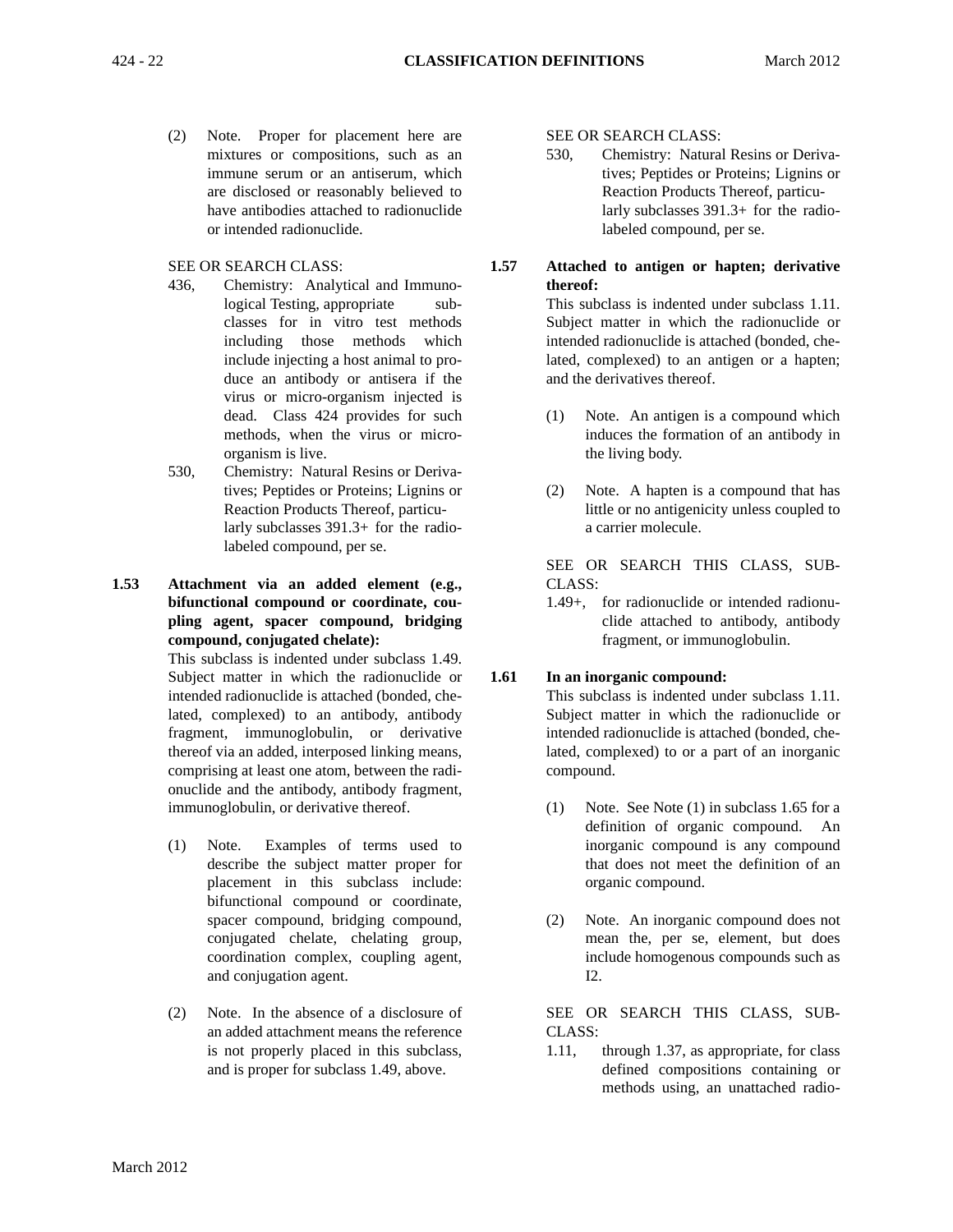nuclide or an unattached intended radionuclide.

**1.65 In an organic compound:** 

This subclass is indented under subclass 1.11. Subject matter in which the radionuclide or intended radionuclide comprises an organic compound.

- nated from the definition set forth in **1.69**  (1) Note. An organic compound is defined by the following statement (which origi-Class 260, Chemistry of Carbon Compounds, as qualified by Note (34)): Compounds containing carbon which are further characterized by the presence in a molecule thereof of two carbon atoms bonded together, or one atom of carbon bonded to at least one atom of hydrogen or halogen, or one atom of carbon bonded to at least one atom of nitrogen by a single or double bond; including dicyanamide, dicyandiamide and salts thereof, which compounds, per se, are classified in Class 260; and excluding hydrocyanic acid, cyanogen, isocyanic acid, cyanamide, cyanogen halides, isothiocyanic acid, fulminic acid and metal carbides, all of which compounds, per se, will be classified in Class 423.
- (2) Note. This subclass is the proper residual location for those class-appropriate compositions and uses having organic compounds not appropriate above or for a hereinunder indented subclass and having a radionuclide or an element intended to be converted to a radionuclide attached (bonded, chelated, complexed) thereto which is a metal. The analogous class-appropriate compositions and uses having organic compounds having attached thereto a nonmetal are proper for subclasses 1.81+, below.
- (3) Note. A metal is any element other than a nonmetal. The nonmetals are: Hydrogen, Boron, Carbon, Silicon, Nitrogen, Phosphorus, Oxygen, Sulfur, Selenium, Tellurium, Fluorine, Chlorine, Bromine, **1.73**  Iodine, Astatine, Helium, Neon, Argon, Krypton, Xenon, and Radon; (H, B, C,

Si, N, P, O, S, Se, Te, F, Cl, Br, I, As, He, Ne, Ar, Kr, Xe, and Rn.)

- SEE OR SEARCH CLASS:
- 260, Chemistry of Carbon Compounds, see (1) Note above.
- 435, Chemistry: Molecular Biology and Microbiology, subclasses  $174+$  and 183+ for radiolabeled enzymes, per se.
- **Attached to peptide or protein of 2+ amino acid units (e.g., dipeptide, folate, fibrinogen, transferrin, sp. enzymes); derivative thereof:**

This subclass is indented under subclass 1.65. Subject matter in which the radionuclide or intended radionuclide is attached (bonded, chelated, complexed) to a compound which contains one or more peptide bonds; and the derivatives thereof.

(1) Note. The term peptide bond means an amide bond (the group  $N-C(=O)$ ) between two alpha-amino acids or an alpha-amino acid and beta-alanine.

SEE OR SEARCH THIS CLASS, SUB-CLASS:

- 1.17, for proteinaceous cells or viruses and sub-cellular structures.
- 1.41, for proteins which are hematopoietic cell specific, secreted growth regulatory factor, differentiation factor, or intercellular mediator such as lymphokine.
- 1.45, for proteins which are secreted growth regulatory factor, differentiation factor, or intercellular mediator not specific to hematopoietic cells.
- 1.49+, for proteins which are antibodies.
- 1.57, for proteins which are intended to perform as antigens or haptens.

- 435, Chemistry: Molecular Biology and Microbiology, subclasses  $174+$  and 183+ for radiolabeled enzymes, per se.
- **Attached to carbohydrate compound; derivative thereof (e.g., DNA, nucleotide, nucleoside, sugar, starch, tannin, saccharide,**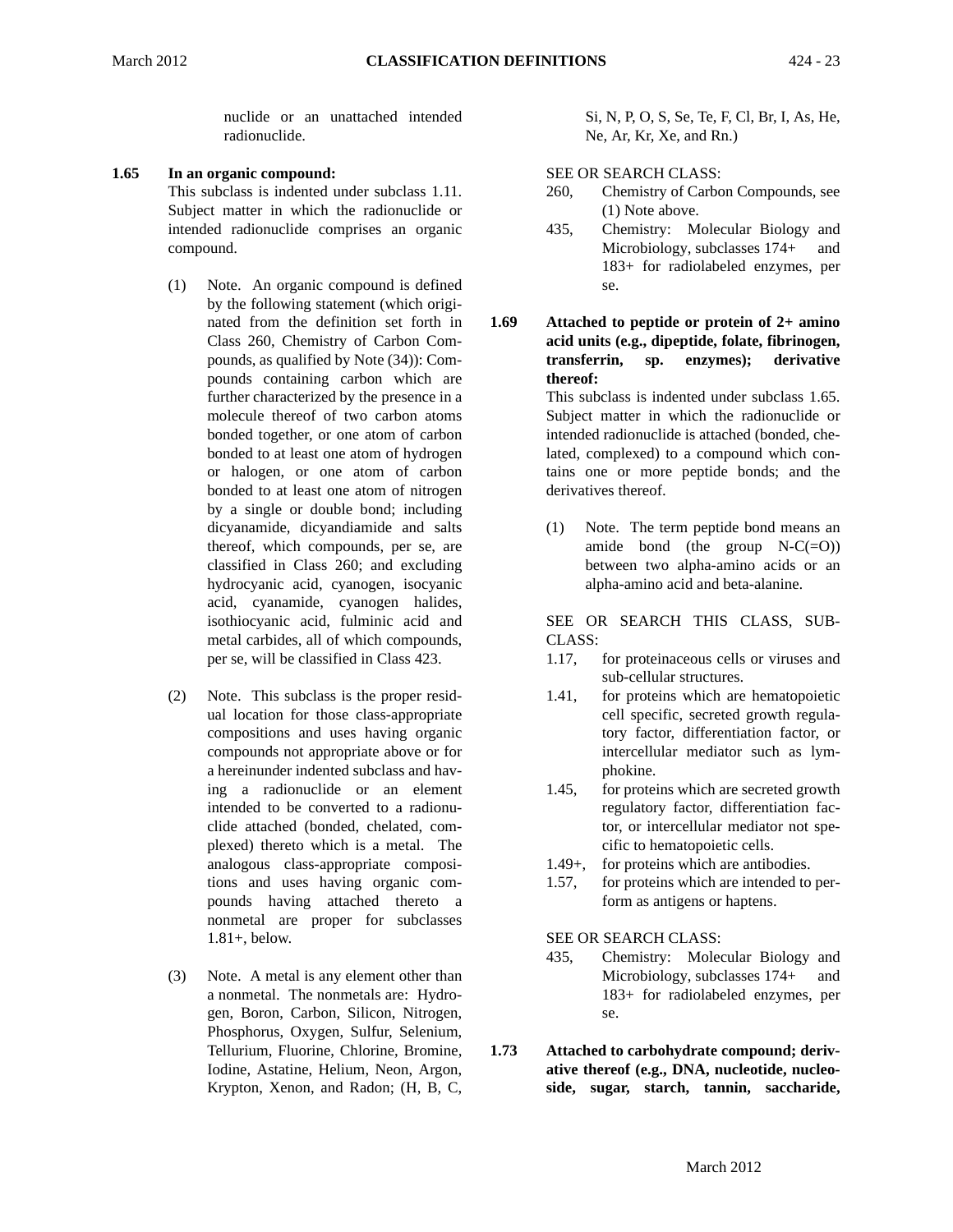# **polysaccharide, cellulose, O-, N- and S-glycoside, vitamin B12):**

 lated, complexed) to a carbohydrate compound the reaction derivatives thereof in which the This subclass is indented under subclass 1.65. Subject matter in which the radionuclide or intended radionuclide is attached (bonded, chewhich is a saccharide and whose monomeric units are polyhydroxy mono-aldehydes or polyhydroxy mono-ketones, having the formula  $C_n(H_2O)_n$ , wherein n is five or six, or the corresponding cyclic hemiacetals thereof, or carbon skeleton and the carbonyl function or hemiacetal function of the saccharide unit are not destroyed; and the derivatives thereof.

(1) Note. For proper placement here, the saccharide or the monomeric saccharide radical unit of a polysaccharide must contain at least five carbon atoms, and the derivatives or reaction products must not destroy the carbon skeleton of the saccharide or polysaccharide.

#### **1.77 Phosphorus-containing organic compound:**

This subclass is indented under subclass 1.65. Subject matter in which the radionuclide or intended radionuclide is attached (bonded, chelated, complexed) to, or a part of, an organic compound having a phosphorus atom.

(1) Note. An organic compound having a radioactive phosphorus atom is proper for placement in this subclass.

SEE OR SEARCH THIS CLASS, SUB-CLASS:

1.61, for the inorganic phosphate, pyrophosphate, or polyphosphate.

#### **1.81 Nonmetal radionuclide or intended radionuclide (e.g., carbon):**

This subclass is indented under subclass 1.65. Subject matter in which the radionuclide or intended radionuclide is a nonmetal and is attached (bonded, chelated, complexed) to an organic compound.

(1) Note. A nonmetal is a member of the group: Hydrogen, Boron, Carbon, Silicon, Nitrogen, Phosphorus, Oxygen, Sulfur, Selenium, Tellurium, Fluorine, Chlorine, Bromine, Iodine, Astatine,

Helium, Neon, Argon, Krypton, Xenon, and Radon (i.e., H, B, C, Si, N, P, O, S, Se, Te, F, Cl, Br, I, As, He, Ne, Ar, Kr, Xe, and Rn).

# **1.85 Halogen:**

This subclass is indented under subclass 1.81. Subject matter in which the radionuclide or intended radionuclide is a halogen (i.e., F, Cl, Br, I, and At) and is attached (bonded, chelated, complexed) to an organic compound.

# **1.89 Fluorine:**

This subclass is indented under subclass 1.85. Subject matter in which the radionuclide or intended radionuclide is fluorine and is attached (bonded, chelated, complexed) to an organic compound.

# **9.1 IN VIVO DIAGNOSIS OR IN VIVO TEST-ING:**

This subclass is indented under the class definition. Subject matter which includes compositions intended for use in in vivo testing or in vivo diagnosis and nominal methods of using compounds or compositions for in vivo testing or in vivo diagnosis.

- (1) Note. Claims which include in vivo diagnosis or in vivo tests as merely incidental to the treatment of a patient are classified in one of the appropriate treatment subclasses below.
- (2) Note. In vivo, for this and the indented subclasses, means the actual test or diagnosis step must occur in or on the living subject.
- (3) Note. In a plural step test procedure, if the actual analysis step takes place in vivo, the test method is classified in this or the indented subclasses. If the actual analysis step takes place in vitro, no matter how many other steps in the method involve in vivo treatment or administration, the test method will be classified in another class appropriate for such an in vitro test method.
- (4) Note. Included herein are methods of determining the efficacy of a bioaffecting compound or composition.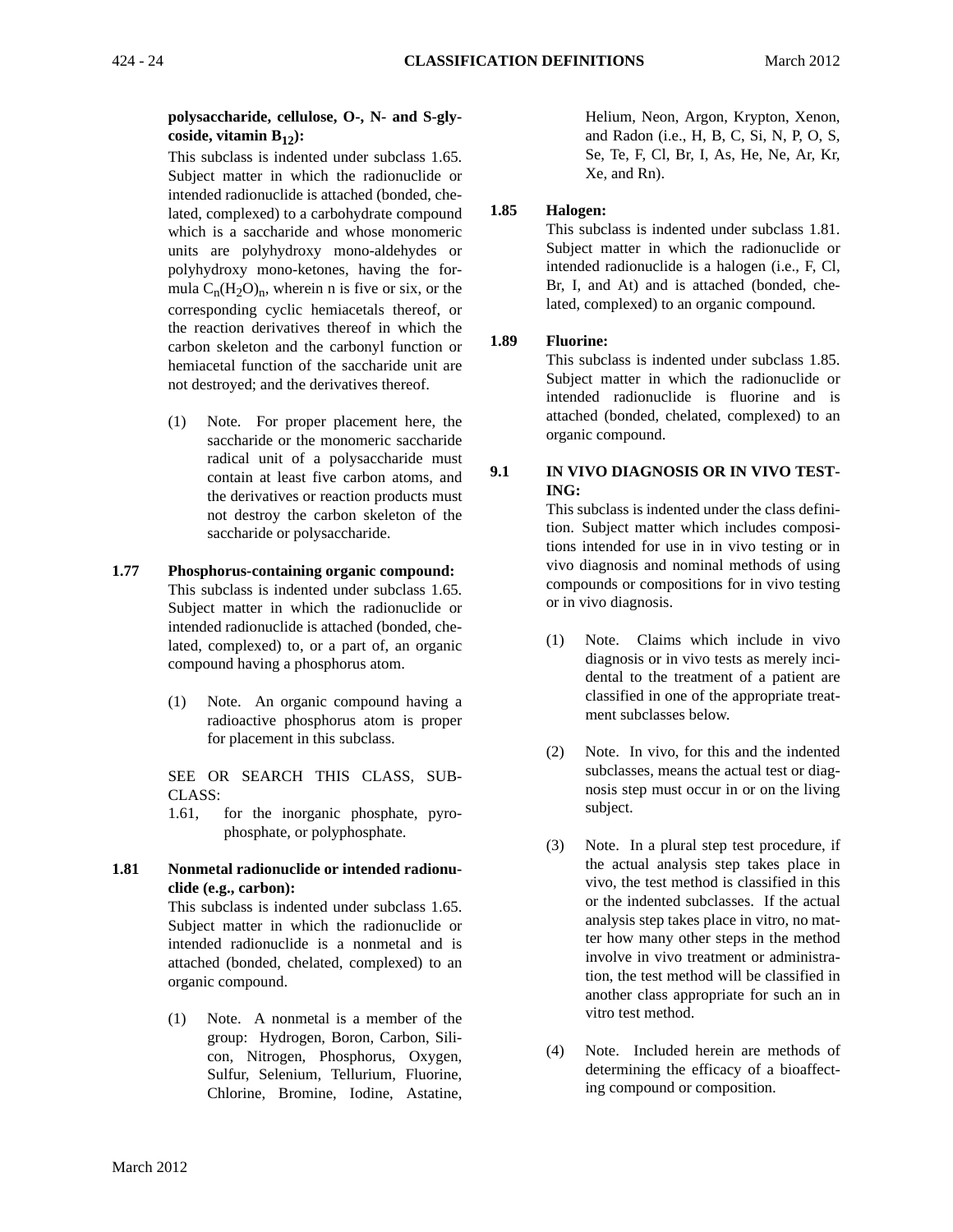(5) Note. These subclasses  $(424/9.1+)$  pro- Devices, for apparatus and corretive step of nuclear magnetic or ultra- Compositions, and Products, pro-128 and 378 depending on the test other than subjective means.

SEE OR SEARCH THIS CLASS, SUB-<br>binding, ligand-receptor binding, and CLASS: immunological assays, subclasses 29+

1.11+, for diagnostic radioactive compounds for testing involving a viable micro-

- 73, Measuring and Testing, which is the logical Testing, subclasses 1+ for
- 
- 252, Compositions, subclass 408.1 for action (see Class 436, CLASS DEFIwarning agent. The micro-organism or enzyme.
- electric properties by electric means, living organism, tissue, or cell.
- test its characteristics, determining the allergy tests.
- 378, X-Ray or Gamma Ray Systems or vide for plural step in vivo diagnostic sponding processes involving the genprocedures which utilize bioaffecting eration or use of electromagnetic compounds or compositions wherein one radiation within the X-ray spectrum. of the steps is no more than a mere state- Mere use with or attachment to an ment of nuclear magnetic imaging,  $X$ -ray device or recitation of an unde-X-ray imaging, ultrasound imaging, etc. fined X-ray test or analysis is not sufof a living body. Class 128 provides for ficient for classification in Class 378.
- such tests if a more detailed manipula- 426, Food or Edible Material: Processes, sound imaging is included. Diagnostic vides for processes where a condition X-ray imaging may be found in Classes in preparing an edible is sensed by
- details recited. A reading of the defini- 435, Chemistry: Molecular Biology, and tions for those classes is recommended Microbiology, subclasses 4+ for in for proper placement of the subject mat- vitro measuring or testing involving ter. enzymes or micro-organisms, subclasses 7.1+ for blood typing, protein or compositions or nominal diagnostic organism, and subclasses 40.5+ for methods of utilizing such radioactive testing involving fixed or stabilized, compounds or compositions. nonliving microorganism, cell, or tissue.
- SEE OR SEARCH CLASS: 436, Chemistry: Analytical and Immunogeneric class for making a measure- chemical test standards and their use ment or test of any kind not provided and the qualitative or quantitative for in other classes. analysis of chemical compounds, 250, Radiant Energy, for methods of complexes, and elements which at detecting radiant energy some point involve a chemical intercompositions which do not chemi- NITION, I. for further explanation) cally react in use and are specialized and subclasses 500+ for in vitro and designed for use in physical anal- immunological or protein binding ysis, testing or indicating, or as a assays other than those involving a
- 324, Electricity: Measuring and Testing, 506, Combinatorial Chemistry Technolas the residual home for measuring ogy: Method, Library, Apparatus, and testing electrical properties or the subclass 10 for a method of screening measuring, testing, or sensing of non-<br>a library by measuring the effect on a
- but only when absent a significant 600, Surgery, subclasses 300+ for an applichemical reaction. ance and its use to aid in the diagnosis 356, Optics: Measuring and Testing, pro- of a disease or abnormal condition of vides for analyzing light to measure or the body and subclass 556 for skin
	- optical or nonoptical properties of 800, Multicellular Living Organisms and materials or articles by noting the Unmodified Parts Thereof and effect produced by the materials or Related Processes, subclass 3 for a articles on light associated therewith, method of using a transgenic nonhuetc. man animal in an in vivo test method.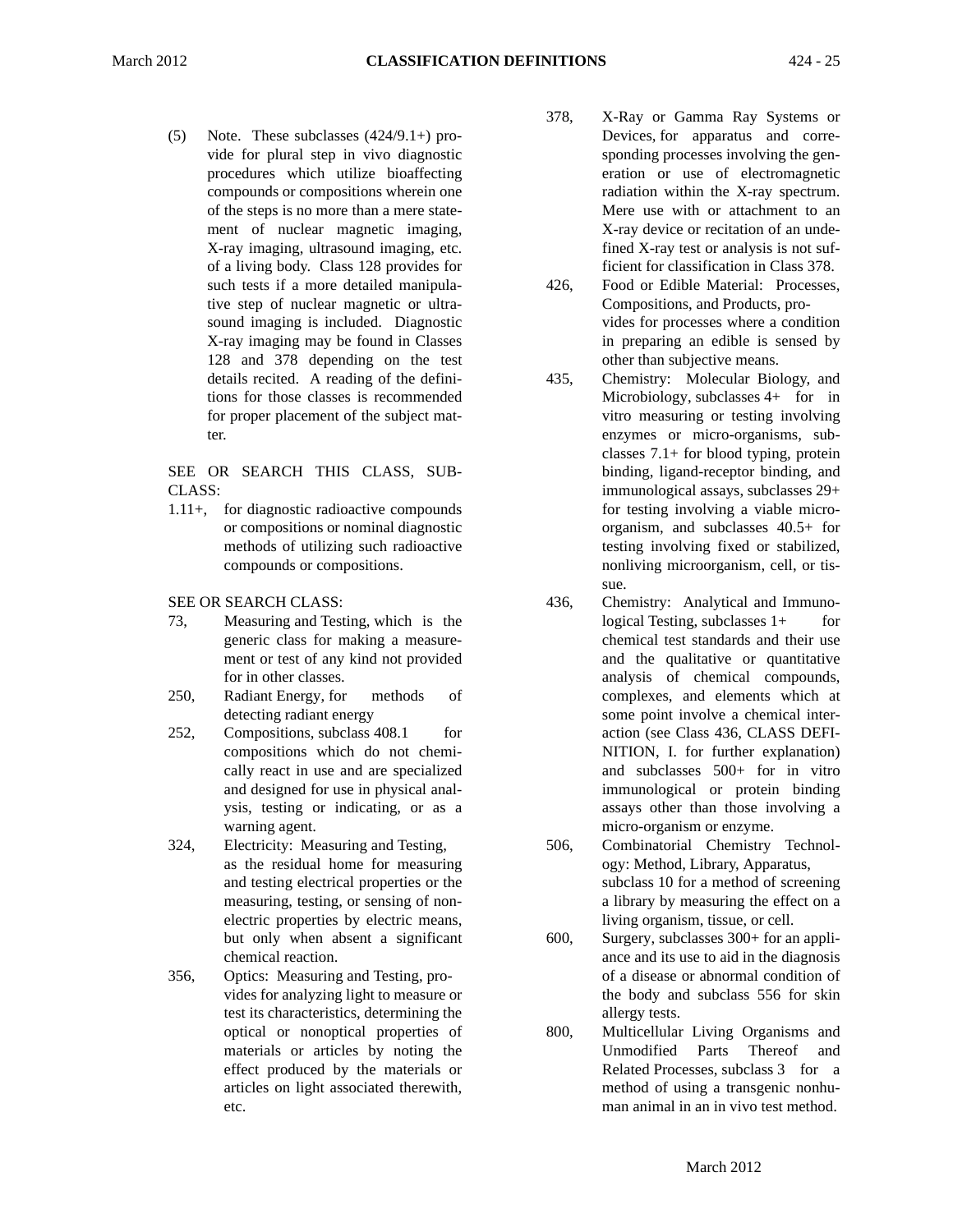# $424 - 26$

# **9.2 Testing efficacy or toxicity of a compound or composition (e.g., drug, vaccine, etc.):**

This subclass is indented under subclass 9.1. Subject matter wherein the capacity of a compound or composition (e.g., drug, vaccine, etc.) to produce a desired effect or an injurious or harmful effect in a living subject is tested for.

- (1) Note. Claims which include in vivo diagnosis or in vivo tests as merely incidental to the treatment of a patient are classified in one of the appropriate treatment subclasses below.
- (2) Note. Testing for an individual subject's hypersensitivity or possible allergy to a medicament or chemical prior to administration which involves a visible **9.31**  immune reaction on the skin is proper for subclass 9.81.
- tion of toxic side effects of a compound (3) Note. Methods of testing for the reducor composition would also be included herein.
- (4) Note. Compounds or compositions tested can include therapeutic compounds or compositions, vaccines, etc.
- (5) Note. Included in this subclass are methods of determining the potency of antigenic preparations in inducing immunity, determining the teratogenic or oncogenic potential of a chemical, determining the prophylactic ability of a medicament, etc.

SEE OR SEARCH CLASS:

 man animal in an in vivo test method. 800, Multicellular Living Organisms and Unmodified Parts Thereof and Related Processes, subclass 3 for a method of using a transgenic nonhu-

# **9.3 Magnetic imaging agent (e.g., NMR, MRI, MRS, etc.):**

This subclass is indented under subclass 9.1. Subject matter wherein a compound or composition is adapted for use as an in vivo magnetic imaging agent in processes such as nuclear magnetic resonance imaging (NMR), magnetic resonance imaging (MRI), magnetic resonance spectroscopy (MRS), magnetometry, etc. and methods of using said compounds and compositions as agents in such processes.

SEE OR SEARCH CLASS:

- and methods of using MRI apparatus. 324, Electricity: Measuring and Testing, subclasses 307+ for MRI apparatus
- 436, Chemistry: Analytical and Immunological Testing, subclasses 1+, particularly subclass 173, for in vitro tests using MRI.
- $600$ , Surgery, subclasses  $410+$  for dianostic testing using magnetic resonance imaging or spectroscopy. (See Class 424, subclass 9.1 for a further explanation of the class line.).

# **Clay or zeolite containing:**

This subclass is indented under subclass 9.3. Subject matter wherein the agent contains a clay or a zeolite.

- (1) Note. Zeolites are crystalline, hydrated alkali-aluminum silicates.
- **9.32 Particle containing a transition, actinide or lanthanide metal (e.g., hollow or solid particle, granule, etc.):**

This subclass is indented under subclass 9.3. Subject matter wherein the agent includes particulate matter (e.g., hollow or solid particle, granule, etc.) which contains a transition, actinide or lanthanide metal (Atomic Numbers 21 through 30, 39 through 48, 57 through 80, and 89 through 106, inclusive).

- (1) Note. The particulate matter may be organic, inorganic, or a combination thereof and may be hollow, solid, or aggregates of molecules which are not covalently bound. It may be in the form of granules, microspheres, coated metal cores, metal oxide crystals, etc.
- (2) Note. The metals included under transition, actinide, or lanthanide metals are Sc, Ti, V, Cr, Mn, Fe, Co, Ni, Cu, Zn, Y, Zr, Nb, Mo, Tc, Ru, Rh, Pd, Ag, Cd, La, Ce, Pr, Nd, Pm, Sm, Eu, Gd, Tb, Dy, Ho, Er, Tm, Yb, Lu, Hf, Ta, W, Re, Os, Ir, Pt, Au, Hg, Ac, Th, Pa, U, Np, Pu, Am, Cm, Bk, Cf, Es, Fm, Md, No, Lr, Unq, Unp, and Unh.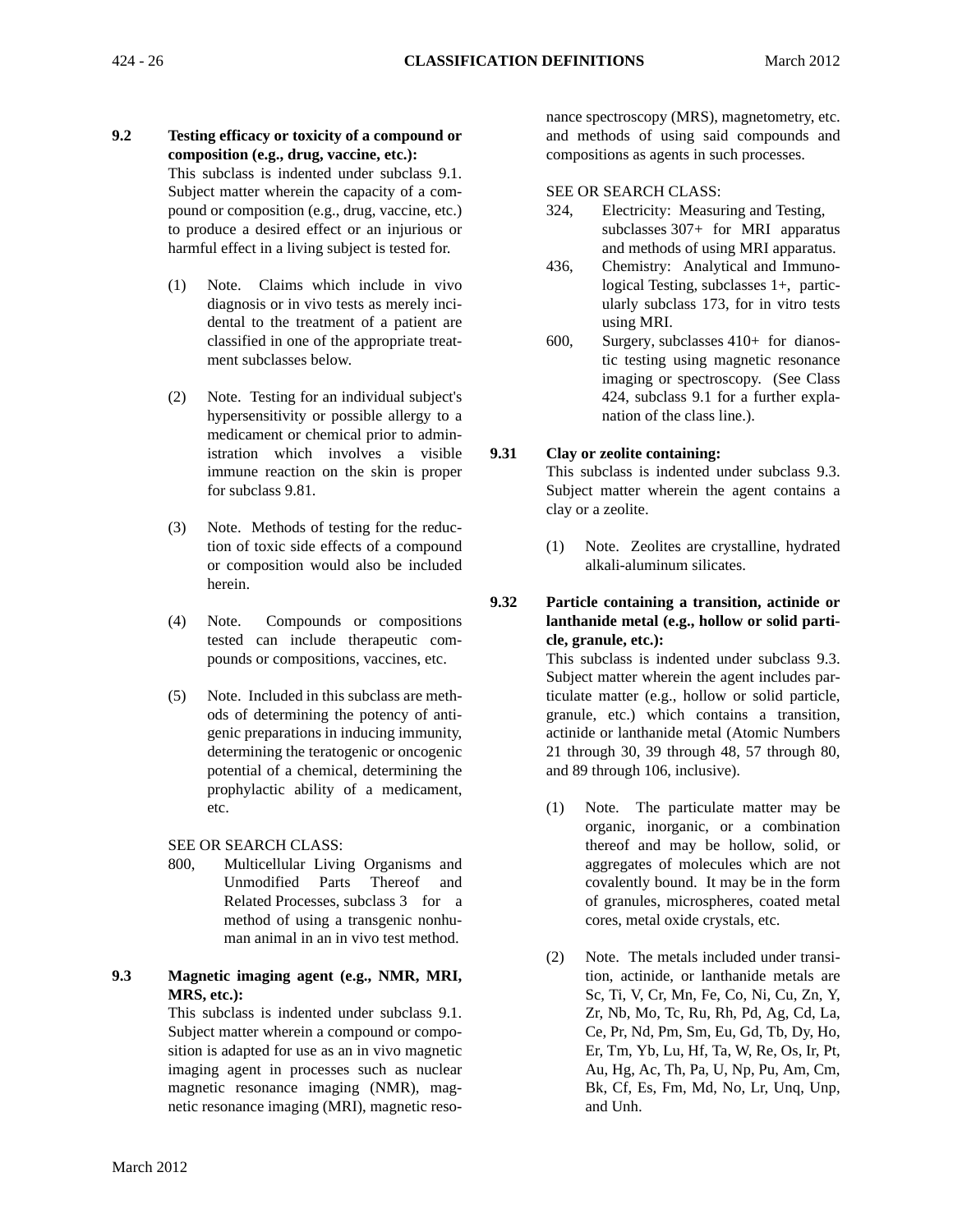SEE OR SEARCH THIS CLASS, SUB-CLASS:

1.11+, for compositions or methods under the class definition which contain radioactive isotopes of metals, i.e., U, Tc, etc. including diagnostic or test compositions or methods.

# **9.321 Liposome:**

This subclass is indented under subclass 9.32. Subject matter wherein the shell of the particle contains a lipid bilayer.

SEE OR SEARCH THIS CLASS, SUB-CLASS:

- 450, for compositions or methods under the class definition containing a liposome with a therapeutic agent in it.
- **9.322 Polymer containing (e.g., polypeptide, synthetic resin, etc.):**

This subclass is indented under subclass 9.32. Subject matter wherein the particle includes a polymer, e.g., protein, dextran, starch, polyvinyl, polysilane, etc.

(1) Note. The polymer must be attached to, coated on, or complexed to the particle.

SEE OR SEARCH CLASS:

428, Stock Material or Miscellaneous Articles, subclasses 402+, for coated or structurally defined particulate matter as defined under the Class 428 definitions.

# **9.323 Metal is paramagnetic:**

This subclass is indented under subclass 9.322. Subject matter wherein the transition, actinide, or lanthanide metal of the particle is paramagnetic.

- (1) Note. A paramagnetic metal is one which is capable of aligning with a magnetic field, but does not itself become magnetized.
- (2) Note. For the purposes of this subclass the term "paramagnetic" is intended to include only substances which are stated to be paramagnetic, not those stated to be superparamagnetic or ferromagnetic.

#### **9.33 Nitroxide or nitroxide containing:**

This subclass is indented under subclass 9.3. Subject matter wherein the agent is a nitroxide or contains a nitroxide.

(1) Note. An example of a nitroxide compound or component provided for herein is:



**9.34 Polypeptide attached to or complexed with the agent (e.g., protein, antibody, etc.):**  This subclass is indented under subclass 9.3. Subject matter wherein the agent contains a polypeptide (e.g., protein, antibody, etc.) attached to or complexed with it.

- (1) Note. For the purposes of this subclass, a polypeptide contains a sequence of at least three amino acids.
- (2) Note. The term "polypeptide" may encompass polypeptides such as glycoproteins, lipoproteins, etc., which additionally contain other moieties.

- 514, Drug, Bio-Affecting and Body Treating Compositions, subclasses 1.1 through 21.92 for polypeptides containing a heavy metal and used for therapeutic purposes.
- **9.341 The region of the imaging agent responsible for binding to an in vivo target or the region of the target responsible for binding to the agent is specifically recited functionally or**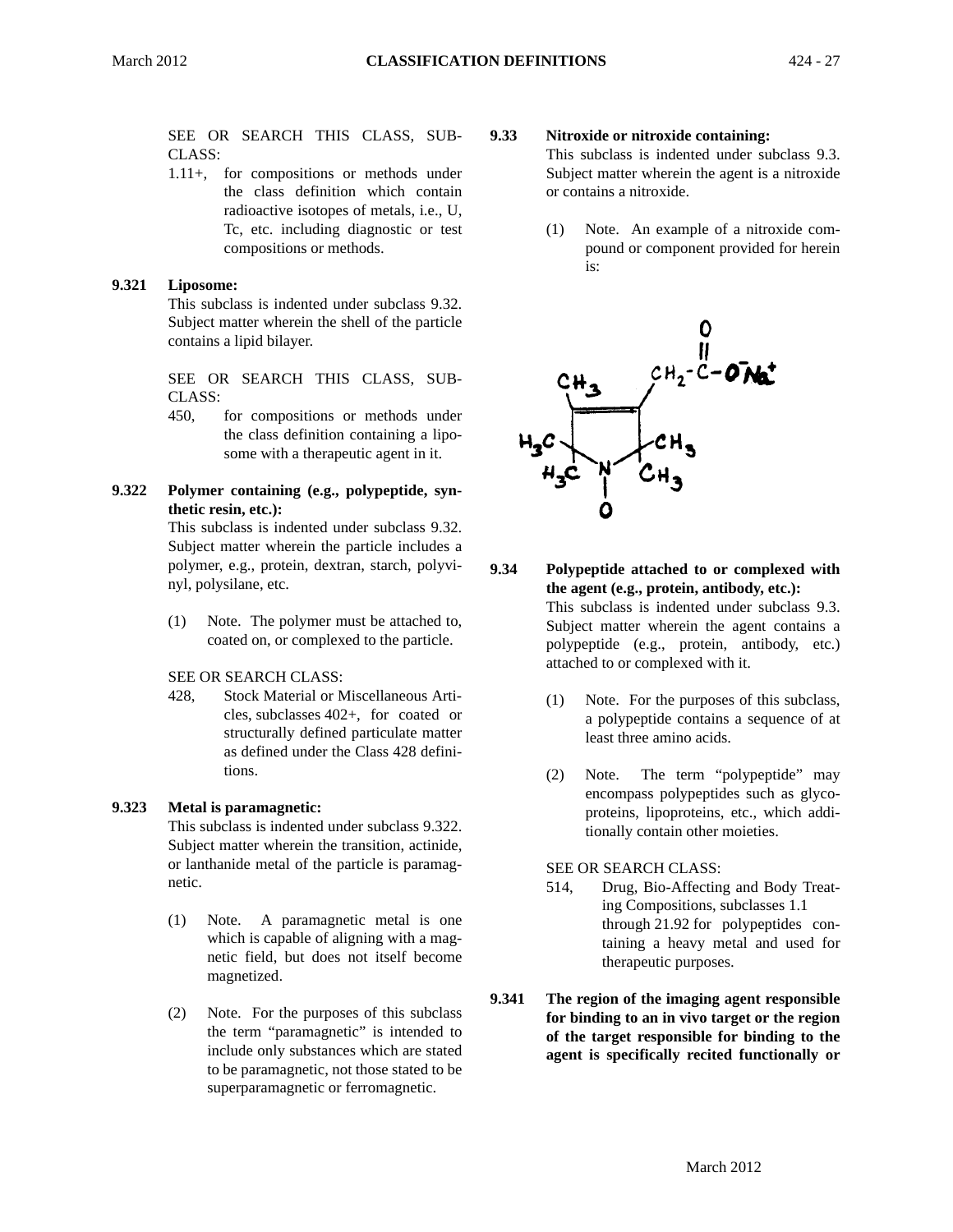#### **as a sequence of amino acids, carbohydrate residues, or nucleic acids:**

This subclass is indented under subclass 9.34. Subject matter wherein the polypeptide attached to said imaging agent directs delivery of said imaging agent to a specific in vivo target and wherein the specific binding properties of either the in vivo target or the polypeptide are described by a sequence (e.g., a series of amino acids, carbohydrate residues of a glycoprotein, nucleic acids encoding a polypeptide, etc.) or wherein the particular region of binding is described functionally (e.g., a unique region of an imaging agent defined by the fact that it binds a specific region of a target cell, but does not cross react with another region on the target cell etc.).

(1) Note. A mere recitation of a generic type of binding (e.g., "an anti-myosin antibody", etc.) would be proper for subclass 9.34, but a recitation of multiple properties of the binding site would be proper for subclass 9.341.

# **9.35 Carbohydrate or derivative thereof attached to or complexed with the agent:**

This subclass is indented under subclass 9.3. Subject matter wherein the agent has attached or complexed to it a carbohydrate or a derivative thereof such as a monosaccharide or polysaccharide (the monosaccharide radical units of which contain at least five carbon atoms) or their reaction products wherein the carbon skeleton of the saccharide or polysaccharide is not destroyed, e.g., dextran, cellulose, glucose, etc.

**9.351 The region of the imaging agent responsible for binding to an in vivo target or the region of the target responsible for binding to the agent is specifically recited functionally or as a sequence of amino acids, carbohydrate residues, or nucleic acids:** 

> This subclass is indented under subclass 9.35. Subject matter wherein the carbohydrate attached to said imaging agent directs delivery of said imaging agent to a specific in vivo target and wherein the specific binding properties of either the in vivo target or the carbohydrate are described by a saccharide sequence or wherein the particular region of binding is described functionally (e.g., a unique region of an imaging agent defined by the fact that it

binds a specific region of a target cell, but does not cross react with another region on the target cell, etc.)

#### **9.36 Transition, actinide or lanthanide metal containing:**

This subclass is indented under subclass 9.3. Subject matter wherein the agent contains a transition, actinide, or lanthanide metal (Atomic Numbers 21-30, 39-48, 57-80, and 89- 106, inclusive).

- (1) Note. The metals included under transition, actinide, or lanthanide metals are Sc, Ti, V, Cr, Mn, Fe, Co, Ni, Cu, Zn, Y, Zr, Nb, Mo, Tc, Ru, Rh, Pd, Ag, Cd, La, Ce, Pr, Nd, Pm, Sm, Eu, Gd, Tb, Dy, Ho, Er, Tm, Yb, Lu, Hf, Ta, W, Re, Os, Ir, Pt, Au, Hg, Ac, Th, Pa, U, Np, Pu, Am, Cm, Bk, Cf, Es, Fm, Md, No, Lr, Unq, Unp, and Unh.
- (2) Note. A complex of a metal and an organic compound is considered to be a compound per se and is classified based on the moiety (metal or organic compound) which occurs first in the classification schedule.
- (3) Note. The transition, actinide or lanthanide metal may be complexed to a chelating agent.

SEE OR SEARCH THIS CLASS, SUB-CLASS:

- 1.11+, for compositions or methods under the class definition which contain radioactive isotopes of metals e.g., U, Tc, etc., including diagnostic or test compositions or methods.
- SEE OR SEARCH CLASS:
- 534, Organic Compounds, subclasses 15+ for nonradioactive organic lanthanide or actinide complexes, per se.
- **9.361 Heterocyclic compound is attached to or complexed with the metal:**  This subclass is indented under subclass 9.36. Subject matter wherein the metal is attached to
	- (1) Note. A heterocyclic compound is a compound containing at least one hetero

or complexed with a heterocyclic compound.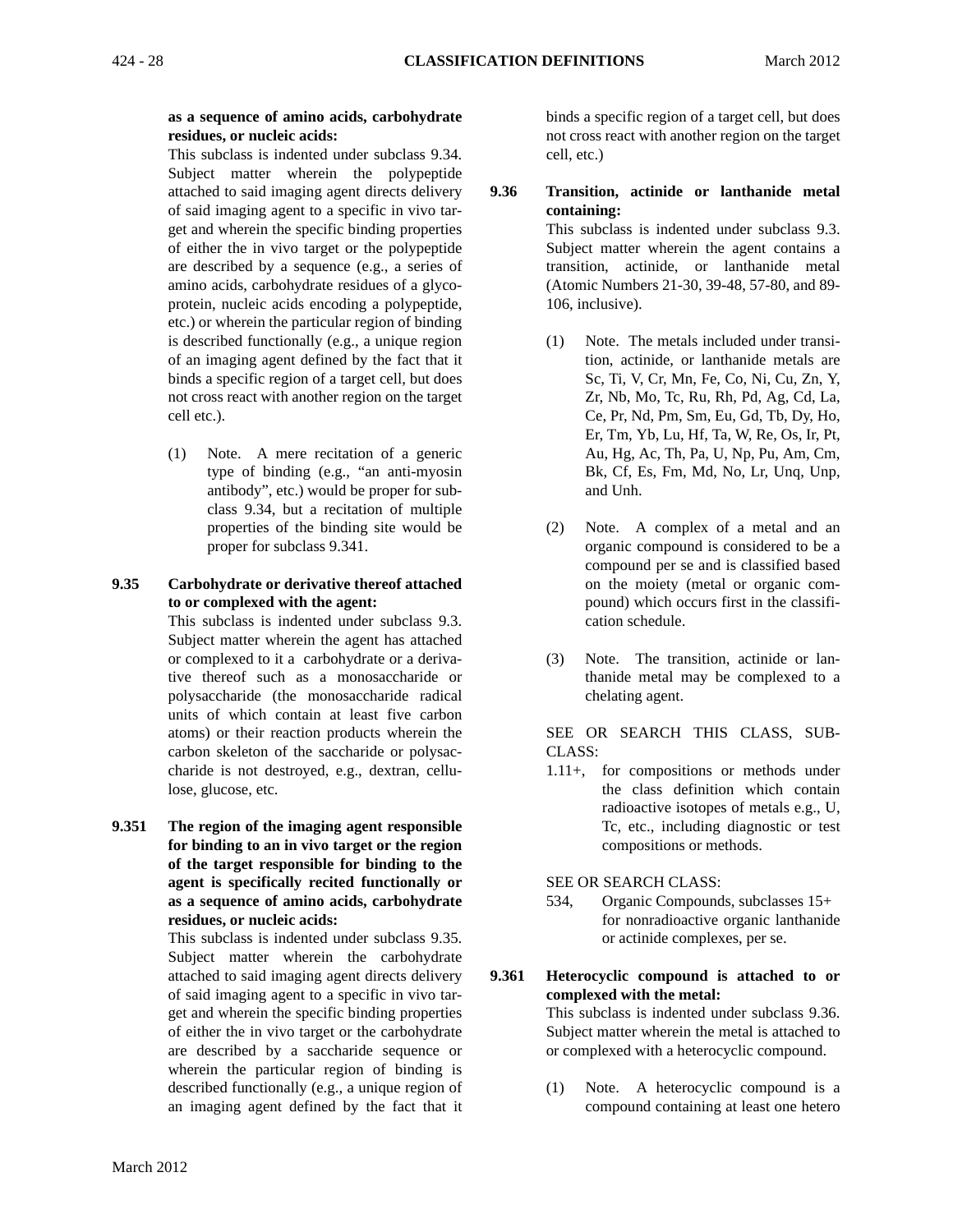ring which is a ring having carbon and at least one atom from the group consisting of nitrogen, oxygen, sulfur, selenium and tellurium as ring members; and contains no other element as a ring member.

(2) Note. An example of a compound provided for herein is:



#### **9.362 Porphyrin or derivative thereof:**

This subclass is indented under subclass 9.361. Subject matter wherein the hetero ring in the heterocyclic compound is part of a porphyrin ring system.

(1) Note. Porphyrins are compounds containing the following basic structure:



- **9.363 Hetero ring contains at least eight members:**  This subclass is indented under subclass 9.361. Subject matter wherein the hetero ring of the heterocyclic compound contains eight or more members.
	- (1) Note. An example of a compound provided for herein is:



**9.364 Polyamino-polycarbonyl moiety attached to or complexed with the metal:** 

This subclass is indented under subclass 9.36. Subject matter wherein the metal is attached to or complexed to a compound, said compound containing at least two amino nitrogen atoms and at least two carbonyl groups.

(1) Note. An example of a compound provided for herein is in the structure below, where M is a transition, actinide or lanthanide metal and X is a positive integer.



- **9.365 Contains at least one -C(=O)-N- group:**  This subclass is indented under subclass 9.364. Subject matter wherein the compound contains at least one- $C(=O)$ -N- group.
	- (1) Note. An example of a compound provided for herein is: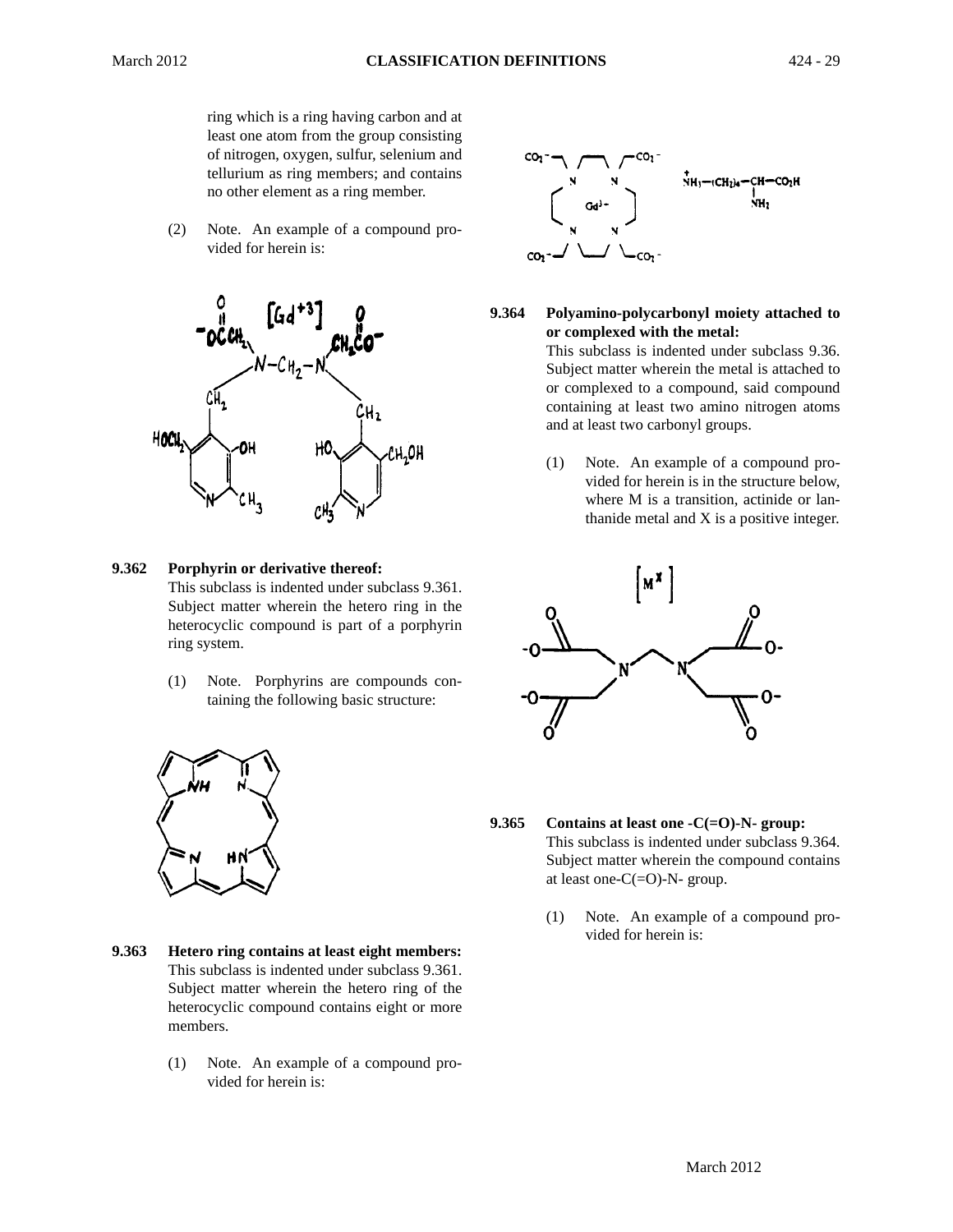



# **9.37 Imageable halogen containing:**

- This subclass is indented under subclass 9.3. Subject matter wherein the agent is or contains a halogenated compound wherein the halogen is responsible for the agent being imageable.
- **puted tomography, angiography, etc.): 9.4 X-Ray contrast imaging agent (e.g., com-**This subclass is indented under subclass 9.1. Subject matter wherein a compound or composition is adapted for use as an in vivo X-ray contrast imaging agent in methods such as computed tomography, angiography, etc.
	- (1) Note. X-ray contrast imaging is based on the fact that the agent renders part of an animal body opaque (degree of opacity may vary) to X-rays.
	- (2) Note. An example of a compound provided for herein is:

$$
\sigma_3-\sigma_2-\sigma_2-\sigma_2-\sigma_2-\sigma_2
$$

# SEE OR SEARCH CLASS:

- 252, Compositions, subclasses 299.01+ for a liquid crystal containing composition and subclasses 582+ for other compositions specialized for use in optical filters, and subclass 478 for a composition specialized and designed for use as an X-ray shield or X-ray shielding material.
- 378, X-Ray or Gamma Ray Systems or Devices, appropriate subclasses, particularly 145+ for beam control devices.

# **9.41 Barium containing:**

This subclass is indented under subclass 9.4. Subject matter wherein the agent contains barium, e.g.,  $BaSO<sub>4</sub>$ ,  $BaCl<sub>2</sub>$ , etc.

**9.411 Polymer containing (e.g., polypeptide, synthetic resin, etc.):** 

This subclass is indented under subclass 9.41. Subject matter wherein the barium containing agent includes a polymer e.g., dextran, starch, polyvinyl, polysilane, etc.

(1) Note. The polymer may be an additional separate ingredient in the agent, it may be complexed or attached to the agent, or it may be a coating on the agent.

# **9.42 Transition, actinide or lanthanide metal containing:**

This subclass is indented under subclass 9.4. Subject matter wherein the agent contains a transition, actinide, or lanthanide metal (Atomic Numbers 21-30, 39-48, 57-80, and 89- 106, inclusive).

- (1) Note. The metals included under transition, actinide, or lanthanide metals are Sc, Ti, V, Cr, Mn, Fe, Co, Ni, Cu, Zn, Y, Zr, Nb, Mo, Tc, Ru, Rh, Pd, Ag, Cd, La, Ce, Pr, Nd, Pm, Sm, Eu, Gd, Tb, Dy, Ho, Er, Tm, Yb, Lu, Hf, Ta, W, Re, Os, Ir, Pt, Au, Hg, Ac, Th, Pa, U, Np, Pu, Am, Cm, Bk, Cf, Es, Fm, Md, No, Lr, Unq, Unp, and Unh.
- (2) Note. A complex of a metal and an organic compound is considered to be a compound per se and is classified based on the moiety (metal or organic compound) which occurs first in the classification schedule.
- (3) Note. The transition, actinide or lanthanide metal may be complexed to a chelating agent.
- (4) Note. An example of a compound provided for herein is: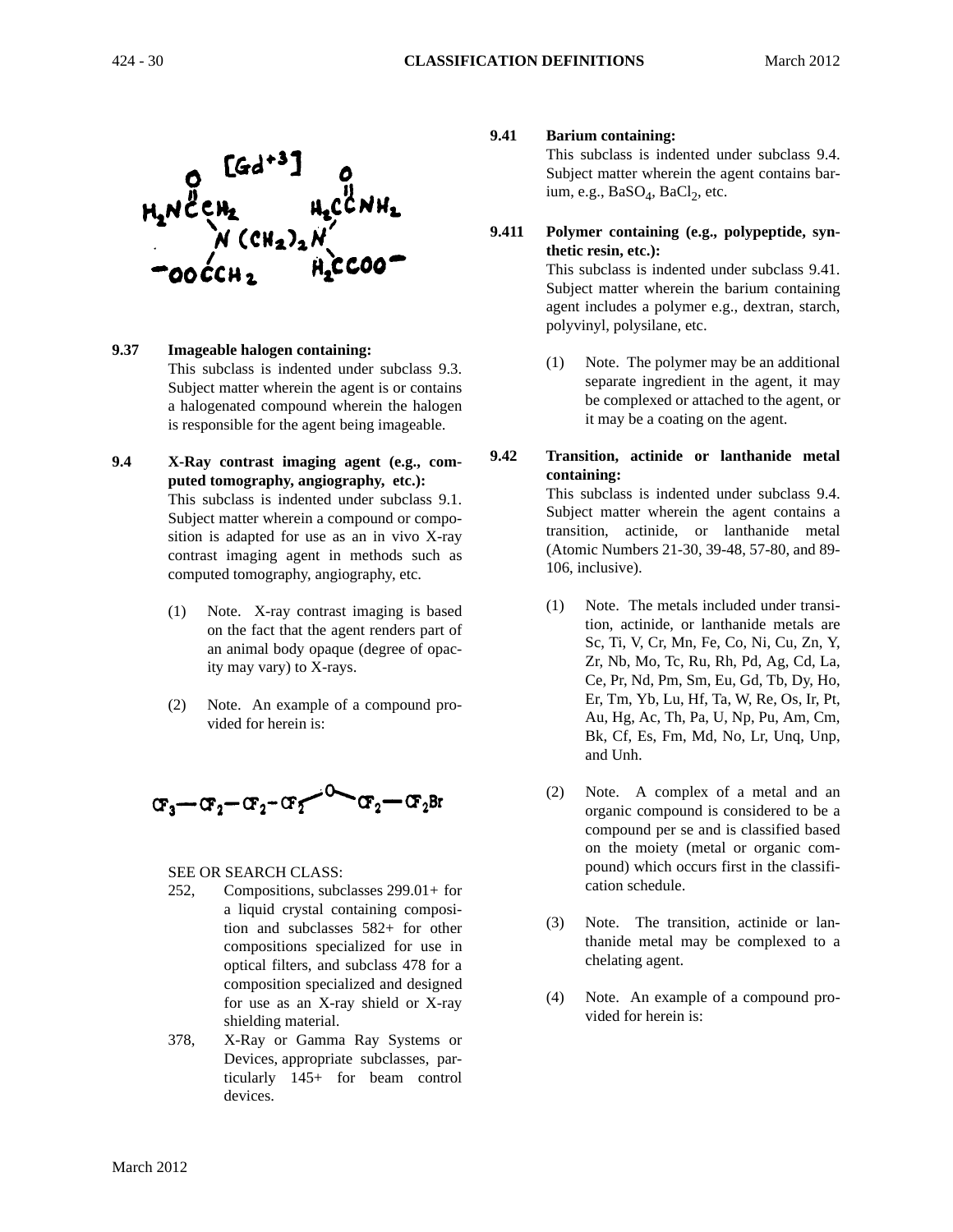

SEE OR SEARCH THIS CLASS, SUB-CLASS:

1.11+, for compositions or methods under the class definition which contain radioactive isotopes of metals, including diagnostic or test compositions or methods.

### SEE OR SEARCH CLASS:

534, Organic Compounds, subclasses 15+ for nonradioactive organic lanthanide or actinide complexes, per se.

# **9.43 Carbohydrate or derivative thereof attached to or complexed with the agent:**

This subclass is indented under subclass 9.4. Subject matter wherein the agent has attached or complexed to it a carbohydrate or a derivative thereof such as a monosaccharide or polysaccharide (the monosaccharide radical units of which contain at least five carbon atoms) or their reaction products wherein the carbon skeleton of the saccharide or polysaccharide is not destroyed, e.g., dextran, cellulose, glucose, etc.

# **9.44 Hetero ring containing:**

This subclass is indented under subclass 9.4. Subject matter wherein the agent contains or is a heterocyclic compound.

- (1) Note. A heterocyclic compound is a compound containing at least one hetero ring which is a ring having carbon and at least one atom from the group consisting of nitrogen, oxygen, sulfur, selenium and tellurium as ring members; and contains no other element as a ring member.
- (2) Note. An example of a compound provided for herein is:



### **9.45 Halogenated benzene ring containing:**

 benzene ring to which at least one halogen This subclass is indented under subclass 9.4. Subject matter wherein the agent contains a atom (F, Cl, Br, or I) is directly attached by nonionic bonding.

(1) Note. An example of a compound provided for herein is:



# **9.451 Two or more halogenated benzene rings in the same compound:**

This subclass is indented under subclass 9.45. Subject matter wherein the agent contains at least two halogenated benzene rings in the same compound.

(1) Note. An example of a compound provided for herein is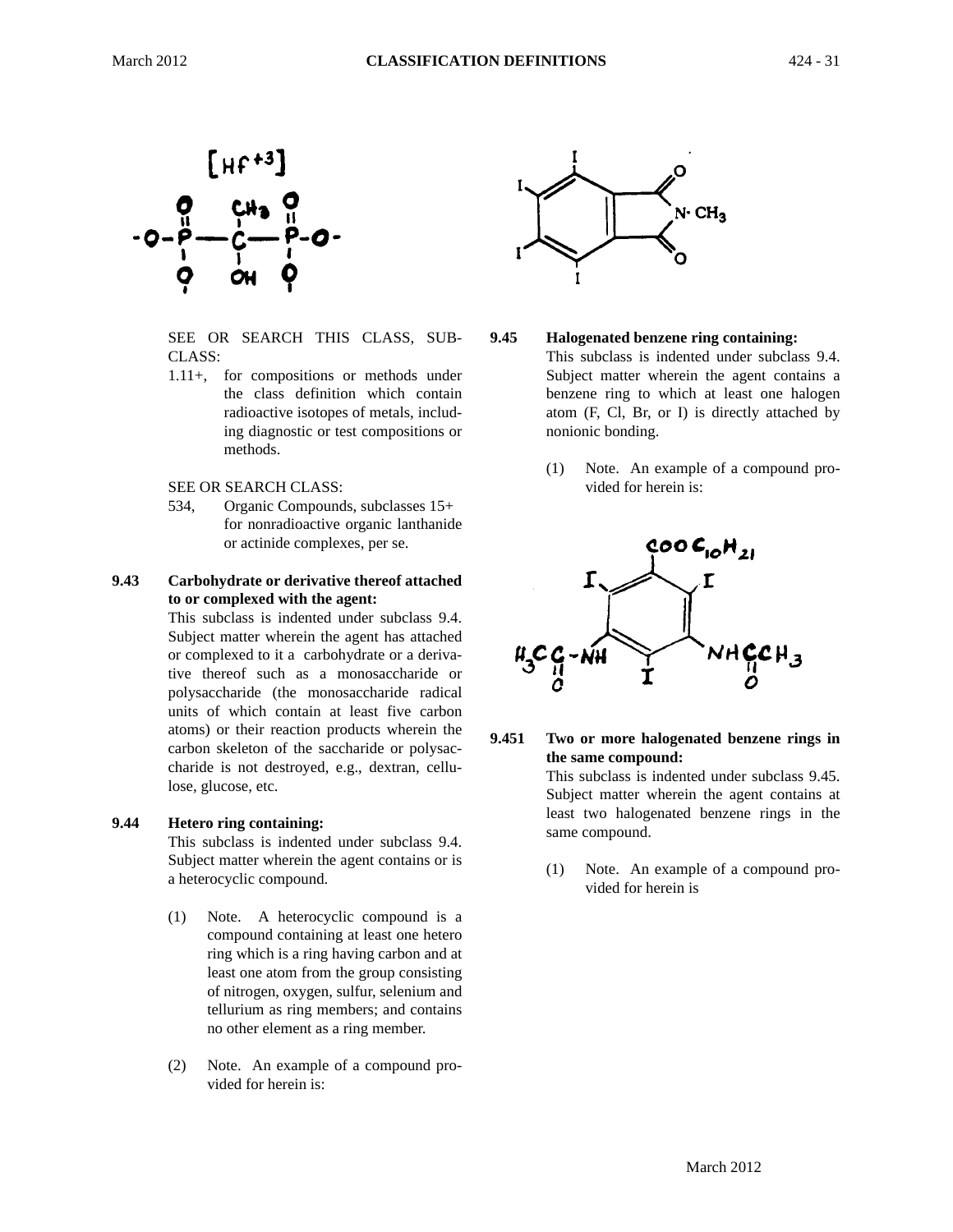

**9.452 Three or more amide groups are attached directly to the same benzene ring by nonionic bonding:** 

> This subclass is indented under subclass 9.451. Subject matter wherein at least three amide groups are directly attached to the same benzene ring by nonionic bonding.

> (2) Note. An example of a compound provided for herein is:



- **9.453 Carbonyl of a carboxylic acid or salt thereof attached directly to the benzene ring:**  This subclass is indented under subclass 9.451. Subject matter wherein the benzene ring has the carbonyl of a carboxylic acid or salt thereof attached directly to it.
	- (1) Note. An example of compounds provided for herein is:



**9.454 Three or more amide groups are attached directly to the same benzene ring by nonionic bonding:** 

> This subclass is indented under subclass 9.45. Subject matter wherein at least three amide groups are directly attached to the same benzene ring by nonionic bonding.

- (1) Note. For the purposes of this subclass either the amino or the carbonyl moiety of the amide group may be the point of attachment to the benzene ring.
- (2) Note. An example of a compound provided for herein is:



**9.455 Carbonyl of a carboxylic acid or salt thereof attached directly to the benzene ring:** 

 attached directly to it by nonionic bonding. This subclass is indented under subclass 9.45. Subject matter wherein the benzene ring has the carbonyl of a carboxylic acid or salt thereof

(1) Note. An example of a compound provided for herein is: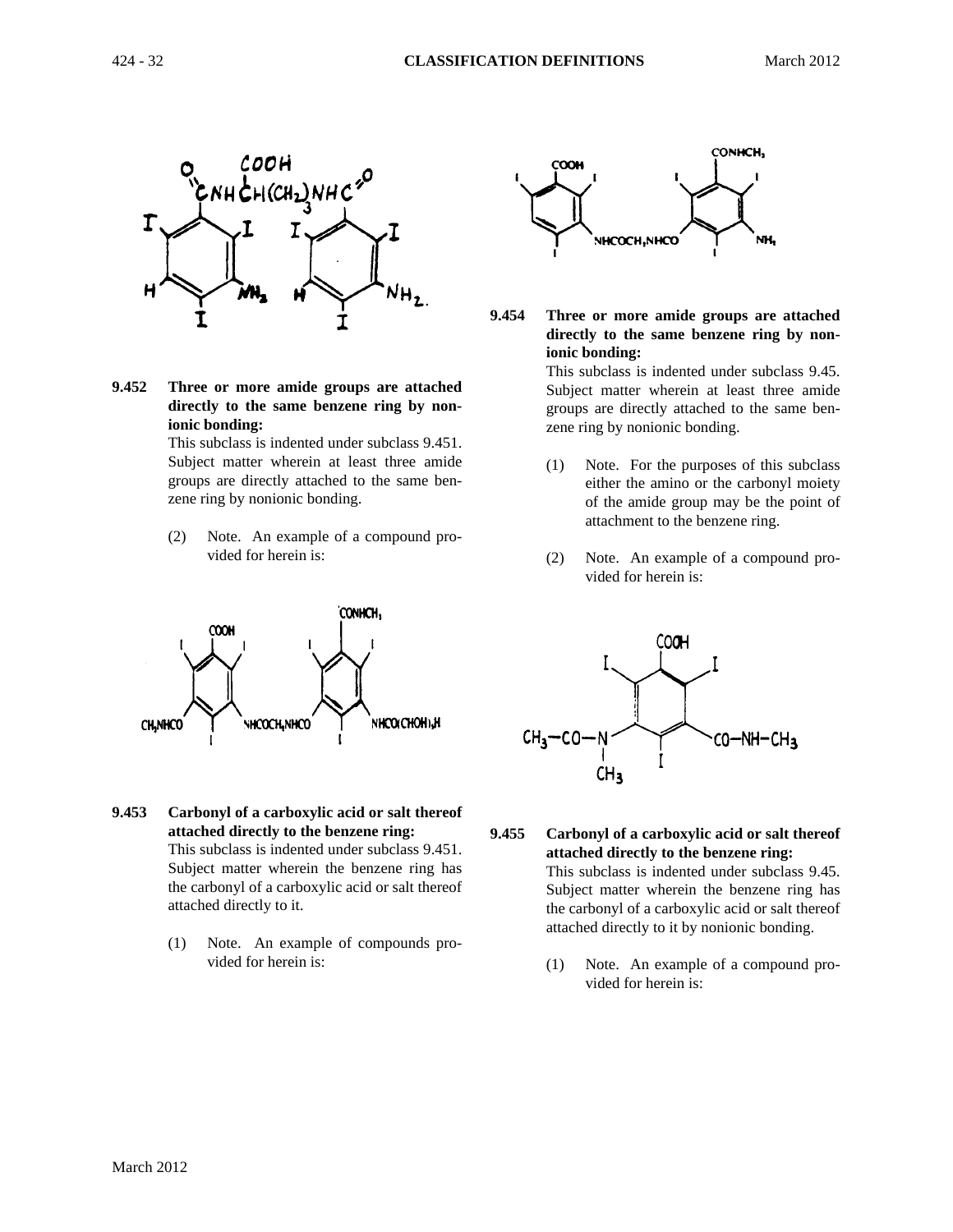

# **9.5 Ultrasound contrast agent:**

This subclass is indented under subclass 9.1. Subject matter wherein a compound or compo- **9.61**  sition is adapted for use as an in vivo ultrasound contrast agent.

SEE OR SEARCH CLASS:

- 435, Chemistry: Molecular Biology and Microbiology, subclasses  $173.1+$  for processes wherein a microorganism is subjected to sound waves.
- 600, Surgery, subclasses 437+ for methods and apparatus for applying and detecting ultrasonic radiation as it relates to a medical evaluation of a condition of a living body.

# **9.51 Liposome containing:**

This subclass is indented under subclass 9.5. Subject matter wherein the agent contains hollow particles and the shells of said hollow particles include a lipid bilayer.

SEE OR SEARCH THIS CLASS, SUB- $CLASS<sup>2</sup>$ 

450, for compositions or methods under the class definition containing a liposome with a therapeutic agent in it.

# **9.52 Stable gas bubbles containing or intentional solubilized gas containing:**

This subclass is indented under subclass 9.5. Subject matter wherein the agent contains intended gases, which gases may be either solubilized or in a suspension of fine bubbles.

#### **9.6 Diagnostic or test agent produces in vivo fluorescence:**

 compound or composition is adapted for use as This subclass is indented under subclass 9.1. Subject matter wherein the diagnostic or test a fluorescent contrast agent.

 (1) Note. Processes in this subclass include a) applying a reagent to the skin which will react with a chemical of interest which may be present and then, upon irradiating the skin with UV light, fluorescence can be measured, b) parenterally dosing a patient with a reagent, exposing the subject to UV light and then observing fluorescence of a tissue, blood flow, etc.

# **Porphyrin or derivative thereof:**

This subclass is indented under subclass 9.6. Subject matter wherein the fluorescent contrast agent is or contains a porphyrin or a derivative thereof.

(1) Note. Porphyrins are compounds containing the following basic structure:



**9.7 Diagnostic or test agent produces visible change in mouth:** 

> This subclass is indented under subclass 9.1. Subject matter wherein the compound or composition is adapted to detect a condition in the mouth.

> (1) Note. Intended for this subclass are processes of indicating the presence of gingivitis, malignant lesions, pH, brushing time, etc.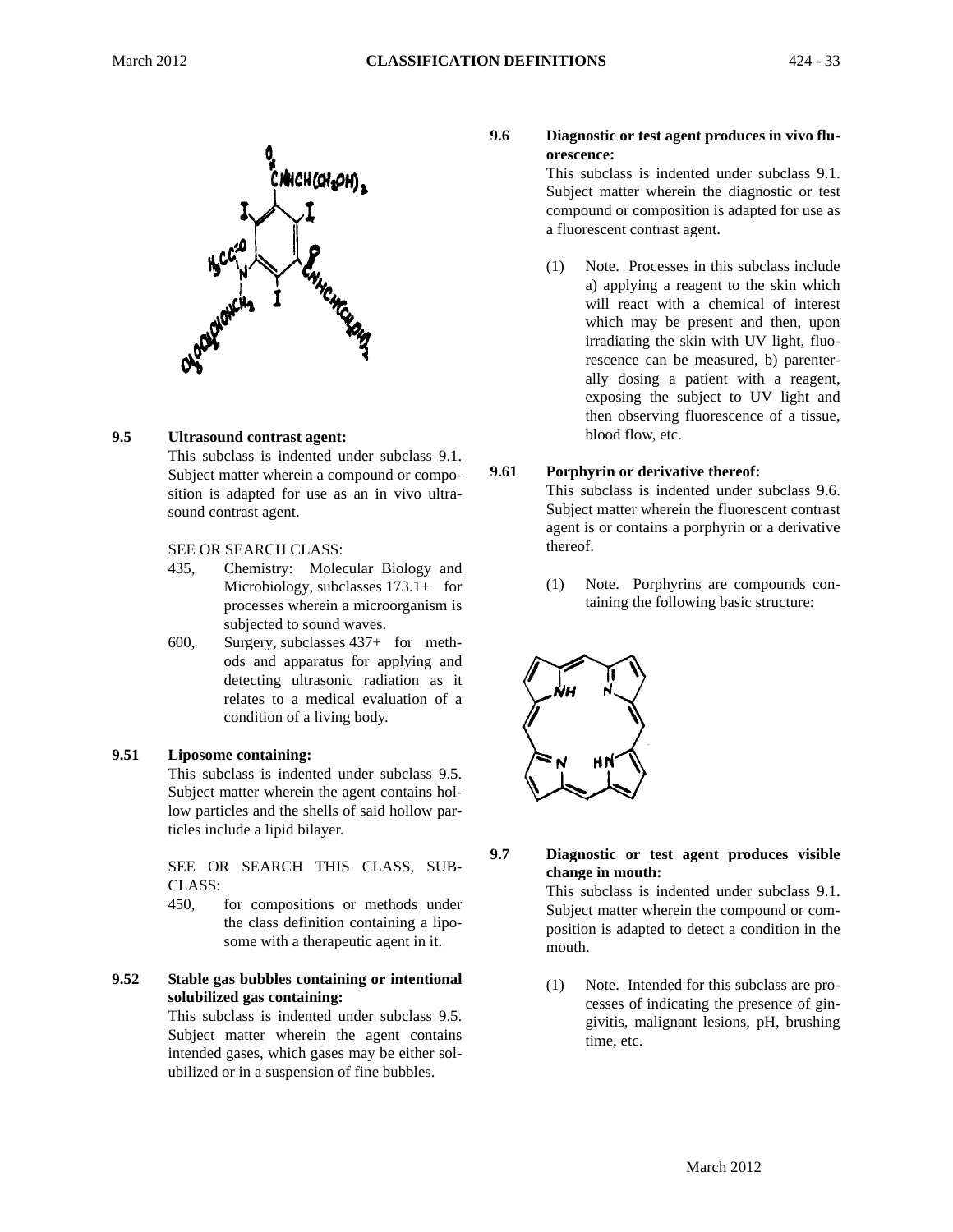# **9.71 Plaque detection:**

This subclass is indented under subclass 9.7. Subject matter wherein the agent indicates the presence of plaque.

**9.8 Diagnostic or test agent produces visible change on skin:** 

This subclass is indented under subclass 9.1. Subject matter wherein the diagnostic compound or composition is adapted to detect a condition through a visible change on the skin.

**9.81 Visible immune reaction (e.g., allergy test, etc.):** 

This subclass is indented under subclass 9.8. Subject matter wherein the agent, an antigenic substance or allergen, is applied to or injected into a subject in order to determine whether the subject is allergic or hypersensitive to the agent as indicated by a visible change on the skin (i.e., redness, swelling, etc.).

- (1) Note. The antigenic substance or allergen includes pollen, house dust, microorganisms, chemicals, etc.
- (2) Note. Skin tests such as those to indicate an individual's sensitivity to penicillin or other medicaments, tuberculosis tests, etc. are included in this subclass.

# **10.1 IDENTIFICATION OR WARNING FEA-TURE:**

This subclass is indented under the class definition. Subject matter which includes compositions which contain an additional substance or feature which functions to identify the composition, to distinguish the composition from other similar compositions, or to give a warning or alarm to the user.

(1) Note. Compositions classified herein are intended to provide a combination of an active ingredient of this class together with a component or feature which will facilitate identification of the active ingredient or will prevent and/or warn of improper use of a dangerous aspect of a compound or composition. Examples include a germicidal composition which includes a colorant to show which surfaces have been treated, a pesticide

which is distinctly labeled to prevent accidental consumption, etc.

- (2) Note. Included in this subclass are compositions in which the warning or identification feature is a physical or mechanical one such as indicia on a pill or a peculiar shape which prevents the swallowing of a potentially harmful substance.
- (3) Note. The use of color merely to make a Class 424 or Class 514 compound or composition more attractive is not considered a means of identification or warning proper for this or the indented subclasses. Therefore, pills, capsules, toothpastes, cosmetics, etc. which are colored merely for looks, are classified elsewhere in Class 424 or Class 514 based on their other significant features or their active ingredients.
- (4) Note. If no identification or warning feature is additionally claimed, the following are not included in this or the indented subclasses, but are considered a treatment and are classified based on the first appearing active ingredient. Examples of such are: (1) antidotal compositions or antidotal compositions claimed in combination with the toxicant; (2) compositions wherein the medicament is claimed in combination with another compound or composition intended to minimize the side effects or toxicity of the medicament as is often done in chemotherapy; (3) compounds or compositions claimed in combination with an emetic to prevent poisoning or overdose; (4) compositions with an additional substance to reduce their explosive nature or prevent their deterioration or oxidation.

SEE OR SEARCH THIS CLASS, SUB-CLASS:

- 49+, for dentifrices.
- 59+, for a sun or radiation screening composition.
- 126, for a composition with a corrosion inhibitor.
- 400+, for preparations characterized by a special physical form.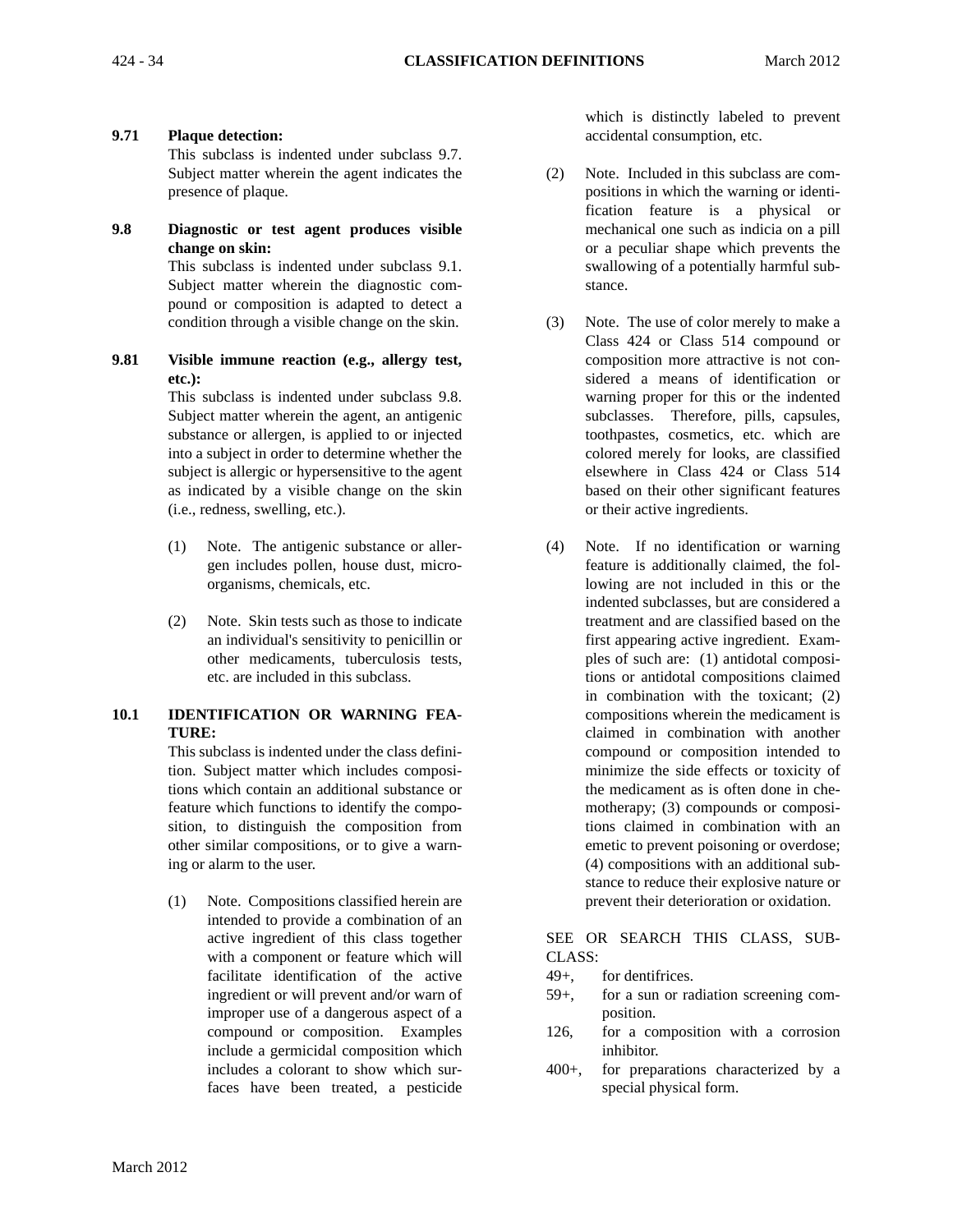# SEE OR SEARCH CLASS:

- 252, Compositions, subclass 408.1 for compositions which do not chemically react in use and are specialized and designed for use in physical analysis, testing or indicating, or as a warning agent.
- **10.2 Printed or embossed unitary dosage form:**  This subclass is indented under subclass 10.1. Subject matter wherein the compound or composition is in a unitary dosage form and contains a surface which is deformed, printed, embossed, engraved, or contains an insignia for the purpose of identification or warning.
	- (1) Note. This subclass includes indicia adapted to be attached to a pill for identification purposes.

SEE OR SEARCH THIS CLASS, SUB-CLASS:

467, for tablets which are printed, embossed, grooved, or perforated for a purpose other than identification or warning, such as to permit the tablet to be divided easily.

# **10.3 Color or color change feature:**

This subclass is indented under subclass 10.1. Subject matter in which the identification or warning involves a color or color change.

- (1) Note. Included in this subclass are pills containing colored specks to identify toxic substances, biocides which show a temporary color when applied to indicate where application has occurred, drugs which change color to indicate a change in pH, etc.
- (2) Note. The use of color merely to make a Class 424 or Class 514 compound or composition more attractive is not considered a means of identification or warning proper for this or the indented subclasses. Therefore, pills, capsules, toothpastes, cosmetics, etc. which are colored merely for looks, are classified elsewhere in Class 424 or Class 514 based on their other significant features or their active ingredients.
- **10.31 Combined with animal or insect repellant or insecticide (e.g., shark, fish, roach, etc):**  This subclass is indented under subclass 10.3. Subject matter wherein the color or color change feature is part of a composition for repelling animals or insects or part of a composition for actually killing insects.
	- (1) Note. Included in this subclass are fish repellants colored to indicate areas of the water which have been treated, colored insecticides to prevent inadvertent consumption, etc.
	- (2) Note. The use of color merely to make a Class 424 or Class 514 compound or composition more attractive is not considered a means of identification or warning proper for this or the indented subclasses. Therefore, pills, capsules, toothpastes, cosmetics, etc. which are colored merely for looks, are classified elsewhere in Class 424 or Class 514 based on their other significant features or their active ingredients.

# **10.32 Combined with ophthalmic or dentifrice preparation:**

This subclass is indented under subclass 10.3. Subject matter wherein the color or color change feature is part of a composition used in association with the eye or the mouth.

- (1) Note. Included in this subclass is an opthalmological medicinal film colored to identify the active ingredients, color coded tooth powder to identify the ingredients, etc.
- (2) Note. The use of color merely to make a Class 424 or Class 514 compound or composition more attractive is not considered a means of identification or warning proper for this or the indented subclasses. Therefore, pills, capsules, toothpastes, cosmetics, etc. which are colored merely for looks, are classified elsewhere in Class 424 or Class 514 based on their other significant features or their active ingredients.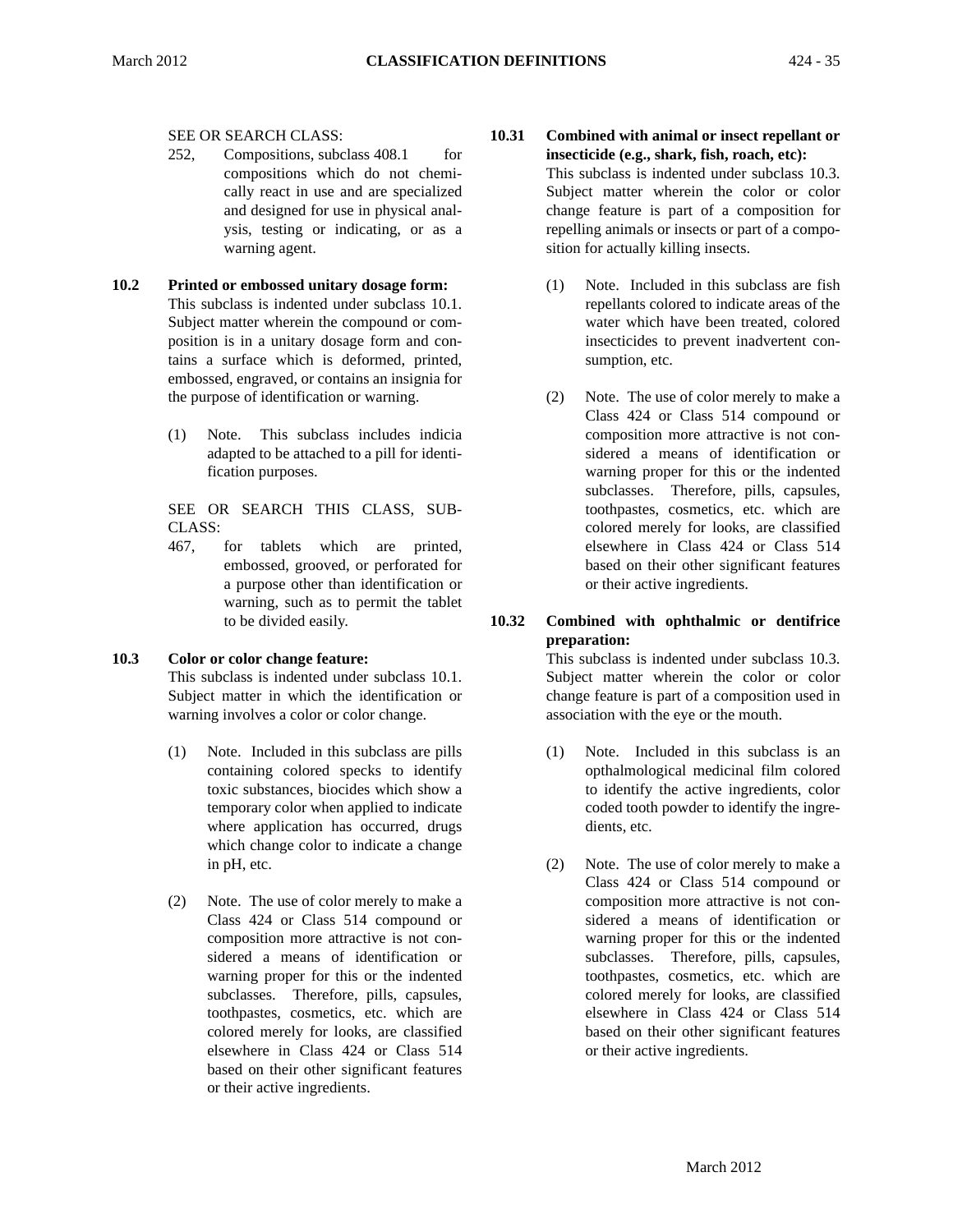# **10.4 Taste or smell or chemical irritation to the eye, nose or mouth feature:**

This subclass is indented under subclass 10.1. Subject matter in which the identification or warning feature involves a taste or smell signal or a chemical which causes irritation to the eye, nose, or mouth (e.g., burning, coughing, tearing, etc.).

(1) Note. Included in this subclass are compositions such as fumigants or other toxic gases with an added substance having an obnoxious odor or an irritant so that the presence of the fumigant or toxic gas is quickly noticed, poisons with exceedingly irritating tastes or odors to prevent mistaken use of such poisons, etc.

SEE OR SEARCH THIS CLASS, SUB-CLASS:

- 900, for an srt collection pertaining to subclasses 9.1-10.4.
- **40** This subclass is indented under the class definition. Compositions which under the conditions of use are burned, usually incompletely, or which involve a chemical reaction serving to act as a force to project the material desired into the air as a smoke, mist, or aerosol, the particles of which must be of colloidal size or larger. This and indented subclasses also provide for processes which are no more than the mere use of the composition; e.g., burning the composition in the area to be treated.
	- (1) Note. Compositions which are disclosed to be evaporable, per se, to yield smoke or to act as fumigants when left open to the air with or without application of external heat are classified elsewhere on the basis of the ingredients of the composition. To be placed herein, the composition, per se, must contain at least one combustible ingredient or there must be disclosed a chemical reaction taking place as a result of which some ingredient, component, or reaction product in particular form is dispersed into the air.
	- (2) Note. A composition designed to be burned in order to produce an odorizing or deodorizing effect upon the atmo-

sphere; e.g., incense, etc., is classified here.

SEE OR SEARCH THIS CLASS, SUB-CLASS:

- 40, for a candle with a wick.
- 43, for a composition in which a compressed gas or release, or a chemical reaction serves to produce bubbles or effervescence in liquid, or in which a pressurized fluid component which is part of a composition on release serves to project other components of the composition into the air as a foam or spray.
- 53, for an oxygen or chlorine releasing dentifrice.
- 661, for a chlorine releasing composition.
- 667, for an iodine releasing composition.

- 43, Fishing, Trapping, and Vermin Destroying, subclasses 124+ for certain processes and apparatus for destroying or killing vermin utilizing a smoke, mist, or aerosol.
- 44, Fueled and Related Compositions, appropriate subclasses for a composition designed to be burned primarily for its ability to produce heat.
- 47, Plant Husbandry, subclass 2 for a method of frost preventing by smoke.
- 102, Ammunition and Explosive Devices, appropriate subclasses for a smoke generating ammunition; e.g., bombs, grenades, cartridges, etc.
- 114, Ships, subclass 15 for a warship smoke screen.
- 119, Animal Husbandry, subclasses 677+ for apparatus for fumigating an animal.
- 126, Stoves and Furnaces, subclass 59.5 for a smudge pot.
- 252, Compositions, subclass 305 for smokes, or fogs and processes of making same. Subclasses 315.01+ for a general smoke producing composition.
- 422, Chemical Apparatus and Process Disinfecting, Deodorizing, Preserving, or Sterilizing, appropriate subclasses for fumigators and other smoke- or mistproducing apparatus.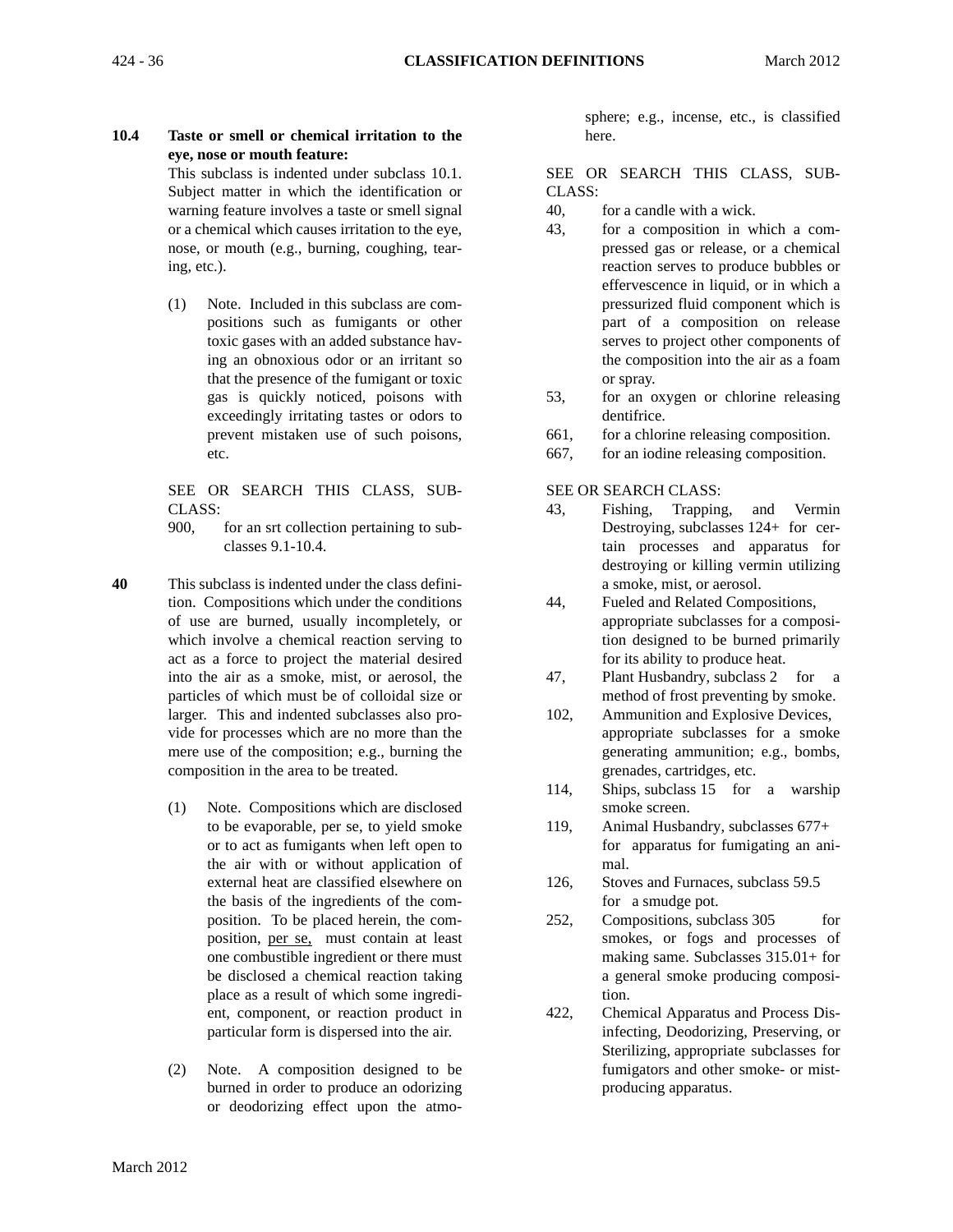- **41** This subclass is indented under subclass 40. Compositions which contain elemental sulfur.
- Compositions which contain an organic or **44 42** This subclass is indented under subclass 40. inorganic nitrate compound.
- **43** This subclass is indented under the class definition. Composition:

(1.) in which bubbles or effervescence in a liquid are produced in situ by a chemical reaction, or wherein said bubbles are produced by pressure release on a liquid system in which a gas is dissolved under pressure or

(2.) in which a composition, per se, contains a pressurized fluid which produces sufficient force on release to serve as a propellent for projecting the other components into the air or through the air as a foam, spray, or mist.

- (1) Note. Included in this and indented subclasses are compositions which contain carbonated water or those producing carbon dioxide gas by chemical reaction on addition of water or wherein a pressurized fluid is employed as a propellant for projecting a preparation into the air as an aerosol or foam.
- which merely by being in particulate or (2) Note. Compositions which are disclosed as having a volatile ingredient, per se, or liquid form may be sprayed or diffused by the simple application of externally applied air pressure or heat are classified elsewhere on the basis of the active component or components in said composition.
- (3) Note. Included in this and indented subclasses are all shaving preparations within the subclass definition, including those containing soap or other components which have a detergent action.

SEE OR SEARCH CLASS:

222, Dispensing, subclasses 394+ for dispensing with a fluid pressure discharge assistant; e.g., aerosols, etc.

- 252, Compositions, subclass 305 for a fog, smoke, or gaseous primary dispersant and subclasses 372+ for a gaseous composition.
- This subclass is indented under subclass 43. Compositions in which the gas producing the "bubbling" or "effervescence" is the result of an in situ chemical reaction.
	- (1) Note. Oxygen and halogen releasing compositions are excluded from this and indented subclasses and are classified below according to: (1) the function of the composition or (2) to the particular gaseous material being released or (3) the particular compound which releases said gaseous material.

SEE OR SEARCH THIS CLASS, SUB-CLASS:

- 40, for a composition in which a chemical reaction is employed for the production of a smoke, mist, or aerosol.
- 700, for a composition in which carbon dioxide is an active constituent.

- 169, Fire Extinguishers, especially subclasses  $6+$ ,  $27+$ , and  $78+$  for a fire extinguisher using gas produced in situ by a chemical reaction to produce pressure.
- **45**  This subclass is indented under subclass 43. Compositions in which the pressurized fluid is an organic compound.
- **46**  This subclass is indented under subclass 45. Compositions in which the organic pressurized fluid serves to propel or project an ingredient which is in the form of a particulate solid; e.g., body powders, tooth powders, talc, silicas, powdered medicines, insecticides, etc.
- application to a living body. **47**  This subclass is indented under subclass 45. Compositions in which the organic pressurized fluid serves to propel a grooming or adorning aid; e.g., hair spray, antiperspirant, skin tanning preparation, skin conditioner, sun screening agent, shaving cream, etc., intended for topical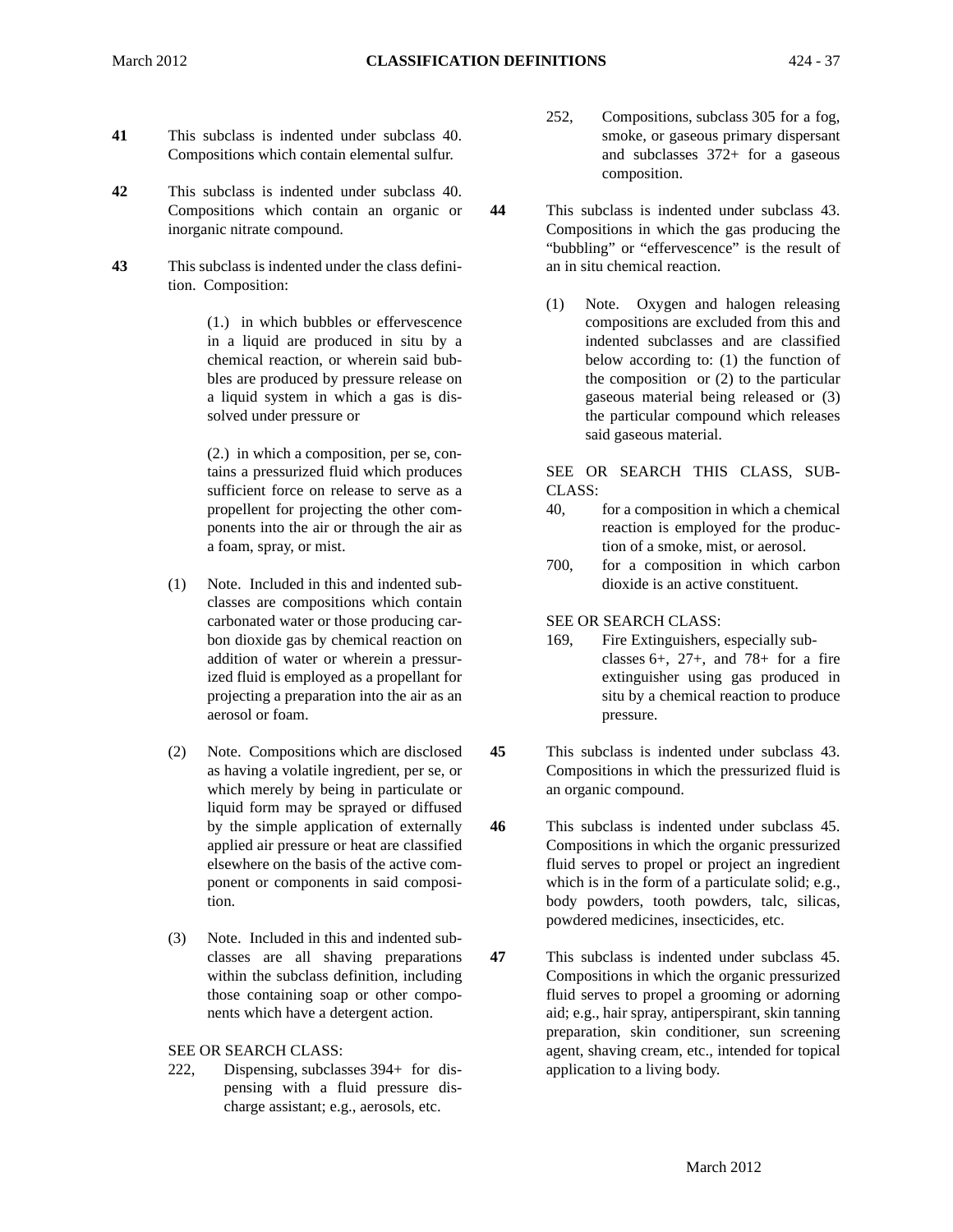of subclass 43. (1) Note. See (3) Note under the definition

SEE OR SEARCH THIS CLASS, SUB-CLASS:

- 65, for antiperspirants or perspiration deodorants, per se.
- 69, for face or body powder, per se, for grooming, adorning, or absorbing purposes.
- **48** This subclass is indented under the class definition. Compositions which are specifically disclosed to be in a chewing gum form, that is containing a chewable ingredient generally insoluble in the saliva which is usually disclosed a function as the carrier or vehicle for the active ingredient.
	- (1) Note. The gum base herein is usually a natural gum or resin.

SEE OR SEARCH THIS CLASS, SUB-CLASS:

400+, for a chewing gum type of composition defined in terms of structure.

SEE OR SEARCH CLASS:

- 51, Abrasive Tool Making Process, Mate- **50**  rial, or Composition, for an abrasive composition, for abrading teeth in a dental operation; e.g., forming a cavity for a filling, etc.
- 106, Compositions: Coating or Plastic, subclass 35 for a dental coating or **51**  plastic composition.
- 132, Toilet, subclasses  $321+$  for a toothpick and subclass 323 in particular for a dental floss.
- 206, Special Receptacle or Package, sub- **52**  class 63.5 for a dental supply package.
- 420, Alloys or Metallic Compositions, appropriate subclasses for alloys.
- 433, Dentistry, subclasses 25+ for dental **53**  equipment; and subclasses 226+ for fillings.
- **49** This subclass is indented under the class definition. Compositions which function primarily in the normal hygiene of the oral cavity; e.g., **54**  tooth pastes, mouth washes, gargles, etc.
- (1) Note. A composition intended to be employed regularly in normal mouthcare is placed herein even if the composition contains ingredients of specific value in killing micro-organisms or in the treatment or prevention of specific mouth diseases or malfunctions such as pyorrhea trench mouth, gingivitis, etc.
- (2) Note. Since a dentifrice or mouthwash is generally compounded of a plurality of ingredients, some of the significant kinds of ingredients have been set out in indented subclasses 50 to 58. For a particular ingredient containing composition not specifically provided for by said indents, a search through this and the indented subclasses will be necessary.

#### SEE OR SEARCH THIS CLASS, SUB-CLASS:

 in which said composition is not dis-Appropriate subclasses for a composition disclosed to be useful for treating a specific oral disease or malfunction closed for regular use as a mouthwash or dentifrice in normal mouth care.

- This subclass is indented under subclass 49. Compositions which contain as an ingredient an enzyme or a living organism capable of causing or modifying a fermentation; e.g., bacteria, fungi, papain, urease, diastase, etc.
- This subclass is indented under subclass 49. Compositions which contain as an ingredient elemental iodine or an iodine containing compound.
- This subclass is indented under subclass 49. Compositions which contain as an ingredient elemental fluorine or a fluorine containing compound; e.g., stannous fluoride, etc.
- This subclass is indented under subclass 49. Compositions which contain an ingredient capable of releasing oxygen or chlorine under the conditions of use; e.g., chlorates, peroxides, perborates, etc.
- This subclass is indented under subclass 49. Compositions which contain as an ingredient a nitrogen containing compound in the form of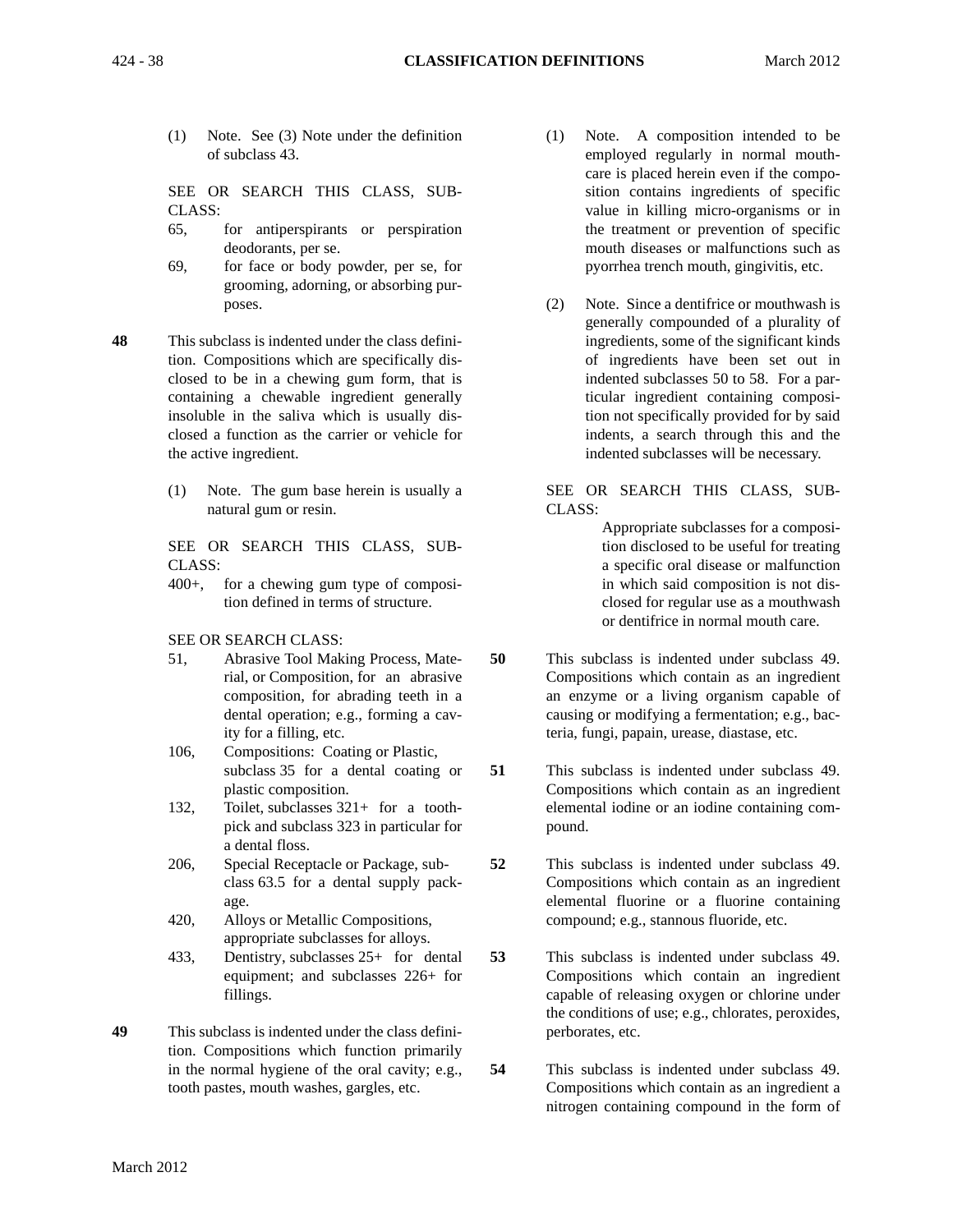ammonia or an amine or derivatives thereof; e.g., urea, diammonium phosphate, etc.

- (1) Note. This subclass includes a heterocyclic nitrogen containing compound.
- **55** This subclass is indented under subclass 49. Compositions which contain as an ingredient an hydroxy carboxylic acid or derivative thereof, said derivative being one wherein the oxygen atom of the hydroxy group and the carbonyl of the carboxylic acid group are retained; e.g., citric acid, salicylic acid, etc.
- **56** This subclass is indented under subclass 49. Compositions which contain an organic sulfate or sulfonate compound.
- **57** This subclass is indented under subclass 49. Compositions which contain a phosphate compound.
- **58** This subclass is indented under subclass 49. Compositions which contain a compound or material derived from a plant, including reaction products thereof, wherein the chemical structure of said compound, material, or reaction product is not sufficiently known to be classifiable on a chemical basis; e.g., oil of sassafras, Orris root, etc.

SEE OR SEARCH THIS CLASS, SUB-CLASS:

- 74, for hair or scalp treating composition containing a plant extract.
- 725 through 779, for a composition containing a plant extract or plant material as an active ingredient.

SEE OR SEARCH CLASS:

- 514, Drug, Bio-Affecting and Body Treating Compositions, subclass 783 for a carrier or adjuvant composition containing a plant extract of undetermined constitution.
- **59** This subclass is indented under the class definition. Compositions which are intended to be applied topically to the skin or lips:
	- (1) as a protective measure to prevent or lessen the harmful effects which generally result from exposure to the sun or

other similarly acting radiant energy source; e.g., sun, ultraviolet, etc., or

(2) which tan the skin by a chemical reaction with an ingredient thereof.

SEE OR SEARCH THIS CLASS, SUB-CLASS:

> Appropriate subclasses for a method or composition for treating a burn and see subclasses 63 and 64 for live skin and lip colorants.

SEE OR SEARCH CLASS:

- 252, Compositions, subclasses 299.01+ for an optical filter composition, per se, containing a liquid crystal and subclasses 582+ for other optical filter compositions, per se.
- 359, Optics: Systems (Including Communication) and Elements, subclasses 350+ for an infrared or ultraviolet filter.
- 520. Synthetic Resins or Natural Rubbers, appropriate subclasses, particularly Class 523, subclass 136 for a composition containing a synthetic resin or natural rubber which is resistant to, yet does not absorb, radioactive materials or cathode rays or to processes of preparing said composition.
- **60**  This subclass is indented under subclass 59. Compositions which contain an aromatic acid or derivative thereof; e.g., p-amino benzoic acid, salicylic acid, benzene sulfonamide, etc.
- **61**  This subclass is indented under the class definition. Compositions which are applied topically to the nails of the hands or feet for the care thereof; e.g., lacquers, polishes, tints, cuticle protectors or removers, nail hardeners, etc.

- 106, Compositions: Coating or Plastic, appropriate subclasses for a coating composition which is disclosed to have utility as, for example, a lacquer and subclass 311 for a solvent useful as a vehicle for a coating composition.
- 252, Compositions, subclass 364 for a lacquer removing composition.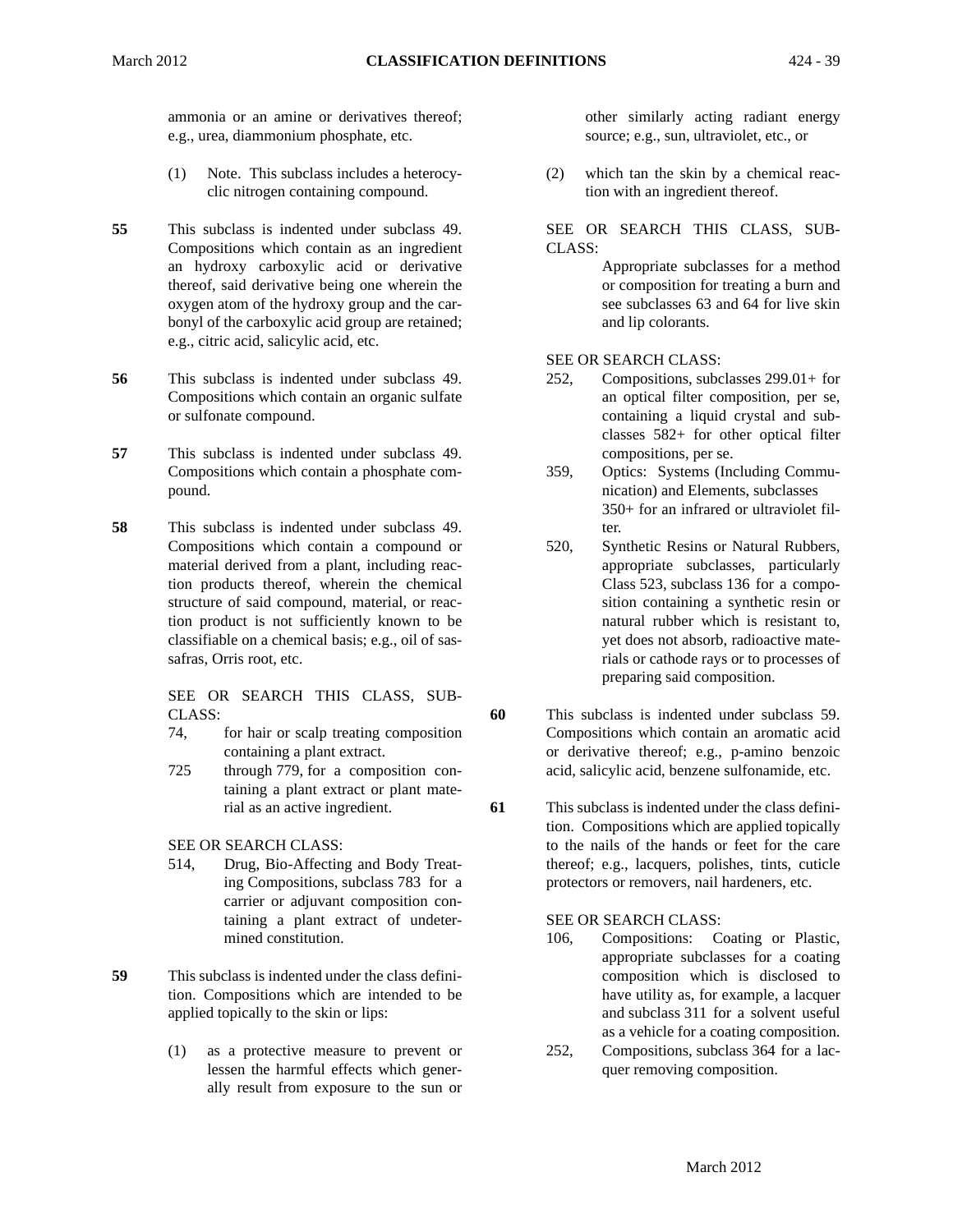- 520, Synthetic Resins or Natural Rubbers, particularly appropriate areas in Class 523 and 524 for a synthetic resin or natural rubber composition.
- 523, Synthetic Resins or Natural Rubbers, **63**  subclasses 105+ for a nonmedicated composition specifically intended for contact with living animal tissue, other than apparel.
- **62** This subclass is indented under the class definition. Compositions which bleach or remove color from live skin or hair and which are applied topically.
	- (1) Note. Included herein are compositions for removing natural or artificial colors; e.g., dyes, birthmarks, freckles, and suntan, etc.
	- (2) Note. A composition for merely covering one color with another is not deemed to be color remover for this subclass.
	- (3) Note. Dirt is not considered a colorant **64**  for purposes of this subclass; see Class 510, Cleaning Compositions for Solid Surfaces, Auxiliary Compositions Therefor, or Processes of Preparing the Compositions, for cleaning compositions which remove dirt.

#### SEE OR SEARCH CLASS:

- 8, Bleaching and Dyeing; Fluid Treat- **65**  ment and Chemical Modification of Textiles and Fiber, subclasses 404+ for dyeing and subclasses 101+ for a bleaching process provided for therein which involves more than the mere application of a composition.
- 132, Toilet, subclass 203 for a method of bleaching live human hair on the scalp which is more than the mere application of a composition.
- 252, Compositions, subclasses 186.1+ for a bleaching composition, per se.
- 510, Cleaning Compositions for Solid Surfaces, Auxiliary Compositions Therefor, or Processes of Preparing the Compositions, appropriate subclasses, particularly subclasses 367+, for cleaning compositions which include a bleach component.
- 604, Surgery, subclasses 290+ for a method for applying or removing material to the human body.
- This subclass is indented under the class definition. Compositions which are applied topically for coloring the skin in either a limited or overall area; e.g., blemish cover, cheek rouge, eye shadow, etc.

SEE OR SEARCH CLASS:

- 8, Bleaching and Dyeing; Fluid Treatment and Chemical Modification of Textiles and Fiber, appropriate subclasses for dyeing compositions, per se.
- 106, Compositions: Coating or Plastic, subclasses 400+ for pigment compositions, per se.
- 520, Synthetic Resins or Natural Rubbers, subclasses 1+ for a synthetic resin or natural rubber composition containing a dye.
- This subclass is indented under subclass 63. Compositions which are specifically applied to the lip; e.g., lip rouge, lipstick, etc.

SEE OR SEARCH THIS CLASS, SUB-CLASS:

- 400+, for lipstick composition having structural limitations.
- odor by action on a micro-organism. This subclass is indented under the class definition. Compositions which are intended to be utilized as a topical application to the human body and which function: (1) to inhibit or decrease perspiration, or (2) to neutralize, by other than a masking effect, the odor caused by perspiration or (3) to neutralize perspiration
	- (1) Note. Compositions classified herein and in the indented subclasses are those in which the active principle or ingredient is not, per se, a perfume.

SEE OR SEARCH THIS CLASS, SUB-CLASS:

47, for an aerosol antiperspirant or deodorant composition.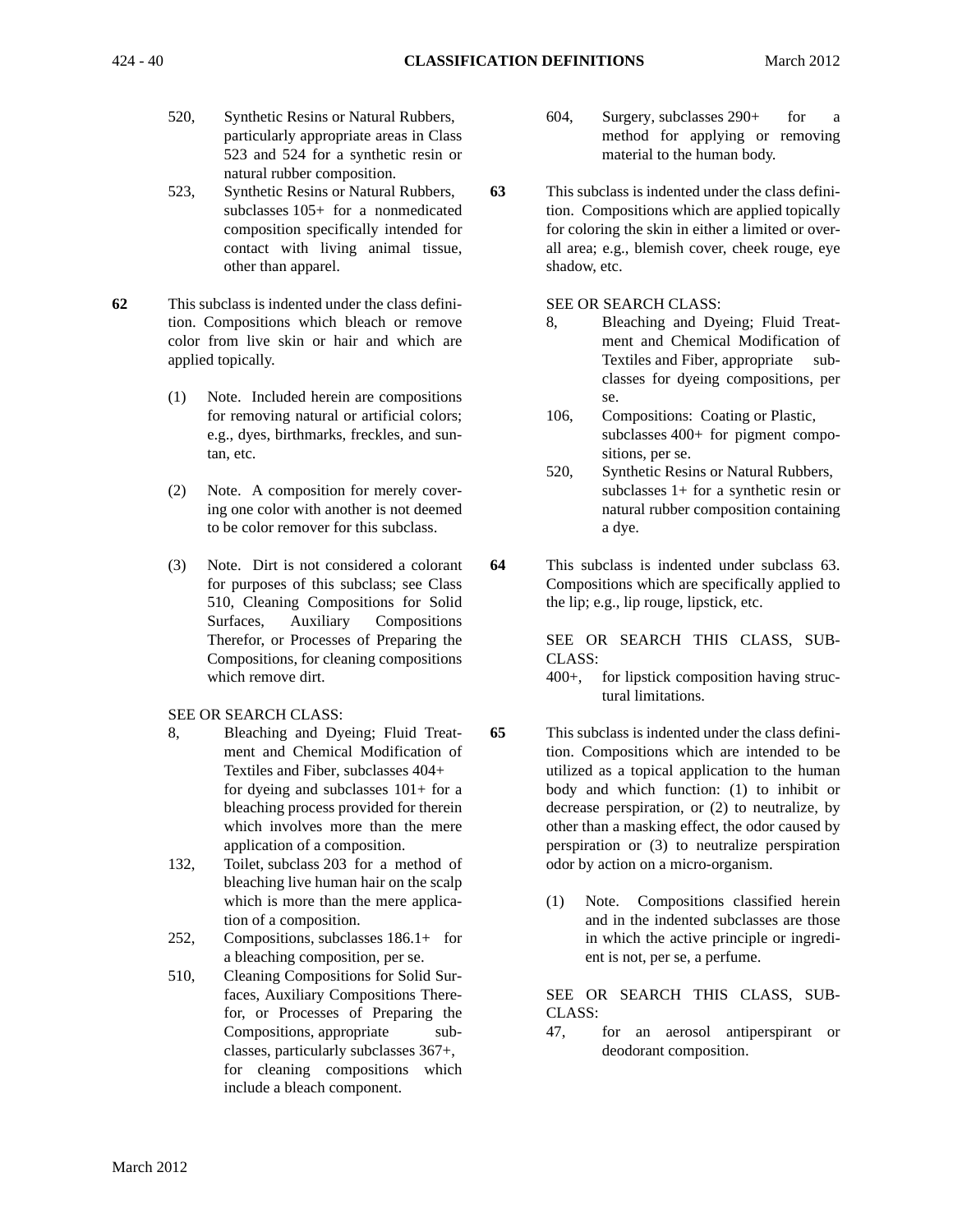#### SEE OR SEARCH CLASS:

- 422, Chemical Apparatus and Process Disinfecting, Deodorizing, Preserving, or Sterilizing, subclass 5 for process of deodorizing which is more than the mere use of a composition.
- 512, Perfume Compositions, subclasses 1 through 27 for a perfume composition, per se.
- **66** This subclass is indented under subclass 65. Compositions which contain a zirconium compound.
- **67** This subclass is indented under subclass 65. Compositions which contain a zinc compound.
- **68** This subclass is indented under subclass 65. Compositions which contain an aluminum compound.
- absorbent, grooming, or adorning utility in top-**69** This subclass is indented under the class definition. Compositions which are in the form of minute particles, dusts, or powders having ical applications to the face or body.
	- (1) Note. Included herein are; e.g., compositions for removing skin shine, smoothing the skin surface, lubricating the skin (for purposes of putting on gloves, etc.) and for absorbing perspiration, etc.

SEE OR SEARCH THIS CLASS, SUB-CLASS:

- 46, for an aerosol composition containing a powder or dust.
- 65+, for anti-perspirant or perspiration deodorant powders.
- SEE OR SEARCH CLASS:
- 106, Compositions: Coating or Plastic, subclass 36 for friction compositions intended for use with machinery or apparatus; e.g., clutches, belts, etc.
- 512, Perfume Compositions, subclasses 8+ for a lubricant composition, per se, and appropriate subclasses for perfume compositions, per se.

**70.1 LIVE HAIR OR SCALP TREATING COMPOSITIONS (NONTHERAPEUTIC):**  This subclass is indented under the class definition. Compositions which have topical nontherapeutic utility for treating the hair or scalp of the living body; e.g., grooming or adorning aids, tonics, rinses, etc.

#### SEE OR SEARCH CLASS:

- 132, Toilet, appropriate subclasses for a method of treating human hair on the scalp which is more than the mere application of a Class 424 composition. Examples of processes provided for in Class 132 are successive applications of a plurality of compositions; e.g., waving solution and neutralizing solution, or the application of a setting composition combined with a step of shaping the hair (before or after the application) even though the shaping step is only claimed broadly.
- 510, Cleaning Compositions for Solid Surfaces, Auxiliary Compositions Therefor, or Processes of Preparing the Compositions, subclasses 119+ for nonmedicated shampoos which have cleaning as their primary function and which may include a hair conditioning, antistatic, softening, etc., component as a perfecting ingredient to compensate for any damage, such as dryness or tangling, resulting from the cleaning process.
- 514, Drug, Bio-Affecting and Body Treating Compositions, appropriate subclasses for compositions which have utility in promoting hair growth or in treating specific diseases of the hair or scalp, e.g., anti-dandruff compositions for treating the cause of the dandruff rather than mere removal of dandruff as by a shampoo, etc.
- **70.11 Polymer containing (nonsurfactant, natural or synthetic):**

 solid, wax, or liquid, and is not acting in the This subclass is indented under subclass 70.1. Compositions which contain either a natural or synthetic polymer, which polymer may be composition as a surfactant.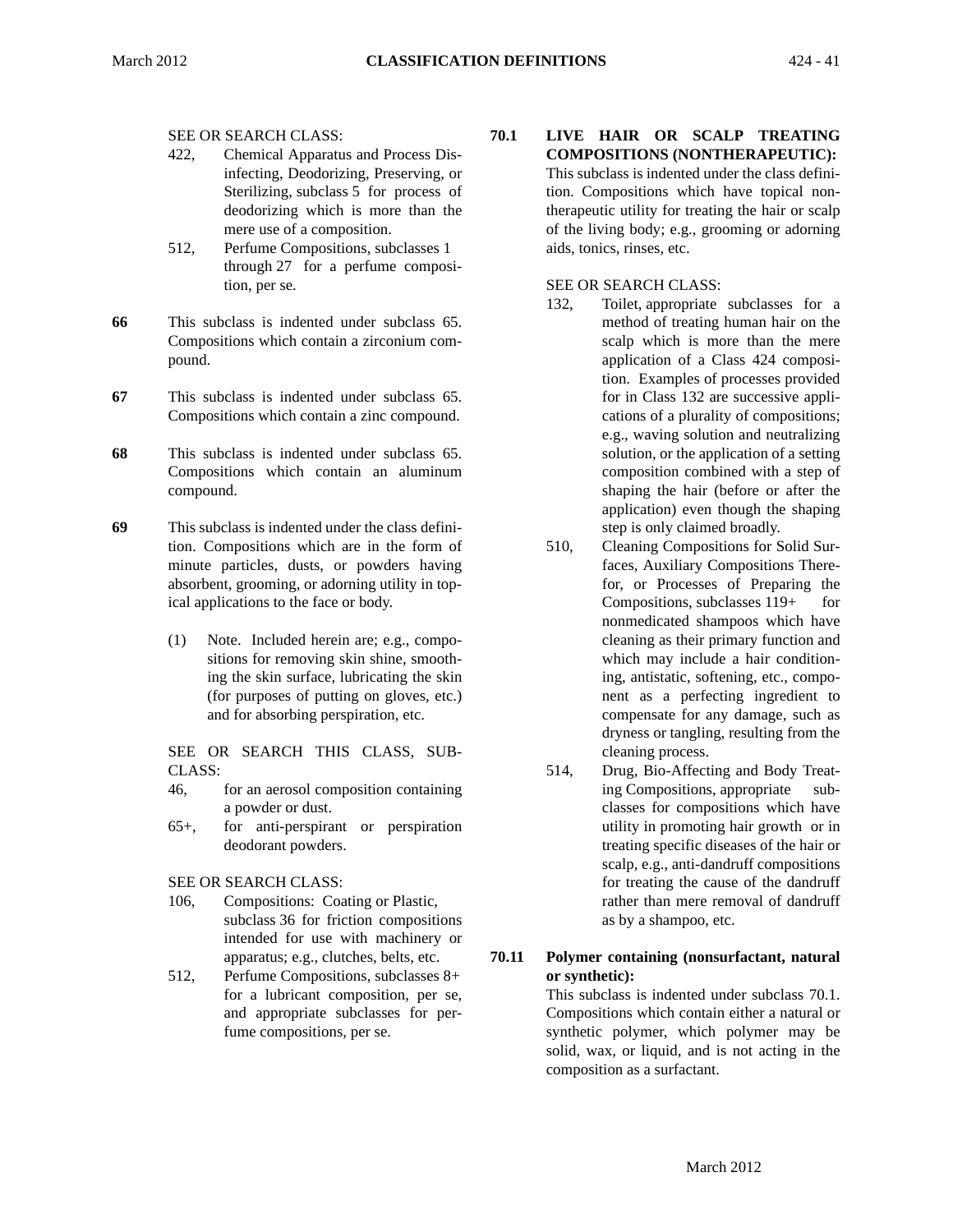# **70.12 Silicon containing:**

 Compositions in which the polymer contains This subclass is indented under subclass 70.11. silicon.

# **70.121 Silsesquioxanes:**

This subclass is indented under subclass 70.12. Compositions which are silsesquioxanes; i.e., polymers containing the monomer unit  $RSiO<sub>1.5</sub>$ .

# **70.122 Amino or amido containing:**

This subclass is indented under subclass 70.12. Compositions in which the silicon polymer contains an amino or an amido group.

# **70.13 Polysaccharide or derivative:**

This subclass is indented under subclass 70.11. Compositions in which the polymer is a polysaccharide or a derivative.

# **70.14 Protein or derivative:**

This subclass is indented under subclass 70.11. Compositions in which the polymer is a protein or a derivative.

- **70.15 Polyvinylpyrrolidone or copolymer thereof:**  This subclass is indented under subclass 70.11. Compositions in which the polymer is polyvinylpyrrolidone or copolymer thereof.
- **70.16 Poly(meth)acrylic acid, salt, or copolymer thereof:**  This subclass is indented under subclass 70.11. Compositions in which the polymer is derived from acrylic acid, methacrylic acid, their salts,

or copolymers thereof.

**70.17 Polyamine, polyamide, or derivatives thereof:** 

This subclass is indented under subclass 70.11. Compositions in which the polymer is derived from an amine, from an amide, or derivatives thereof.

**70.19 Two or more designated surfactant containing:** 

This subclass is indented under subclass 70.1. Compositions which contains two or more surfactants (i.e. compounds that lower the surface or interfacial tension including detergents, foaming or wetting agents, emulsifiers, solubilizers, or dispersants) which are either designated in the claims or are art recognized as such.

#### **70.2 Permanent waving or straightening:**

This subclass is indented under subclass 70.1. Compositions which have utility in permanent waving or straightening (relaxing) the hair.

SEE OR SEARCH THIS CLASS, SUB-CLASS:

47, for a pressurized fluid containing a hair setting spray.

#### SEE OR SEARCH CLASS:

8, Bleaching and Dyeing; Fluid Treatment and Chemical Modification of Textiles and Fibers, subclasses 94.1+ for hair treating compositions or processes of using such compositions, particularly subclasses 94.16+ for depilatory compositions or processes of using such depilatory compositions, and for a depilatory having no more structure than a random coating on an unspecified base. Subclass 127.51 for compositions or processes of chemically modifying hair not attached to a living body; e.g., shaping wigs, etc.

# **70.21 Amphoteric or zwitterionic surfactant containing:**

This subclass is indented under subclass 70.1. Compositions which contain an amphoteric (zwitterionic) surfactant; e.g., CH3- NHCH(COO-)CH2CONH-(CH2)5N  $(CH3)(C2H5)$  Metal  $(+)$ .

#### **70.22 Anionic surfactant containing:**

This subclass is indented under subclass 70.1. Compositions which contain an anionic surfactant.

#### **70.23 Phosphorus containing:**

This subclass is indented under subclass 70.22. Compositions which contains a phosphoroustype anionic surfactant.

#### **70.24 Sulfur containing (sulfates, sulfonates, etc.):**  This subclass is indented under subclass 70.22. Compositions which contains a sulfur-containing anionic surfactant; e.g., sulfonates, sulfates, sulfosuccinates, isethionates, sarcosinates, taurates, etc.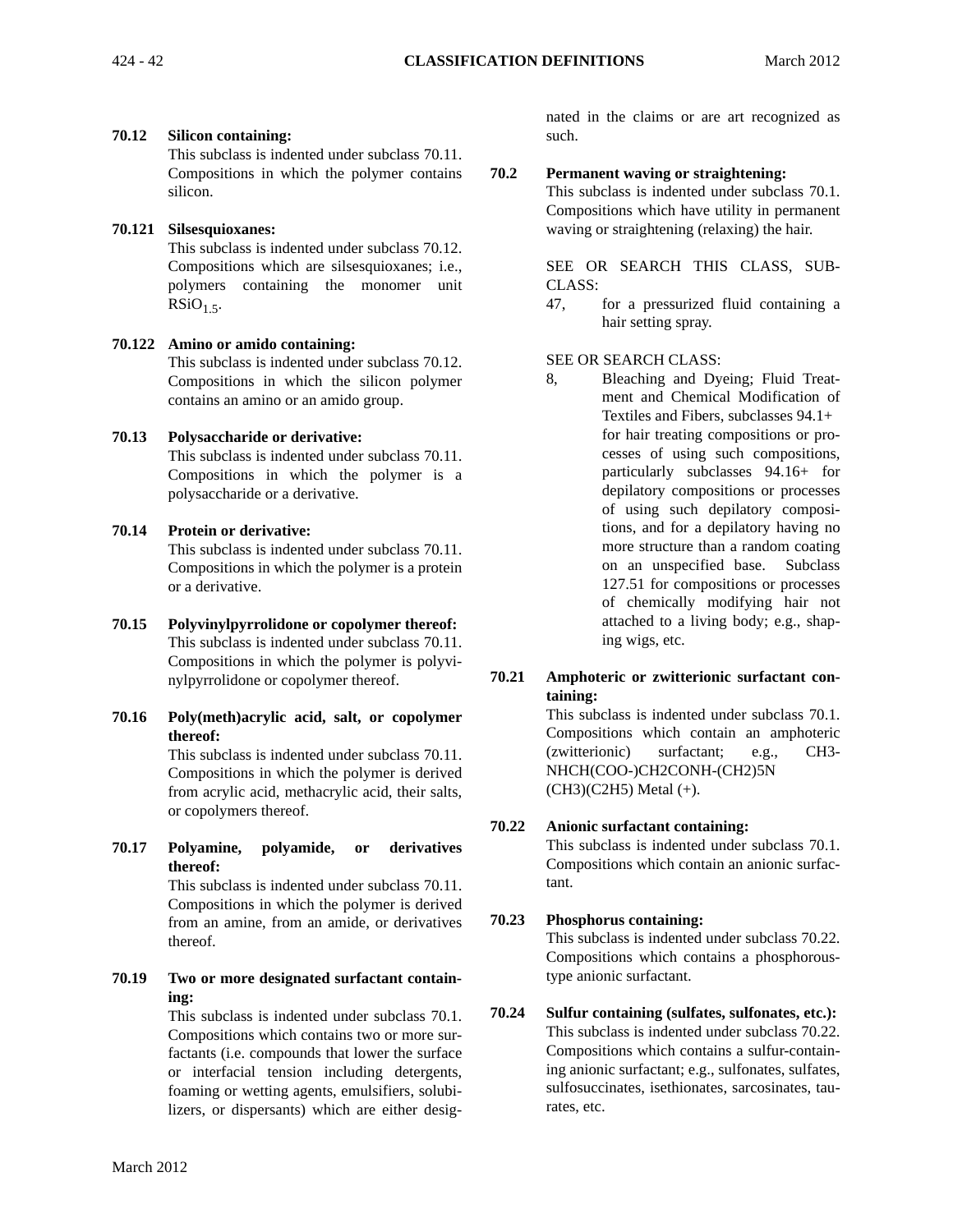#### **70.27 Cationic surfactant containing:**

This subclass is indented under subclass 70.1. Compositions which contain a cationic surfactant (including cationic surfactant material which acts by chemically combining with keratinaceous material to reduce static, untangle, etc.).

#### **70.28 Quaternary ammonium salts:**

This subclass is indented under subclass 70.27. Compositions which contains a quaternary ammonium cationic surfactant.

# **70.31 Nonionic surfactant containing:**

This subclass is indented under subclass 70.1. Compositions which contain a nonionic surfactant.

#### **70.4 Metal salt containing:**

 Compositions which contain as an ingredient a This subclass is indented under subclass 70.2. metal salt.

## **70.5 Sulfur compound containing:**

 Compositions which contain as an ingredient a This subclass is indented under subclass 70.2. sulfur containing compound; e.g., mercaptans, sulfites, etc.

**70.51 Cysteine, cysteamine, or derivatives thereof:**  This subclass is indented under subclass 70.5. Compositions which contain as an ingredient cysteine, cysteamine, or derivatives thereof.

#### **70.6 Hair coloring (nondyeing):**

 tions having utility in coloring the hair. This subclass is indented under subclass 70.1. Compositions which are nondying composi-

SEE OR SEARCH THIS CLASS, SUB-CLASS:

62, for compositions having utility in bleaching the hair.

SEE OR SEARCH CLASS:

8, Bleaching and Dyeing; Fluid Treatment and Chemical Modification of Textiles and Fibers, appropriate subclasses for fluid treatment and chemical modifications of the hair, subclasses 404+ for a dye composition disclosed to be suitable for dyeing keratinaceous material; e.g., hair, etc.,

subclasses 101+ for a method of bleaching hair not attached to a living body; e.g., wigs, etc.

#### **70.7 Mascara:**

This subclass is indented under subclass 70.6. Compositions having utility as mascara; i.e., for coloring eyelash hair.

#### **70.8 Astringent or sebum inhibiting:**

This subclass is indented under subclass 70.1. Compositions having utility as an astringent or for inhibiting the production of sebum.

#### **70.9 UV protectant:**

This subclass is indented under subclass 70.1. Compositions having utility in protecting the hair from ultraviolet rays.

SEE OR SEARCH THIS CLASS, SUB-CLASS:

- 59, for topically applied compositions which act as UV protectants for the skin.
- **73**  This subclass is indented under subclass 70.1. Compositions which have utility in preparing hair on the body for cutting or shaving or for facilitating the cutting or shaving thereof.
	- (1) Note. Included herein are the so-called brushless shaving creams which function to "set up" the hair as well as to lubricate the intended cutting area. This subclass includes shaving preparations, regardless of any soap or detergent content.

- 30, Cutlery, subclasses 32+ for a razor.
- 83, Cutting, appropriate subclasses for a cutting method (shaving).
- 128, Surgery, appropriate subclasses for a surgical cutting instrument.
- 132, Toilet, subclass 203 for a significant hair treatment process on the human scalp.
- 510, Cleaning Compositions for Solid Surfaces, Auxiliary Compositions Therefor, or Processes of Preparing the Compositions, for cleaning compositions, per se.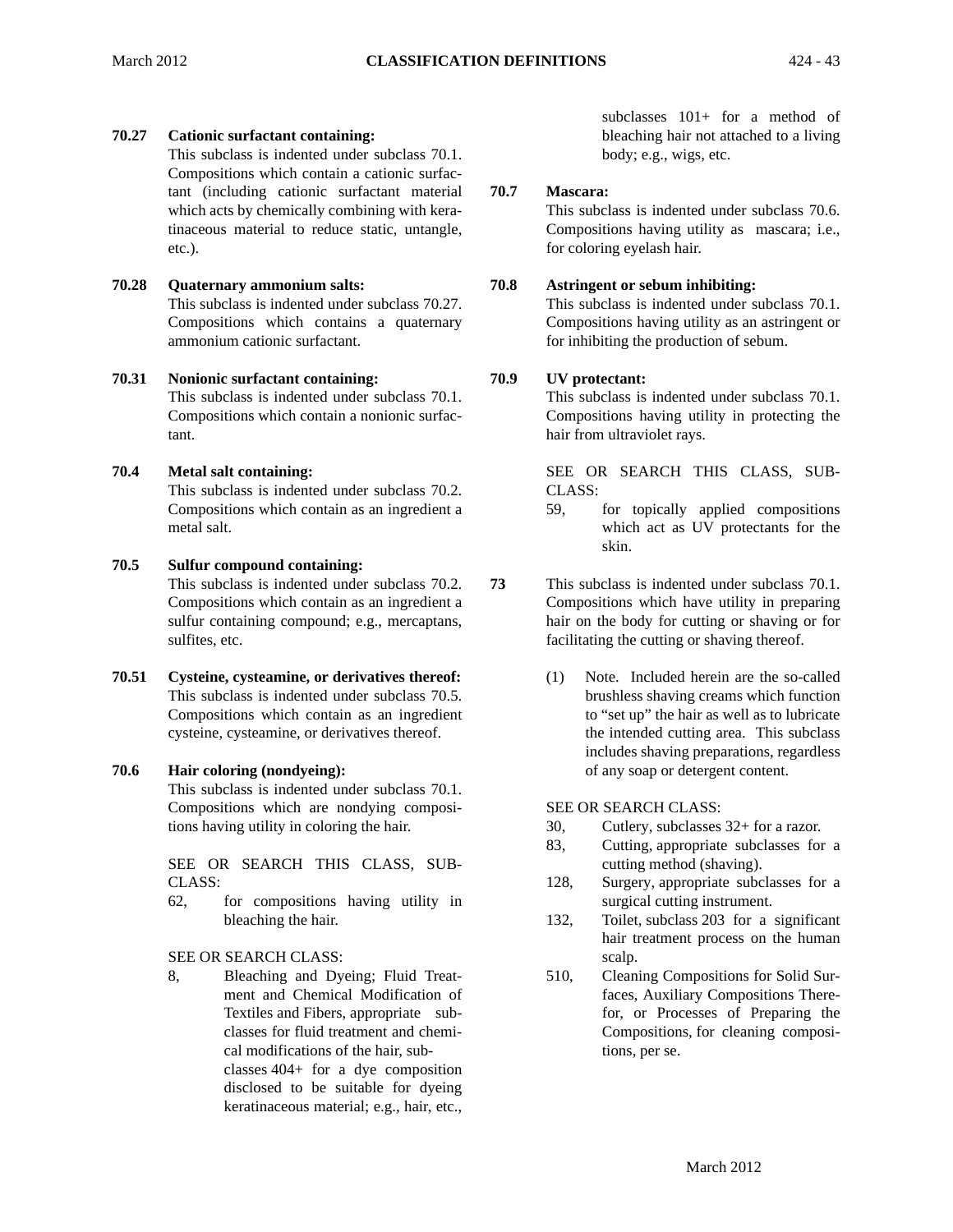Compositions which contain as an ingredient a **74** This subclass is indented under subclass 70.1. **76.1**  compound or material derived from a plant, including reaction products thereof, said compound, material, or reaction product having a structure which is not sufficiently known to be classifiable on a chemical basis; e.g., bay rum, capsicum, oil of bergamot, oil of rosemary, etc.

> SEE OR SEARCH THIS CLASS, SUB-CLASS:

- 58, for a dentifrice or mouthwash containing a plant extract of undetermined constitution.
- 725 through 779, for a composition containing a plant extract or plant material of undetermined constitution as an active ingredient.

SEE OR SEARCH CLASS:

- 514, Drug, Bio-Affecting and Body Treating Compositions, subclass 783 for a carrier or adjuvant composition containing a plant extract of undetermined constitution.
- **75** This subclass is indented under the class definition. Compositions which have utility in preserving and preventing decay and/or in enhancing the appearance of a corpse.
	- (1) Note. A tissue filling composition is included herein.

SEE OR SEARCH THIS CLASS, SUB-CLASS:

> Appropriate subclasses for a biocidal composition which functions as a preserving or decay preventing agent.

- SEE OR SEARCH CLASS:
- 8, Bleaching and Dyeing; Fluid Treatment and Chemical Modification of Textiles and Fibers, subclasses 94.16+ for a composition or process for depilating and treating hides, skins, feathers, and other animal tissues.
- 27, Undertaking, subclasses  $22.1+$  for a significant or manipulative embalming or preserving methods.
- 427, Coating Processes, subclasses 4+ for processes of coating a plant member or animal specimen.

#### **DEODORANTS (NONBODY):**

This subclass is indented under the class definition. Subject matter which are deodorants and are not directly applied, per se, to a living body and which function: (1) by chemically combining with an odorous principle, or (2) by destroying the odor-causing organism, or (3) by desensitizing the olfactory mechanism.

- 12, Boot and Shoe Making, subclass 128 for a shoemaking form with a deodorant.
- 208, Mineral Oils: Processes and Products, subclass 310 for a process of deodorizing an organic compound by absorption.
- 242, Winding, Tensioning, or Guiding, subclass 905 for a reel with a storage chamber which may contain a deodorant.
- 252, Compositions, subclass 305 for a mere (nonspecial use) aerosol composition.
- 422, Chemical Apparatus and Process Disinfecting, Deodorizing, Preserving, or Sterilizing, subclasses 1+ for processes of disinfection, deodorizing, preserving, or sterilizing using a compound or a Class 424 composition which is more than the single step of mere application of the compound or composition.
- 504, Plant Protecting and Regulating Compositions, subclasses 101+ for an insecticide, fungicide, or deodorant containing fertilizers.
- 510, Cleaning Compositions for Solid Surfaces, Auxiliary Compositions Therefor, or Processes of Preparing the Compositions, subclasses 131+ for cleaning compositions for human skin which include an antiseptic, biocidal, or deodorizing component.
- 512, Perfume Compositions, for, per se, perfume compositions.
- 523, Synthetic Resins or Natural Rubbers, subclass 102 for a synthetic resin or natural rubber composition which is odor masked, odor reduced or perfumed as well as the process of preparing such composition.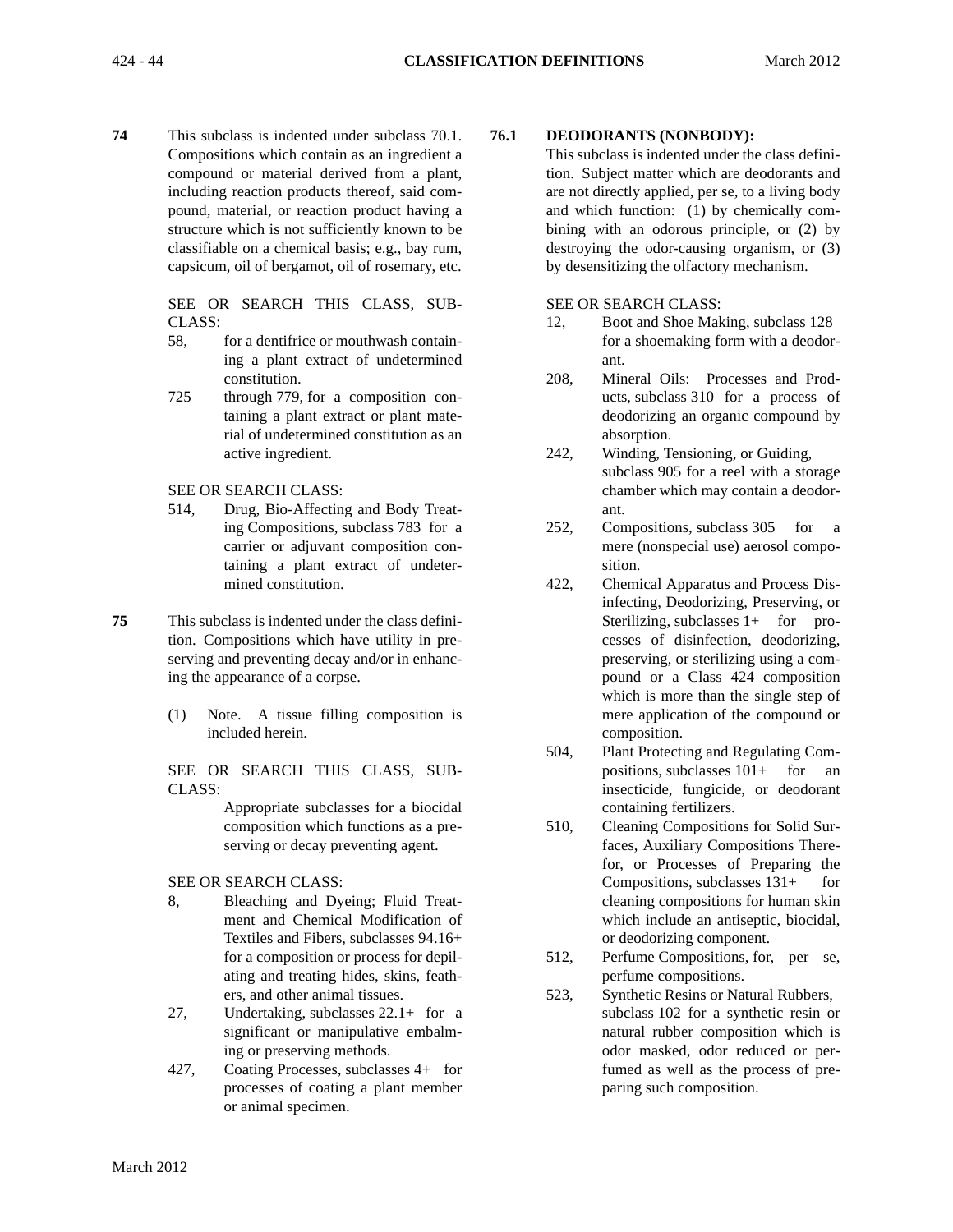- 585, Chemistry of Hydrocarbon Compounds, subclasses 823+ for a process of purifying a hydrocarbon by sorption removal of a chemically undetermined odorant.
- 604, Surgery, subclass 333 for a deodorant containing receptacle attached to a surgically constructed body opening; subclass 359 for a deodorant containing receptacle attached to a surgically constructed body opening; and subclass 359 for a deodorant containing absorbent pad.
- **76.2 Deodorizing substance is evaporable, sublimable or gas (e.g., deodorization of air, aerosol spray compositions, etc.):**

This subclass is indented under subclass 76.1. Subject matter which are evaporatable, sublimable, or a gas.

- (1) Note. The compositions of this and the indented subclasses are for the removal, including chemical reaction, or masking of odors in the air.
- **76.21 For chemical reaction with odor producing material or gas evolving composition:**

This subclass is indented under subclass 72.2. Compositions which, (a) chemically react with the odor producing material (b) is a composition for the chemical evolution of gas.

**76.3 From a gel or solid matrix (e.g., retarded vaporization compositions, etc.):** 

> Subject matter which is released from a gel of This subclass is indented under subclass 76.2. **76.7**  solid matrix.

- (1) Note. This subclass includes deodorant which evaporates or sublimes from a block of deodorizing substance.
- **76.4 With odor masking substances (e.g., perfumes, etc.):**

This subclass is indented under subclass 76.3. Subject matter which contain an odor masking substance.

#### SEE OR SEARCH CLASS:

- 2, Apparel, subclass 171.2 for a head covering containing perfume.
- 63, Jewelry, digest 2 for perfumed jewelry.
- 223, Apparel Apparatus, subclass 86 for a garment hanger containing perfume.
- 434, Education and Demonstration, subclass 377 for demonstrating apparatus involving a perfume.
- 510, Cleaning Compositions for Solid Surfaces, Auxiliary Compositions Therefor, or Processes of Preparing the Compositions, subclasses 101+ for perfume-containing cleaning compositions or their auxiliary compositions, such as fabric softeners or antistatic agents used in the laundry rinse or dryer cycle, etc.
- 523, Synthetic Resins or Natural Rubbers, subclass 102 for a perfumed composition or the method of preparing a perfumed composition.
- D28, Cosmetic Products and Toilet Articles, subclass 5 for a perfume or sachet.
- **76.5 For application to waste materials, solid or liquid refuse or sewage:**

This subclass is indented under subclass 76.1. Subject matter which are for application to waste materials, solid or liquid refuse or sewage.

**76.6 Waste includes fecal material or urine (e.g., feed lot or cage waste, pet litter, etc.):**  This subclass is indented under subclass 76.5. Compositions which are used on waste including feces or urine.

- **For toilet or urinal (e.g., recirculating toilet fluid, etc.):**  This subclass is indented under subclass 76.6. Subject matter which are used in a toilet or urinal.
	- (1) Note. This subclass includes recirculating toilet fluids and additives as well as materials for adding to septic systems or cesspools to control odors.
- **76.8 With bio-affecting material (i.e., biocide or biostat):**

This subclass is indented under subclass 76.1. Compositions which contain materials which control or eliminate microbial growth.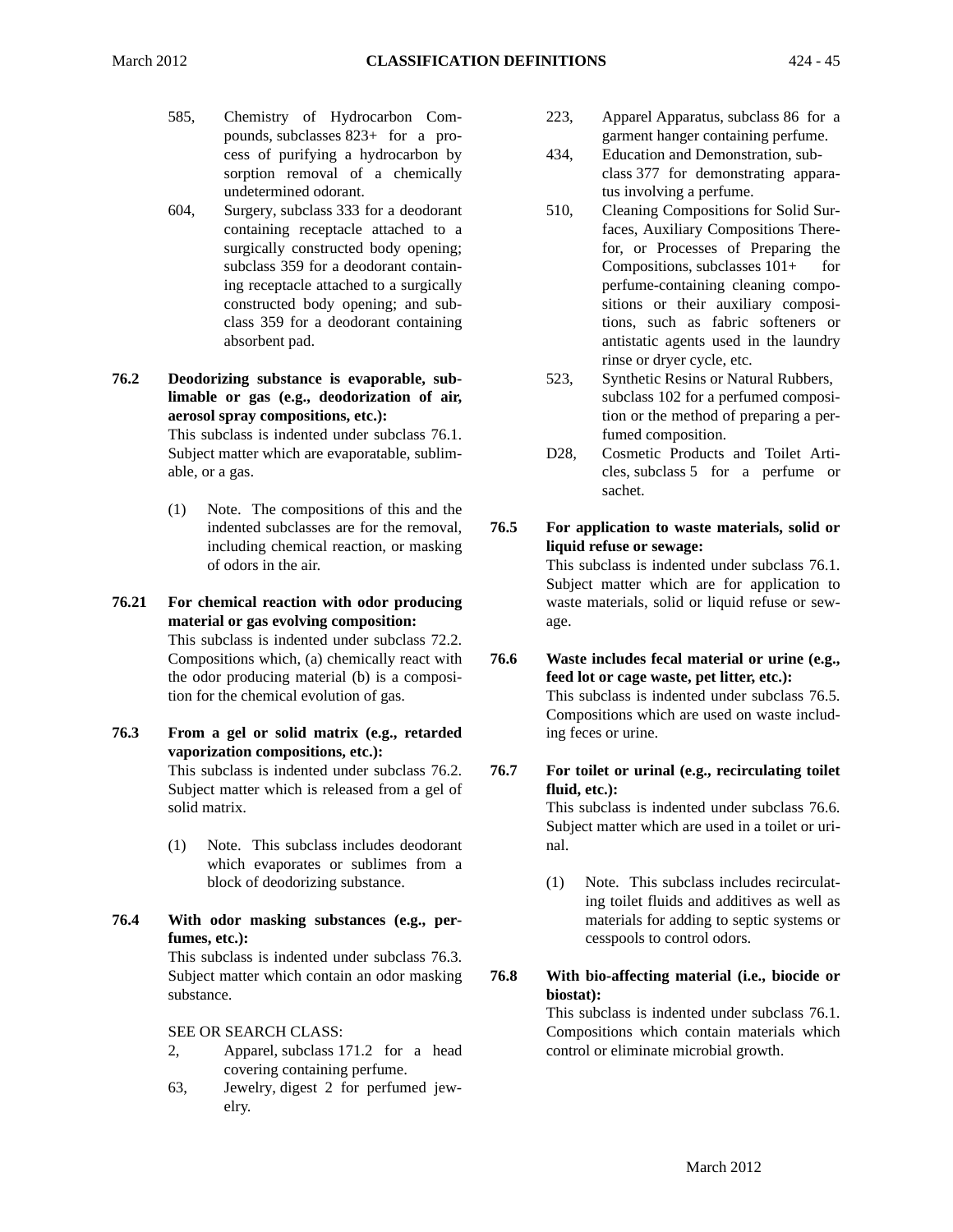**76.9 Inorganic only or containing plant or animal extract:** 

This subclass is indented under subclass 76.8. Compositions which are composed solely of inorganic materials or which contain an animal or plant extract.

**77** This subclass is indented under the class definition. Compositions which are intended to be utilized as an adhesive for trapping a pest which may come in contact therewith.

> SEE OR SEARCH THIS CLASS, SUB-CLASS:

443+, for a coated sheet, web, or filament.

SEE OR SEARCH CLASS:

- 114+ and 136 for an adhesive vermin 43, Fishing, Trapping, and Vermin Destroying, in particular subclasses trapping or destroying device.
- 106, Compositions: Coating or Plastic, appropriate subclasses for an adhesive composition other than one containing a synthetic resin.
- 427, Coating Processes, subclasses 207.1+ for processes of manufacturing an adhesive tape by a coating process.
- 520, Synthetic Resins or Natural Rubbers, appropriate subclasses, particularly Classes 523 and 524 for adhesive compositions.
- 585, Chemistry of Hydrocarbon Compounds, subclasses 17+ for a nonsolid, greasy, or waxy hydrocarbon polymer.
- **78.01 DIGESTIVE SYSTEM REGULATOR CONTAINING SOLID SYNTHETIC ORGANIC POLYMER AS DESIGNATED ORGANIC ACTIVE INGREDIENT (DOAI) (E.G., ANTI-DIARRHETIC, ANTI-CONSTIPATION, APPETITE SUPPRES-SANT, LAXATIVE, ETC.):**

This subclass is indented under the class definition. Subject matter wherein the active ingredient is a solid synthetic organic polymer used to treat or regulate the digestive system; e.g., diarrhea, constipation, etc.

(1) Note. The term designated organic active ingredient (DOAI) denotes one which imparts a physiological, pharmacological, or biological effect. Please refer to Class 514, Main Class Definition, (3) Note, for further elaboration on this.

- (2) Note. This subclass provides for compositions containing a solid synthetic polymer as a DOAI, methods of making such compositions, and mere methods of using such compositions. A composition, for example, containing a laxative (DOAI) and a solid synthetic polymer used merely as a binder or as a slow release agent is not classified here, but is classified in subclasses 400+ when there is special structure or in Class 514, based on the laxative.
- (3) Note. See Class 520, subclass 1, (9) Note, for a more complete discussion of what is a solid synthetic polymer. No weight is given to expressions designating molecular weight; e.g., 1,000, 40,000, etc., since these numbers can reflect solid, waxy, or liquid polymers alike.

SEE OR SEARCH CLASS:

- 523, Synthetic Resins or Natural Rubbers, subclasses 105+ for nonmedicated compositions specifically intended for contact with living animal tissue or processes of preparing other than apparel.
- **78.02 TOPICAL BODY PREPARATION CON-TAINING SOLID SYNTHETIC ORGANIC POLYMER AS DESIGNATED ORGANIC ACTIVE INGREDIENT (DOAI):**

This subclass is indented under the class definition. Subject matter wherein the designated organic active ingredient (DOAI) is a solid synthetic polymer used topically to treat a living animal.

(1) Note. The term designated organic active ingredient (DOAI) denotes a polymer which exhibits a physiological, pharmacological, or biological effect. Also, a solid synthetic polymer will be classified here if it behaves as a synergist or potentiator, i.e., one which will cooperatively act with an active ingredient to the extent that the total effect will be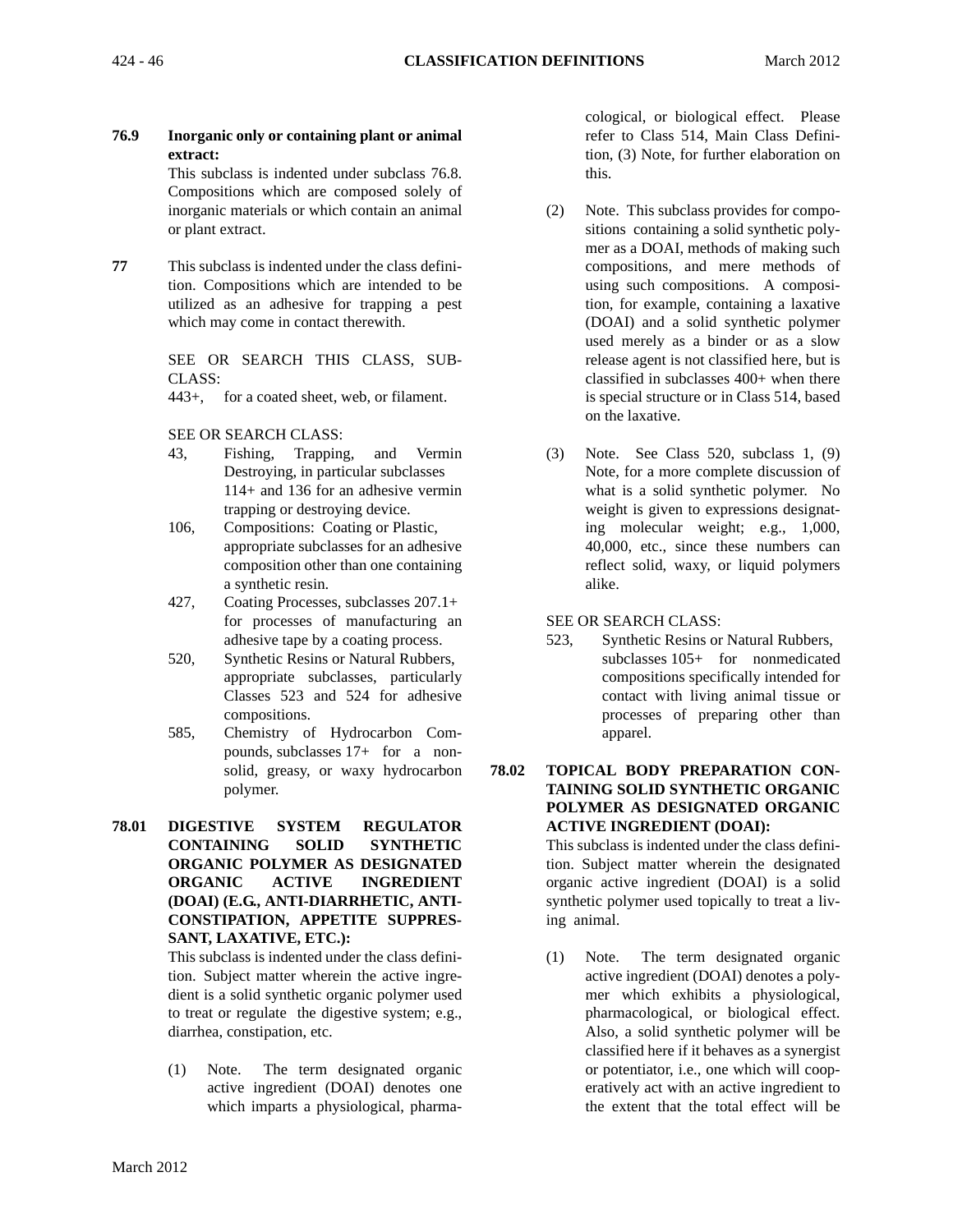greater than the sum of the two individual effects. See (2) and (4) Notes below for further details on topical coatings.

(2) Note. Topical preparations are those medications whose properties are designed either to treat superficial areas; e.g., mucosa of the eyes, nose, mouth (not throat), etc., or epidermis; e.g., skin rashes, burns, lesions, rectum, and other external body parts. There are also medications, though applied topically, which are designed to be absorbed transdermally with the intention of being absorbed into the blood stream. For example, a scopolamine patch (a patch, per se, implies no structure) is used to treat motion sickness, a nitroglycerine patch is used to treat angina pectoris, and finally a clonidine patch is used to treat hypertension; likewise, nasal sprays to relieve sinus congestion or pain as well as rectal suppositories are all excluded from this subclass. A drug parenterally administered; i.e., intramuscularly, subcutaneously, or intravenously injected, is also excluded from this subclass. Patents placed here typically treat skin lesions, inflammations; e.g., iliac stoma, etc.

> (3) Note. See Class 520, subclass 1, (9) Note, for a more complete discussion on what is a solid synthetic resin. No consideration is given to numerical expressions of molecular weight since these numbers can reflect solid, waxy, or liquid polymers.

 Note. This note serves to distinguish this (4) class (424), subclasses 78.02 - 78.07 with Class 514, appropriate subclasses, and Class 523, subclasses 105+. A pharmaceutical or cosmetic composition is always sufficient for placement in Class 424. A composition containing a solid synthetic polymer, with or without a DOAI, used to form a barrier layer or film on living animals to ward off harmful or disturbing agents; e.g., radiation, animals, insects, chemicals, allergens, etc., to promote healing; e.g., burns, etc., or to reduce inflammation or irritation, etc., is proper herein. A surgical adhesive composition to be coated on a fabric, gauze, tape, etc., is classified in Class 523, subclass 111. A surgical adhesive composition; e.g., alphacyanoacrylate, when applied directly to living animal tissues is classified herein.

- (5) Note. A topical body preparation appropriate for this class, whose composition contains a monomer, prepolymer, or other chemical intermediates which forms a solid synthetic polymer after being applied and without the aid of catalysis, other than heat or water, is properly classified herein. Otherwise, classification is in Class 514, subclasses 772+. See this class, subclass 78.06 for examples to compositions containing moisture polymerizable alpha-cyanoacrylate to seal wounds and incisions.
- (6) Note. A composition containing a solid synthetic polymer as DOAI broadly disclosed or claimed as a germicide will be classified here since many of them are used topically.

- 8, Bleaching and Dyeing; Fluid Treatment and Chemical Modification of Textiles and Fibers, subclass 161 for processes of applying depilatory lotions or creams to the skin of living animals or compositions thereof.
- 514, Drug, Bio-Affecting and Body Treating Compositions, subclasses 1+ for a composition containing both a designated organic active ingredient (DOAI) and a nonactive solid synthetic polymer, subclasses 772.3, 772.2, and 788.1 for compositions devoid of a DOAI containing a solid synthetic polymer.
- 523, Synthetic Resins or Natural Rubbers, subclasses 105+ for nonmedicated compositions for contact with living animal tissue and especially subclass 111 for compositions used to protect wounds, lesions, etc. The mere method of using these compositions for contact with living animal tissue is classified either in Class 424 or Class 514. The following are examples of polymer compositions found in Class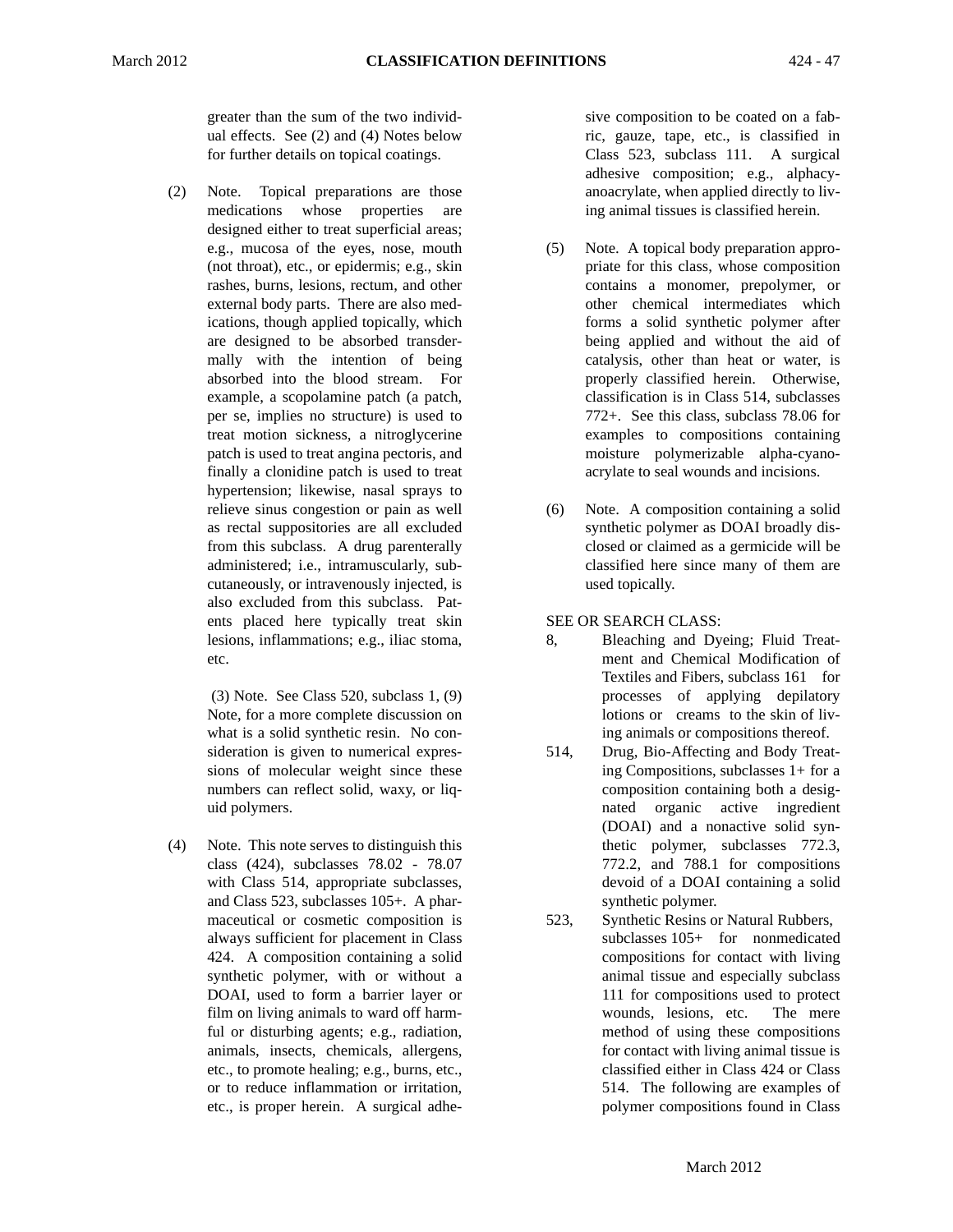523, subclasses 105+: (1) For manufacturing medical devices; e.g., blood bags, optical lenses, tubes, probes, cannulae, prostheses, catheters, surgical instruments, organs, etc. (e.g., from heparinized polyurethane, etc.); (2) For dental and body impressions; (3) Adhesive for bonding a textile to skin, surgical or medical dressings, etc; (4) As a dental adhesive or cement; (5) For absorbing body fluids other than by topical coating; e.g., sanitary napkins, etc.; (6) For manufacturing bandages; (7) As an osseous or bone cement for bone replacement or repair; e.g., one which contains hydroxyapatite, bio-active glass ceramic powder, crushed bone or particles of demineralized bone, calcium phosphate, etc.; (8) For slow release of pharmaceutically active agents (but not present).

- 525, Synthetic Resins or Natural Rubbers, appropriate subclasses for a solid synthetic polymer which has been chemically aftertreated with a chemical or drug intended for topically treating a living body.
- 604, Surgery, subclass 290 for a significant method of applying a body treating material or removing material from the body surface.

# **78.03 Skin cosmetic coating:**

This subclass is indented under subclass 78.02. Subject matter wherein the composition contains a solid synthetic polymer used to coat the external body parts for cosmetic purpose; e.g., a skin peel to remove materials from the surface and the sebaceous follicles of human skin, etc.

- (1) Note. The meaning to the term "cosmetic" is essentially the same as that generally accepted or is in common usage.
- (2) Note. See subclass 78.02 for a discussion on the limitations of cosmetic compositions proper for this subclass.

SEE OR SEARCH THIS CLASS, SUB-CLASS:

401, for cosmetic, antiperspirant, and dentifrice for those compositions associated with some structural limitations; e.g., special form, specific dimensions or configurations, plural layers, etc.

#### **78.04 Ophthalmic preparation:**

This subclass is indented under subclass 78.02. Subject matter wherein the composition is used for (1) disinfecting, sterilizing or preserving a contact lens or (2) manufacturing a contact lens using a polymer composition in admixture with a polymer from (1). Such a composition normally would be classified in Class 523, subclass 106, but in most cases, said composition likewise reduces or eliminates eye injury or irritation to the contact lens wearer, or (3) for topically treating the eye of a living animal.

SEE OR SEARCH THIS CLASS, SUB-CLASS:

427, in which the ophthalmic drug or ocular device is in a special physical form intended for and adapted to be placed between the surface of the eye and conjunctiva or between the surface of the eye and a lacrimal gland.

- 8, Bleaching and Dying; Fluid Treatment and Chemical Modifications of Textiles and Fibers, subclass 507 for the process of dyeing a contact lens or product thereof.
- 351, Optics: Eye Examining, Vision Testing and Correcting, appropriate subclasses for methods of and instruments for fitting contact lenses and structural features and adaptations for contact lenses, such as coloring a portion of the lens to adsorb part of the visible spectrum; subclasses 159.02 through 159.38 for eye contact lens.
- 422, Chemical Apparatus and Process Disinfecting, Deodorizing, Preserving, or Sterilizing, subclasses 1 through 43 for generic processes of deodorizing, preserving or sterilizing of contact lenses or compositions thereof.
- 510, Cleaning Compositions for Solid Surfaces, Auxiliary Compositions There-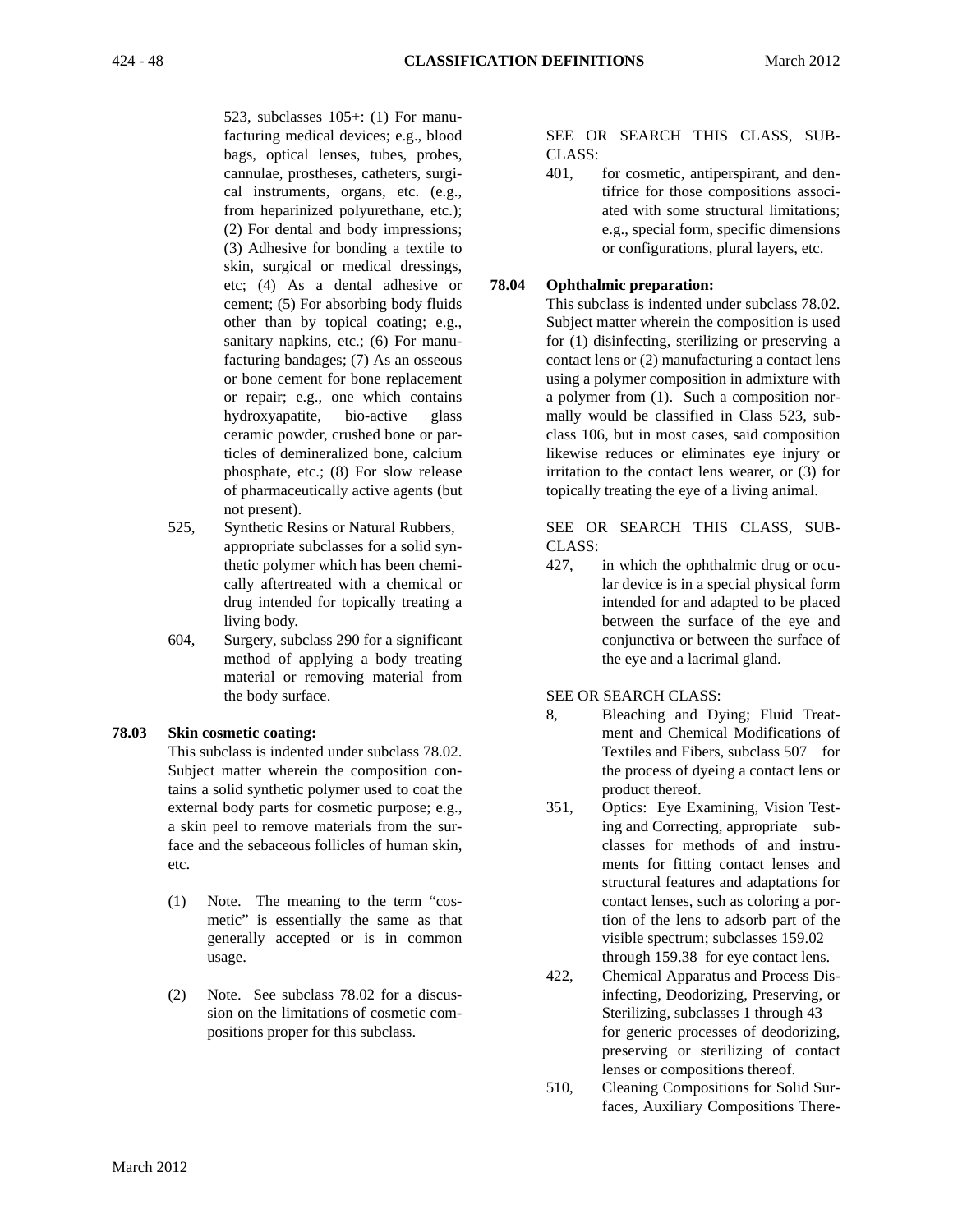for, or Processes of Preparing the Compositions, subclasses  $112+$  for compositions used for the mere cleaning of contact lenses.

- 514, Drug, Bio-Affecting and Body Treating Compositions, appropriate subclasses for (1) a contact lens composition which contains a nonbioactive polymer admixed with a medicament or (2) a composition with or without a non-bioactive polymer used to sterilize a contact lens composition to reduce or eliminate any eye injury.
- 523, Synthetic Resins or Natural Rubbers, subclass 106 for a composition containing an inactive solid synthetic polymer intended for manufacturing contact lenses. This subclass also provides for a contact lens composition containing its own preserving agent when it is clearly specified and restricted for that use. The nominal method of using these compositions for contact with living animal tissue is classified either in this class or in Class 514. See (3) Note in this class (424), subclass 78.02 for more information distinguishing between these two classes.
- 604, Surgery, subclass 290 for a method of applying a body treating or removing material or subclasses 294+ for a method of application to the eye or eye socket.
- **78.05 Anti-inflammatory or anti-irritant (e.g., anti-arthritic, etc.):**

This subclass is indented under subclass 78.02. Subject matter wherein a solid synthetic polymer is the active ingredient for topically treating or preventing an inflamed or irritated condition; e.g., an iliac stoma (intestinal opening), etc.

(1) Note. Compositions which are classified here contain a solid synthetic resin which is considered active when: (a) the polymer, per se, exhibits anti-inflammatory or anti-irritant properties; (b) The polymer synergizes or potentiates an active agent; (c) the polymer is utilized for its film-forming properties to cover a portion of the surface on a living animal to establish a protective layer to either

enhance the healing process, or prevent inflammation or irritation.

SEE OR SEARCH THIS CLASS, SUB-CLASS:

400+, especially subclasses 443+ for antiinflammatory compositions which are structurally designed; e.g., via coating, laminating, encapsulating, etc., to cause slow release of the active agent.

SEE OR SEARCH CLASS:

- 514, Drug Bio-Affecting and Body Treating Compositions, subclasses 1+ for an anti-inflammatory composition containing both a designated organic active ingredient (DOAI) as well as a nonactive solid synthetic polymer or subclasses 772.3+ for compositions which are proper for this class that do not contain a DOAI, but do contain a nonactive solid synthetic polymer.
- 525, Synthetic Resins or Natural Rubbers, for a solid synthetic polymer which has been chemically aftertreated with an active agent intended for topically treating a living body.

#### **78.06 Skin burn or open wound treatment:**

This subclass is indented under subclass 78.02. Subject matter wherein a solid synthetic polymer is the active ingredient for topically treating a skin burn or open wound; e.g., a composition containing sodium polyacrylate dissolved in a solvent system for application to a human or animal skin burn to enhance healing, etc.

(1) Note. Search this class, subclass 78.02, for a further discussion on polymers classified herein.

SEE OR SEARCH THIS CLASS, SUB-CLASS:

443+, in which the anti-burn or openwound-treating composition is in a special physical form; e.g., bandage, dressing, etc., or structurally designed; e.g., coating, laminating, encapsulating, etc., to affect controlled release of the active agent.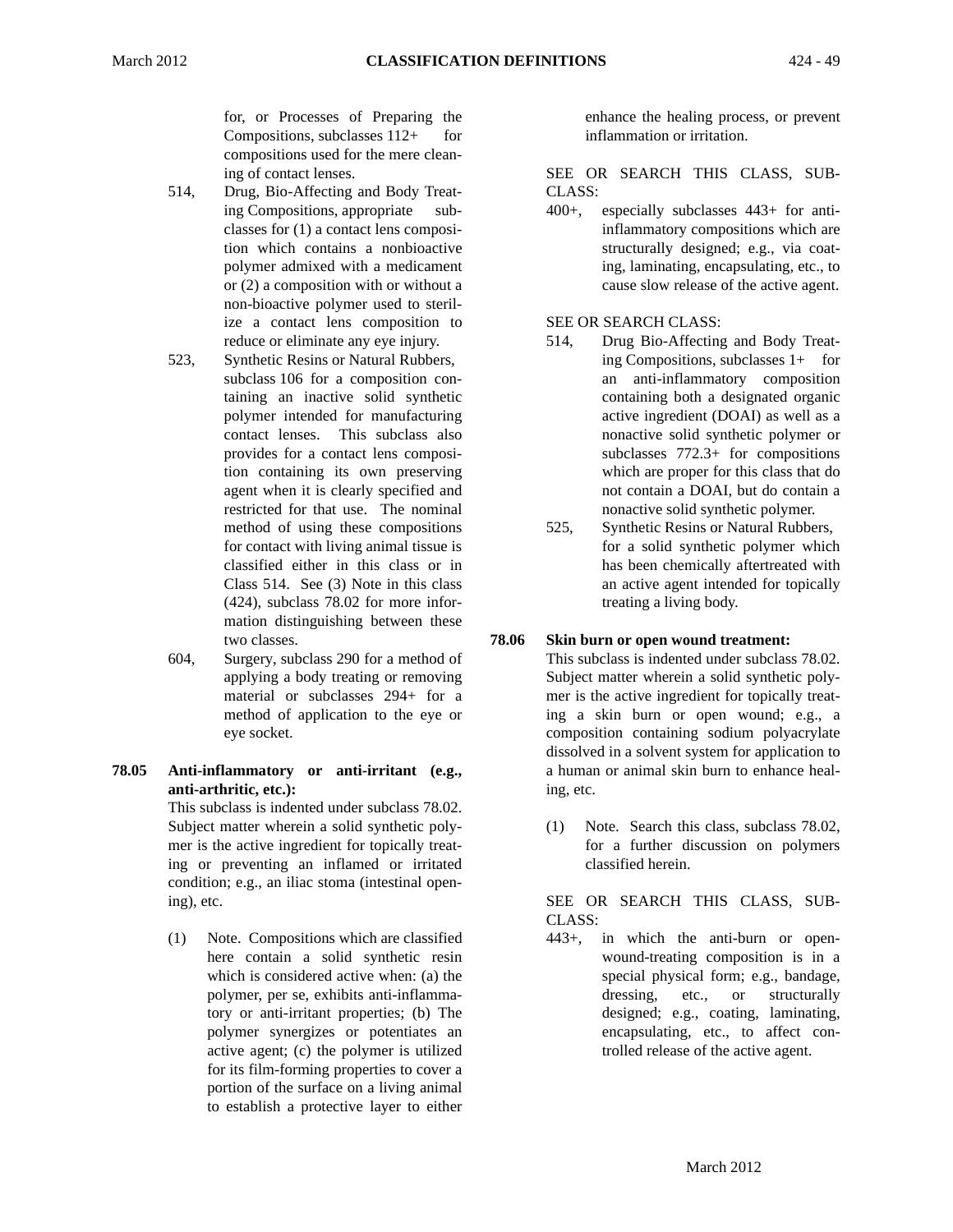#### SEE OR SEARCH CLASS:

- significant method of treating an open 128, Surgery, appropriate subclasses for a wound.
- 514, Drug, Bio-Affecting and Body Treating Compositions, subclasses 1+ for skin burn compositions containing an active ingredient (DOAI) and also containing a nonactive solid synthetic polymer or subclasses 772.3+ for compositions which are proper for this class containing a nonactive solid synthetic polymer and devoid of a DOAI.

This subclass is indented under subclass 78.02. CLASS: Subject matter wherein a solid synthetic polymer is the active ingredient for combatting topical infections; e.g., polyvinylpyrrolidoneiodine complex, etc.

**78.08 SOLID SYNTHETIC ORGANIC POLY-MER AS DESIGNATED ORGANIC ACTIVE INGREDIENT (DOAI):** 

This subclass is indented under the class definition. Subject matter wherein the active ingredient is disclosed to be a solid synthetic polymer DOAI.

- (1) Note. The term designated organic active ingredient (DOAI) denotes a polymer which imparts a physiological, pharmacological, or biological effect. Also, a solid synthetic polymer will be classified here, if it functions as a synergist or potentiator, i.e., one which will cooperatively act with an active ingredient to the extent that the total effect will be greater than the sum of the two individual effects. This subclass also provides for both the nominal methods of making and using the composition.
- (2) Note. See Class 520, subclass 1, (7) and (8) Notes, for a more complete discussion of what is a solid synthetic polymer. No weight is given to expressions designating molecular weight; e.g., 1,000, 40,000, or 4,000,000, etc., since these numbers can reflect solid, waxy, or liquid polymers alike.

(3) Note. Carbohydrates, polypeptides, and cellulosic products and most of their derivatives are considered to be naturally occurring polymeric products with some exceptions. Polypeptides synthesized in a random sequence (e.g., the use of Ncarboxy-anhydrides of alpha-amino acids, etc.) are considered solid synthetic organic polymers and are proper for this subclass or its indents when it is the DOAI. Polypeptides synthesized in an ordered sequence (e.g., the use of the Merrifield method, etc.) are not proper for this subclass or its indents.

# **78.07 Anti-infective:** SEE OR SEARCH THIS CLASS, SUB-

400+, for a pharmaceutical or cosmetic composition containing a solid synthetic organic polymer which possesses some form or shape, or a specific dimension or configuration, or its components are associated as layers or parts.

- 106, Compositions: Coating or Plastic, subclass 35 for dental compositions devoid of a DOAI or a solid synthetic polymer.
- 128, Surgery, appropriate subclasses for appliances manufactured completely or partially from synthetic organic polymers.
- 427, Coating Processes, subclasses 2.1+ for coating processes wherein the base or the coating has medical or dental utility.
- 514, Drug, Bio-Affecting and Body Treating Compositions, subclasses 1.1 through 21.92 for a composition containing a peptide as a designated organic active ingredient (DOAI), subclasses 772.1-772.7 for a composition containing a designated nonactive solid synthetic organic polymer, subclasses 773-776 for a composition containing a nonactive peptide, and subclass 788.1 for a composition containing a nonactive solid synthetic organic polymer derived solely from hydrocarbon reactants.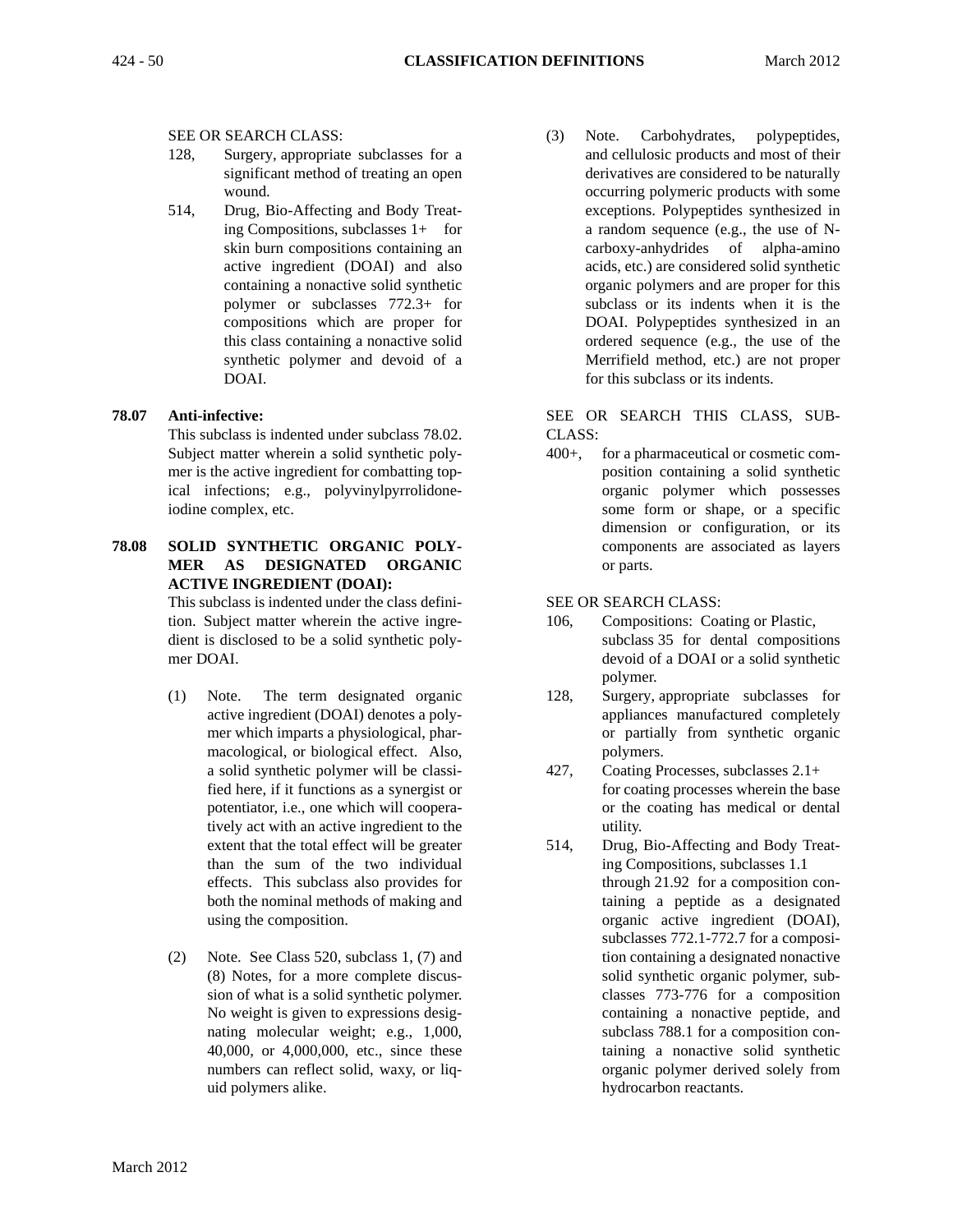#### **CLASSIFICATION DEFINITIONS** 424 - 51

- 523, Synthetic Resins or Natural Rubbers, tured completely or partially from subclasses 105+ for non-medicated synthetic organic polymers. compositions for contact with living 514. The following are examples of subject matter found in Class 523, SEE OR SEARCH CLASS: adhesive or cement; (5) for absorbing strate. which contains hydroxyapatite, bio- composition. active glass ceramic powder, crushed bone or particles of demineralized **78.1 Ion exchange resin:**
- 525, Synthetic Resins or Natural Rubbers, acrylate-divinyl benzene copolymer, sodium drug intended for medicinal use; e.g., benzene, etc. reacting a polymer with heparin, a
- 527, Synthetic Resins or Natural Rubbers, classification is proper here only when
- 604, Surgery, appropriate subclasses for reduction of serum cholesterol), etc. medical devices manufactured com-
- 623, Prosthesis (i.e., Artificial Body Mem- (usually sulfonic, carboxylic, phenol, or

animal tissue and especially subclass **78.09 Anti-fouling composition (e.g., paints, etc.):**  111 for compositions used to protect This subclass is indented under subclass 78.08. wounds, lesions, etc. The mere Subject matter wherein a composition contains method of using these compositions a synthetic organic polymer as an active ingrefor contact with living animal tissue is dient which prevents the fouling of marine classified either in Class 424 or Class structures; e.g., ships, buoys, pilings, etc.

- subclasses 105+: (1) for manufactur-<br>424, Drug, Bio-Affecting and Body Treating medical devices; e.g., blood bags, ing Compositions, appropriate suboptical lenses, tubes, probes, cannu- classes for a pest-repelling composilae, prostheses, catheters, surgical tion, per se, and for certain coated instruments, organs, etc.; e.g., from substrates wherein the substrate funcheparinized polyurethane, etc.; (2) for tions as an applicator or carrier for the dental and body impression or filling composition and wherein the general compositions; (3) as an adhesive for intent is to provide a pesticidal or bonding a textile to skin, surgical or pest-repelling effect rather than a medical dressings, etc.; (4) as a dental means to protect the carrier or sub-
- body fluids; e.g., sanitary napkins, 523, Synthetic Resins or Natural Rubbers, etc.; (6) for manufacturing bandages; subclass 122 for compositions con- (7) as an osseous or bone cement for taining a biocide to prevent deteriorabone replacement or repair; e.g., one tion of the polymer present in the

bone, calcium phosphate, etc.; (8) for This subclass is indented under subclass 78.08. slow release of pharmaceutically Subject matter wherein the solid synthetic active agents (but not present). polymer is an ion-exchange resin; e.g., sodium appropriate subclasses for a solid syn- salts of sulfonated polystyrene and sulfonated thetic polymer which has been chemi- polystyrene-divinyl benzene, quaternized prodcally aftertreated with a chemical or uct of chloromethylated polystyrene-divinyl

- glucoside with anticoagulant proper- (1) Note. Since many polymers possess ties, etc. ionic structures as exemplified above, for those synthetic resins which incor- the ion exchange properties are clearly porate a naturally occurring material disclosed or claimed; e.g., a patent as a reactant; e.g., protein, carbohy- claims the use of an ion exchange resin drate bituminous material, etc. The used to treat hypercholesteremia (i.e.,
- pletely or partially from synthetic (2) Note. Ion exchange resins are those synorganic polymers. thetic resins containing active groups bers), Parts Thereof, or Aids and substituted amino groups) that give the Accessories Therefor, appropriate resin the property of combining with or subclasses for prosthesis manufac- exchanging ions between the resin and a solution. Thus, a resin with active sul-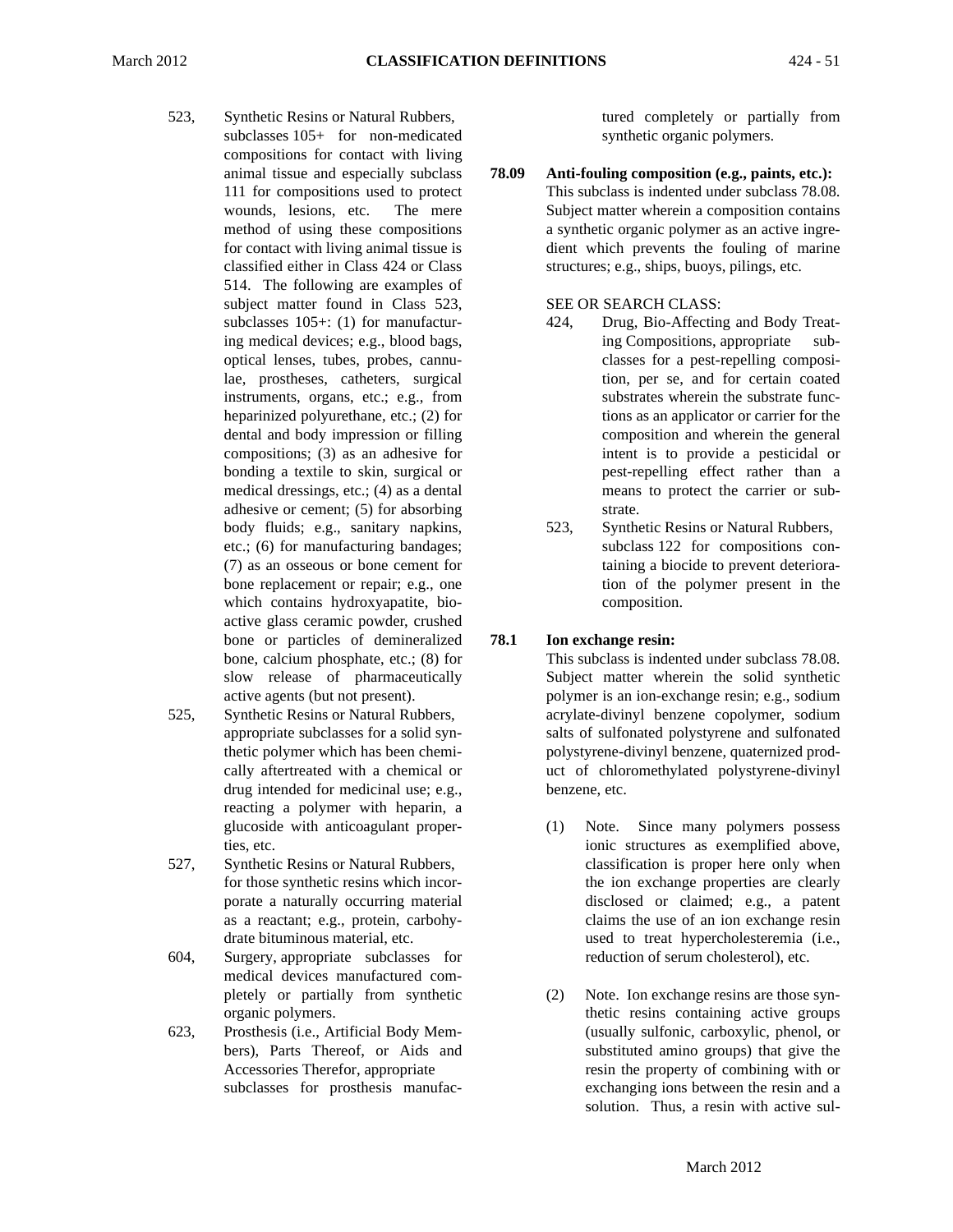fonic groups can be converted to the sodium form and will then exchange its sodium ions with the calcium ions present in hard water.

SEE OR SEARCH CLASS:

- 514, Drug, Bio-Affecting and Body Treating Compositions, appropriate subclasses for ion exchange resins which are not considered designated organic active ingredients.
- 521, Synthetic Resins or Natural Rubbers, subclasses 25+ for ion exchange resins and processes of preparing.

#### **78.11 Plural ion exchange resins:**

This subclass is indented under subclass 78.1. Subject matter wherein the composition contains two or more ion exchange resins as DOAI; e.g., an antihistaminic composition consisting of 10 percent chlorpheniramine sulfonic acid cation exchange resin and 90 percent phenyltoloxamine sulfonic acid cation exchange resin, etc.

 $(1)$  Note. A single resin heated with a multiplicity of reagents; e.g., calcium hydroxide and sodium hydroxide to impart both calcium and sodium ions to the resin is not a mixture of two resins. The same resin treated in separate batches with the above reagents respectively then combined would be proper here.

# **78.12 Adsorbate or treating agent contains nitrogen:**

This subclass is indented under subclass 78.1. Subject matter wherein the composition contains an ion exchange resin DOAI whose preparation involved either a nitrogen containing treating agent; e.g., the quaternization with dimethyl amine of chloromethylated polystyrene-divinyl benzene or the chemical addition (adsorbate) of an active agent; e.g., the aftertreatment of polyacrylic acid-divinyl benzene with oxytetracycline, etc.

 exchange capacity to the resin so long as (1) Note. It is not essential that either the adsorbate or treating agent impart ion the final product contains these characteristics.

(2) Note. The adsorbate or treating agent can be regarded as such only with reference to a solid organic polymer, otherwise they must be construed as a reactant to form a solid organic polymer or precursor thereof.

#### **78.13 Oxygen or sulfur heterocycle:**

This subclass is indented under subclass 78.12. Subject matter wherein the adsorbate or chemical treating agent contains an oxygen or sulfur heterocycle; e.g., epichlorohydrin, dithiazanine, dihydrocodeinone (hydrocodone), etc.

#### **78.14 Nitrogen heterocycle:**

This subclass is indented under subclass 78.12. Subject matter wherein the adsorbate or treating agent contains a nitrogen heterocycle; e.g., nicotinamide, pyrilamine, etc.

#### **78.15 Plural nitrogen heteroatoms or rings:**

This subclass is indented under subclass 78.14. Subject matter wherein the adsorbate or treating agent either contains plural nitrogen atoms in the ring or plural nitrogen containing rings; e.g., histamine, phenobarbital, vitamin B-12, vincamine, CDP-choline, etc.

## **78.16 Amine containing aromatic group:**

This subclass is indented under subclass 78.12. Subject matter wherein the adsorbate or treating agent is an amine containing an aromatic group; e.g., amphetamine, oxytetracycline, Voltaren (registered trademark of diclofenac sodium), etc.

#### **78.17 Aftertreated polymer (e.g., grafting, blocking, etc.):**

This subclass is indented under subclass 78.08. Subject matter wherein the solid synthetic polymer is subjected to an aftertreatment process wherein, though the most common process is chemical in nature, other aftertreatment processes likewise are proper herein; e.g., radiation, physical, heat, etc.; the one requirement being that a bond-breaking process occurs within the polymer molecule.

(1) Note. The chemical aftertreatment of a solid synthetic organic polymer may be to remove or add a group or element or a combination of both procedures. The following examples are given to illus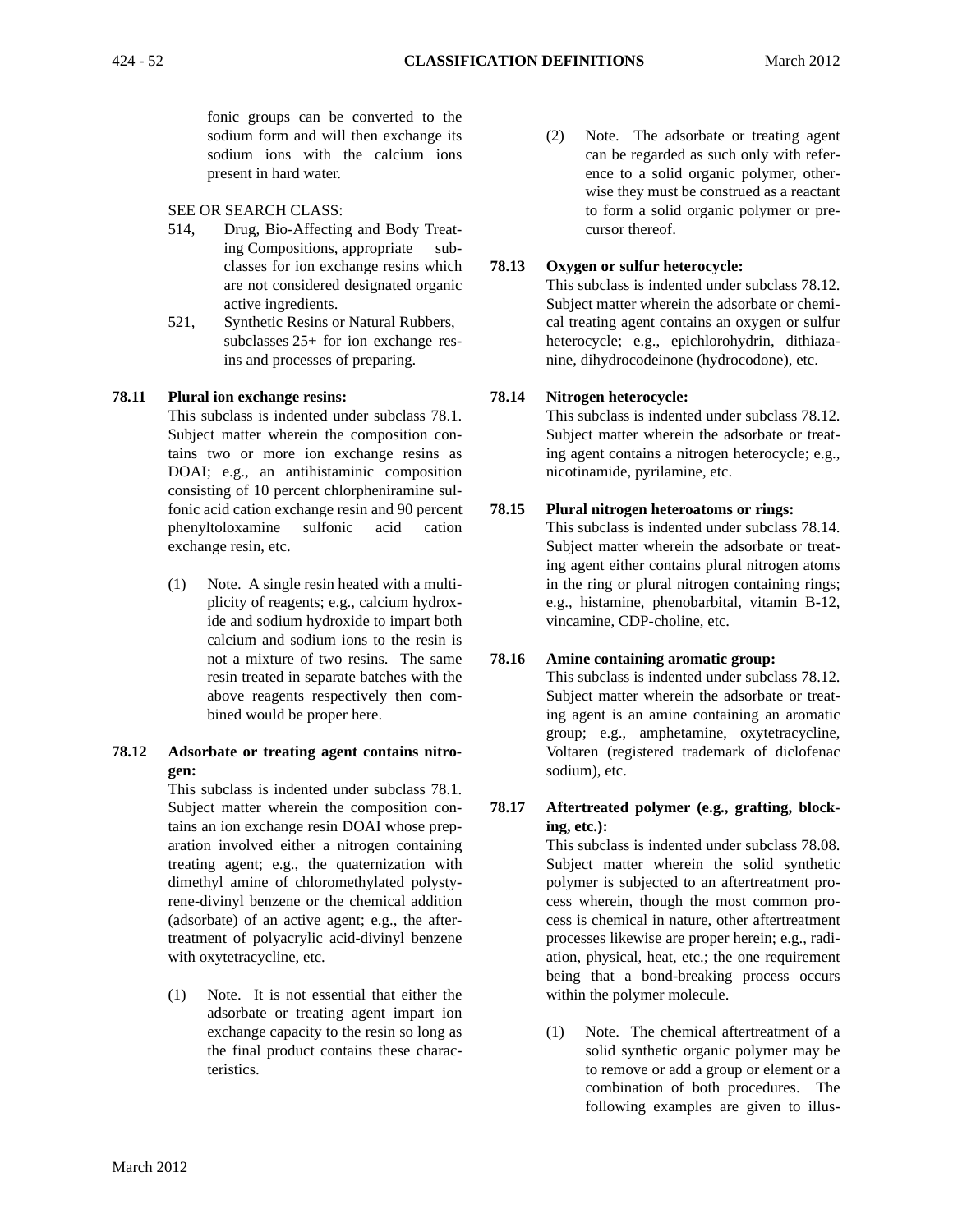trate the type of polymers which may be at least one saturated reactant; e.g., found here: (a) a therapeutic preparation toluene diisocyanate and polyethylene for treating encephalomyelitis contained glycol, etc.; subclasses 480+ for treatan active polymer which was derived ing a solid polymer merely with heat from the N-carboxy-anhydrides of to affect a chemical change and in the tyrosine, alanine, gamma-benzyl absence of a chemical reactant. glutamate and epsilon-N-trifluoroacethe gamma carboxyl group of the **only:**  alcohol and a diepoxide (c) A germicidal plant foliage, etc. complex derived from the reaction of

(2) Note. The starting solid synthetic poly- double bond is not part of an aromatic starting solid polymer to the final prod- carbocyclic system. uct. This is consistent with the rules set out in the Class 520 Series. SEE OR SEARCH CLASS:

- 522, Synthetic Resins or Natural Rubbers, treatment of solid synthetic organic for the process of treating a solid polymers.
- polymers.
- 526, Synthetic Resins or Natural Rubbers, **78.19 Heterocyclic monomer:**
- 527, Synthetic Resins or Natural Rubbers, derived from divinyl ether and maleic anhyfor the preparation of solid synthetic dride, etc. polymers derived from the reaction
- solid synthetic polymer derived from ized with octadecene-1, etc.

# tyllysine followed by the deblocking of **78.18 Polymer derived from ethylenic monomers**

glutamic acid and followed further by This subclass is indented under subclass 78.17. the removal of the trifluoroacetyl group Subject matter wherein the polymer being from lysine; (b) an iron composition aftertreated is derived from ethylenic monosuitable for parenteral injection pre- mers only; e.g., hydrolysing polyvinyl acetate pared by reacting ferric chloride with a to produce polyvinyl alcohol which is subsepolymer which is the reaction product of quently reacted with borax yielding a product a hydroxy carboxylic acid, a polyhydric proved to be an effective ruminant repellent to

iodine with a polymer derived from the  $(1)$  Note. An ethylenic monomer is defined reaction of sucrose and epichlorohydrin, as one which contains at least two caretc. bon atoms bonded together by a double or triple bond, with the proviso that the mer may be subjected to a number of system; e.g., benzene, naphthalene, aftertreating steps the sequence or num- anthracene, etc. Included herein are; bers of which will not affect classifica- e.g., coumarone, indene, etc. Also, comtion. The important criteria is that every pounds such as pyridine are regarded as reaction be considered in going from the ethylenic monomers since they lack the

- 525, Synthetic Resins or Natural Rubbers, SEE OR SEARCH CLASS: appropriate subclasses for the after-
- polymer utilizing wave energy. 526, Synthetic Resins or Natural Rubbers, 525, Synthetic Resins or Natural Rubbers, for the preparation of solid synthetic appropriate subclasses for the after- polymers derived from ethylenic treatment of solid synthetic organic monomers only; e.g., acrylic acid, etc.

for the preparations of solid synthetic This subclass is indented under subclass 78.18. polymers derived from ethylenic Subject matter wherein the ethylenic monomer monomers only; e.g., acrylic acid, etc. contains a heterocyclic ring; e.g., a copolymer

#### between a natural product and other **78.2 Maleic anhydride monomer copolymerized**  chemical intermediates; e.g., a carbo- **with hydrocarbon monomer:**

hydrate and polyisocyanate, a protein This subclass is indented under subclass 78.19. and an ethylenic reactant, etc. Subject matter wherein the maleic anhydride 528, Synthetic Resins or Natural Rubbers, monomer is copolymerized with a hydrocarbon subclasses 1+ for the preparation of a monomer; e.g., maleic anhydride copolymer-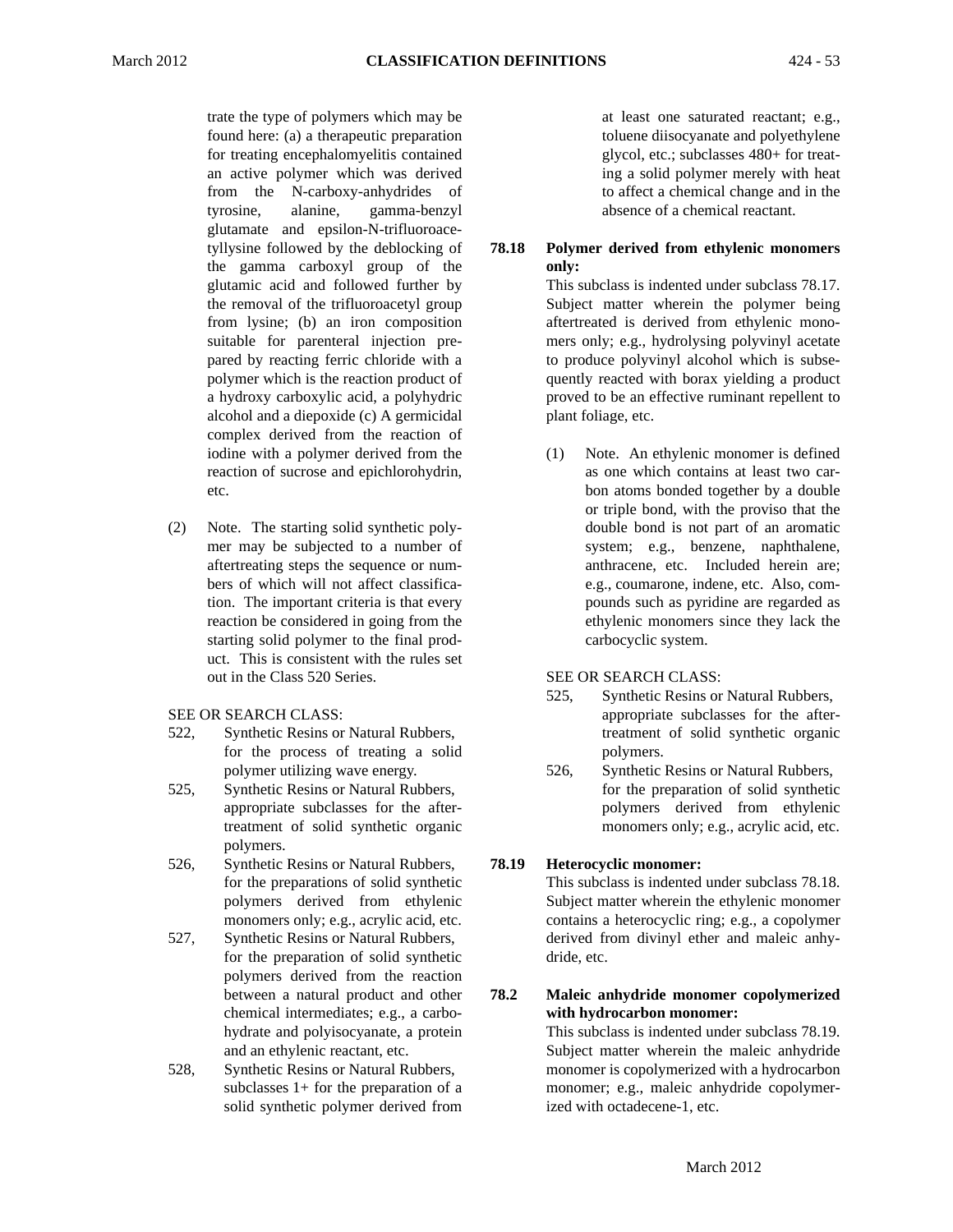#### SEE OR SEARCH CLASS:

526, Synthetic Resins or Natural Rubbers, subclass 272 for the preparation of a copolymer of maleic anhydride with a hydrocarbon monomer.

#### **78.21 Ring-opened product thereof:**

This subclass is indented under subclass 78.2. Subject matter wherein the polymerized copolymer of maleic anhydride is subjected to a ring opening with a reactant; e.g., alcohols, amines, mercaptans, water, etc.

#### SEE OR SEARCH CLASS:

 organic polymer with a protein or bio- classes 54.2+ aftertreatment with a 525, Synthetic Resins or Natural Rubbers, subclasses 54.1+ for the chemical aftertreatment of a solid synthetic logically active polypeptide, subcarbohydrate or derivative, subclasses 327.4+ for a product derived from the aftertreatment of a polymer derived from a monomer containing a carboxylic acid anhydride, and other appropriate subclasses for a solid synthetic polymer which has been chemically aftertreated with a chemical or drug whose use is intended as a drug, bioaffecting or body treating composition.

# **78.22 Nitrogen heterocycle:**

This subclass is indented under subclass 78.19. Subject matter wherein the monomer is a nitrogen heterocycle; e.g., 5-ethyl-3-vinyloxazolidin-2-one.

#### SEE OR SEARCH CLASS:

 organic polymer with a protein or bio- classes 54.2+ aftertreatment with a 525, Synthetic Resins or Natural Rubbers, subclasses 54.1+ for the chemical aftertreatment of a solid synthetic logically active polypeptide, subcarbohydrate or derivative, subclasses 326.7+ for a product derived from a monomer containing a nitrogen heterocycle, and subclass 356 for the aftertreatment of a solid synthetic organic polymer derived from ethylenic monomers only with elemental halogen; e.g., the formation of the

polyvinylpyrrolidone-iodine complex (well known antimicrobial agent), etc.

526, Synthetic Resins or Natural Rubbers, subclasses 258+ for the preparation of a polymer from ethylenic monomers only wherein the monomer contains a nitrogen heterocycle.

# **78.23 Six-membered ring:**

This subclass is indented under subclass 78.22. Subject matter wherein the nitrogen heterocycle is a six-membered ring; e.g., 1-acryloyl-4 methyl piperazine N-acryloyl morpholine, 2 methyl-5-vinyl pyridine, 4-vinyl quinoline, etc.

#### **78.24 N-vinyl-2-pyrrolidone:**

This subclass is indented under subclass 78.22. Subject matter wherein the nitrogen heterocycle is N-vinyl-2-pyrrolidone.

- **78.25 Complexed with molecular halogen or compound containing only halogen atoms:**  This subclass is indented under subclass 78.24. Subject matter wherein the polyvinylpyrrolidone homo or copolymer is complexed with molecular halogen or a compound containing only halogen atoms; e.g.,  $I(2)$ ,  $Br(2)$ , I-Br, I-Cl, etc.
- **78.26 Chemical treating agent contains element other than C, H, O, alkali, or alkaline earth metal:**

This subclass is indented under subclass 78.17. Subject matter wherein the solid synthetic organic polymer is chemically aftertreated with a material containing an element other than carbon, hydrogen, oxygen, alkali, or alkaline earth metal; e.g., aftertreating polyethylene with phosphorus oxychloride, etc.

 taining an element other than carbon, (1) Note. The chemical treating agent conhydrogen, oxygen, alkali or alkaline earth metal need not necessarily impart that element to the solid polymer but must react with it; e.g., neutralizing sodium polyacrylate with dilute hydrochloric acid, etc.

# SEE OR SEARCH CLASS:

525, Synthetic Resins or Natural Rubbers, subclasses 337+ for the chemical aftertreatment of solid polymers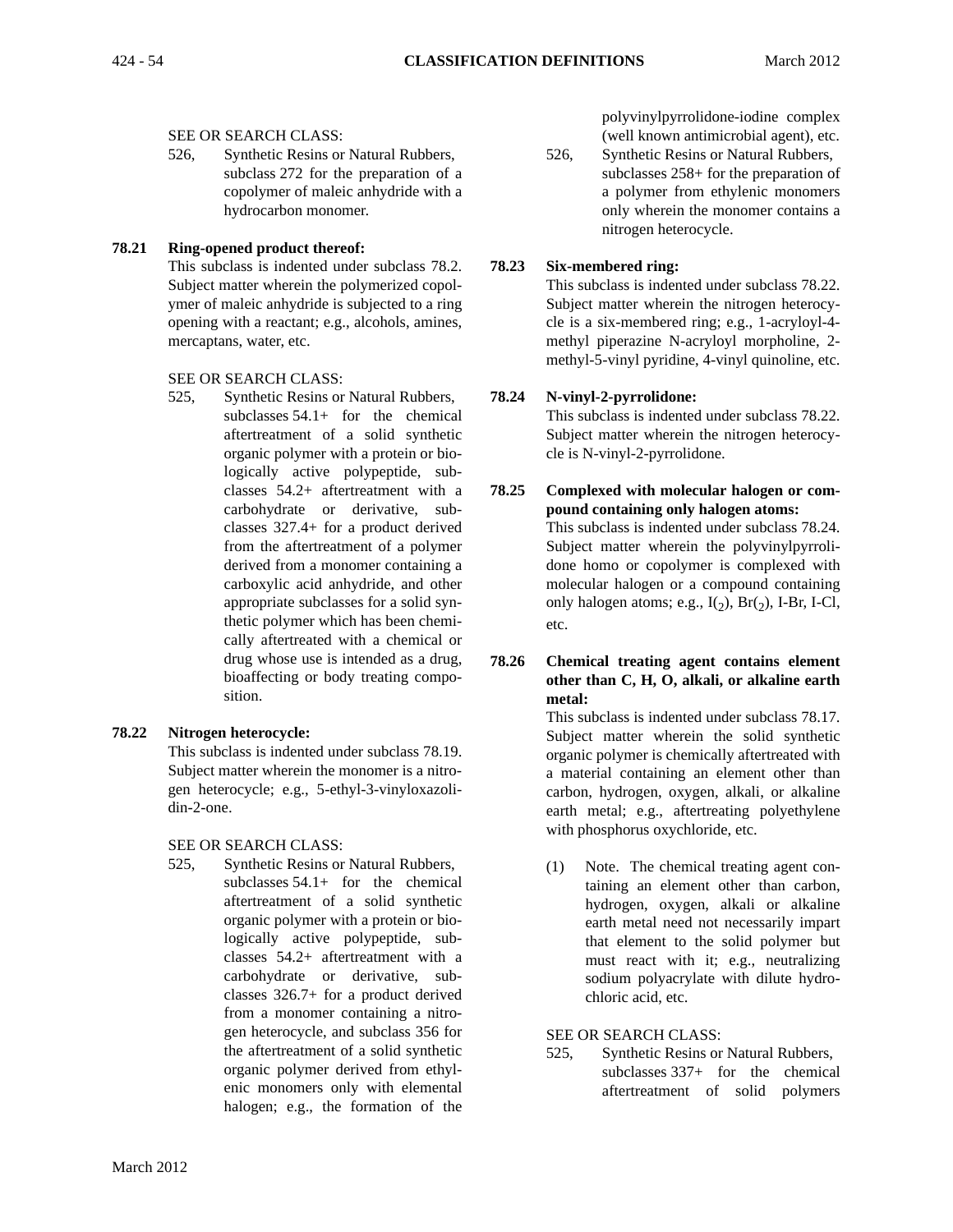derived from ethylenic monomers only.

# **78.27 Nitrogen or sulfur:**

This subclass is indented under subclass 78.26. Subject matter wherein the chemical treating agent contains either nitrogen or sulfur; e.g., the chemical aftertreatment of polyhydroxyethyl methacrylate first with cyanogen bromide and then with heparin or antithrombin III, etc.

#### **78.28 Sulfur heterocycle:**

This subclass is indented under subclass 78.27. Subject matter wherein the chemical treating agent contains a sulfur heterocycle; e.g., treating sulfonated polystyrene with thiamine, etc.

# **78.29 Nitrogen heterocycle:**

This subclass is indented under subclass 78.27. Subject matter wherein the chemical treating agent contains a nitrogen heterocycle; e.g., treating sulfonated polystyrene with codeine, morphine, etc.

#### **78.3 Heterocyclic monomer:**

This subclass is indented under subclass 78.17. Subject matter wherein the solid synthetic polymer being aftertreated is derived from a heterocyclic monomer; e.g., from the diglycidyl ether of bisphenol A, ethylene oxide, propylene oxide, etc.

# **78.31 Polymer from ethylenic monomers only:**

This subclass is indented under subclass 78.08. Subject matter wherein the designated organic active ingredient (DOAI) is a solid synthetic polymer derived from ethylenic monomers only; e.g., a fungicidal composition containing a solid polymer prepared from the condensation of 1, 4-bis-(dimethylamino)-2-butene and 1, 4-dichloro-2-butene, a composition for decreasing urinary calcium content containing a solid polymer derived from vinyl benzenesulfonic acid, etc.

(1) Note. See subclass 78.17 for the definition of an ethylenic monomer.

#### **78.32 Heterocyclic monomer:**

This subclass is indented under subclass 78.31. Subject matter wherein the solid polymer is derived from a heterocyclic monomer; e.g., a composition to control the proliferation of bacteria contains a polymer derived from the condensation of 1, 4-dichloro-2-butene and 1, 4 bis-(N-homopiperidino)-2-butene, etc.

#### **78.33 Maleic anhydride monomer:**

This subclass is indented under subclass 78.32. Subject matter wherein the heterocyclic monomer is maleic anhydride; e.g., a composition to suppress plant virus growth contains styrenemaleic anhydride copolymer, etc.

#### **78.34 Heavy metal containing monomer:**

This subclass is indented under subclass 78.31. Subject matter wherein the solid polymer is derived from an ethylenically unsaturated monomer containing a heavy metal; e.g., phenyl mercuric acrylate, alpha-tributyltin butyl itaconate, triphenylbismuth bismethacrylate, etc.

#### **78.35 Nitrogen or sulfur containing monomer:**

This subclass is indented under subclass 78.31. Subject matter wherein the polymer derived from ethylenic monomers only is derived from a monomer containing either a nitrogen or sulfur atom; e.g., ethyl-alpha-cyan-oacrylate, acrylamide, p-styrenesulfonic acid, etc.

#### **78.36 Nitrogen heterocycle:**

 sation of pentachloropyridine and liquid This subclass is indented under subclass 78.08. Subject matter wherein the solid polymer is derived from a nitrogen heterocyclic monomer; e.g., an antivirally effective composition contains a polymer derived from the polycondenpolyethylenimine, etc.

#### **78.37 Monomer contains oxygen:**

This subclass is indented under subclass 78.08. Subject matter wherein the solid polymer is derived from an oxygen containing monomer; e.g., a composition for treating animals suffering from either acute or chronic hepatitis or liver cirrhosis which contains a solid polymer derived from 3-trichlorogermylpropionic acid and water, etc.

# **78.38 Oxygen heterocycle:**

This subclass is indented under subclass 78.37. Subject matter wherein the monomer is an oxygen heterocycle; e.g., a composition used for insulating mucosal tissues from physical trauma which contains an ethylene oxide homopolymer, a composition for use in controlling osseous hemorrphaging which contains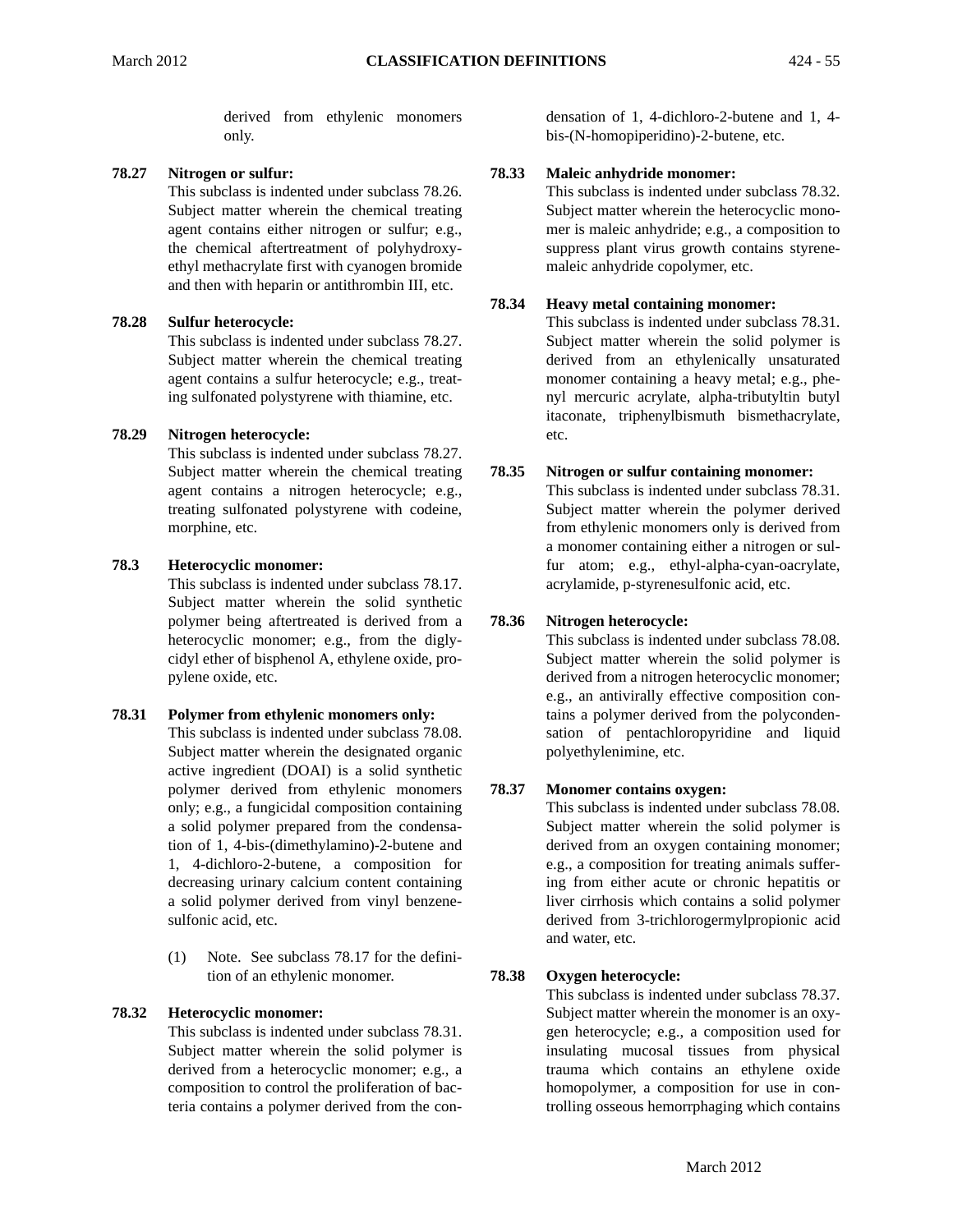a polymer derived from the oxygen heterocycle, 2-keto- 1, 4-dioxane, etc.

**84** This subclass is indented under the class definition. Compositions which contain as an ingredient a component which, per se, would not be considered an animal food, but which is disclosed to have utility as an attractant or a lure operating through one of the senses, usually smell or taste.

SEE OR SEARCH CLASS:

426, Food or Edible Material: Processes, Compositions, and Products, subclass 1, for a food bait, per se.

#### **85.1 LYMPHOKINE:**

This subclass is indented under the class definition. Subject matter including compositions **85.2**  containing soluble immune mediators produced by the cells of the immune system.

- (1) Note. Included in this and the indented subclasses interferon, interleukin and macrophage factors (monokines).
- (2) Note. Synonyms: Lymphokines Monokines Migration inhibitory Factor (MIF) Lymplotoxin (LT) Leukocyte Migration Inhibitory Factor (CIF) Interferons (IF) Eosinophil Chemotactic Factor - Precusor Substance (ECFp) Eosinophil Stimulation Promoter Eosinophil Chemotactic Factor Monocyte Tissue Factor Mitogenic Factor (MF) Lymphocyte Activity-Factor (LAF) Col- **85.4**  ony Stimulating Factor (CSF) Skin Reactive Factor (SRF) Macrophage Cytoxicity Factor (MCF) Lenkocyte Inhibition Factor (LIF) Vascular Permeability Factor (VPF) T cell Growth Factor (TCGF) B cell Growth Factor (BCGF) Erythroid Burst Promoter Genetically Related Macrophage Face (GRF) Fibroblast Activating Factor (FAF) Tumor Necrosis Factor (TNF) Macrophage Activating Factor (MAF).

SEE OR SEARCH THIS CLASS, SUB-CLASS:

520+, for animal extracts of undetermined chemical constitution where the extracts are from parts of the reticuloendotheliel system.

SEE OR SEARCH CLASS:

- 435, Chemistry: Molecular Biology and Microbiology, subclasses  $68.1+$  for methods of producing lymphokines by the culture of a micro-organism or animal or plant cell.
- 530, Chemistry: Natural Resins or Derivatives; Peptides or Proteins; Lignins or Reaction Products Thereof, subclass 351 for patents claiming a lymphokine, per se, the chemical modification of a lymphokine or the purification of a lymphokine.
- classes 140 through 145 for Lym-930, Peptide or Protein Sequence, subphokine peptide or protein sequences.

#### **Interleukin:**

This subclass is indented under subclass 85.1. Subject matter in which the immune mediator is a macrophage derived factor that promotes short term proliferation of T cells (IL1) or a lymphocyte derived factor that promotes long term proliferation of T cells in culture (IL2).

 cyte activating factor. IL2: TCGF or T (1) Note. Synonyms. IL1: LAF or leukocell growth factor.

SEE OR SEARCH CLASS:

930, Peptide or Protein Sequence, subclass 141 for interleukin peptide or protein sequences.

#### **Interferon:**

This subclass is indented under subclass 85.1. Subject matter in which the lymphokine is a protein elaborated by infected host cells that protects noninfected cells from viral infection.

(1) Note. This subclass provides for patents which broadly claim interferon or a method of treatment of interferon where the classification of the interferon as alpha, beta or gamma interferon is impossible.

#### SEE OR SEARCH CLASS:

514, Drug, Bio-Affecting and Body Treating Compositions, subclass 889 for interferon inducers.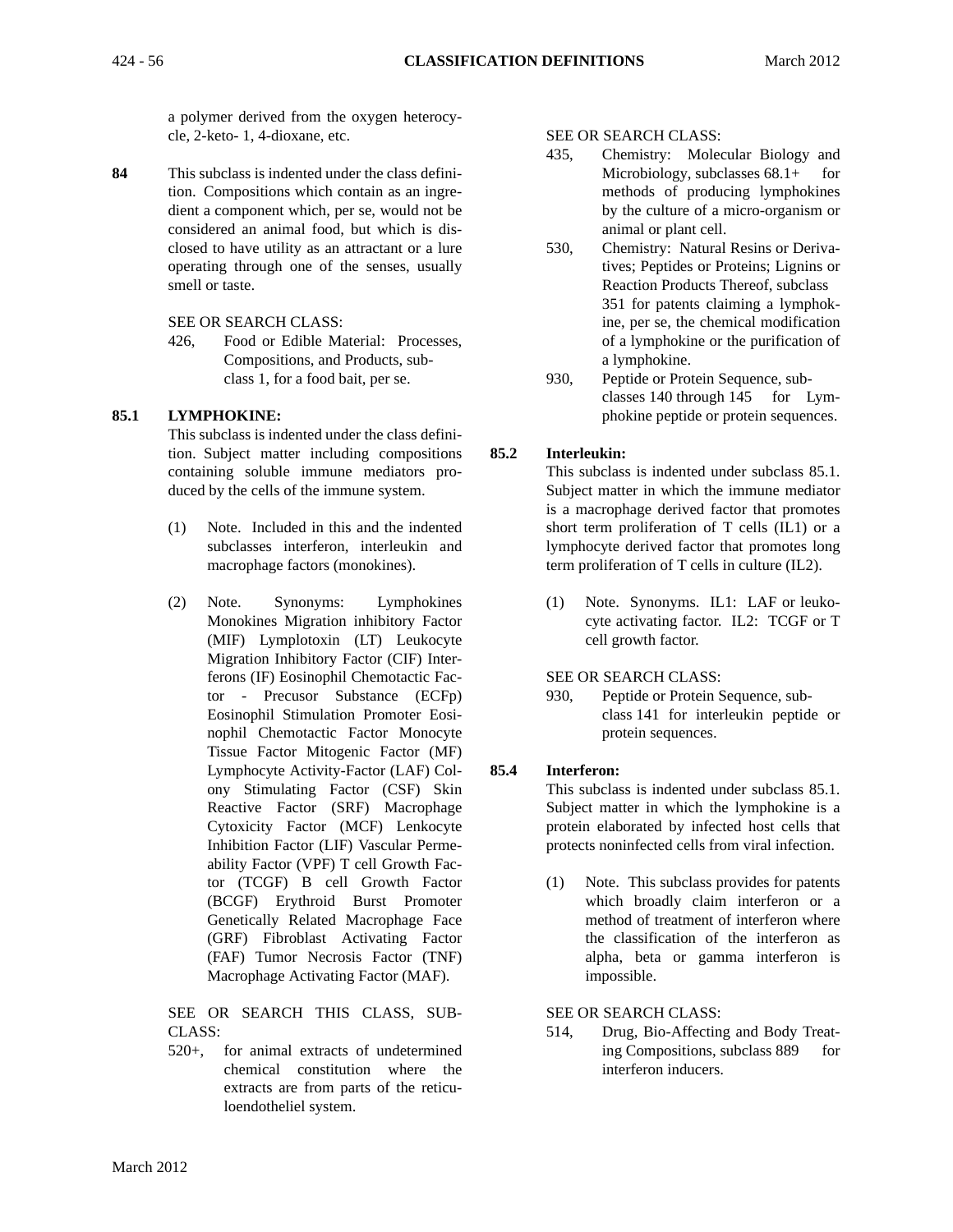- 530, Chemistry: Natural Resins or Derivatives Peptides or Proteins; Lignins or Reaction Products Thereof, subclass 351 for interferon, per se, and methods of chemically treating or purifying interferon.
- 930, Peptide or Protein Sequence, subclass 142 for interferon peptide or protein sequences.

#### **85.5 Gamma or immune:**

This subclass is indented under subclass 85.4. Subject matter in which the interferon is gamma or immune interferon.

SEE OR SEARCH CLASS:

930, Peptide or Protein Sequence, subclass 142 for interferon peptide or protein sequences.

#### **85.6 Beta or fibroblast:**

This subclass is indented under subclass 85.4. Subject matter in which the interferon is beta or fibroblast interferon.

SEE OR SEARCH CLASS:

930, Peptide or Protein Sequence, subclass 142 for interferon peptide or protein sequences.

#### **85.7 Alpha or leukocyte:**

This subclass is indented under subclass 85.4. Subject matter in which the interferon is alpha or leukocyte interferon.

#### SEE OR SEARCH CLASS:

930, Peptide or Protein Sequence, subclass 142 for interferon peptide or protein sequences.

#### **93.1 WHOLE LIVE MICRO-ORGANISM, CELL, OR VIRUS CONTAINING:**

This subclass is indented under the class definition. Subject matter involving a whole and living micro-organism, cell, or virus or its spore form.

- (1) Note. Utilities such as pest control, warfare, disease eradication, etc., are included in this subclass and indented subclasses.
- (2) Note. Included under the heading microorganism, cell, or virus are bacteria, acti-

nomycetales, fungus, protozoa, alga, plant cell, animal cell (includes a specified blood cell or tissue cell), and virus.

- (3) Note. If there is no clear disclosure to the contrary, lyophilized micro-organisms, cells, or viruses are considered alive and are therefore appropriate for this subclass or indented subclasses.
- (4) Note. If there is no clear disclosure as to whether the whole micro-organism, cell, or virus is alive or dead, it shall be presumed to be alive and therefore appropriate for this subclass or indented subclasses. Placement of cross-references into other appropriate places in Class 424, such as subclasses 195.15- 195.17, 520+, or 725-780, is strongly recommended.
- (5) Note. For the purposes of this subclass and indented subclasses, protozoa and algae are considered to be micro-organisms, rather than animal or plant cells.

#### SEE OR SEARCH THIS CLASS, SUB-CLASS:

- microbial fermentates of known or 114, for bio-affecting or body treating compositions containing at least two unknown constitution.
- 115+, for bio-affecting or body treating compositions containing microbial fermentates of undetermined chemical structure.
- 184.1+, for bio-affecting or body treating compositions or products containing live micro-organisms, cells, or viruses used as antigens in vaccines or bacterins.
- 195.15, and 195.16, for bio-affecting or body treating compositions containing, as the active ingredient, a material or an extract from multicellular or unicellular fungi.
- 195.17, for bio-affecting or body treating compositions containing, as the active ingredient, a material or an extract from algae other than blue green algae.
- 520+, for bio-affecting or body treating compositions or products containing animal cells, and parts thereof, animal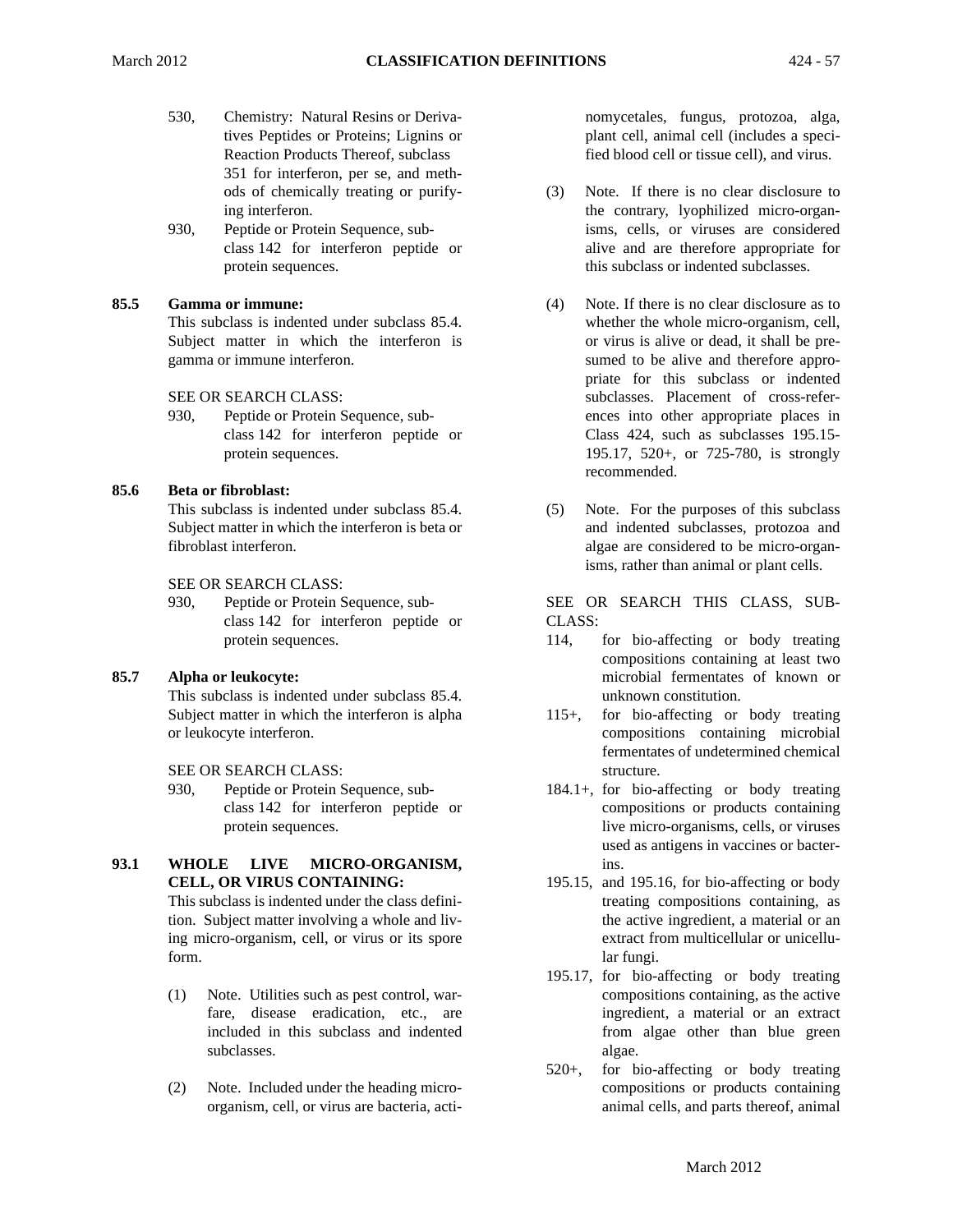tissue, or other cell-containing or multiple cell containing compositions wherein the active ingredient is not specifically known.

- 725 through 779, for bio-affecting or body treating compositions containing, as the active ingredient, a plant extract or plant material of undetermined constitution.
- 780, for bio-affecting or body treating compositions containing, as the active ingredient, a material or an extract from a dead micro-organism such as bacteria, protozoa, cyanobacteria, or blue green algae.

SEE OR SEARCH CLASS:

- 71, Chemistry: Fertilizers, for fertilizers containing whole live micro-organisms.
- 435, Chemistry: Molecular Biology and Microbiology, appropriate subclasses (2, 235.1+, 243+, 325+ and 410+) for a method of culturing micro-organisms, cells, or viruses and culture media therefor, and also for processes of maintaining the viability of sperm and blood cells and media therefor.
- 504, Plant Protecting and Regulating Compositions, for plant growth regulating compositions containing whole live micro-organisms.
- **93.2 Genetically modified micro-organism, cell, or virus (e.g., transformed, fused, hybrid, etc.):**

 product of fused or hybrid cell formation. This subclass is indented under subclass 93.1. Subject matter involving a micro-organism, cell or virus which (a) is a product of recombination, transformation, or transfection with a vector or a foreign or exogenous gene or (b) is a product of homologous recombination if it is directed rather than spontaneous or (c) is a

(1) Note. Examples of subject matter included in this and the indented subclass are compositions containing microorganisms, cells, or viruses resulting from (a) a process in which the cellular matter of two or more fusing partners is combined producing a cell which initially contains the genes of both fusing partners or (b) a process in which a cell

is treated with an immortalizing agent which results in a cell which proliferates in long term culture or (c) a process involving recombinant DNA methodology.

(2) Note. Excluded from this subclass are products of unidentified or non-induced mutations; products of microbial conjugation wherein specific genetic material is not identified and controlled; and products of natural, spontaneous, or arbitrary conjugation or recombination events. These products are not considered genetically modified for this subclass and therefore will be classified as unmodified micro-organisms, cells, or viruses.

#### **93.21 Eukaryotic cell:**

This subclass is indented under subclass 93.2. Subject matter involving an eukaryotic cell. such as an animal cell, plant cell, fungus, protozoa, or higher algae which has been genetically modified.

(1) Note. An eukaryotic cell has a nucleus defined by a nuclear membrane wherein the nucleus contains chromosomes that comprise the genome of the cell.

#### **93.3 Intentional mixture of two or more microorganisms, cells, or viruses of different genera:**

This subclass is indented under subclass 93.1. Subject matter involving a mixture consisting of two or more different microbial, cellular, or viral genera.

- (1) Note. A mixture of E. coli and Pseudomonas or a mixture of Aspergillus and Bacillus would be considered proper for this subclass while a mixture of Bacillus cereus and Bacillus brevis would be classified under Bacillus rather than in this subclass since they are both in the genus, Bacillus.
- (2) Note. Rumen, intestinal, vaginal, etc., microflora mixtures are mixtures appropriate for this subclass unless mixture constituents are disclosed and are found to be contrary to the subclass definition.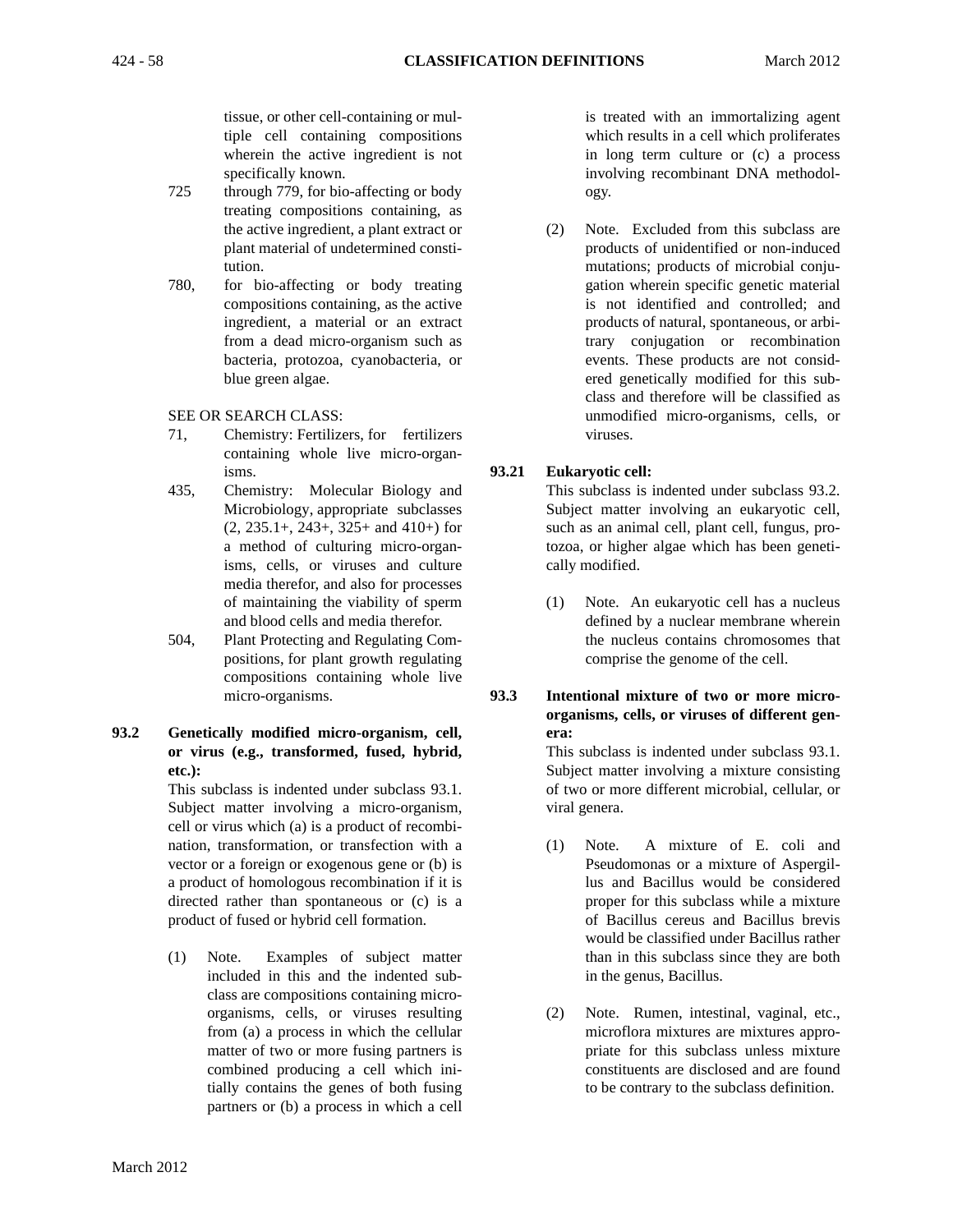#### **93.4 Bacteria or actinomycetales:**

This subclass is indented under subclass 93.1. Subject matter involving bacteria or actinomycetales.

(1) Note. Rickettsiae are considered proper for this subclass.

#### SEE OR SEARCH CLASS:

435, Chemistry: Molecular Biology and Microbiology, subclasses 252.1+ for subject matter involving bacteria or actinomycetales including processes and compositions for propagation, etc.

#### **93.41 Clostridium:**

This subclass is indented under subclass 93.4. Subject matter involving a micro-organism from the genus Clostridium.

#### **93.42 Staphylococcus:**

This subclass is indented under subclass 93.4. **93.5**  Subject matter involving a micro-organism from the genus Staphylococcus.

#### **93.43 Streptomyces:**

This subclass is indented under subclass 93.4. Subject matter involving a micro-organism from the genus Streptomyces.

#### **93.44 Streptococcus:**

This subclass is indented under subclass 93.4. Subject matter involving a micro-organism from the genus Streptococcus.

**93.45 Lactobacillus or Pediococcus or Leuconostoc:** 

> This subclass is indented under subclass 93.4. **93.51**  Subject matter involving a micro-organism from the genus Lactobacillus, Pediococcus, or Leuconostoc.

**93.46 Bacillus:**  This subclass is indented under subclass 93.4. Subject matter involving a micro-organism from the genus Bacillus.

#### **93.461 B. thuringiensis:**

This subclass is indented under subclass 93.46. **93.6**  Subject matter involving a Bacillus microorganism from the species thuringiensis.

#### **93.462 B. subtilis:**

This subclass is indented under subclass 93.46. Subject matter involving a Bacillus microorganism from the species subtilis.

#### **93.47 Pseudomonas:**

This subclass is indented under subclass 93.4. Subject matter involving a micro-organism from the genus Pseudomonas.

#### **93.48 Enterobacteriaceae:**

This subclass is indented under subclass 93.4. Subject matter involving a micro-organism from the family Enterobacteriaceae.

(1) Note. Bacteria included in the family Enterobacteriaceae are those of the genera Escherichia, Enterobacter (Aerobacter), Proteus, Salmonella, Shigella, and Klebsiella.

#### **Fungus:**

This subclass is indented under subclass 93.1. Subject matter involving a fungus which includes mold.

(1) Note. Included in this subclass are cells from multicellular fungi such as mushrooms.

SEE OR SEARCH CLASS:

435, Chemistry: Molecular Biology and Microbiology, subclasses 254.1+ for subject matter involving fungi including processes and compositions for propagation, etc.

#### **Yeast:**

This subclass is indented under subclass 93.5. Subject matter involving a yeast.

#### SEE OR SEARCH CLASS:

435, Chemistry: Molecular Biology and Microbiology, subclasses 254.2+ and 255.1+ for subject matter involving yeast including processes and compositions for propagation, etc.

#### **Virus or bacteriophage:**

This subclass is indented under subclass 93.1. Subject matter involving a virus or bacteriophage.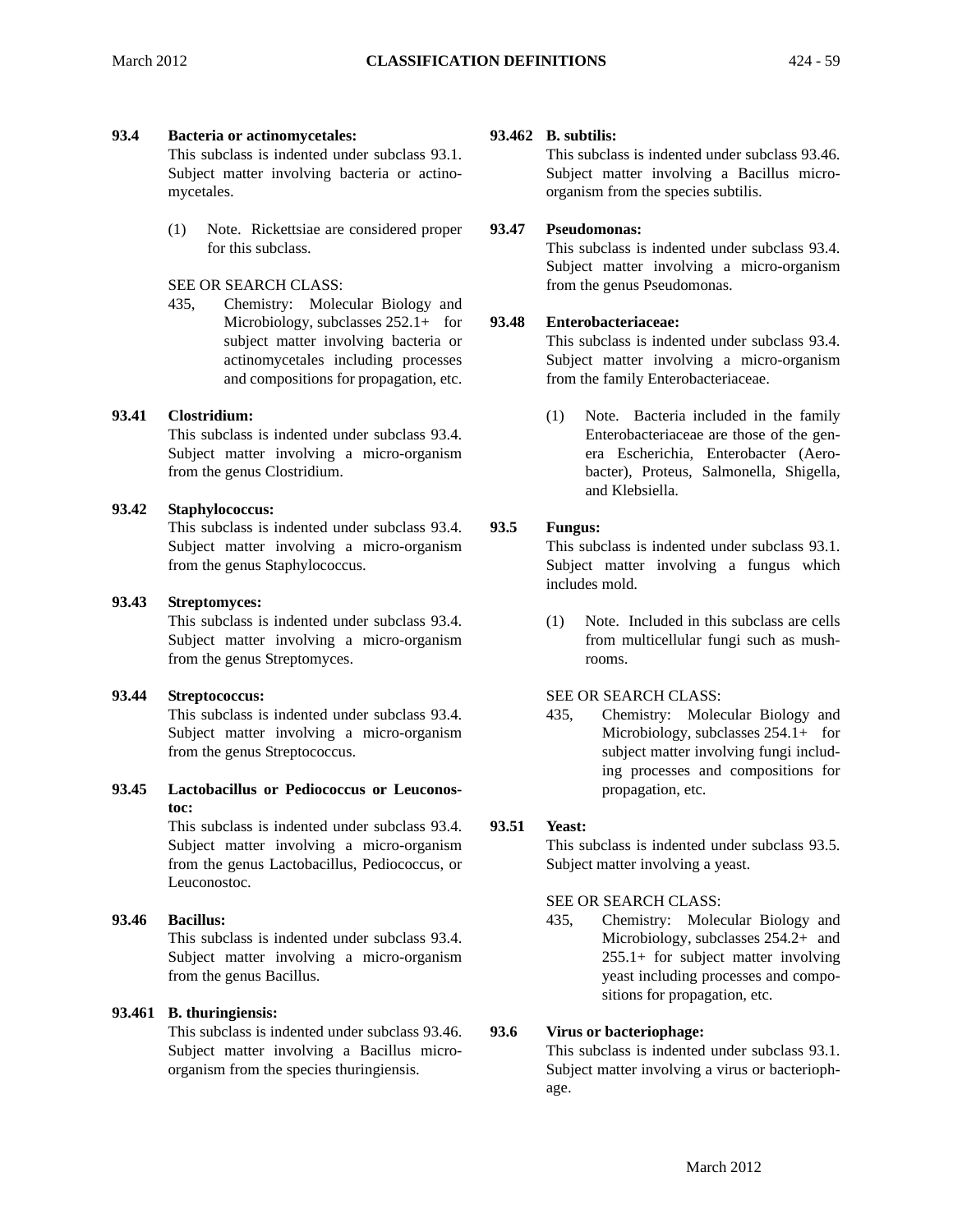#### SEE OR SEARCH CLASS:

435, Chemistry: Molecular Biology and Microbiology, subclasses 235.1+ for subject matter involving virus and bacteriophage including processes and compositions for propagation, etc.

#### **93.7 Animal or plant cell:**

This subclass is indented under subclass 93.1. Subject matter involving animal cells, per se, such as specific cells from tissue or blood, or plant cells, per se.

(1) Note. While it is recognized that a protozoa is a single celled animal, for the purposes of this class, it will be considered a micro-organism rather than an animal cell and will therefore be proper subject matter for subclass 93.1 or subclasses 93.2, 93.21, or 93.3, if appropriate.

#### SEE OR SEARCH CLASS:

435, Chemistry: Molecular Biology and Microbiology, subclasses  $325+$  and 410+ for subject matter involving eukaryotic cells including processes and compositions for propagation, etc.

#### **93.71 Leukocyte:**

This subclass is indented under subclass 93.7. Subject matter involving a leukocyte which includes lymphocytes, granulocytes, and monocytes.

#### **93.72 Platelet:**  This subclass is indented under subclass 93.7. Subject matter involving a platelet.

#### **93.73 Erythrocyte:**

This subclass is indented under subclass 93.7. Subject matter involving a reticulocyte or red blood cell.

(1) Note. A reticulocyte is a young red blood cell.

#### **94.1 ENZYME OR COENZYME CONTAIN-ING:**

This subclass is indented under the class defini tion. Subject matter s which contain an enzyme or coenzyme.

- (1) Note. The bracketed numerals following the titles in the indented subclasses refer to the nomenclature system recommended by the Commission of Biochemical Nomenclature on the Nomenclature and Classification of enzymes. The titles include the enzymes defined by the bracketed numerals.
- (2) Note. Included in this subclass are enzyme adducts wherein the enzyme is intended to be subsequently released as the free enzyme.
- (3) Note. Enzymes described in terms of the micro-organism producing them should be placed in this and the intended subclass by disclosed enzymic activity. Such patents should be cross-referenced to Class 435 subclasses 183+. Enzyme fragments and Proenzymes should be classified with the holoenzyme.
- (4) Note. CAS registry numbers. For individual enzymes see the Index Guide entries for the name or the E.C. number.

For enzyme subclassifications see: Hydrolase =  $(9027-41-2)$ ; Isomerase =  $(9013-19-8)$ ; Ligase =  $(9080-13-1)$ ; Lyase =  $(9055-04-3)$ ; Oxidoreductase =  $(9055-15-6)$ ; Transferase =  $(9047-61-4)$ 

For specific enzymes see inverted headings in the Index Guide under such classes as: Aminotransferase = (9031- 66-7); Decarboxylase =  $(9027-22-9)$ ; Dehydratase = (9044-86-4); Dehydrogenase =  $(9035-82-9)$ ; Isomerase =  $(9031-$ 19-8); Kinase (phosphorylating) =  $(9031-44-1);$  Oxidase =  $(9035-73-8);$ Phosphatase =  $(9013-05-2)$ ; Reductase  $= (9037-80-3)$ ; Synthesaze  $= (9031-56-$ 5);

(5) Note. National Library of Medicine Mesh subject headings. See the printed copy of section D8 for individual coenzymes and enzymes.

> Coenzymes =  $D8.176$ ; Hydrolase = D8.586.277; Esterase = D8.586.277.352; Peptide Hydrolases =  $D8.586.277.656$ ;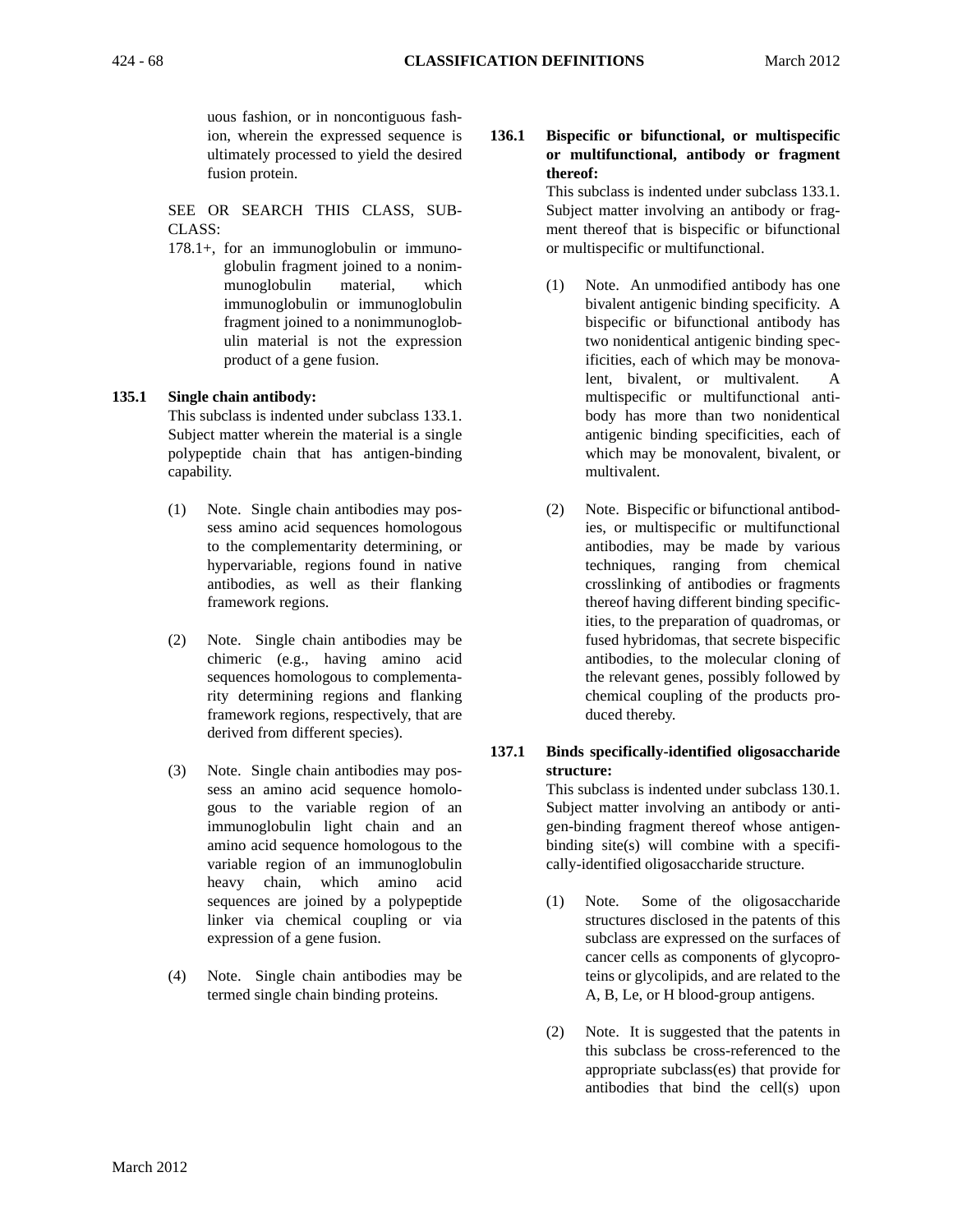which the oligosaccharide structure is expressed, if such disclosure is present.

**138.1 Binds expression product or fragment thereof of cancer-related gene (e.g., oncogene, proto-oncogene, etc.):** 

> This subclass is indented under subclass 130.1. Subject matter involving an antibody or antigen-binding fragment thereof whose antigenbinding site(s) will combine with an expression product or fragment thereof of a cancer-related gene, such as an oncogene or a proto-oncogene.

- (1) Note. An oncogene is a genetic sequence whose expression transforms a normal cell into a cancerous cell. A proto-oncogene is a genetic sequence found in non-cancerous cells which, when mutated or otherwise activated in a characteristic way, can become an oncogene.
- **139.1 Binds antigen or epitope whose amino acid sequence is disclosed in whole or in part (e.g., binds specifically-identified amino acid sequence, etc.):**

This subclass is indented under subclass 130.1. Subject matter involving an antibody or antigen-binding fragment thereof whose antigenbinding site(s) will combine with a protein, polypeptide, or peptide antigen or antigenic determinant whose amino acid sequence is disclosed in whole or in part.

- (1) Note. An antigen is a substance that elicits the production of antibodies, which antibodies, in turn, have binding specificity for that antigen.
- (2) Note. An epitope is a portion of an antigen to which an antibody binds. An epitope is also called an antigenic determinant.
- (3) Note. It is suggested that the patents in this subclass be cross-referenced to the subclass(es) that provide for antibodies that bind the antigen whose amino acid sequence is disclosed in whole or in part.
- 140.1 Extracorporeal or ex vivo removal of anti**bodies or immune complexes (e.g., removal of autoantibodies, etc.); or extracorporeal or**

#### **ex vivo removal of antigen by antibodies (e.g., removal of cancer cells from bone marrow by antibodies, etc.):**

This subclass is indented under subclass 130.1. Subject matter involving the removal from the body, via separation techniques conducted outside the body, of antibodies or immune complexes; or the removal from the body, via separation techniques conducted outside the body, of antigenic substances by antibodies.

#### SEE OR SEARCH CLASS:

604, Surgery, subclasses 4.01, 5.01-5.04, 6.01-6.09, 6.01, 6.11-6.16 for patents that claim treatment of blood and its return to the body wherein a specific detailed means for attaching a treating means to the patient is specifically claimed, or wherein said treating means includes a body sensing or monitoring means that controls the treating means, or wherein more than a nominal connection of a treating means to a patient is claimed, such as by the recitation of specific arteries or veins to be connected by a specific surgical connection.

#### **141.1 Monoclonal antibody or fragment thereof (i.e., produced by any cloning technology):**

This subclass is indented under subclass 130.1. Subject matter involving an antibody or fragment thereof produced by a clone of cells or cell line, which clone of cells or cell line is derived from a single antibody-producing cell or antibody-fragment-producing cell, wherein said antibody or fragment thereof is identical to all other antibodies or fragments thereof produced by that clone of cells or cell line.

- (1) Note. This and the indented subclasses provide for bioaffecting and body-treating compositions of antibodies or fragments thereof as well as bioaffecting and body-treating methods of using said compositions, said antibodies, or said fragments, which antibodies or antibody fragments are produced by any cloning technology that yields identical molecules (e.g., hybridoma technology, recombinant DNA technology, etc.).
- (2) Note. Monoclonal antibodies, per se, are considered compounds and are provided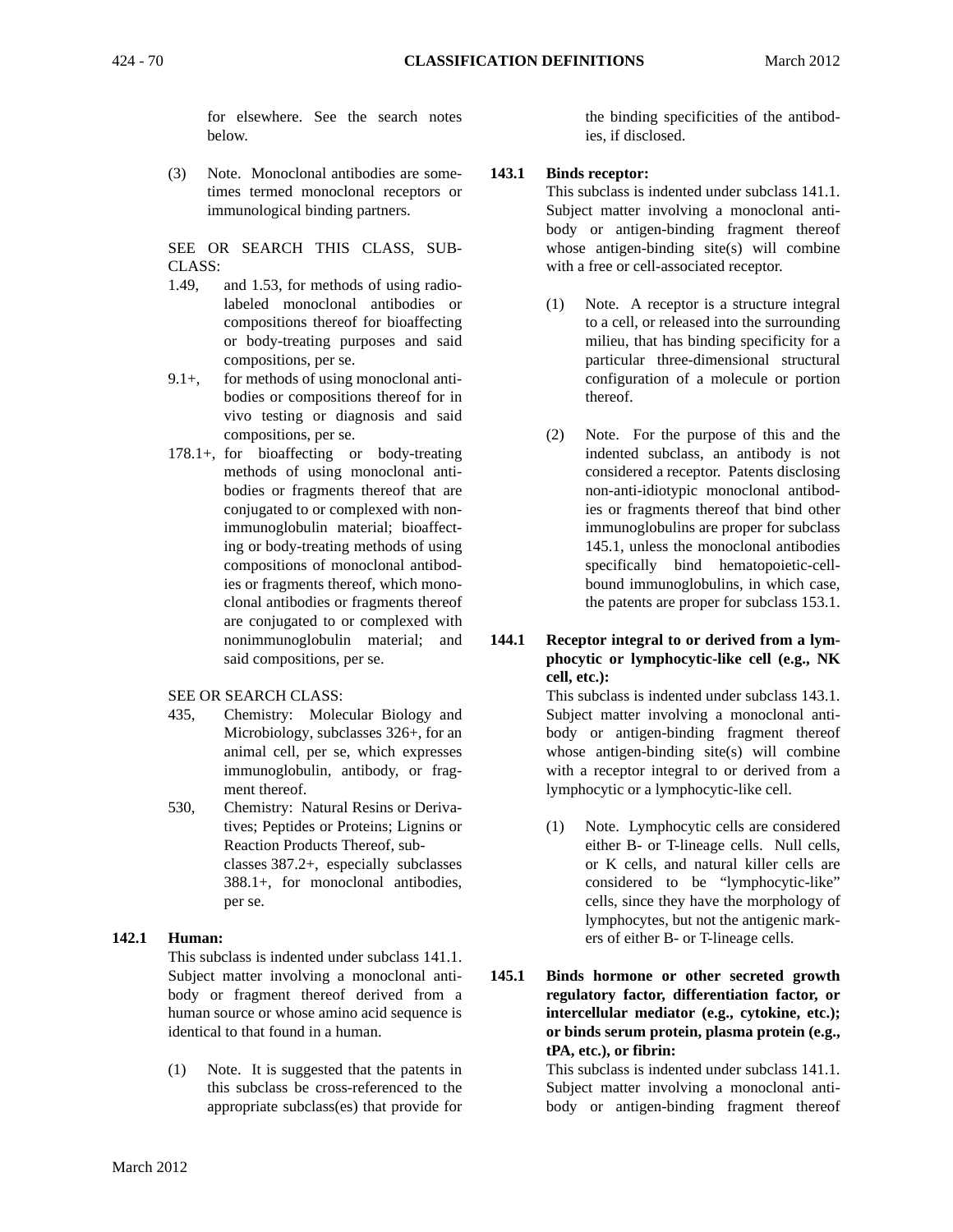bine with a serum protein, a plasma protein, or with an enzyme. whose antigen-binding site(s) will combine with a hormone or with any other secreted **146.1 Binds enzyme:** growth regulatory factor, differentiation factor, This subclass is indented under subclass 141.1. or intercellular mediator; or involving a mono- Subject matter involving a monoclonal anticlonal antibody or antigen-binding fragment body or antigen-binding fragment thereof thereof whose antigen-binding site(s) will com- whose antigen-binding site(s) will combine with fibrin.

- (1) Note. The term "growth regulatory fac- This subclass is indented under subclass 141.1.
- (2) Note. The term "differentiation factor" **148.1 Immunodeficiency virus:**  gression may include clonal expansion. The related syndrome in animals.
- (3) Note. The term "intercellular mediator" **149.1 Hepatitis virus:**  chemotaxis, etc. virus.
- proper for this subclass.
- proper for this subclass, unless the mon- **parasitic organism:**

530, Chemistry: Natural Resins or Deriva- ticellular ectoparasite, or a multicellular plasma and serum proteins. produced by a parasitic organism.

#### **147.1 Binds virus or component thereof:**

tor" is meant to encompass any secretory Subject matter involving a monoclonal antifactor that is growth-stimulatory or body or antigen-binding fragment thereof growth-inhibitory (e.g., that will stimu- whose antigen-binding site(s) will combine late or inhibit clonal expansion of cells). with an integral or isolated part of a virus.

is meant to encompass any secretory fac- This subclass is indented under subclass 147.1. tor that causes cells to progress from a Subject matter wherein the virus is one that is relatively undifferentiated state to a more associated with an immunodeficiency syndifferentiated state, wherein said pro- drome such as AIDS in humans or an AIDS-

is meant to encompass any secretory fac- This subclass is indented under subclass 147.1. tor that affects cellular functions such as Subject matter wherein the virus is a hepatitis

- (4) Note. Patents under the class definition **150.1 Binds bacterium or component thereof or**  with disclosures to monoclonal antibod-<br>**substance produced by said bacterium:** ies or fragments thereof that bind pro- This subclass is indented under subclass 141.1. teins, including enzymes, that are Subject matter involving a monoclonal antimembers of plasma "activation sys- body or antigen-binding fragment thereof tems"--including the clotting system, the whose antigen-binding site(s) will combine fibrinolytic system, the bradykinin sys- with an integral or isolated part of a bacterium tem, and the complement system--are or with a substance produced by a bacterium.
- **151.1 Binds parasitic organism (i.e., parasitic pro-** (5) Note. Patents under the class definition **tozoan, multicellular ectoparasite (e.g., flea,**  with disclosures to non-anti-idiotypic **tick, mite, etc.), or multicellular endopara**monoclonal antibodies or fragments **site (e.g., parasitic worm, etc.)) or compo**thereof that bind immunoglobulins are **nent thereof or substance produced by said**

oclonal antibodies specifically bind This subclass is indented under subclass 141.1. hematopoietic-cell-bound immunoglob- Subject matter involving a monoclonal antiulins, in which case, they are proper for body or antigen-binding fragment thereof subclass 153.1. whose antigen-binding site(s) will combine with an integral or isolated part of a parasitic SEE OR SEARCH CLASS: organism such as a parasitic protozoan, a multive, subclasses 380+, for examples of endoparasite; or will combine with a substance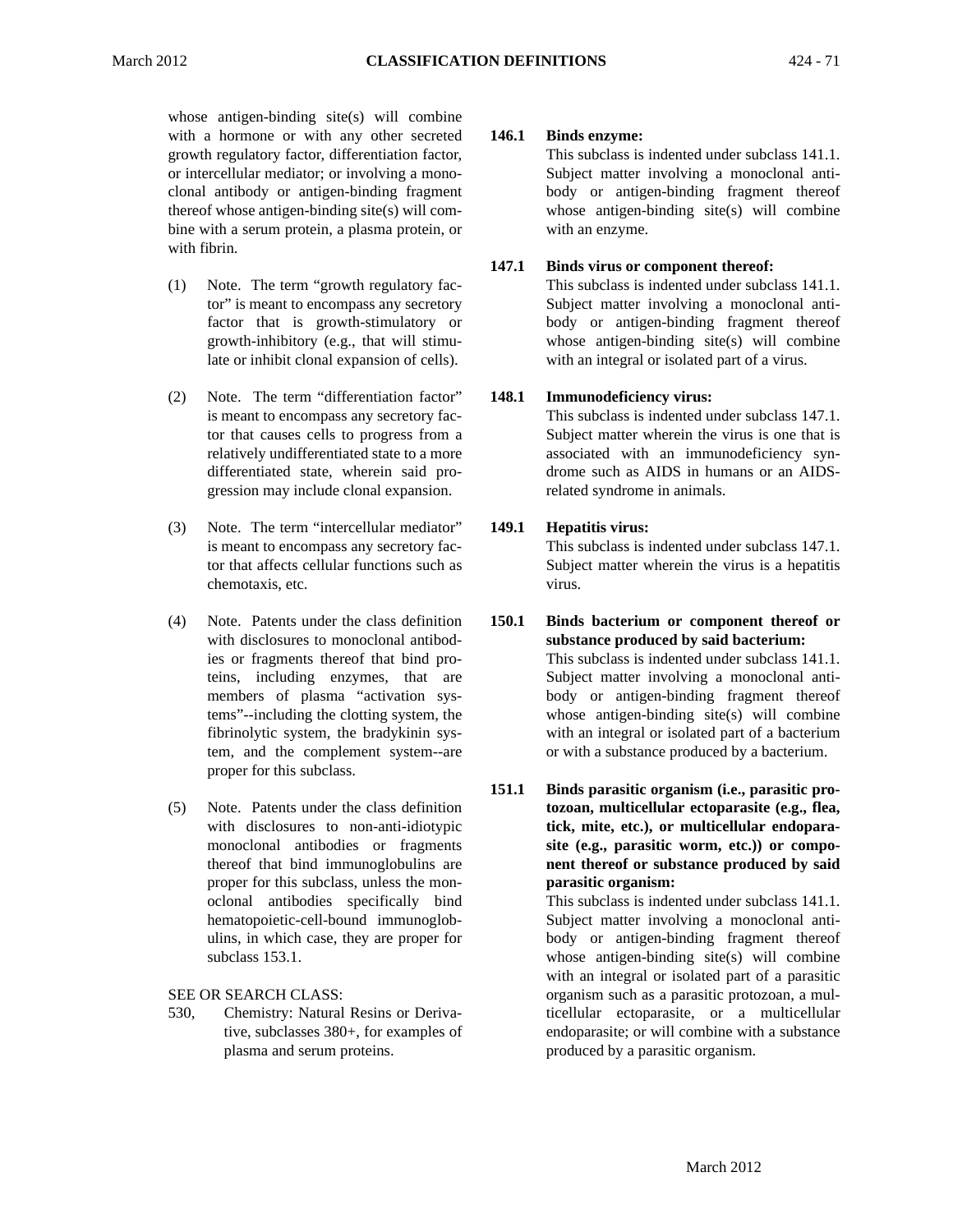#### **152.1 Binds eukaryotic cell or component thereof or substance produced by said eukaryotic cell:**

 body or antigen-binding fragment thereof This subclass is indented under subclass 141.1. Subject matter involving a monoclonal antiwhose antigen-binding site(s) will combine with an integral or isolated part of a eukaryotic cell or with a substance produced by a eukaryotic cell.

 $(1)$  Note. A eukaryotic cell is one that has, among other characteristics, a nucleus defined by a nuclear membrane, which nucleus contains chromosomes that constitute the genome of the organism to which the cell belongs. Eukaryotic organisms may be unicellular, such as yeast, or multicellular, such as higher animals and plants.

#### **153.1 Hematopoietic cell:**

This subclass is indented under subclass 152.1. Subject matter wherein the cell is a hematopoietic cell.

- (1) Note. Hematopoietic cells are considered to be bone marrow stem cells and cells derived from bone marrow stem cells, including cells at any stage of differentiation from progenitor cells to mature erythrocytes, granulocytes, lymphocytes, etc., both normal and neoplastic.
- (2) Note. Monoclonal antibodies that bind hematopoietic-cell-bound immunoglobulins are proper for this subclass.
- **154.1 T lymphocytic cell (e.g., T cell, thymocyte, etc.):**

This subclass is indented under subclass 153.1. Subject matter wherein the cell is of the T lymphocytic lineage.

# **155.1 Cancer cell:**

This subclass is indented under subclass 152.1. Subject matter wherein the cell is a cancer cell.

SEE OR SEARCH THIS CLASS, SUB-CLASS:

137.1, for a monoclonal antibody or fragment thereof under the class definition that binds a specifically-identified oligosaccharide structure derived from a cancer cell.

138.1, for a monoclonal antibody or fragment thereof under the class definition that binds the expression product or fragment thereof of a cancer-related gene (e.g., oncogene, proto-oncogene, etc.).

# **156.1 Antigen characterized by name or molecular weight:**

This subclass is indented under subclass 155.1. Subject matter wherein the monoclonal antibody or antigen-binding fragment thereof will combine with an antigen that is an integral or isolated part of a cancer cell, or that is produced by a cancer cell, and that is disclosed by name or molecular weight.

- (1) Note. The term "name" does not necessarily define a chemical structure.
- **157.1 Derived from, or present in, food product (e.g., milk, colostrum, whey, eggs, etc.):**  This subclass is indented under subclass 130.1. Subject matter involving an antibody or fragment thereof isolated from, or present in, a food product.
- **158.1 Binds hormone or other secreted growth regulatory factor, differentiation factor, or intercellular mediator (e.g., cytokine, vascular permeability factor, etc.); or binds serum protein, plasma protein, fibrin, or enzyme:**  This subclass is indented under subclass 130.1. Subject matter involving an antibody or antigen-binding fragment thereof whose antigenbinding site(s) will combine with a hormone or with any other secreted growth regulatory factor, differentiation factor, or intercellular mediator; or involving an antibody or antigenbinding fragment thereof whose antigen-binding site(s) will combine with a serum protein, a plasma protein, fibrin, or an enzyme.
	- (1) Note. The term "growth regulatory factor" is meant to encompass any secretory factor that is growth-stimulatory or growth-inhibitory (e.g., that will stimulate or inhibit clonal expansion of cells).
	- (2) Note. The term "differentiation factor" is meant to encompass any secretory fac-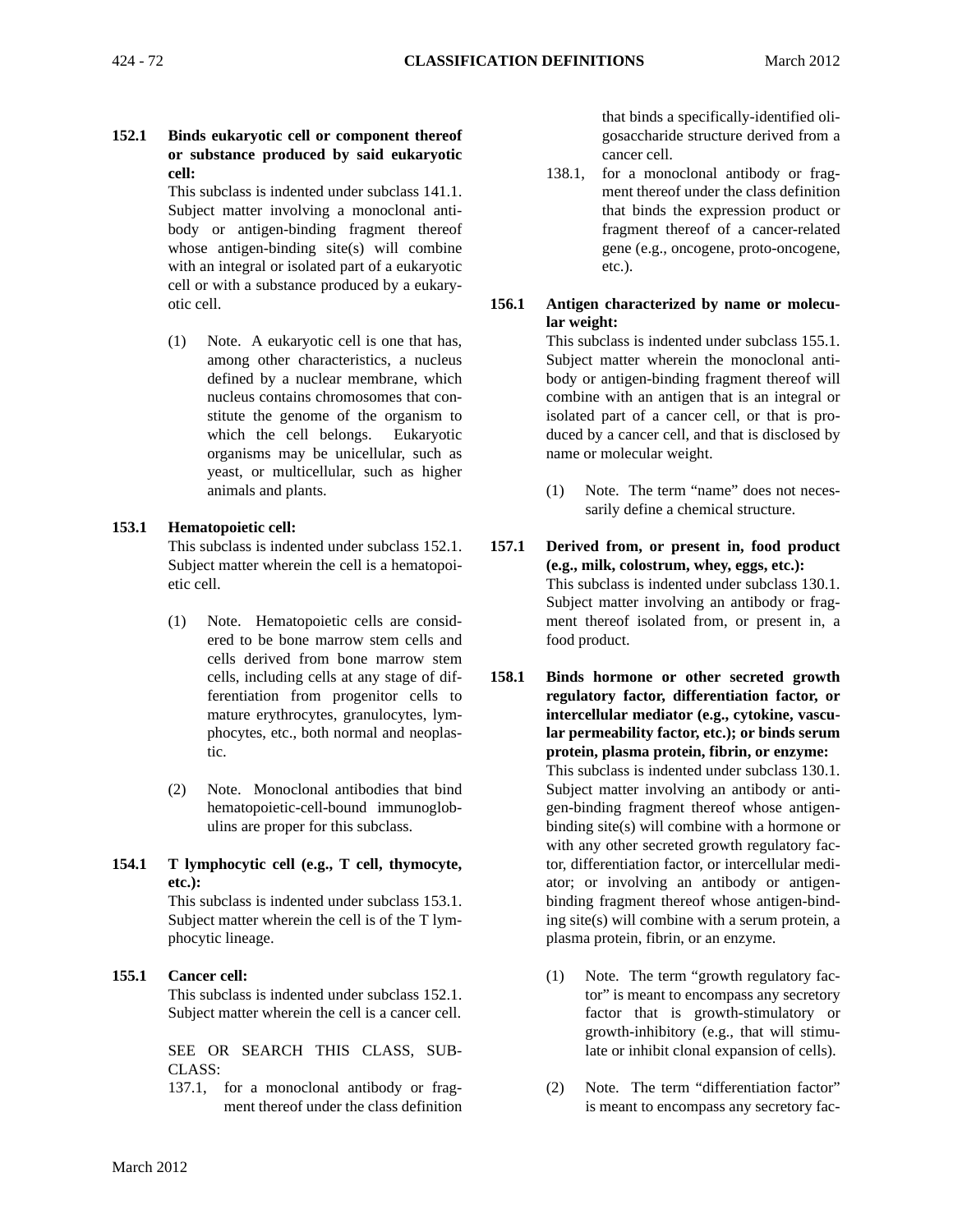tor that causes cells to progress from a relatively undifferentiated state to a more differentiated state, wherein said progression may include clonal expansion.

- (3) Note. The term "intercellular mediator" is meant to encompass any secretory factor that affects cellular functions such as chemotaxis, etc.
- (4) Note. Patents under the class definition with disclosures to antibodies or fragments thereof that bind proteins, including enzymes, that are members of plasma "activation systems"--including the clotting system, the fibrinolytic system, the bradykinin system, and the complement system--are proper for this subclass.
- (5) Note. Patents under the class definition with disclosures to non-anti-idiotypic antibodies or fragments thereof that bind immunoglobulins are proper for this subclass, unless the antibodies specifically bind hematopoietic-cell-bound immunoglobulins, in which case, the patents are proper for subclass 173.1.
- (6) Note. See patent classification definitions for Class 530, subclasses 380+, for examples of plasma and serum proteins.

# **159.1 Binds virus or component thereof:**

This subclass is indented under subclass 130.1. Subject matter involving an antibody or antigen-binding fragment thereof whose antigenbinding site(s) will combine with an integral or isolated part of a virus.

#### **160.1 Immunodeficiency virus:**

This subclass is indented under subclass 159.1. Subject matter wherein the virus is one that is associated with an immunodeficiency syndrome such as AIDS in humans or an AIDSrelated syndrome in animals.

# **161.1 Hepatitis virus:**

This subclass is indented under subclass 159.1. Subject matter wherein the virus is a hepatitis virus.

# **162.1 Hog cholera virus:**

This subclass is indented under subclass 159.1. Subject matter wherein the virus is a hog cholera virus.

 **(e.g., multivalent antiserum that binds anti-163.1 Binds antigens of multiple bacterial species gens of multiple bacterial species, etc.):**  This subclass is indented under subclass 130.1. Subject matter involving an antiserum or other combination of antibodies that binds antigens of multiple bacterial species, which antiserum or other combination of antibodies comprises a plurality of antibodies, each antibody having an individual bacterial binding specificity, which antibodies together comprise binding specificities for two or more bacterial species.

- (1) Note. Antisera or other combinations of antibodies that bind multiple strains of a single bacterial species are proper for the subclass comprising antibodies that bind that bacterial species.
- binding site(s) will combine with an integral or **164.1 Binds bacterium or component thereof or substance produced by said bacterium:**  This subclass is indented under subclass 130.1. Subject matter involving an antibody or antigen-binding fragment thereof whose antigenisolated part of a bacterium or with a substance produced by a bacterium.

 genus Staphylococcus or of the genus Strepto-**165.1 Staphylococcus or Streptococcus (e.g., pneumococcus or Streptococcus pneumoniae, Streptococcus mutans, etc.):**  This subclass is indented under subclass 164.1. Subject matter wherein the bacterium is of the coccus.

- (1) Note. Streptococcus pneumoniae bacteria may be termed pneumococci.
- **166.1 Corynebacterium (e.g., Corynebacterium diphtheriae, etc.):**

This subclass is indented under subclass 164.1. Subject matter wherein the bacterium is of the genus Corynebacterium.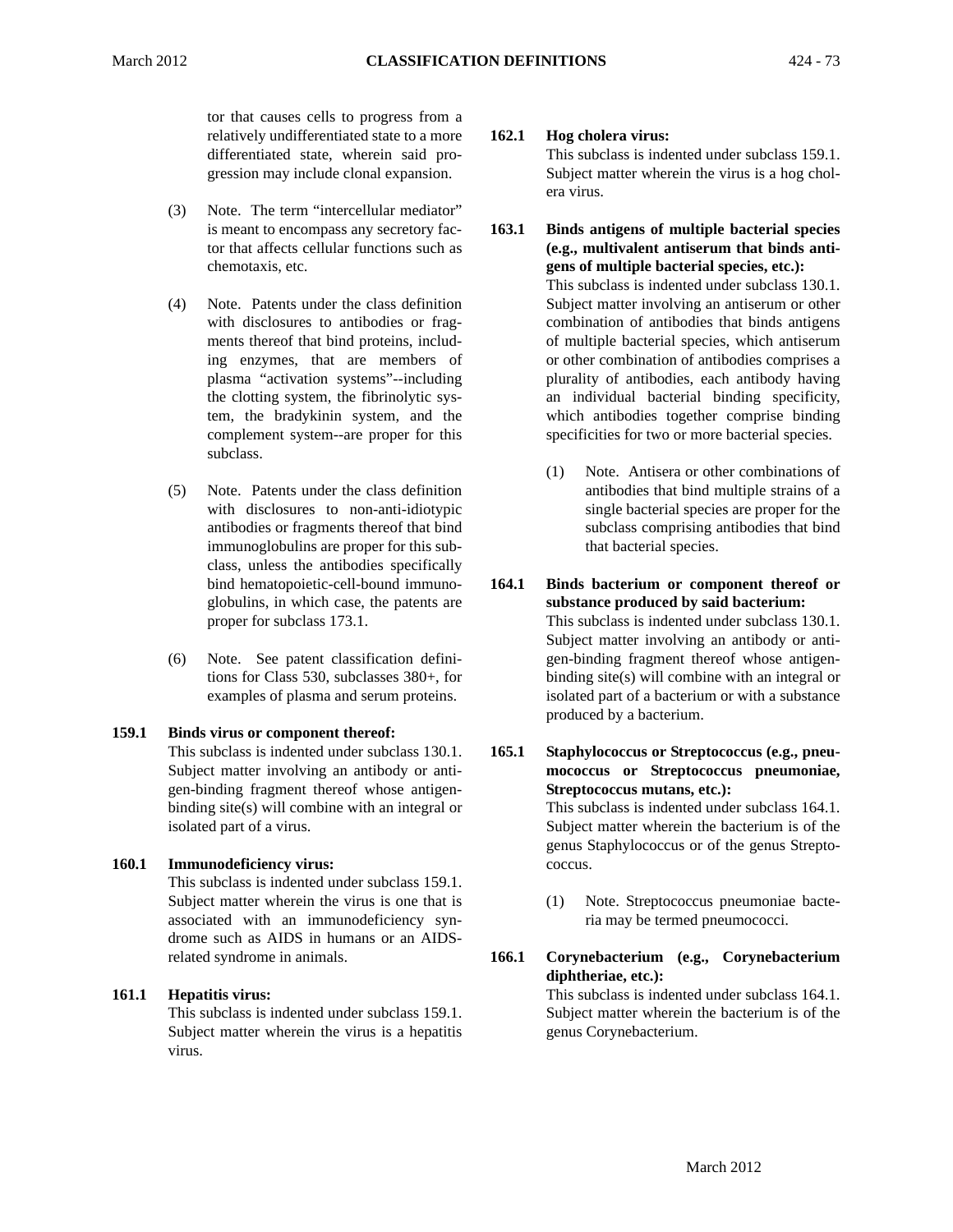**167.1 Clostridium (e.g., Clostridium tetani, etc.):**  This subclass is indented under subclass 164.1. Subject matter wherein the bacterium is of the genus Clostridium.

# **168.1 Mycobacterium:**

This subclass is indented under subclass 164.1. Subject matter wherein the bacterium is of the genus Mycobacterium.

# **169.1 Escherichia:**

This subclass is indented under subclass 164.1. Subject matter wherein the bacterium is of the genus Escherichia.

# **170.1 Pseudomonas:**

This subclass is indented under subclass 164.1. Subject matter wherein the bacterium is of the genus Pseudomonas.

# **171.1 Binds allergen or component thereof:**

This subclass is indented under subclass 130.1. Subject matter involving an antibody or antigen-binding fragment thereof whose antigenbinding site(s) will combine with an integral or isolated part of an allergen.

**172.1 Binds eukaryotic cell or component thereof or substance produced by said eukaryotic cell (e.g., honey, etc.):** 

> This subclass is indented under subclass 130.1. Subject matter involving an antibody or antigen-binding fragment thereof whose antigenbinding site(s) will combine with an integral or isolated part of a eukaryotic cell or with a substance produced by a eukaryotic cell.

> (1) Note. A eukaryotic cell is one that has, among other characteristics, a nucleus defined by a nuclear membrane, which nucleus contains chromosomes that constitute the genome of the organism to which the cell belongs. Eukaryotic organisms may be unicellular, such as yeast, or multicellular, such as higher animals and plants.

# **173.1 Hematopoietic cell:**

This subclass is indented under subclass 172.1. Subject matter wherein the cell is a hematopoietic cell.

- (1) Note. Hematopoietic cells are considered to be bone marrow stem cells and cells derived from bone marrow stem cells, including cells at any stage of differentiation from progenitor cells to mature erythrocytes, granulocytes, lymphocytes, etc., both normal and neoplastic.
- (2) Note. Antibodies that bind hematopoietic-cell-bound immunoglobulins are proper for this subclass.

# **174.1 Cancer cell:**

This subclass is indented under subclass 172.1. Subject matter wherein the cell is a cancer cell.

SEE OR SEARCH THIS CLASS, SUB-CLASS:

- 137.1, for an antibody or fragment thereof under the class definition that binds a specifically-identified oligosaccharide structure derived from a cancer cell.
- 138.1, for an antibody or fragment thereof under the class definition that binds the expression product or fragment thereof of a cancer-related gene (e.g., oncogene, proto-oncogene, etc.).
- **175.1 Binds hapten, hapten-carrier complex, or specifically-identified chemical structure (e.g., drug, etc.):**

This subclass is indented under subclass 130.1. Subject matter involving an antibody or antigen-binding fragment thereof whose antigenbinding site(s) will combine with a hapten, a hapten-carrier complex, or with a specificallyidentified chemical structure that is disclosed.

- (1) Note. A hapten is a substance that can bind an antibody, but which cannot induce production of an antibody unless it is coupled to a carrier that is immunogenic. A hapten is usually, but not always, of low molecular weight.
- (2) Note. Antibodies that bind a specifically-identified amino acid sequence are proper for subclass 139.1.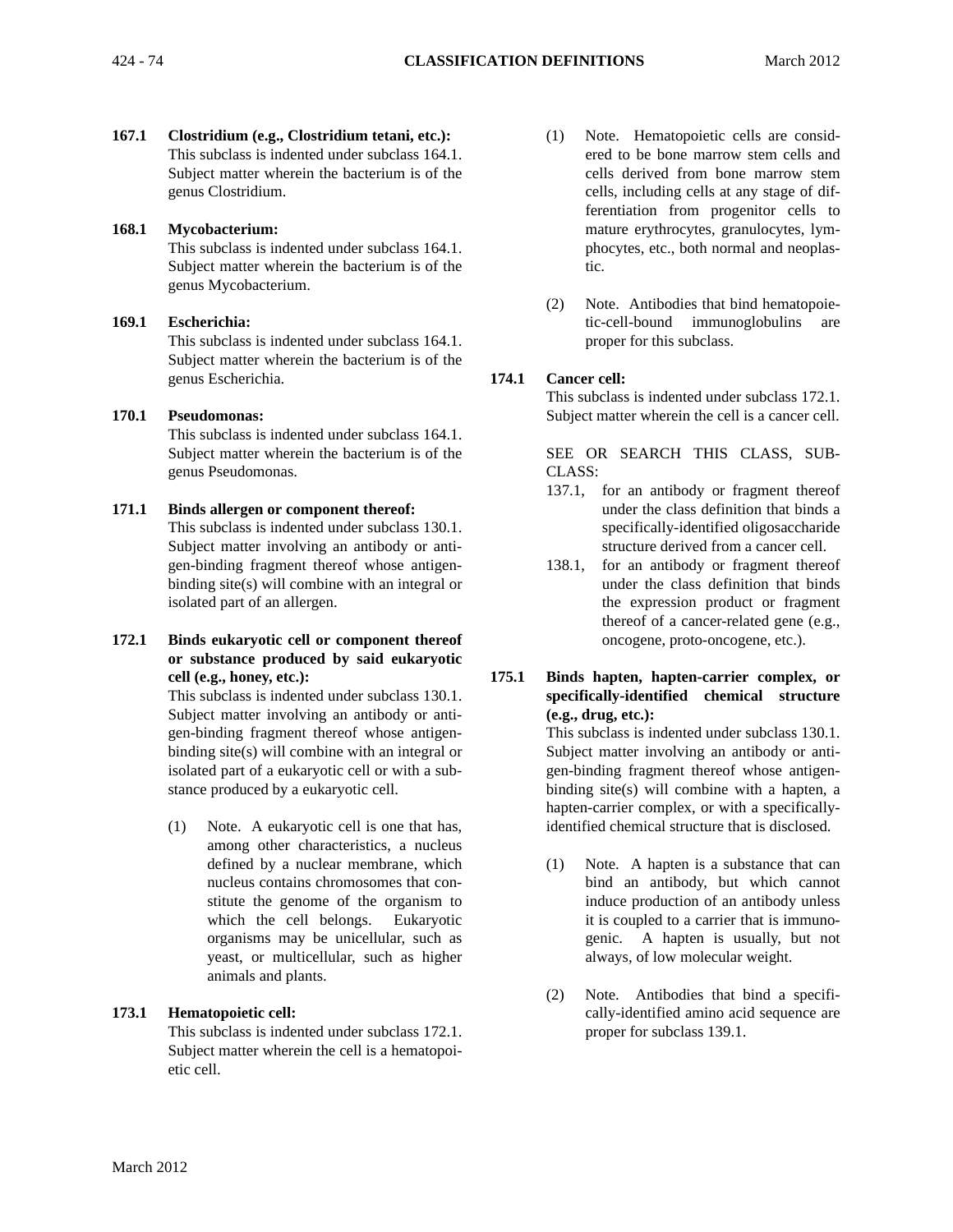- **176.1 Free from infectious agents (e.g., viruses or bacteria removed or inactivated, etc.):**  This subclass is indented under subclass 130.1. Subject matter involving an immunoglobulin preparation from which infectious agents, such as viruses or bacteria, have been removed or inactivated.
- **177.1 Reduced antigenicity, reduced ability to bind complement, or reduced numbers of activated complement components (e.g., free from aggregated, denatured, fragmented, or polymerized immunoglobulins; free from proteolytic enzymes, etc.):**

This subclass is indented under subclass 130.1. Subject matter involving an immunoglobulin preparation from which aggregated, denatured, fragmented, or polymerized immunoglobulins have been removed or prevented from forming; or from which plasma proteins, such as proteolytic enzymes, that contaminate an immunoglobulin preparation have been removed; or that has been treated to reduce the number of activated complement components.

(1) Note. This subclass provides for immunoglobulin preparations that are suitable for intravenous use, since they have been treated to remove aggregated, fragmented, or denatured immunoglobulins, or they have been treated to remove plasma proteins, such as proteolytic enzymes, that co-purify with immunoglobulins and which can denature immunoglobulins, or they have been otherwise treated to reduce the number of activated complement components. Immunoglobulin preparations that are free from aggregated, denatured, fragmented, or polymerized immunoglobulins are less apt to be antigenic or "anticomplementary" in vivo (i.e., are less apt to bind complement, thus setting off the undesired consequences of the complement cascade).

# **178.1 CONJUGATE OR COMPLEX OF MONO-CLONAL OR POLYCLONAL ANTI-BODY, IMMUNOGLOBULIN, OR**

# **FRAGMENT THEREOF WITH NONIM-MUNOGLOBULIN MATERIAL:**

This subclass is indented under the class definition. Subject matter involving a monoclonal or polyclonal antibody, immunoglobulin, or fragment thereof that is coupled to a nonimmunoglobulin material via a single covalent bond or via a linking chemical group, or which is coupled to a nonimmunoglobulin material via noncovalent means (e.g., via chelation or adsorption).

- (1) Note. A conjugate is taken to mean a coupling of one substance to another via covalent means, either directly via a covalent bond or indirectly via a chemical linking group.
- (2) Note. A complex is taken to mean a coupling of one substance to another via noncovalent means (e.g., via adsorption).
- (3) Note. This subclass and indented subclasses provide for bioaffecting and body-treating compositions of conjugates or complexes of monoclonal or polyclonal antibodies, immunoglobulins, or fragments thereof with nonimmunoglobulin materials.
- (4) Note. This subclass and indented subclasses also provide for bioaffecting and body-treating methods of using conjugates or complexes of monoclonal or polyclonal antibodies, immunoglobulins, or fragments thereof with nonimmunoglobulin materials or compositions thereof.

SEE OR SEARCH THIS CLASS, SUB-CLASS:

1.49, and 1.53, for methods of using radiolabeled antibodies or compositions thereof for bioaffecting or body-treating purposes and said composition, per se.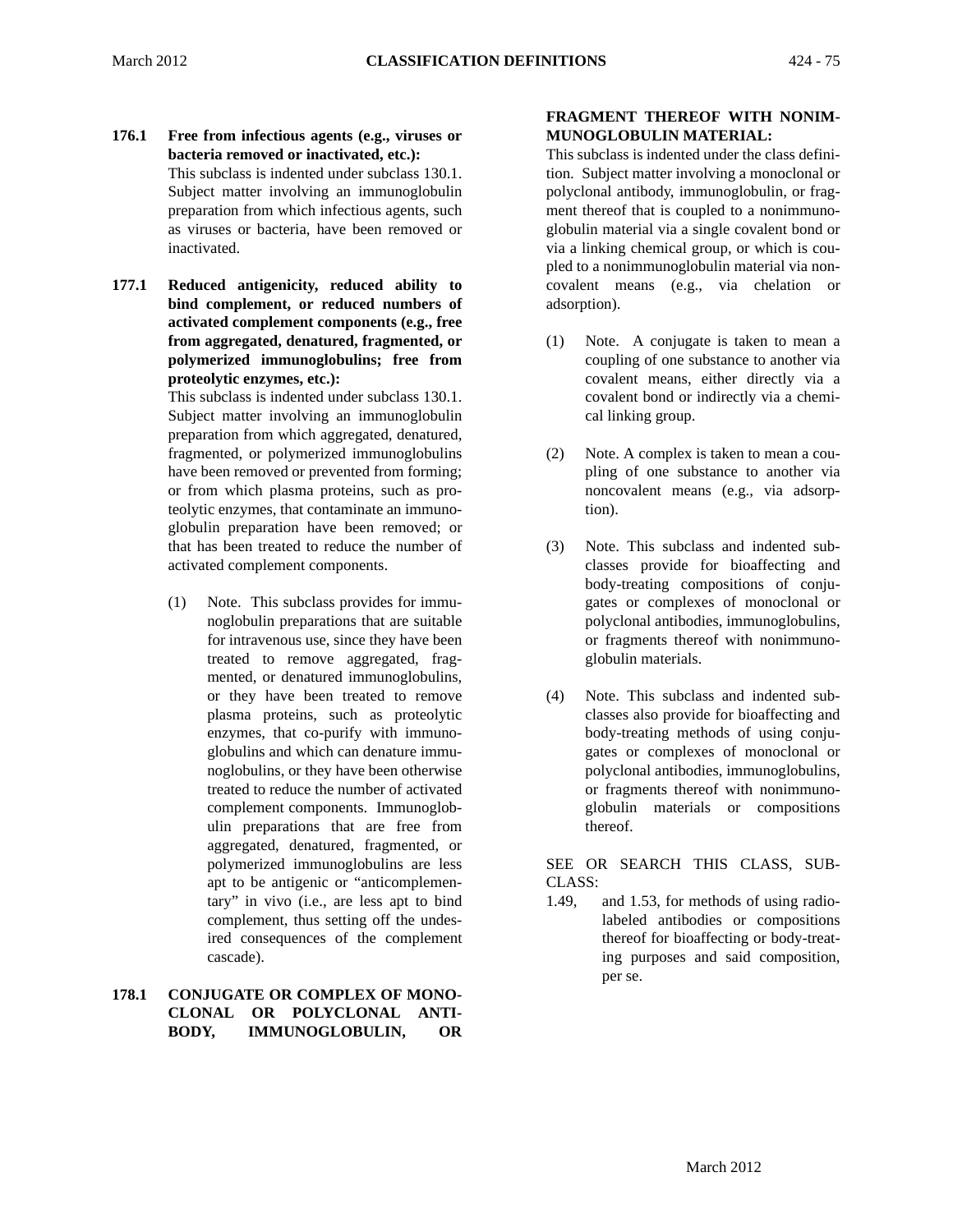SEE OR SEARCH CLASS:

- 530, Chemistry: Natural Resins or Derivatives; Peptides or Proteins; Lignins or Reaction Products Thereof, subclasses 391.1+ for antibody conjugates, per se, and methods of making said conjugates.
- **(e.g., conjugated to proteinaceous toxin via 179.1 Conjugated via claimed linking group, bond, chelating agent, or coupling agent claimed linking group, bond, coupling agent, etc.):**  This subclass is indented under subclass 178.1.

 Subject matter wherein a monoclonal or polyclonal antibody or immunoglobulin or fragment thereof is conjugated to a nonimmunoglobulin material via a linking group, a bond, a chelating agent, or a coupling agent that is specifically identified in the claim(s) by chemical name or chemical structure.

**180.1 Conjugate includes potentiator or composition comprising conjugate includes potentiator:** 

> This subclass is indented under subclass 179.1. Subject matter wherein a component of the conjugate is a potentiator or wherein a component of a composition comprising the conjugate is a potentiator.

- (1) Note. A potentiator, for the purposes of this subclass, is a substance that enhances or prolongs the action of the conjugate.
- **181.1 Conjugated to nonproteinaceous bioaffecting compound (e.g., conjugated to cancertreating drug, etc.):**

This subclass is indented under subclass 179.1. Subject matter wherein the nonimmunoglobulin material is a nonproteinaceous bioaffecting compound, such as a nonproteinaceous drug (e.g., a cancer-treating drug).

**182.1 Conjugate includes potentiator; or composition comprising conjugate includes potentiator:** 

This subclass is indented under subclass 178.1. Subject matter wherein a component of the conjugate is a potentiator or wherein a compo-

nent of a composition comprising the conjugate is a potentiator.

- (1) Note. A potentiator, for the purposes of this subclass, is a substance that enhances or prolongs the action of the conjugate.
- **183.1 Conjugated to proteinaceous toxin or fragment thereof (e.g., conjugated to diphtheria toxin, Pseudomonas exotoxin, ricin, gelonin, abrin, etc.):**  This subclass is indented under subclass 178.1.

Subject matter wherein the nonimmunoglobulin material is a proteinaceous toxin or fragment thereof.

- (1) Note. The toxins found here are generally derived from plant or bacterial sources.
- **184.1 ANTIGEN, EPITOPE, OR OTHER IMMU-NOSPECIFIC IMMUNOEFFECTOR (E.G., IMMUNOSPECIFIC VACCINE, IMMUNOSPECIFIC STIMULATOR OF CELL-DIATED IMMUNITY, IMMUNO-SPECIFIC TOLEROGEN, IMMUNOSPE-CIFIC IMMUNOSUPPRESSOR, ETC.):**  This subclass is indented under the class definition. Subject matter involving an antigen, an epitope, or another immunospecific immunoeffector, such as an immunospecific vaccine, an immunospecific stimulator of cell-mediated immunity, an immunospecific tolerogen, or an immunospecific immunosuppressor.
	- (1) Note. An antigen is a substance that elicits the production of antibodies, wherein the antibodies then have binding specificity for that antigen.
	- gen to which an antibody binds. An (2) Note. An epitope is a portion of an antiepitope is also called an antigenic determinant.
	- (3) Note. An immunospecific immunoeffector, for the purposes of this subclass and indented subclasses, is a substance that induces a specific immunological effect (e.g., specific immunity to polio), whether it be immunospecific immunity, immunospecific tolerance, or immunospecific immunosuppression.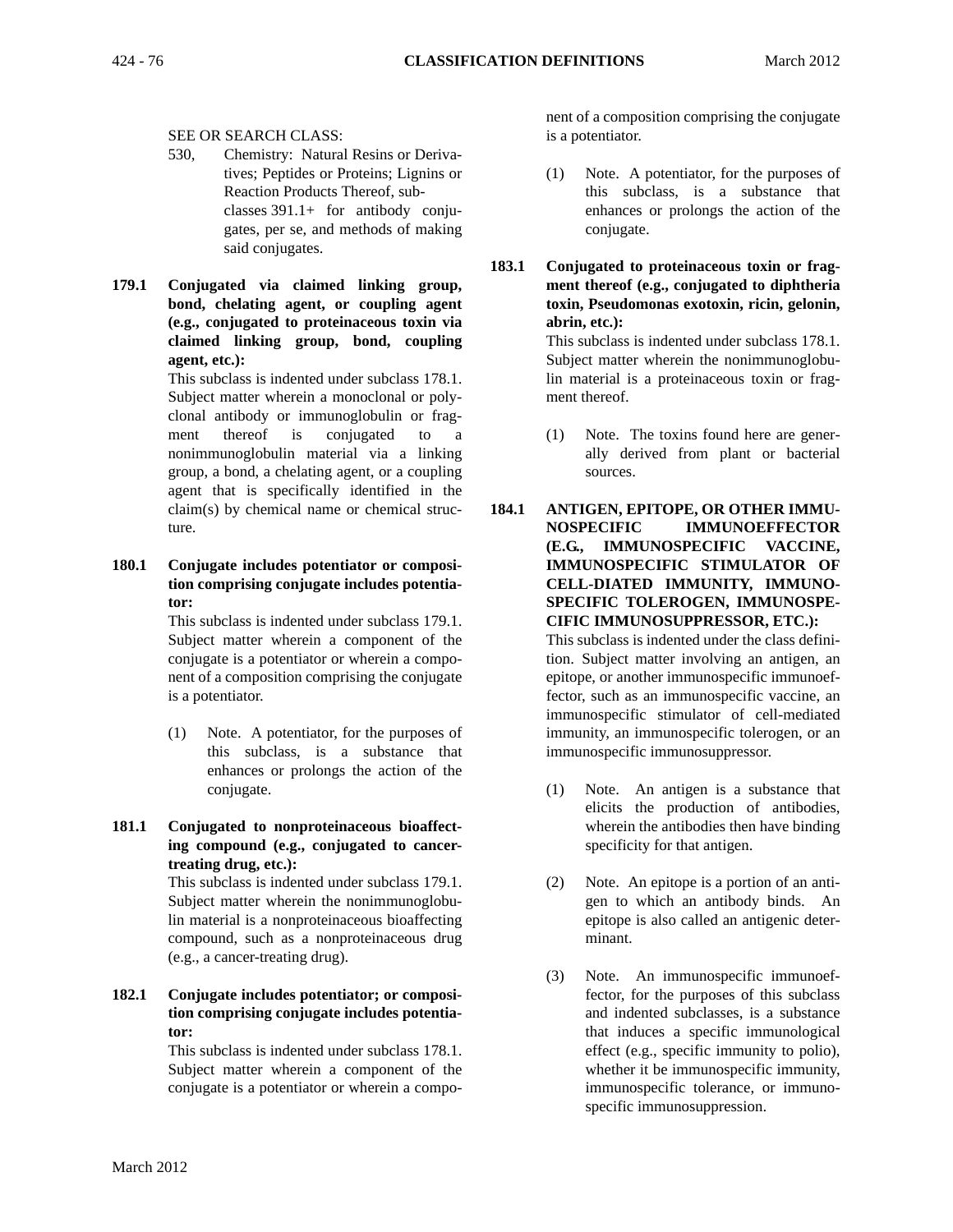- (4) Note. This subclass and indented subclasses provide for bioaffecting and body-treating compositions of antigens, epitopes, and other immunospecific immunoeffectors.
- (5) Note. This subclass and indented subclasses also provide for bioaffecting and body-treating methods of using antigens, epitopes, and other immunospecific immunoeffectors and compositions thereof.
- (6) Note. This and the indented subclasses provide for methods of immunizing to produce protective immunity in vivo (i.e., for vaccination purposes).

SEE OR SEARCH THIS CLASS, SUB-CLASS:

- 93.1+, for a nonimmunologic bioaffecting or body-treating composition containing a whole live micro-organism, cell, or virus.
- 130.1+, for methods of immunizing with an antigen to produce antibodies for recovery, which antibodies are characterized as being useful as bioaffecting or body-treating agents (e.g., to provide passive immunity).
- 538+, for bee or other insect or arachnid venom for which there is no specific disclosure that it functions as an antigen.
- 542, for snake venom for which there is no specific disclosure that it functions as an antigen.

SEE OR SEARCH CLASS:

- 435, Chemistry: Molecular Biology and Microbiology, subclasses 5+ for antigens involved in in vitro immunoassays involving an enzyme or a microorganism.
- 436, Chemistry: Analytical and Immunological Testing, subclasses 500+, for antigens involved in in vitro immunoassays not involving an enzyme or a micro-organism.
- **185.1 Amino acid sequence disclosed in whole or in part; or conjugate, complex, or fusion**

#### **protein or fusion polypeptide including the same:**

This subclass is indented under subclass 184.1. Subject matter wherein an amino acid sequence specifying an antigen, an epitope, or another immunospecific immunoeffector is disclosed in whole or in part, wherein the disclosed amino acid sequence may be part of a conjugate, a complex, or a fusion protein or fusion polypeptide.

- (1) Note. A conjugate is taken to mean a coupling of one substance to another via covalent means, either directly via a covalent bond or indirectly via a chemical linking group.
- (2) Note. A complex is taken to mean a coupling of one substance to another via noncovalent means (e.g., via adsorption).
- (3) Note. A fusion protein or fusion polypeptide is taken to mean the expression product of a gene fusion. A gene fusion is a nucleic acid sequence that encodes the complete or partial amino acid sequences of two or more proteins or polypeptides in contiguous fashion, or in noncontiguous fashion, wherein the expressed sequence is ultimately processed to yield the desired fusion protein.

# **186.1 Disclosed amino acid sequence derived from virus:**

This subclass is indented under subclass 185.1. Subject matter wherein the disclosed amino acid sequence is derived from a viral protein or fragment thereof.

 identical to that found in nature or modi-(1) Note. "Derived from" in this context is taken to mean an amino acid sequence fied in some respect.

SEE OR SEARCH CLASS:

930, Peptide or Protein Sequence, subclasses 220+ for a peptide or protein sequence homologous to that of a virus.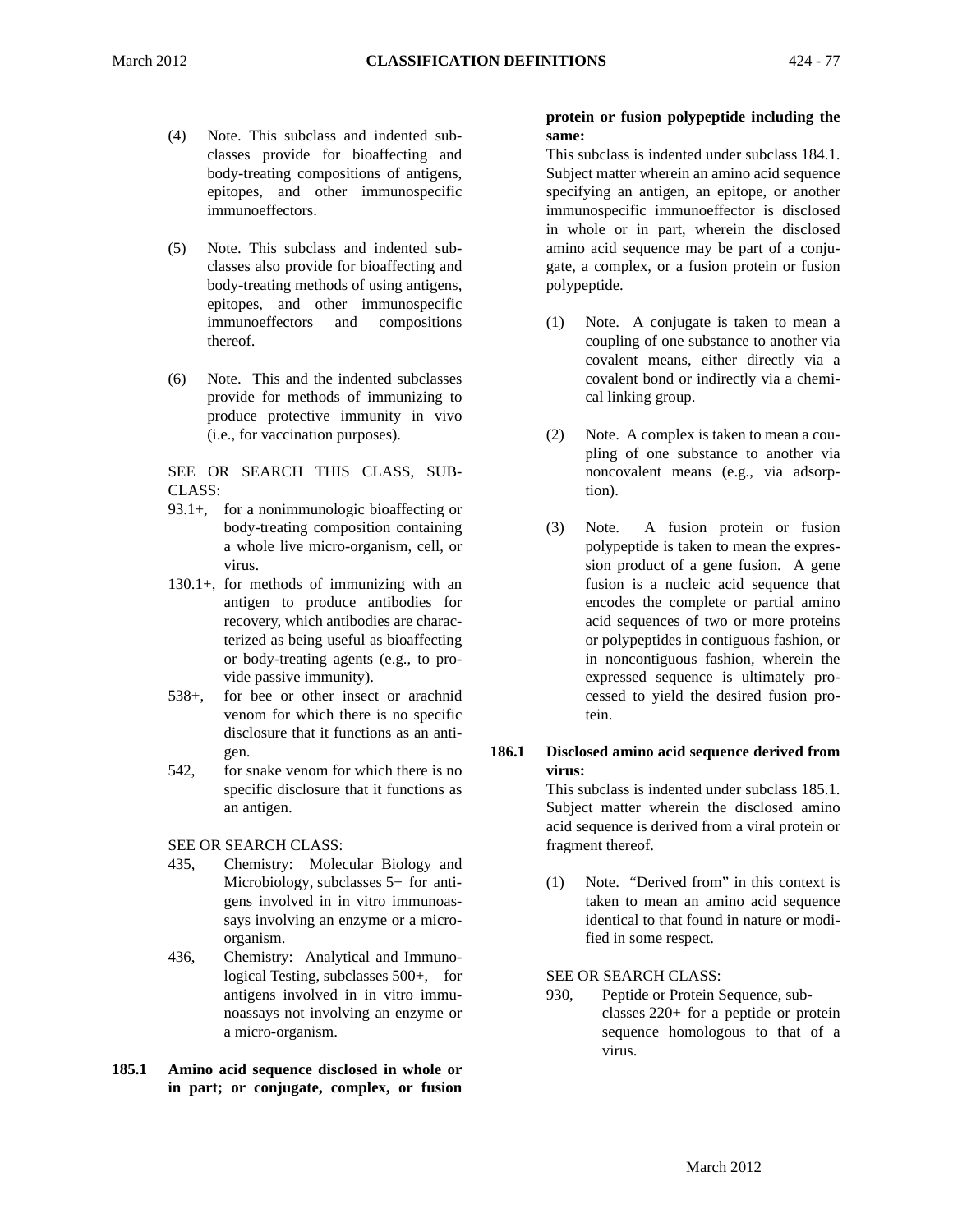#### **187.1 Retroviridae (e.g., feline leukemia, etc.):**  This subclass is indented under subclass 186.1. Subject matter wherein the virus belongs to the family Retroviridae.

(1) Note. Retroviruses are RNA (ribonucleic acid) viruses that encode the enzyme reverse transcriptase and that are associated with acquired immune deficiency syndrome (AIDS) and related disorders, as well as with some forms of cancer, such as those caused by HTLV (human T-lymphotrophic virus) I and II, Rous sarcoma virus, MMTV (murine mammary tumor virus), feline leukemia virus, etc.

# SEE OR SEARCH CLASS:

930, Peptide or Protein Sequence, subclass 221 for a peptide or protein sequence homologous to that of a retrovirus.

# **188.1 Immunodeficiency virus (e.g., HIV, etc.):**

This subclass is indented under subclass 187.1. Subject matter wherein the virus is one that is associated with an immunodeficiency syndrome such as AIDS in humans or an AIDSrelated syndrome in animals.

# **189.1 Hepatitis virus:**

This subclass is indented under subclass 186.1. Subject matter wherein the virus is a hepatitis virus.

# SEE OR SEARCH CLASS:

- 930, Peptide or Protein Sequence, subclass 223 for a peptide or protein sequence homologous to that of a hepatitis virus.
- **190.1 Disclosed amino acid sequence derived from bacterium (e.g., Mycoplasma, Anaplasma etc.):**

This subclass is indented under subclass 185.1. Subject matter wherein the disclosed amino acid sequence is derived from a bacterial protein or fragment thereof.

 identical to that found in nature or modi-(1) Note. "Derived from" in this context is taken to mean an amino acid sequence fied in some respect.

SEE OR SEARCH CLASS:

- 930, Peptide or Protein Sequence, subclass 200 for a peptide or protein sequence homologous to that of a bacterium.
- **191.1 Disclosed amino acid sequence derived from parasitic organism (e.g., Dirofilaria, Eimeria, Trichinella, etc.):**

This subclass is indented under subclass 185.1. Subject matter wherein the disclosed amino acid sequence is derived from a protein or fragment thereof of a parasitic organism.

 identical to that found in nature or modi-(1) Note. "Derived from" in this context is taken to mean an amino acid sequence fied in some respect.

# SEE OR SEARCH CLASS:

930, Peptide or Protein Sequence, subclass 210 for a peptide or protein sequence homologous to that of a parasitic organism.

# **192.1 Fusion protein or fusion polypeptide (i.e., expression product of gene fusion):**

 fusion polypeptide is taken to mean the expres-This subclass is indented under subclass 184.1. Subject matter involving a fusion protein or fusion polypeptide, which fusion protein or sion product of a gene fusion.

(1) Note. A gene fusion is a nucleic acid sequence that encodes the complete or partial amino acid sequences of two or more proteins or polypeptides in contiguous fashion, or in noncontiguous fashion, wherein the expressed sequence is ultimately processed to yield the desired fusion protein.

# **193.1 Conjugate or complex:**

This subclass is indented under subclass 184.1. Subject matter involving a conjugate or a complex.

(1) Note. A conjugate is taken to mean a coupling of one substance to another via covalent means, either directly via a covalent bond or indirectly via a chemical linking group.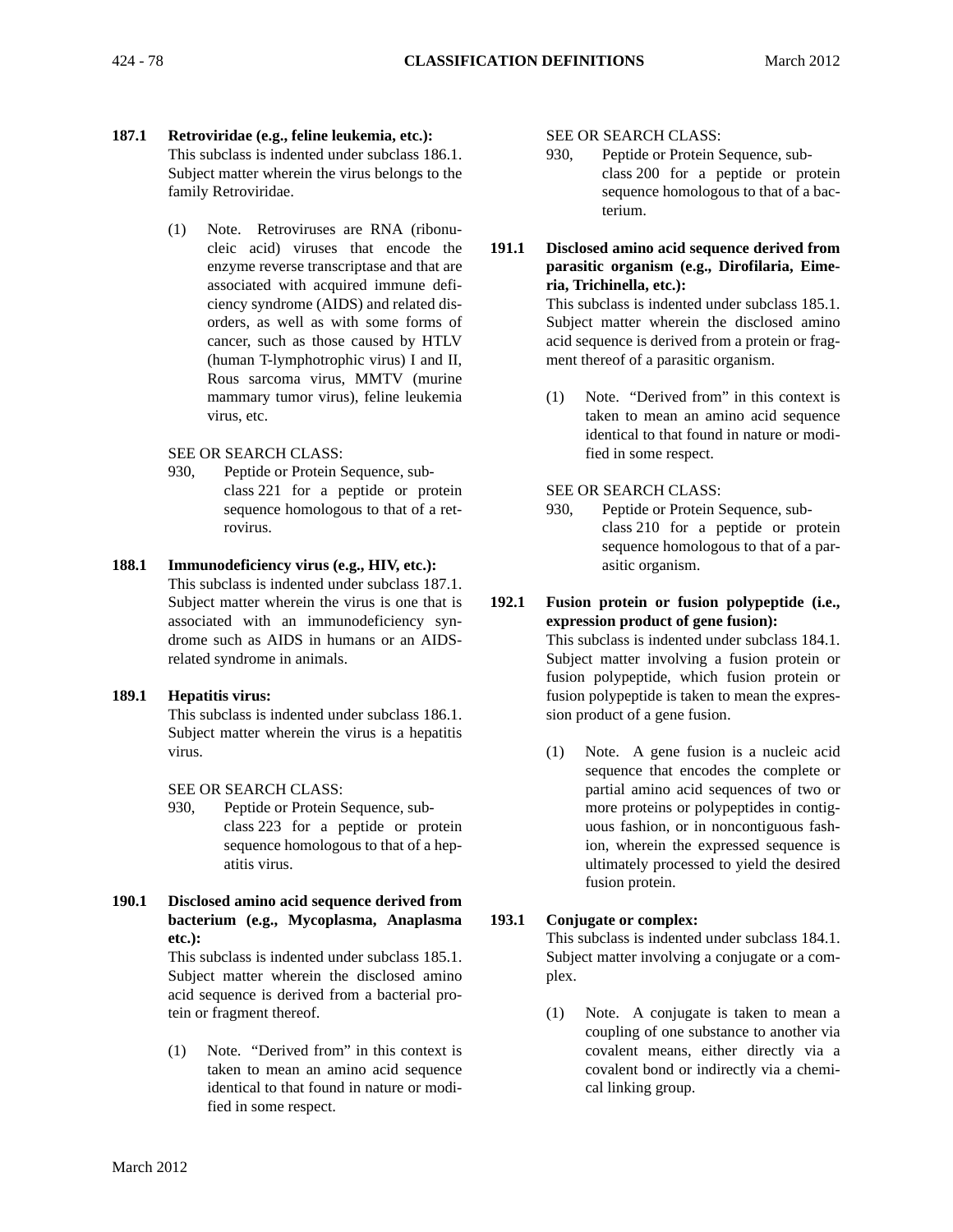- (2) Note. A complex is taken to mean a coupling of one substance to another via noncovalent means (e.g., via adsorption).
- (3) Note. The conjugates and complexes provided for in this subclass and indented subclasses are often of the hapten-carrier type. A hapten is a substance that can bind an antibody, but which cannot induce production of an antibody unless it is coupled to a carrier that is immunogenic. A hapten is usually, but not always, of low molecular weight. Common carriers, for vaccination purposes in humans, are tetanus toxoid and diphtheria toxoid.

SEE OR SEARCH THIS CLASS, SUB-CLASS:

- 1.57, for methods of using radiolabeled antigens and compositions thereof for bioaffecting or body-treating purposes and said compositions, per se.
- **194.1 Conjugated via claimed linking group, bond, or coupling agent:**

This subclass is indented under subclass 193.1. Subject matter involving a conjugate wherein one component is coupled to another via a linking group, a bond, or a coupling agent that is specifically identified in the claim(s) by chemical name or chemical structure.

**195.11 Conjugate or complex includes hormone or other secreted growth regulatory factor, differentiation factor, intercellular mediator, or fragment thereof:** 

> This subclass is indented under subclass 193.1. Subject matter wherein at least one component of the conjugate or complex is a hormone or other secreted growth regulatory factor, differentiation factor, intercellular mediator, or fragment thereof.

- (1) Note. The term "growth regulatory factor" is meant to encompass any secretory factor that is growth-stimulatory or growth-inhibitory (e.g., that will stimulate or inhibit clonal expansion of cells).
- (2) Note. The term "differentiation factor" is meant to encompass any secretory fac-

tor that causes cells to progress from a relatively undifferentiated state to a more differentiated state, wherein said progression may include clonal expansion.

- (3) Note. The term "intercellular mediator" is meant to encompass any secretory factor that affects cellular functions such as chemotaxis, etc.
- **195.15 EXTRACT OR MATERIAL CONTAIN-ING OR OBTAINED FROM A MULTI-CELLULAR FUNGUS AS ACTIVE INGREDIENT (E.G., MUSHROOM, FILA-MENTOUS FUNGI, FUNGAL SPORES, HYPHAE, MYCELIUM, ETC.):**

This subclass is indented under the class definition. Subject matter wherein the active ingredient is a material or an extract obtained from a multicellular fungus.

SEE OR SEARCH THIS CLASS, SUB-CLASS:

- 94.5, for bio-affecting or body treating compositions containing a live cell of fungi.
- 274.1, for bio-affecting or body treating compositions containing an antigen from fungi.
- 780, for bio-affecting or body treating compositions containing a material or an extract from a micro-organism as the active ingredient.

SEE OR SEARCH CLASS:

435, Chemistry: Molecular Biology and Microbiology, subclasses 254.1 through 256.8 for fungi, per se.

# **195.16 EXTRACT OR MATERIAL CONTAIN-ING OR OBTAINED FROM A UNICEL-LULAR FUNGUS AS ACTIVE INGREDIENT (E.G., YEAST, ETC.):**

This subclass is indented under the class definition. Subject matter wherein the active ingredient is a material or an extract obtained from a unicellular fungus.

SEE OR SEARCH THIS CLASS, SUB-CLASS:

93.1 through 93.73, for bio-affecting or body treating compositions containing a whole live micro-organism, cell, or virus.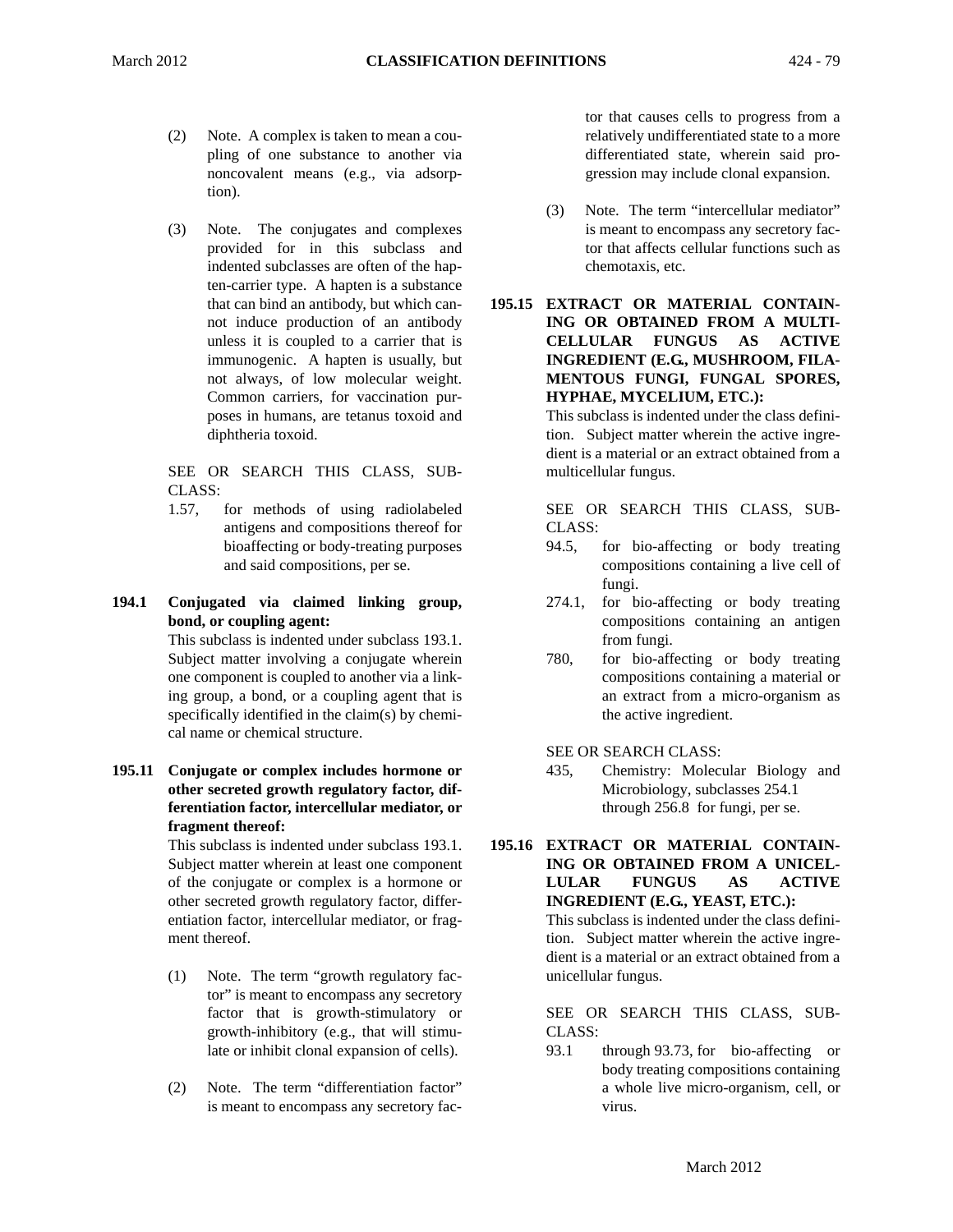- 115 through 124, for bio-affecting or body treating compositions containing a microbial fermentate of undetermined chemical structure.
- 274.1, for bio-affecting or body treating compositions containing an antigen from fungi.
- 780, for bio-affecting or body treating compositions containing a material or an extract from a micro-organism as the active ingredient.

SEE OR SEARCH CLASS:

- 435, Chemistry: Molecular Biology and Microbiology, subclasses 255.1 through 255.7 for subject matter involving yeast, including processes and compositions for propagation, etc.
- **195.17 EXTRACT OR MATERIAL CONTAIN-ING OR OBTAINED FROM AN ALGAE AS ACTIVE INGREDIENT (E.G., CHLO-RELLA, SEAWEED, LAVER, KELP, ETC.):**

 tion. Subject matter wherein the active ingre-This subclass is indented under the class definidient is a material or an extract obtained from a multicellular or unicellular algae.

(1) Note. For purpose of this subclass, cyanobacteria (unicellular algae) and blue green algae are considered bacteria and are excluded from this subclass.

SEE OR SEARCH THIS CLASS, SUB-CLASS:

- 115 through 124, for bio-affecting or body treating compositions containing a microbial fermentate of undetermined chemical structure.
- 780, for bio-affecting or body treating compositions containing, as the active ingredient, a material or an extract of cyanobacteria or blue green algae.
- SEE OR SEARCH CLASS:
- 435, Chemistry: Molecular Biology and Microbiology, subclasses 257.1 through 257.6 for algae, per se.

# **195.18 NATURAL RESIN, GUM, OR BALSAM AS ACTIVE INGREDIENT (E.G., CONI-**

# **FER RESIN, PINE GUM, ROSIN, NATU-RAL LATEX, ETC.):**

This subclass is indented under the class definition. Subject matter wherein the active ingredient is a natural resin, gum, or balsam.

SEE OR SEARCH THIS CLASS, SUB-CLASS:

78.01 through 78.38, for bio-affecting or body treating compositions containing a synthetic resin as the active ingredient.

SEE OR SEARCH CLASS:

- 514, Drug, Bio-Affecting and Body Treating Compositions, subclass 782 for a gum or resin as a nonactive ingredient.
- classes 200 through 233 for natural 530, Chemistry: Natural Resins or Derivatives; Peptides or Proteins; Lignins or Reaction Products Thereof, subresins, per se.
- **196.11 Conjugate or complex includes virus or component thereof:**  This subclass is indented under subclass 193.1.

Subject matter wherein at least one component of the conjugate or complex is a virus or a component of a virus.

**197.11 Conjugate or complex includes bacterium or component thereof or substance produced by said bacterium:** 

This subclass is indented under subclass 193.1. Subject matter wherein at least one component of the conjugate or complex is a bacterium, a component of a bacterium, or a substance produced by a bacterium.

**198.1 Hormone or other secreted growth regulatory factor, differentiation factor, intercellular mediator, neurotransmitter, or fragment thereof:** 

> This subclass is indented under subclass 184.1. Subject matter involving a hormone or other secreted growth regulatory factor, differentiation factor, intercellular mediator, neurotransmitter, or fragment thereof.

> (1) Note. The term "growth regulatory factor" is meant to encompass any secretory factor that is growth-stimulatory or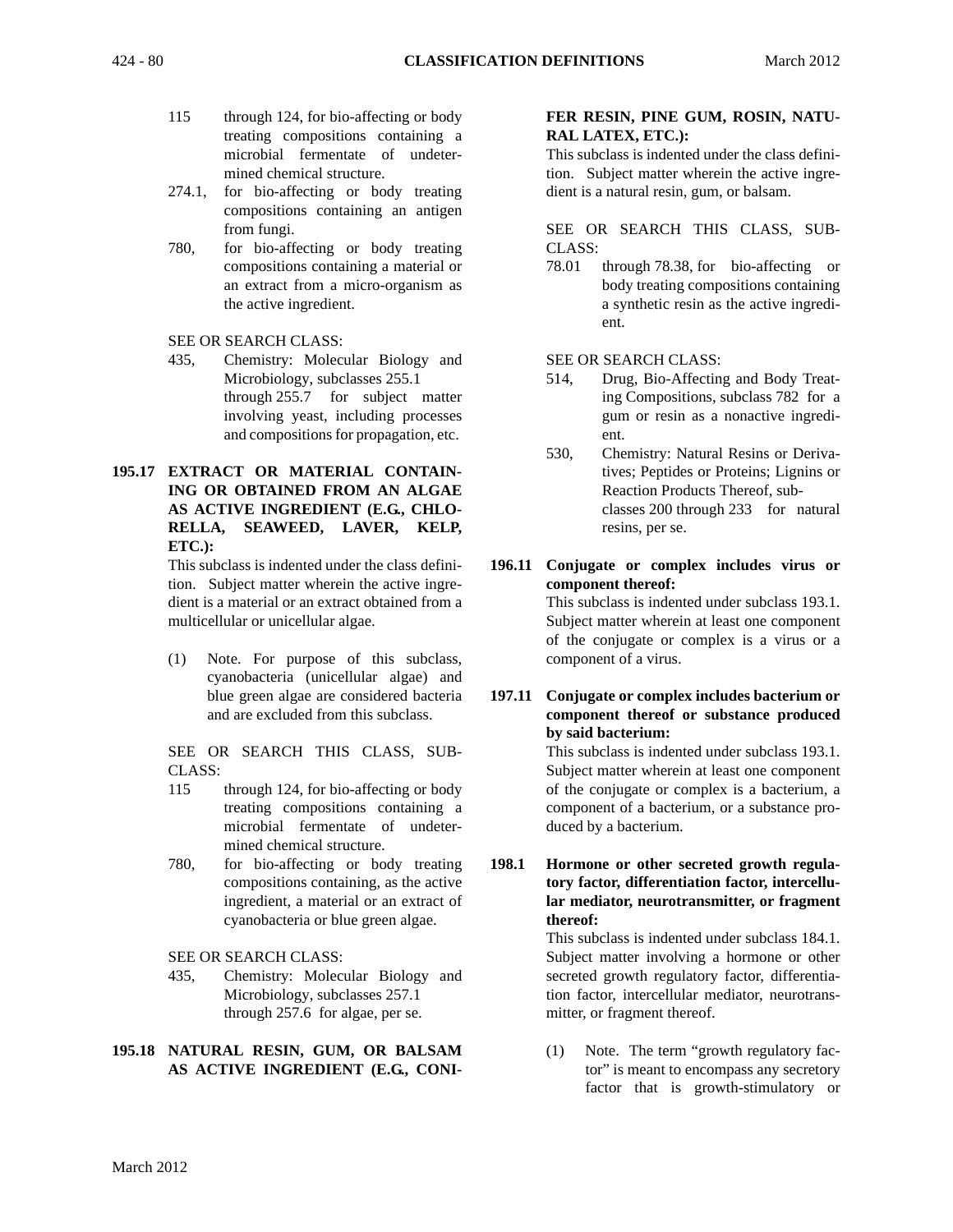growth-inhibitory (e.g., that will stimulate or inhibit clonal expansion of cells).

- (2) Note. The term "differentiation factor" is meant to encompass any secretory factor that causes cells to progress from a relatively undifferentiated state to a more differentiated state, wherein said progression may include clonal expansion.
- (3) Note. The term "intercellular mediator" is meant to encompass any secretory factor that affects cellular functions such as chemotaxis, etc.
- **199.1 Recombinant virus encoding one or more heterologous proteins or fragments thereof:**  This subclass is indented under subclass 184.1. Subject matter involving a virus into whose genome is integrated one or more nucleic acid sequences encoding one or more heterologous proteins or fragments thereof.
	- (1) Note. A heterologous protein is one derived from another species (e.g., another viral species).
	- (2) Note. Such genetically-modified viruses may be used as multivalent vaccines.
- **200.1 Recombinant or stably-transformed bacterium encoding one or more heterologous proteins or fragments thereof:**

This subclass is indented under subclass 184.1. Subject matter involving a bacterium into whose genome is integrated one or more nucleic acid sequences encoding one or more heterologous proteins or fragments thereof; or involving a bacterium that carries stable, replicative plasmids that include one or more nucleic acid sequences encoding one or more heterologous proteins or fragments thereof.

- (1) Note. A heterologous protein is one derived from another species (e.g., another bacterial species).
- (2) Note. Such genetically-modified bacteria may be used as multivalent vaccines.

**201.1 Combination of viral and bacterial antigens (e.g., multivalent viral and bacterial vaccine, etc.)** 

> This subclass is indented under subclass 184.1. Subject matter involving a combination of viral and bacterial antigens, such as that found in a multivalent viral and bacterial vaccine.

- **202.1 Combination of antigens from multiple viral species (e.g., multivalent viral vaccine, etc.):**  This subclass is indented under subclass 184.1. Subject matter involving a combination of antigens from multiple viral species, such as that found in a multivalent viral vaccine.
	- (1) Note. A combination of antigens from multiple variants of the same viral species should be classified with that viral species.
- **203.1 Combination of antigens from multiple bacterial species (e.g., multivalent bacterial vaccine, etc.):**

This subclass is indented under subclass 184.1. Subject matter involving a combination of antigens from multiple bacterial species, such as that found in a multivalent bacterial vaccine.

(1) Note. A combination of antigens from multiple variants of the same bacterial species should be classified with that bacterial species.

#### **204.1 Virus or component thereof:**

This subclass is indented under subclass 184.1. Subject matter involving a virus or a component of a virus.

 Class, Subclass, section below. This list (1) Note. As a guide to classification, viruses represented in the indented subclasses are listed in the Search This is not exhaustive.

SEE OR SEARCH THIS CLASS, SUB-CLASS:

- 207.1, for avian leukosis
- 207.1, for bovine leukemia
- 207.1, for equine infectious anemia
- 207.1, for feline leukemia
- 207.1, for Rous sarcoma
- 209.1, for fowl plague
- 208.1, for immunodeficiency virus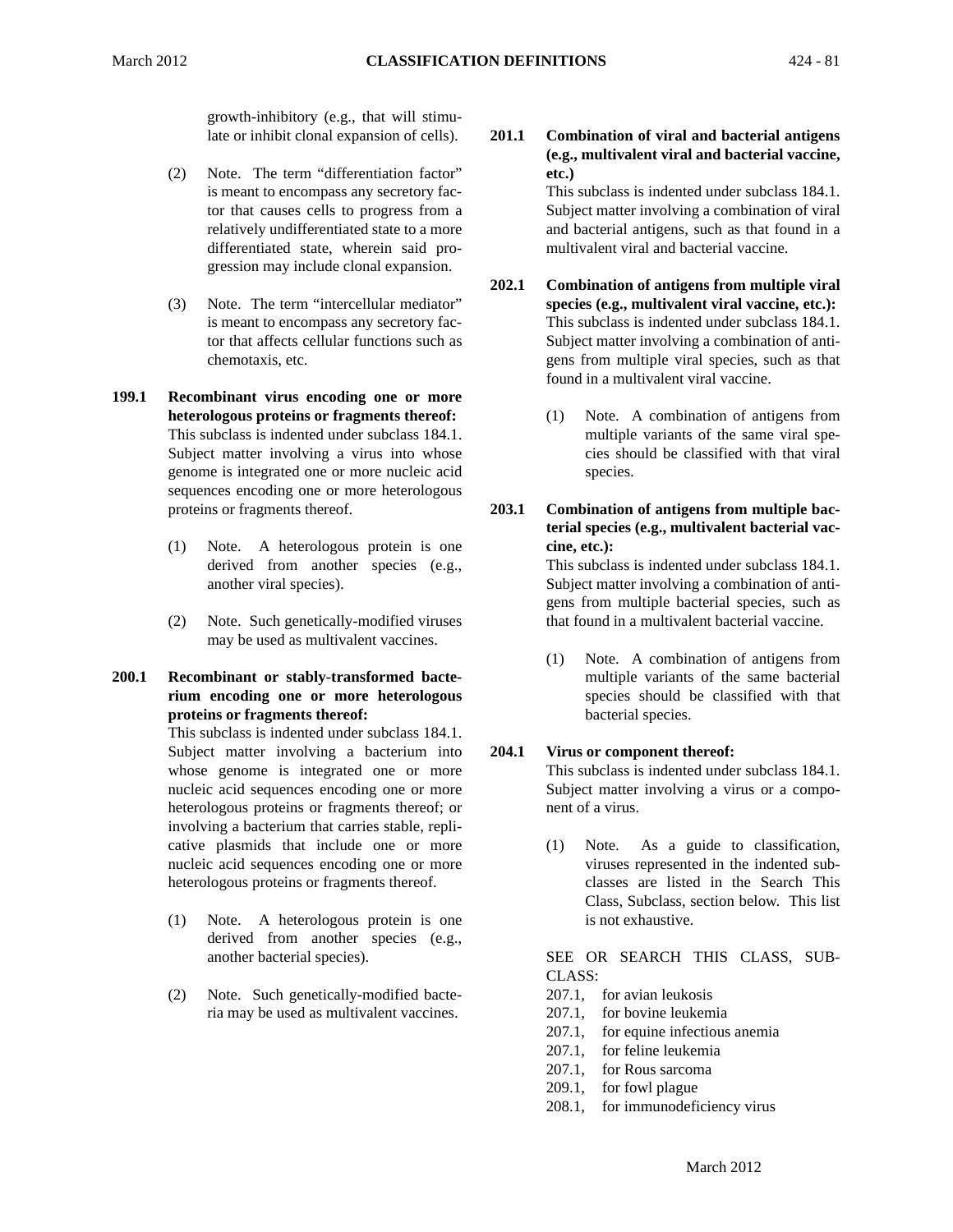| 207.1, | for human T-lymphotrophic virus<br>I (HTLV-I) |
|--------|-----------------------------------------------|
| 209.1, | 210.1, for influenza                          |
| 211.1, | for canine tracheobronchitis                  |
|        | for parainfluenza                             |
| 211.1, |                                               |
| 211.1, | for respiratory syncytial                     |
| 211.1, | for rinderpest                                |
| 211.1, | for Sendai                                    |
| 211.1, | for turkey rhinotracheitis                    |
| 212.1, | for measles                                   |
| 212.1, | for mumps                                     |
| 213.1, | for canine distemper                          |
| 214.1, | for Newcastle disease                         |
| 215.1, | for orbivirus                                 |
| 215.1, | for avian proventiculitis                     |
| 215.1, | for bluetongue                                |
| 215.1, | for Colorado tick fever                       |
| 215.1, | for reovirus                                  |
| 215.1, | for rotavirus                                 |
| 216.1, | for coxsackievirus                            |
| 216.1, | for avian encephalomyelitis                   |
| 216.1, | for echovirus                                 |
| 216.1, | for Mengovirus                                |
| 216.1, | for foot-and-mouth disease                    |
| 217.1, | for poliovirus                                |
| 218.1, | for Sindbis                                   |
| 218.1, | for bovine viral diarrhea                     |
| 218.1, | for dengue                                    |
| 218.1, | for equine encephalitis                       |
| 218.1, | for equine viral arteritis                    |
| 218.1, | for flavivirus                                |
|        |                                               |
| 218.1, | for Japanese B encephalitis                   |
| 218.1, | for yellow fever                              |
| 219.1, | for rubella                                   |
| 220.1, | for hog cholera                               |
| 221.1, | for canine coronavirus                        |
| 221.1, | for feline infectious peritonitis             |
| 221.1, | for neonatal calf diarrhea                    |
| 222.1, | for infectious bronchitis                     |
| 223.1, | for transmissable gastroenteritis             |
| 224.1, | for vesicular stomatitis                      |
| 224.1, | for rabies                                    |
| 225.1, | for infectious canine hepatitis               |
| 225.1, | for mouse hepatitis                           |
| 225.1, | for duck hepatitis                            |
| 226.1, | for hepatitis A                               |
| 227.1, | for hepatitis B                               |
| 228.1, | for non-A, non-B hepatitis                    |
| 228.1, | for hepatitis C                               |
| 229.1, | for pseudorabies                              |
| 229.1, | for infectious bovine rhinotrache             |
| 229.1, | for equine rhinopnemonitis                    |
| 229.1, | for feline herpesvirus                        |
|        |                                               |

- s type 229.1, for bovine herpes virus type 1
	- 229.1, for infectious pustular vulvovaginitis
	- 229.1, for laryngotracheitis
	- 229.1. for Marek's disease
	- 229.1, for feline rhinotracheitis
	- $230.1$ , for herpes zoster
	- 230.1, for varicella zoster
	- 230.1, for cytomegalovirus
	- 230.1, for Epstein-Barr
	- $231.1$ , for herpes simplex
	- $232.1$ , for avian pox
	- $232.1$ , for rabbit myxoma
	- $232.1$ , for smallpox
	- $232.1$ , for fowlpox
	- 232.1, for vaccinia
	- 233.1, for canine parvovirus
	- $233.1$ , for adeno-like
	- 233.1, for adenovirus
	- $233.1$ , for egg drop syndrome
	- 233.1, for feline panleukopenia
	- 233.1, for mink enteritis
	- 233.1, for hemorrhagic enteritis

#### SEE OR SEARCH CLASS:

435, Chemistry: Molecular Biology and Immunology, subclass 173.3 for processes of attenuating a virus via irradiation and subclasses  $236.1+$  for processes of attenuating a virus via other means (e.g., serial passage, etc.).

#### 205.1 Reassortant or deletion mutant virus:

This subclass is indented under subclass 204.1. Subject matter involving a reassortant or deletion mutant virus.

- $(1)$  Note. For the purpose of this subclass and the indented subclass, a reassortant virus is one whose genome combines genetic material from genotypically distinct viruses of the same viral species, resulting in a variant having certain desired antigenicity or attentuated virulence characteristics. The term "recombinant virus" has been used previously to describe such a mutant.
- $(2)$  Note. For the purpose of this subclass and the indented subclass, a deletion mutant virus is one whose genome has 229.1 it is been altered by recombinant DNA techniques so as to produce a variant that is lacking one or more specifically-identi-229.1, for Aujeszky's disease fied active gene products, and thus has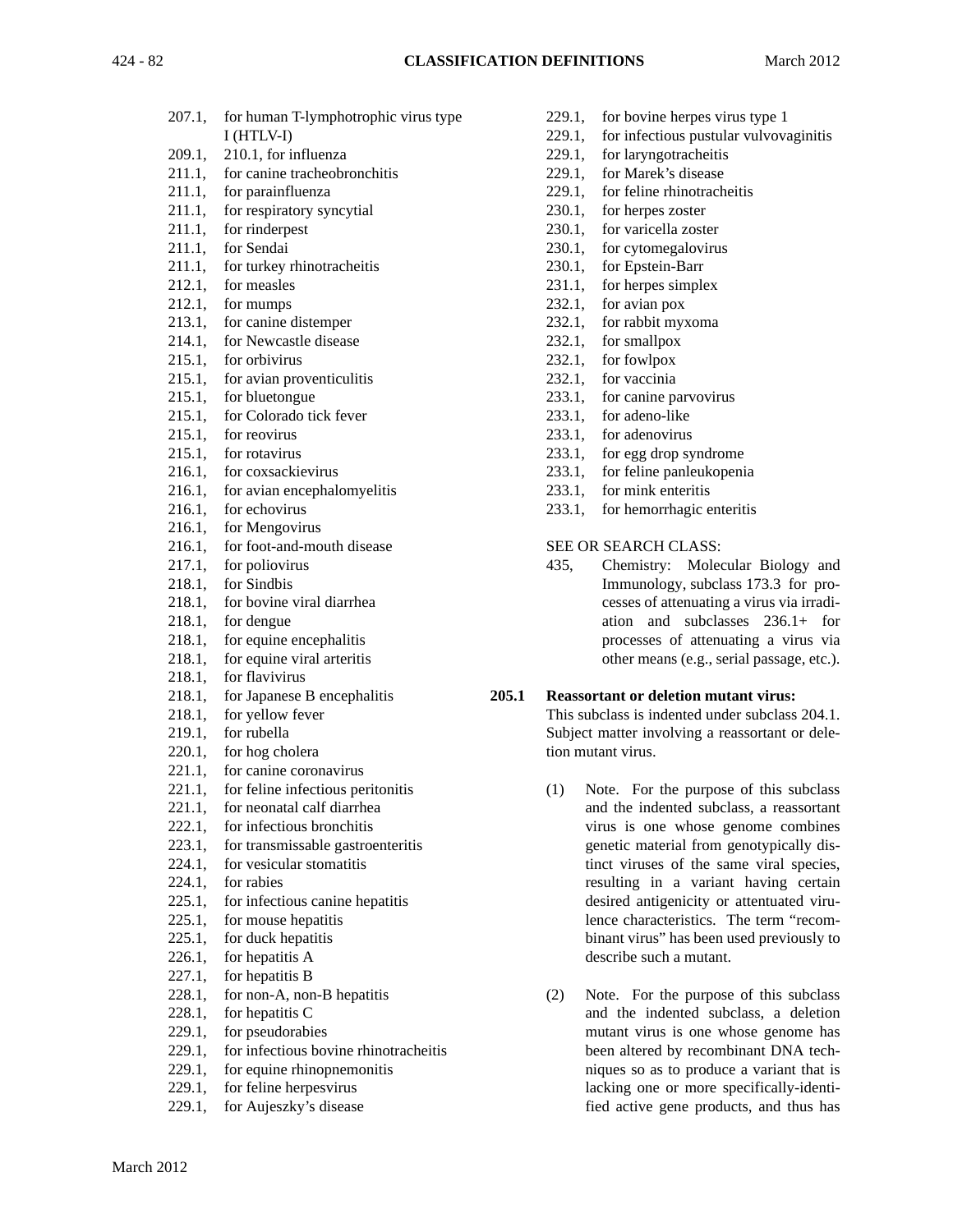certain desired characteristics, such as non-reverting attentuated virulence.

(3) Note. The mutant viruses disclosed in this subclass and the indented subclass may be useful in attenuated live vaccines.

SEE OR SEARCH THIS CLASS, SUB-CLASS:

199.1, for a recombinant virus encoding one or more heterologous proteins or fragments thereof.

#### **206.1 Influenza virus:**

This subclass is indented under subclass 205.1. Subject matter wherein the virus is an influenza virus.

**207.1 Retroviridae (e.g., feline leukemia virus, bovine leukemia virus, avian leukosis virus, equine infectious anemia virus, Rous sarcoma virus, HTLV-I, etc.):** 

> This subclass is indented under subclass 204.1. Subject matter wherein the virus belongs to the family Retroviridae.

> (1) Note. Retroviruses are RNA viruses that encode the enzyme reverse transcriptase and that are associated with acquired immune deficiency syndrome (AIDS) and related disorders, as well as with some forms of cancer, such as those caused by HTLV(human T-lymphotrophic virus) I and II, Rous sarcoma virus, MMTV (murine mammary tumor virus), feline leukemia virus, etc.

#### **208.1 Immunodeficiency virus (e.g., HIV, etc.):**

- This subclass is indented under subclass 207.1. Subject matter wherein the retrovirus is one that is associated with an immunodeficiency syndrome such as AIDS in humans or an AIDS-related syndrome in animals.
- **209.1 Orthomyxoviridae (e.g., influenza virus, fowl plague virus, etc.):**  This subclass is indented under subclass 204.1. Subject matter wherein the virus belongs to the

family Orthomyxoviridae.

**210.1 Subunit vaccine containing hemagglutinin or neuraminidase:** 

> This subclass is indented under subclass 209.1. Subject matter involving a subunit vaccine containing hemagglutinin or neuraminidase derived from a virus that belongs to the family Orthomyxoviridae.

- (1) Note. A subunit vaccine of a virus is one that does not contain the whole virus, but rather, only part(s) of the virus.
- **211.1 Paramyxoviridae (e.g., parainfluenza virus, respiratory syncytial virus, rinderpest virus, Sendai virus, canine tracheobronchitis virus, turkey rhinotracheitis virus, etc.):**  This subclass is indented under subclass 204.1. Subject matter wherein the virus belongs to the family Paramyxoviridae.

#### **212.1 Measles virus or mumps virus:**

This subclass is indented under subclass 211.1. Subject matter wherein the virus is a measles virus or a mumps virus.

#### **213.1 Canine distemper virus:**

This subclass is indented under subclass 211.1. Subject matter wherein the virus is a canine distemper virus.

# **214.1 Newcastle disease virus:**

This subclass is indented under subclass 211.1. Subject matter wherein the virus is a Newcastle disease virus.

- **215.1 Reoviridae (e.g., rotavirus, reovirus, orbivirus, avian proventriculitis virus, bluetongue virus, Colorado tick fever virus, etc.):**  This subclass is indented under subclass 204.1. Subject matter wherein the virus belongs to the family Reoviridae.
- **216.1 Caliciviridae or picornaviridae, except hepatitis A virus (e.g., foot-and-mouth disease virus (FMDV), coxsackievirus, echovirus, avian encephalomyelitis virus, Mengovirus, etc.):**

This subclass is indented under subclass 204.1. Subject matter wherein the virus belongs to the family Caliciviridae or to the family Picornaviridae, except a hepatitis A virus.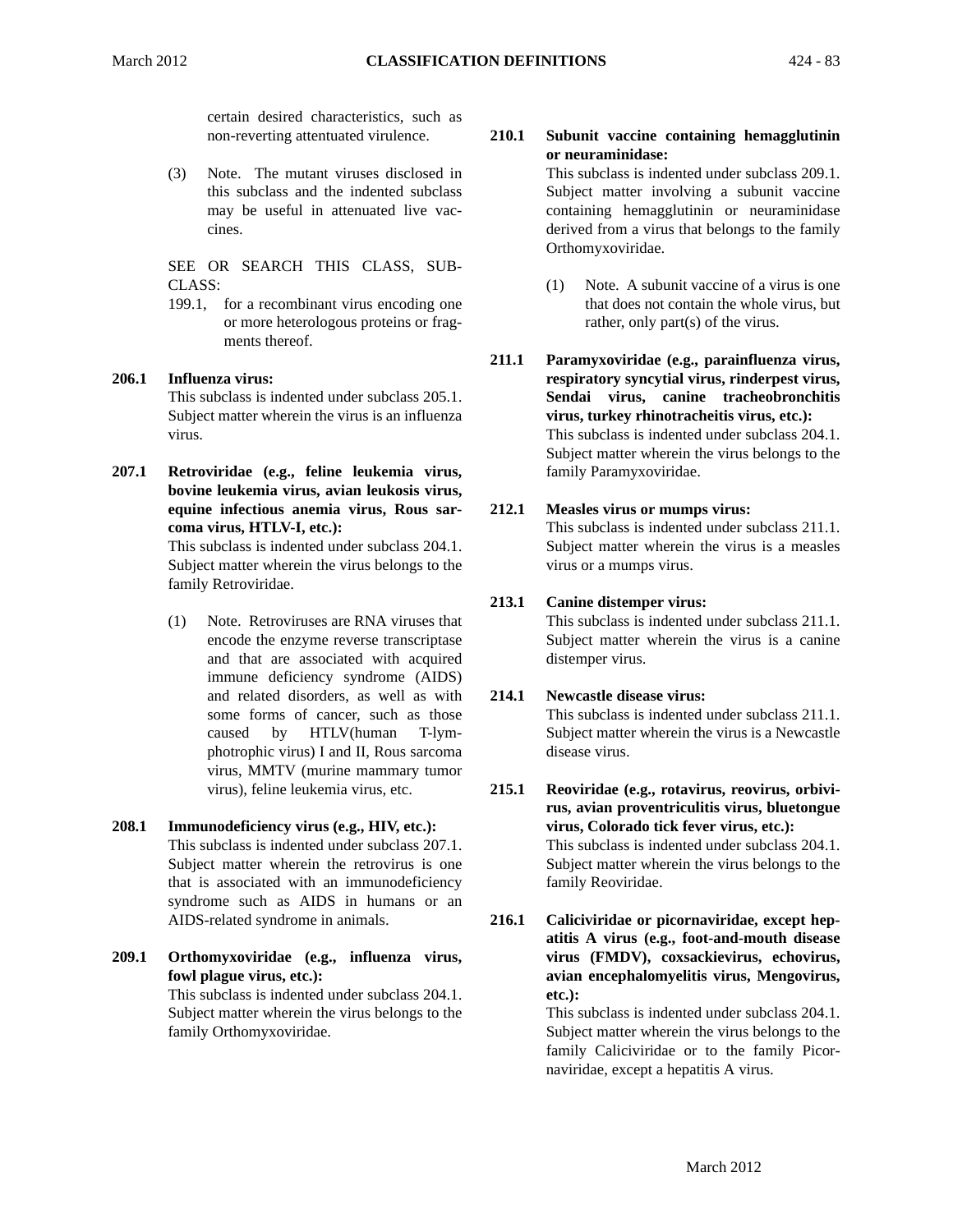SEE OR SEARCH THIS CLASS, SUB-CLASS:

226.1, for subject matter under subclass 204.1 involving a hepatitis A virus.

# **217.1 Poliovirus:**

This subclass is indented under subclass 216.1. Subject matter wherein the virus that belongs to the Picornaviridae family is a poliovirus.

**218.1 Togaviridae or Flaviviridae, except hepatitis C virus (e.g., yellow fever virus, bovine viral diarrhea virus, dengue virus, equine viral arteritis virus, equine encephalitis virus, Japanese B encephalitis virus, Sindbis virus, flavivirus, etc.):** 

This subclass is indented under subclass 204.1. Subject matter wherein the virus belongs to the family Togaviridae or to the family Flaviviridae.

#### **219.1 Rubella virus:**

This subclass is indented under subclass 218.1. Subject matter wherein the virus that belongs to the family Togaviridae is a rubella virus.

#### **220.1 Hog cholera virus:**

This subclass is indented under subclass 218.1. Subject matter wherein the virus that belongs to the family Togaviridae is a hog cholera virus.

**221.1 Coronaviridae (e.g., neonatal calf diarrhea virus, feline infectious peritonitis virus, canine coronavirus, etc.):** 

This subclass is indented under subclass 204.1. Subject matter wherein the virus belongs to the family Coronaviridae.

# **222.1 Infectious bronchitis virus (IBV):**

This subclass is indented under subclass 221.1. Subject matter wherein the virus is an infectious bronchitis virus.

- (1) Note. This virus infects poultry.
- **223.1 Transmissible gastroenteritis virus (i.e., TGE):**

This subclass is indented under subclass 221.1. Subject matter wherein the virus is a transmissible gastroenteritis virus.

(1) Note. This virus infects swine.

**224.1 Rhabdoviridae (e.g., rabies virus, vesicular stomatitis virus, etc.):** 

This subclass is indented under subclass 204.1. Subject matter wherein the virus belongs to the family Rhabdoviridae.

**225.1 Hepatitis virus (e.g., infectious canine hepatitis virus, duck hepatitis virus, mouse hepatitis virus, etc.):** 

> This subclass is indented under subclass 204.1. Subject matter wherein the virus is a hepatitis virus.

> (1) Note. The hepatitis viruses do not form a single family, morphologically, but rather, are grouped together here for their common ability to cause hepatitis (i.e., inflammation of the liver).

# **226.1 Hepatitis A virus:**

This subclass is indented under subclass 225.1. Subject matter wherein the hepatitis virus is a hepatitis A virus.

**227.1 Hepatitis B virus (e.g., hepatitis B surface antigen (HBsAg), pre-S region, hepatitis B core antigen (HBcAg), hepatitis B e-antigen, Dane particle, etc.):** 

> This subclass is indented under subclass 225.1. Subject matter wherein the hepatitis virus is a hepatitis B virus.

**228.1 Non-A, non-B hepatitis virus or hepatitis C virus:** 

> This subclass is indented under subclass 225.1. Subject matter wherein the hepatitis virus is a non-A, non-B hepatitis virus or a hepatitis C virus.

**229.1 Herpetoviridae (e.g., herpesvirus, Marek's disease virus, laryngotracheitis virus, infectious bovine rhinotracheitis virus (IBR), pseudorabies virus, infectious pustular vulvovaginitis virus, equine rhinopneumonitis virus, bovine herpes virus type 1, Aujeszky's disease virus, feline rhinotracheitis virus, feline herpes virus, etc.):** 

> This subclass is indented under subclass 204.1. Subject matter wherein the virus belongs to the family Herpetoviridae.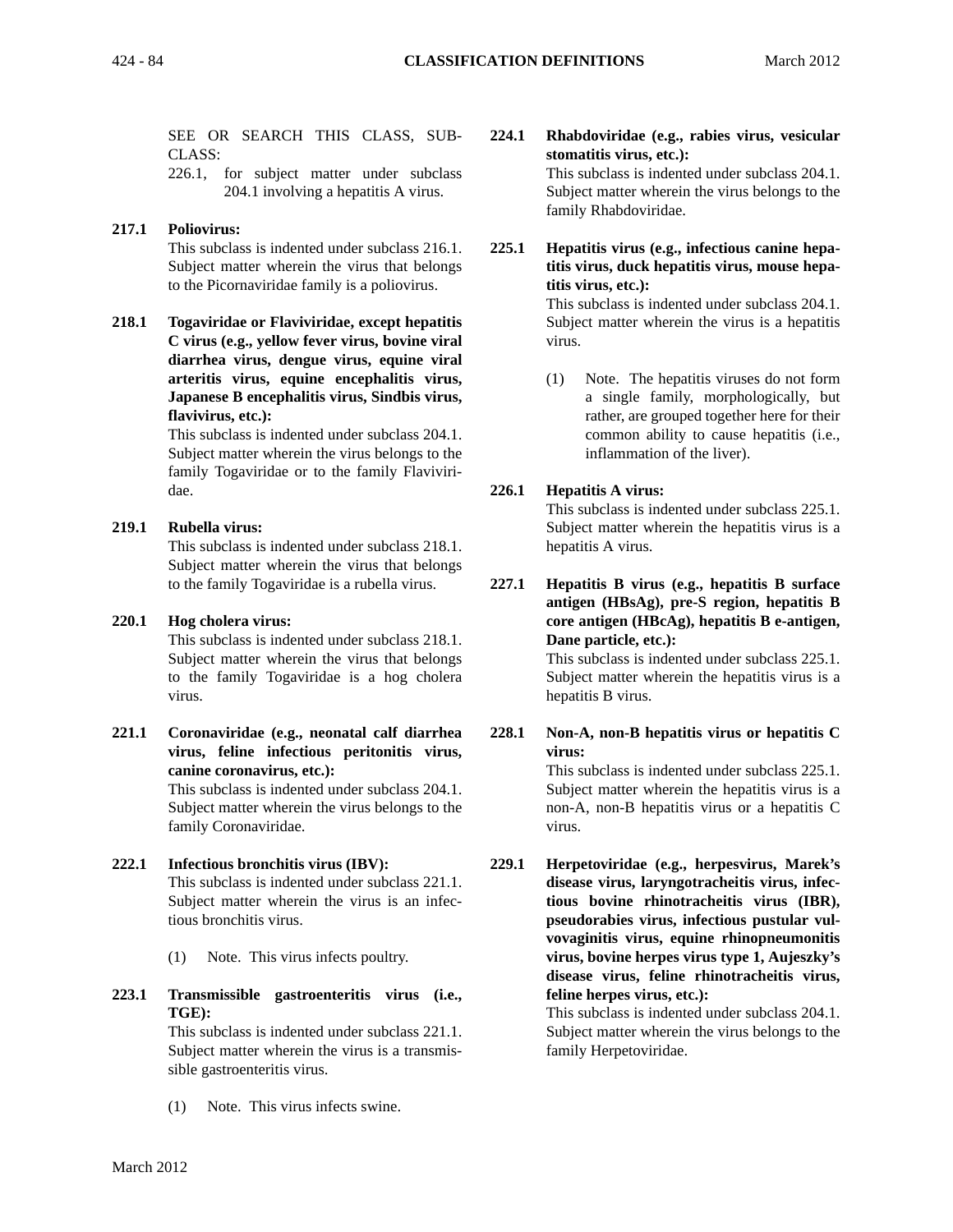**230.1 Cytomegalovirus, varicella or herpes zoster virus, or Epstein-Barr virus:** 

This subclass is indented under subclass 229.1. Subject matter wherein the virus is a cytomegalovirus, a varicella or herpes zoster virus, or an Epstein-Barr virus.

**231.1 Herpes simplex virus (e.g., HSV-1, HSV-2, etc.):**  This subclass is indented under subclass 229.1.

Subject matter wherein the virus is a herpes simplex virus.

**232.1 Poxviridae (e.g., smallpox virus, avian pox virus, fowlpox virus, rabbit myxoma virus, vaccinia virus, etc.):** 

This subclass is indented under subclass 204.1. Subject matter wherein the virus belongs to the family Poxviridae.

**233.1 Adenoviridae, adeno-like virus, or Parvoviridae (e.g., adenovirus, canine parvovirus, mink enteritis virus, hemorrhagic enteritis virus, feline panleukopenia virus, egg drop syndrome virus, etc.):** 

> This subclass is indented under subclass 204.1. Subject matter wherein the virus belongs to the family Adenoviridae or to the family Parvoviridae, or is considered an adeno-like virus.

**234.1 Bacterium or component thereof or substance produced by said bacterium (e.g., Legionella, Borrelia, Anaplasma, Shigella, etc.):** 

> This subclass is indented under subclass 184.1. Subject matter involving a bacterium, a component of a bacterium, or a substance produced by a bacterium.

**235.1 Transposon mutant or deletion mutant bacterium (e.g., produced by transposon mutagenesis, etc.):** 

> This subclass is indented under subclass 234.1. Subject matter involving a transposon mutant or a deletion mutant bacterium.

> (1) Note. For the purpose of this subclass, a transposon mutant bacterium is a bacterium whose genome has been modified by the introduction of a transposon--a sequence of double-stranded DNA that is able to replicate and insert a copy of itself at another site--which transposon

has inserted a copy of itself at a site in the genome such that a gene of a particular biosynthetic pathway has been inactivated, so as to produce a desired characteristic in the mutant bacterium, such as attentuated virulence.

- (2) Note. For the purpose of this subclass, a deletion mutant bacterium is one whose genome has been altered by recombinant DNA techniques so as to produce a variant that is lacking one more specificallyidentified active gene products, and thus has certain desired characteristics, such as non-reverting attentuated virulence.
- (3) Note. The mutant bacteria disclosed herein may be useful in attenuated live vaccines.

SEE OR SEARCH THIS CLASS, SUB-CLASS:

- 200.1, for a recombinant or stably-transformed bacterium encoding one or more heterologous proteins or fragments thereof, which recombinant or stably-transformed bacteria may also be a transposon mutant or a deletion mutant.
- **236.1 Toxin or toxoid, except endotoxin (e.g., exotoxin, enterotoxin, etc.):**

This subclass is indented under subclass 234.1. Subject matter involving a bacterial toxin or toxoid, except an endotoxin.

# **237.1 Staphylococcus or Streptococcus:**

Corynebacterium.

This subclass is indented under subclass 236.1. Subject matter wherein the toxin or toxoid originates from a bacterium of the genus Staphylococcus or from a bacterium of the genus Streptococcus.

# **238.1 Corynebacterium (e.g., Corynebacterium diphtheriae, etc.):**  This subclass is indented under subclass 236.1. Subject matter wherein the toxin or toxoid originates from a bacterium of the genus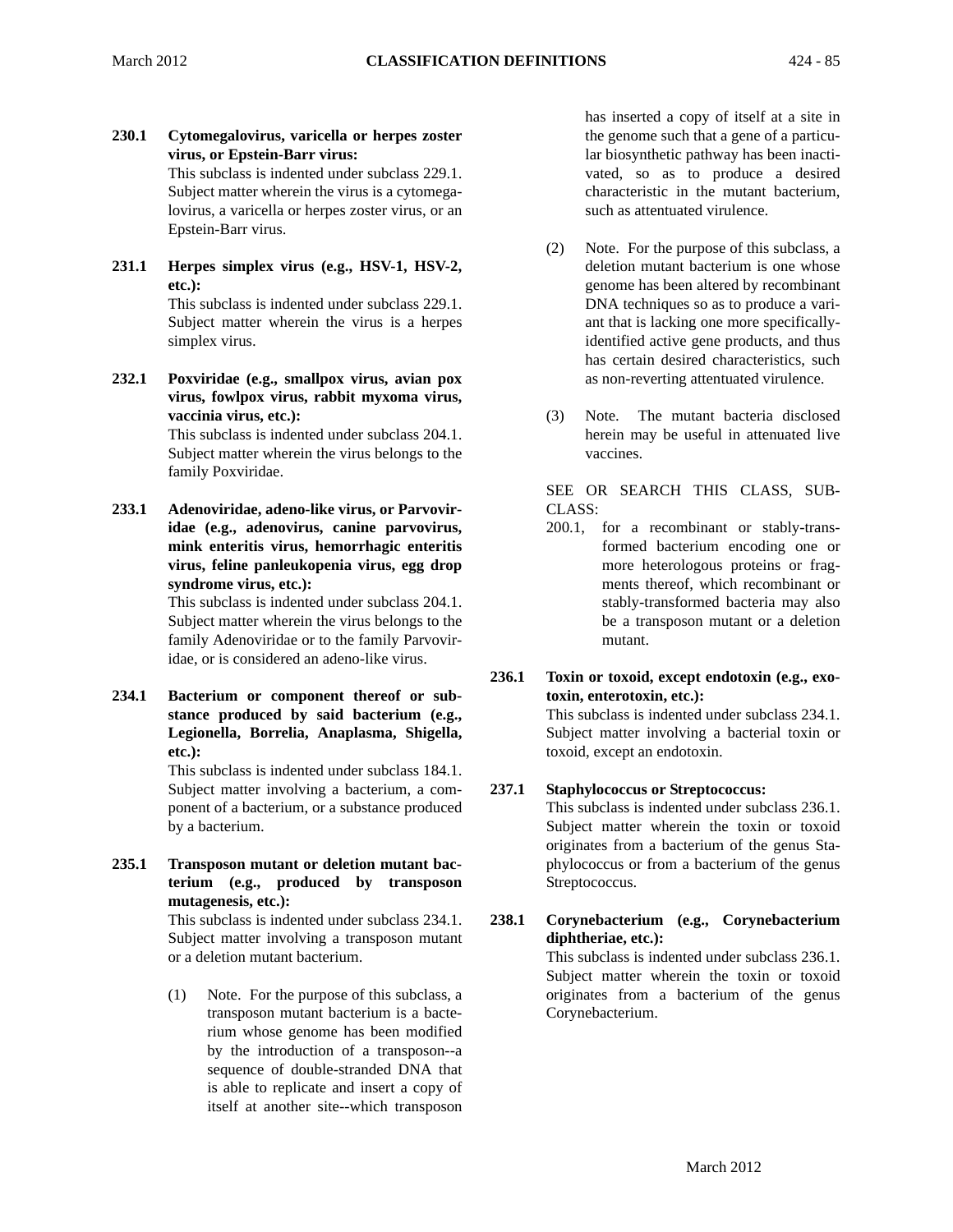- **239.1 Clostridium (e.g., Clostridium tetani, etc.):**  This subclass is indented under subclass 236.1. Subject matter wherein the toxin or toxoid originates from a bacterium of the genus Clostridium.
- **240.1 Bordetella (e.g., Bordetella pertussis, etc.):**  This subclass is indented under subclass 236.1. Subject matter wherein the toxin or toxoid originates from a bacterium of the genus Bordetella.
- **241.1 Escherichia (e.g., Escherichia coli, etc.):**  This subclass is indented under subclass 236.1. Subject matter wherein the toxin or toxoid originates from a bacterium of the genus Escherichia.

# **242.1 Pilus, fimbria, or adhesin:**

This subclass is indented under subclass 234.1. Subject matter involving a bacterial pilus, fimbria, or adhesin.

- (1) Note. Adhesins are surface antigens found on pili and fimbriae, which are filamentous appendages of many gramnegative bacteria.
- **243.1 Staphylococcus (e.g., Staphylococcus aureus, etc.):**

This subclass is indented under subclass 234.1. Subject matter wherein the bacterium is of the genus Staphylococcus.

**244.1 Streptococcus (e.g., Group B streptococcus, pneumococcus or Streptococcus pneumoniae, etc.):** 

This subclass is indented under subclass 234.1. Subject matter wherein the bacterium is of the genus Streptococcus.

- (1) Note. Streptococcus pneumoniae bacteria may be termed pneumococci.
- **245.1 Corynebacterium (e.g., Corynebacterium diphtheriae, etc.):**

This subclass is indented under subclass 234.1. Subject matter wherein the bacterium is of the genus Corynebacterium.

# **246.1 Bacillus:**

This subclass is indented under subclass 234.1. Subject matter wherein the bacterium is of the genus Bacillus.

- **247.1 Clostridium (e.g., Clostridium tetani, Clostridium difficile, Clostridium perfringens, Clostridium botulinum, Clostridium chauvoei, etc.):**  This subclass is indented under subclass 234.1. Subject matter wherein the bacterium is of the genus Clostridium.
- **248.1 Mycobacterium (e.g., Mycobacterium tuberculosis, Calmette-Guerin bacillus (i.e., BCG), etc.):**  This subclass is indented under subclass 234.1. Subject matter wherein the bacterium is of the genus Mycobacterium.
- **249.1 Neisseria (e.g., Neisseria gonorrhoeae, etc.):**  This subclass is indented under subclass 234.1. Subject matter wherein the bacterium is of the genus Neisseria.

# **250.1 Neisseria meningitidis:**

This subclass is indented under subclass 249.1. Subject matter wherein the bacterium is of the species Neisseria meningitidis.

- **251.1 Moraxella (e.g., Moraxella bovis, etc.):**  This subclass is indented under subclass 234.1. Subject matter wherein the bacterium is of the genus Moraxella.
- **252.1 Brucella (e.g., Brucella abortus, Brucella canis, etc.):**

This subclass is indented under subclass 234.1. Subject matter wherein the bacterium is of the genus Brucella.

**253.1 Bordetella (e.g., Bordetella bronchiseptica, etc.):** 

This subclass is indented under subclass 234.1. Subject matter wherein the bacterium is of the genus Bordetella.

# **254.1 Bordetella pertussis:**

This subclass is indented under subclass 253.1. Subject matter wherein the bacterium is of the species Bordetella pertussis.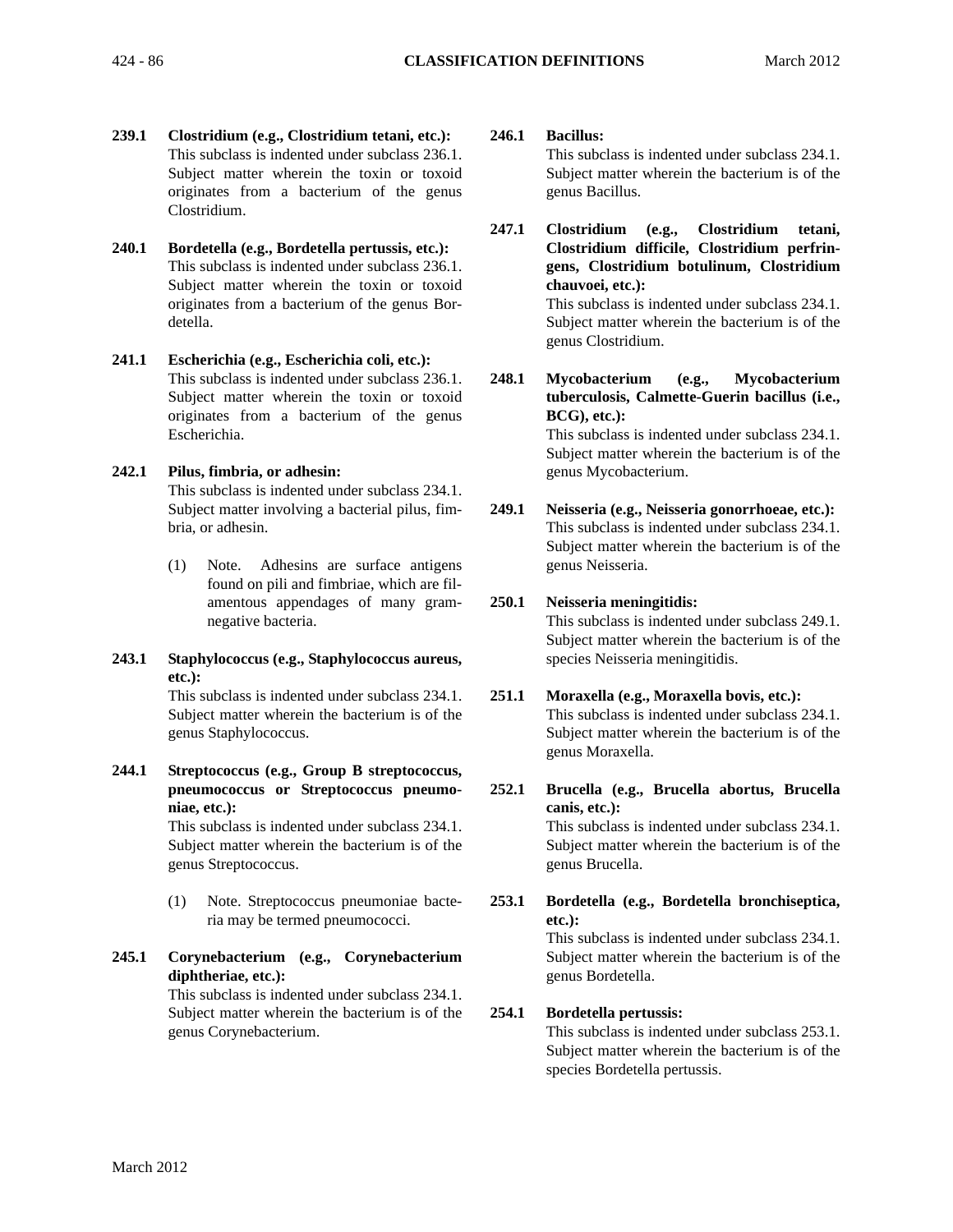**255.1 Pasteurella (e.g., Pasteurella multocida, Pasteurella hemolytica, etc.):** 

This subclass is indented under subclass 234.1. Subject matter wherein the bacterium is of the genus Pasteurella.

**256.1 Hemophilus (e.g., Hemophilus influenzae, Hemophilus gallinarum, Hemophilus pleuropnemoniae, etc.):** 

> This subclass is indented under subclass 234.1. Subject matter wherein the bacterium is of the genus Hemophilus.

- **257.1 Escherichia (e.g., Escherichia coli, etc.):**  This subclass is indented under subclass 234.1. Subject matter wherein the bacterium is of the genus Escherichia.
- **258.1 Salmonella (e.g., Salmonella typhimurium, etc.):**  This subclass is indented under subclass 234.1.

Subject matter wherein the bacterium is of the genus Salmonella.

**259.1 Klebsiella (e.g., Klebsiella pneumoniae, etc.):** 

This subclass is indented under subclass 234.1. Subject matter wherein the bacterium is of the genus Klebsiella.

**260.1 Pseudomonas (e.g., Pseudomonas aeruginosa, etc.):**  This subclass is indented under subclass 234.1. Subject matter wherein the bacterium is of the genus Pseudomonas.

# **261.1 Vibrio (e.g., Vibrio cholerae, etc.):**

- This subclass is indented under subclass 234.1. Subject matter wherein the bacterium is of the genus Vibrio.
- **262.1 Treponema (e.g., Treponema hyodysenteriae, Treponema pallidum, etc.):**  This subclass is indented under subclass 234.1. Subject matter wherein the bacterium is of the genus Treponema.
- **263.1 Chlamydia (e.g., Chlamydia trachomatis, etc.):**

This subclass is indented under subclass 234.1. Subject matter wherein the bacterium is of the genus Chlamydia.

# **264.1 Mycoplasma:**

This subclass is indented under subclass 234.1. Subject matter wherein the bacterium is of the genus Mycoplasma.

**265.1 Parasitic organism or component thereof or substance produced by said parasitic organism (e.g., Schistosoma, Dirofilaria, Trichinella, Fasciola, Ancylostoma, Ascaris, etc.):** 

> This subclass is indented under subclass 184.1. Subject matter involving a parasitic organism, a component of a parasitic organism, or a substance produced by a parasitic organism.

# **266.1 Component characterized by molecular weight:**

This subclass is indented under subclass 265.1. Subject matter wherein the component is characterized by molecular weight.

# **267.1 Eimeria:**

This subclass is indented under subclass 266.1. Subject matter wherein the parasitic organism is Eimeria.

# **268.1 Plasmodium:**

This subclass is indented under subclass 266.1. Subject matter wherein the parasitic organism is Plasmodium.

**269.1 Parasitic protozoan (e.g., Trypanosoma, Trichomonas, Leishmania, Entamoeba, etc.):**  This subclass is indented under subclass 265.1. Subject matter wherein the parasitic organism is a parasitic protozoan.

# **270.1 Babesia:**

This subclass is indented under subclass 269.1. Subject matter wherein the parasitic protozoan is of the genus Babesia.

# **271.1 Eimeria:**

This subclass is indented under subclass 269.1. Subject matter wherein the parasitic protozoan is of the genus Eimeria.

# **272.1 Plasmodium:**

This subclass is indented under subclass 269.1. Subject matter wherein the parasitic protozoan is of the genus Plasmodium.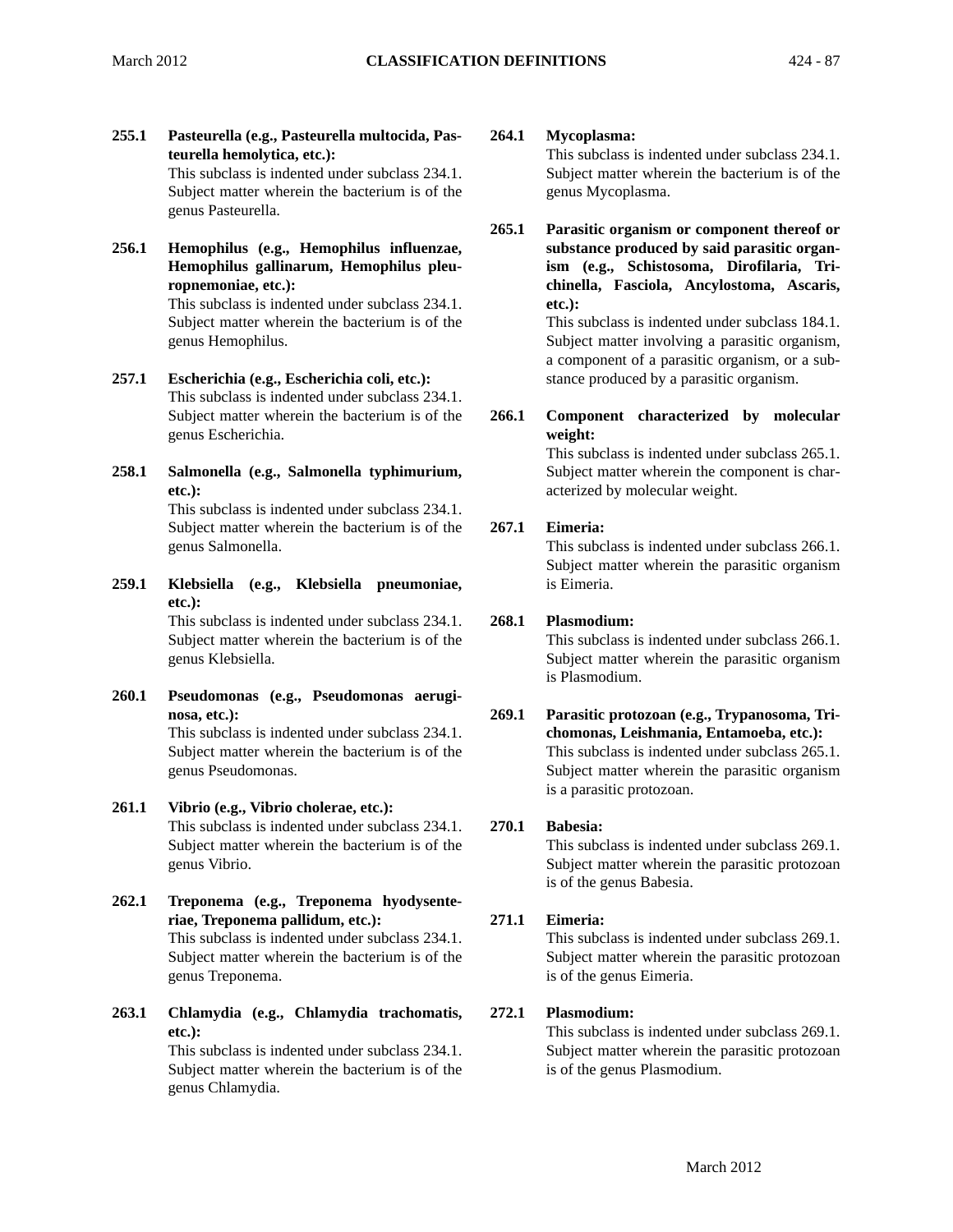# **273.1 Toxoplasma:**

This subclass is indented under subclass 269.1. Subject matter wherein the parasitic protozoan is of the genus Toxoplasma.

**274.1 Fungus, except allergen, or component thereof or substance produced by said fungus (e.g., Trichophyton, etc.):** 

> This subclass is indented under subclass 184.1. Subject matter involving a fungus, a component of a fungus, or a substance produced by a fungus, except a fungus that functions as an allergen.

> SEE OR SEARCH THIS CLASS, SUB-CLASS:

- 275.1, for a bioaffecting or body-treating composition involving a fungus that functions as an allergen.
- **275.1 Allergen or component thereof (e.g., ragweed pollen, etc.):**  This subclass is indented under subclass 184.1. Subject matter involving an allergen or a component of an allergen.
- **276.1 Characterized by molecular weight:**  This subclass is indented under subclass 275.1. Subject matter wherein the allergen or component is characterized by molecular weight.

# **277.1 Cancer cell or component thereof:**  This subclass is indented under subclass 184.1. Subject matter involving a cancer cell or a component of a cancer cell.

**278.1 NONSPECIFIC IMMUNOEFFECTOR, PER SE (E.G., ADJUVANT, NONSPE-CIFIC IMMUNOSTIMULATOR, NON-SPECIFIC IMMUNOPOTENTIATOR, NONSPECIFIC IMMUNOSUPPRESSOR, NONSPECIFIC IMMUNOMODULATOR, ETC.); OR NONSPECIFIC IMMUNOEF-FECTOR, STABILIZER, EMULSIFIER, PRESERVATIVE, CARRIER, OR OTHER ADDITIVE FOR A COMPOSITION CON-TAINING AN IMMUNOGLOBULIN, AN ANTISERUM, AN ANTIBODY, A CONJU-GATE OR COMPLEX OF AN ANTIBODY OR FRAGMENT THEREOF, AN ANTI-**

# **GEN, AN EPITOPE, OR OTHER IMMUN-OSPECIFIC IMMUNOEFFECTOR:**

This subclass is indented under the class definition. Subject matter involving a nonspecific immunoeffector, per se, or a nonspecific immunoeffector, a stabilizer, an emulsifier, a preservative, a carrier, or any other additive for a composition containing an immunoglobulin, an antiserum, an antibody, a conjugate or complex of an antibody or fragment thereof, an antigen, an epitope, or any other immunospecific immunoeffector.

- here, it must recite a particular nonspe-(1) Note. In order for a patent to be placed cific immunoeffector, stabilizer, emulsifier, preservative, carrier, etc., in the claims.
- (2) Note. Patents reciting in the claims a composition comprising (a) a particular antibody or fragment thereof, (b) a particular antiserum, (c) a conjugate or complex of a particular antibody or fragment thereof, or (d) a particular antigen, epitope, or other immunospecific immunoeffector have been placed as original references in that subclass providing for the composition comprising that particular antibody, etc., and cross-referenced to the subclass providing for any pertinent nonspecific immunoeffector, etc., that is recited in the claims.
- (3) Note. Patents having in the claims only a nominal recitation to a composition comprising "an antigen" or "an antibody," etc., but a recitation to a particular nonspecific immunoeffector, etc., have been placed as original references in this or the indented subclass that provides for that particular nonspecific immunoeffector, etc., and cross-referenced to that subclass that provides for a composition comprising any pertinent antigen, antibody, etc., that is disclosed.
- **279.1 Synthetic or structurally-modified peptidoglycan or mucopolysaccharide or frag-**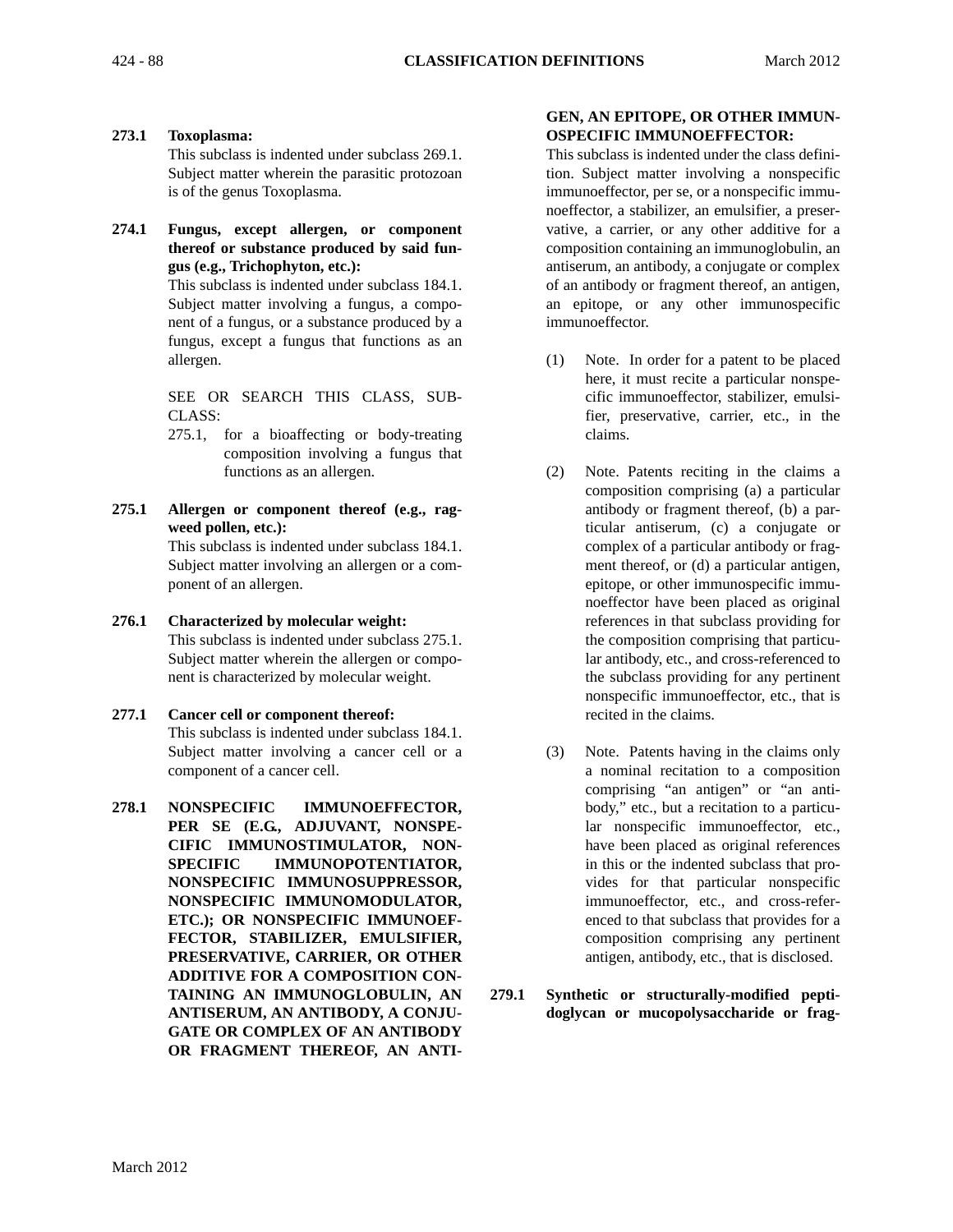**ment thereof (e.g., derivative of N-acetylmuramyl-L-alanyl-D-glutamic acid, etc.):** (2) Note. This class provides for impreg-

Subject matter involving a synthetic or struc-<br>tion as a carrier or applicator; e.g., turally-modified peptidoglycan or muco- textiles, bandages filament, paper, etc.,

- **280.1** Synthetic polymer or copolymer: **position** for this class and the substrate is or copolymer. provide for an impregnant matrix.
- **281.1 Virus (e.g., interferon-inducing virus, etc.):** (3) Note. An article coated, or impregnated This subclass is indented under subclass 278.1. with a composition provided for in this Subject matter involving a virus. The composition func-
- **282.1 Bacterium or component thereof or sub-** biological attack is generally classified **stance produced by said bacterium:**  $\qquad \qquad$  with the particular article protected. This subclass is indented under subclass 278.1. Seeds coated with Class 424 biocidal Subject matter involving a bacterium, a com- compositions are an exception to this ponent of a bacterium, or a substance produced rule and are classified in Class 504, subby a bacterium. class 100.
- **283.1 Lipid or oil: SEE OR SEARCH CLASS:**

# **400 PREPARATIONS CHARACTERIZED BY** such compositions. **SPECIAL PHYSICAL FORM:** 106, Compositions: Coating or Plastic,

tion. Subject matter which possess some form, which protect a base by forming a or a specific dimension or configuration, or its tough adherent film even though the components are associated as plural layers or composition also contains a biocide of parts.

classes. (1) Note. A composition in unit form; e.g., paints, etc. Materials or ingredients

- This subclass is indented under subclass 278.1. has nated or layered substrates which funcpolysaccharide or fragment thereof. having minimum of two layers, wherein one layer (or the impregnant) is a com-This subclass is indented under subclass 278.1. no more than a nominally recited single Subject matter involving a synthetic polymer layered base. Thus, this subclass will
	- tions only to preserve the article from

- This subclass is indented under subclass 278.1. 71, Chemistry: Fertilizers, provides for Subject matter involving a lipid or an oil. compositions having a nutrient action on plant growth and methods of using
- which is only defined in broad descrip-<br> **compositions** are placed in Class 106 form having reference to nominal struc- unless the coated or printed article is This subclass is indented under the class defini- provides for coating compositions attack,; e.g., marine antifouling tablet, capsule, etc., of specific structure for coating and molding compositions is classified in this and indented sub- (Class 106 appropriate subclasses) However, a composition which are also useful as diluents or claimed as an article (or product) and inert ingredients in pharmaceutical tive terms such as "pill", "tablet", "gran- unless a therapeutic or biocidal propule", "particle", "solid", etc., is classified erty is claimed. Surgical sponges in appropriate subclasses below on the claimed only as being made from basis of the composition thereof or other Class 106 if the sponge contains no feature, since the recited descriptive active ingredient with a utility for terms, per se, are not regarded as defin- Class 424. Patents claiming an ink ing "structure" for this and indented sub- suitable for coating or printing or classes. However, this and indented pharmaceutical dosage units; e.g., tabsubclasses will take products of special lets, etc., are placed in Class 106 ture; e.g., "oval", "spherical", "rod", also claimed. Class 424 provides for "tapering", "hollow", etc. the following coating compositions: Compositions intended to decorate or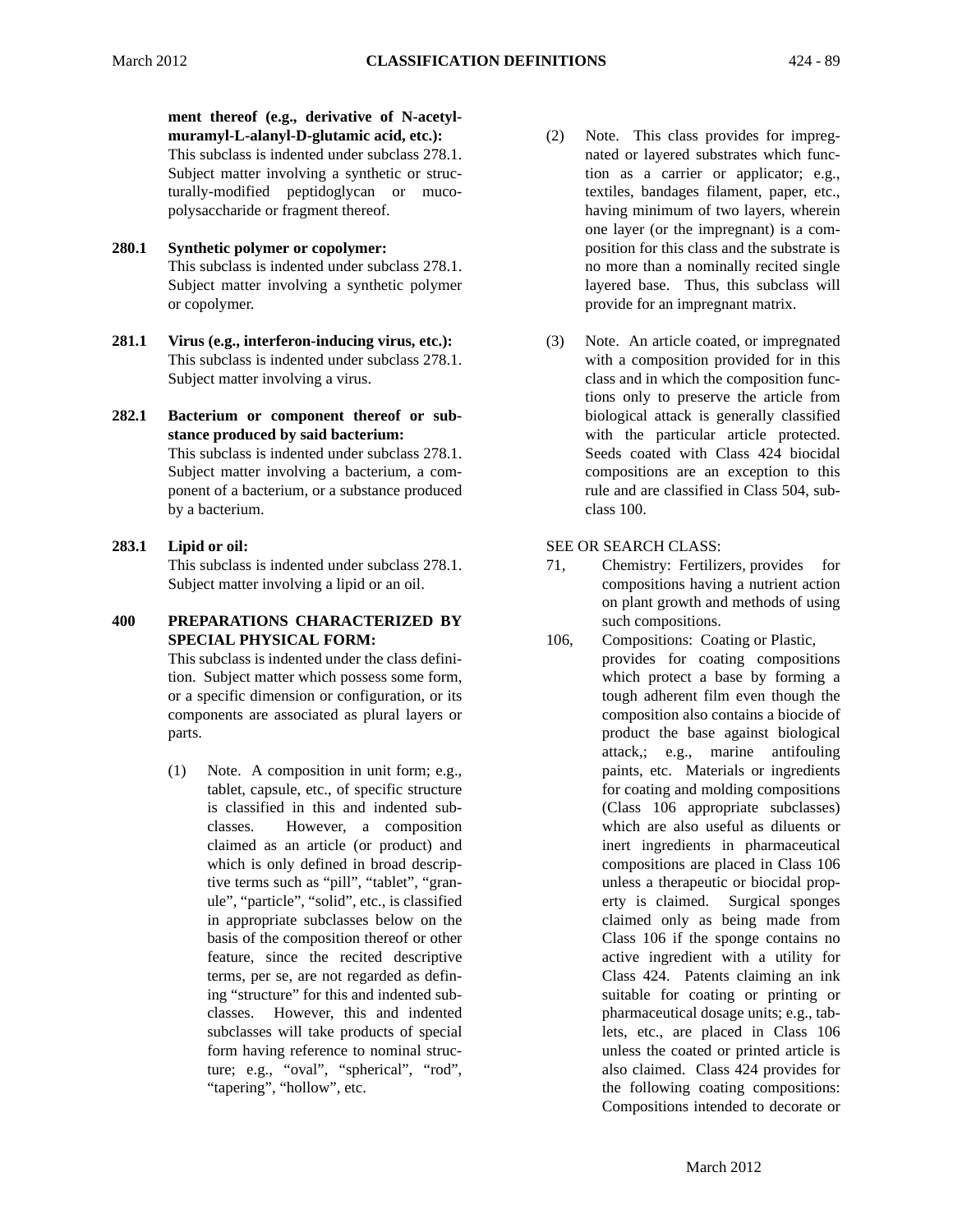beautify the body; e.g., hair lacquer, film and whose sole function is as a cosmetic, antiperspirant or dentifrice. carrier for a composition of Class 424 insecticides to plants, etc., whether or CLASS: active ingredient; coating composi- adorning aid in aerosol form. tions applied to the body for the rapeu- 49, for dentifrices. compositions which do not form ment compositions. tough, adherent films and which have a utility provided for in Class 424; SEE OR SEARCH CLASS:

 504, Plant Protecting and Regulating Com- 127.51 for compositions for chemiprovides for algicidal compositions in animal. the patent is placed as an original in mineral oil. of "pest" (e.g., fungi, insect, rodent, cally disclosed or if no disclosure is before shaving.

subclasses 100 through 104 D24, Medical and Laboratory Equipment, composition also contains a biocide to

# fingernail polish, lipstick, etc.; coat- **401 Cosmetic, antiperspirant, dentifrice:**

ing compositions which do not protect This subclass is indented under subclass 400. the base by forming a tough, adherent Subject matter in which the composition is a

utility; e.g., "stickers" which adhere SEE OR SEARCH THIS CLASS, SUB-

- not claimed in combination with an 47, for a topical live body growing an
	-
- tic purposes even though a tough, 59, for sun tan or sun block preparations.
- adherent film is formed; and coating 61, through 76, for various body treat-

- compositions. Class 504 specifically positions for dyeing hair on a living e.g., salve, skin cream or a solution of 8, Bleaching and Dyeing: Fluid Treata material, for example, a mixture of ment and Chemical Modification of phenols to protect wood against Textiles and Fibers, subclasses 94.16+ insects, etc. for depilating compositions, subclass positions, provides for compositions cally modifying human hair not a livhaving a stimulating, inhibiting (Her- ing body, subclasses 160 and 161 for bicides), or regulating action on plant compositions for depilating a living growth and methods of using such animal and subclasses 405+ for com-
- subclasses 150+ and nutrient compo-<br>44, Fuel and Related Compositions, sitions which contain an insecticide, appropriate subclasses for fuel confungicide, or deodorant in subclasses taining an additive to protect it against 101+. Class 504 is superior to Class decay or biological attack. Particu-424. If claims are drawn to a "pesti- larly note subclasses 300+ for the cide" composition or method without combination of a mineral oil containspecifically reciting the nature of the ing a nonmineral oil preservative dis-"pest" to be controlled or eradicated, closed for use as fuel or any light
- of shaving the living body, particu-Class 424 when only a Class 424 type 83, Cutting, subclasses 13+ for processes etc.) is revealed in the patent disclo- larly subclasses 14+ wherein a Class sure. However, if both Class 504 and 424 shaving preparation is used in Class 424 types of "pest" are specifi- preparatory treatment of the hair
- made as to the specific type of pest, 106, Compositions: Coating or Plastic, the patent is placed in Class 504 as an provides for coating compositions original and cross-referenced to Class which protect a base by forming a 424. tough, adherent film even though the for the base against biological design patents for pharmaceutical attack; e.g., marine antifouling paints, products. etc. Materials or ingredients for coating and molding compositions (Class 106 appropriate subclasses) which are also useful as diluents or inert ingredients in pharmaceutical compositions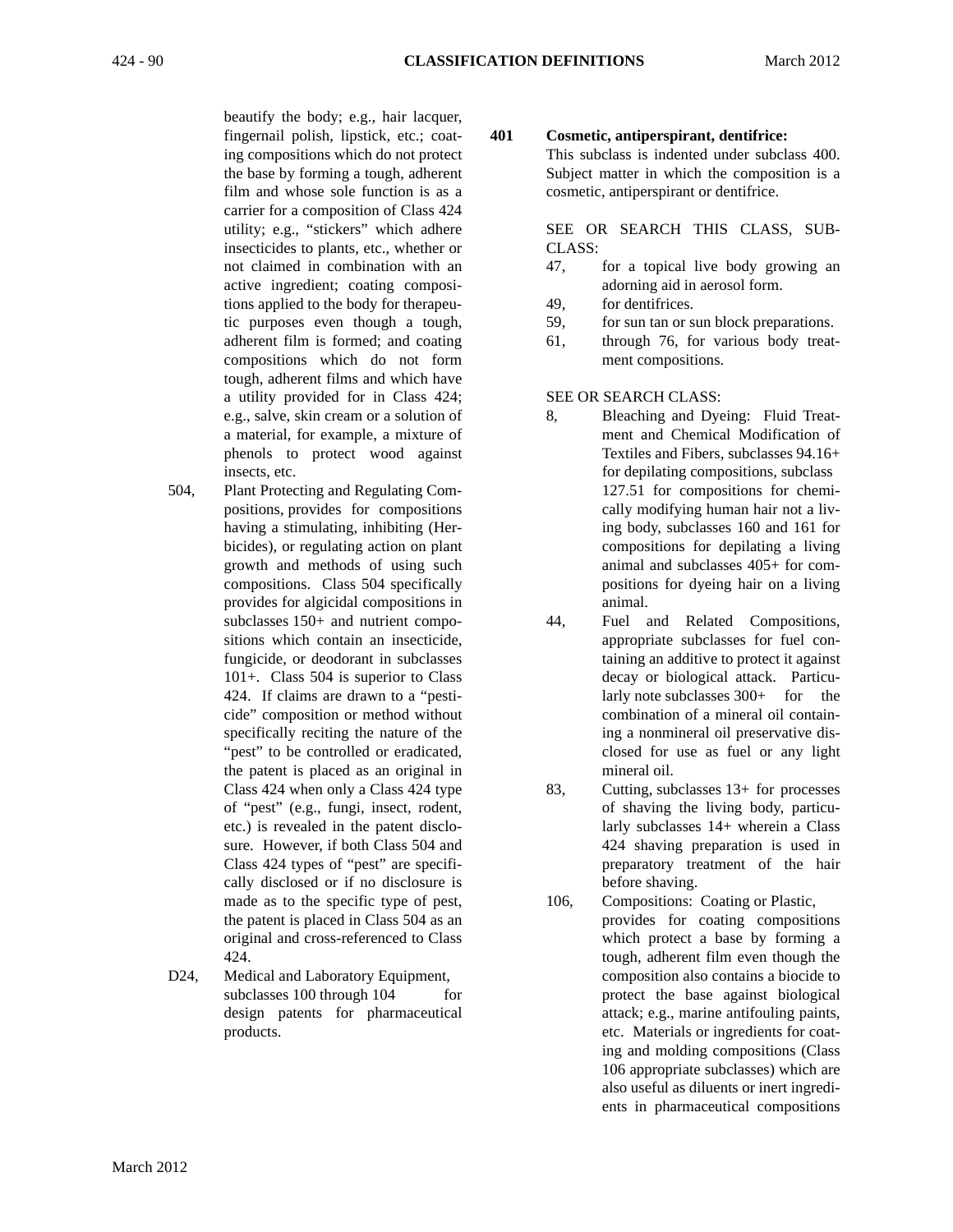peutic or biocidal property is claimed. adherent films and which have a util- **403**  are placed in Class 106 unless a thera-Surgical sponges claimed only as being made from Class 106 Compositions, are placed in Class 106, if the sponge contains no active ingredient with a utility for Class 424. Patents claiming an ink suitable for coating or printing on pharmaceutical dosage units; e.g., tablets, etc., are placed in Class 106 unless the coated or printed article is also claimed. Class 424 provides for the following coating compositions: compositions intended to decorate or beautify the body; e.g., hair lacquer, fingernail polish, lipstick, etc.; coating compositions which do not protect the base by forming a tough, adherent film and whose sole function is as a carrier for a composition of Class 424 utility; e.g., "stickers" which adhere insecticides to plants, etc., whether or claimed in combination with an act, ingredient; coating compositions applied to the body for therapeutic purposes even though a tough, adherent film is formed; and coating compositions which do not form tough, ity provided for in Class 424; e.g., salve, skin cream or a solution of a material, for example, a mixture of phenols to protect wood against insects, etc.

132, Toilet, subclasses 202+ for a process **404**  of treating hair on the scalp which is more than the mere application of a Class 424 composition and for miscellaneous apparatus for grooming or enhancing the appearance of the human body; e.g., combs, manicuring, **405**  toothpicks, dental floss, etc.

# **402 Apparel, fabric, cloth:**

This subclass is indented under subclass 401. Subject matter in which wearing apparel, fabric or cloth is coated or impregnated with a biocidal or pharmaceutical composition.

# SEE OR SEARCH CLASS:

- 2, Apparel, appropriate subclasses for garment structures containing a Class 424 composition, particularly subclass 4 for insect repelling head guards and subclass 171.2 for head coverings containing a medicament.
- 36, Boots, Shoes, and Leggings, appropriate subclasses for boots, etc., or parts thereof which contain a Class 424 composition.
- 168, Farriery, subclass 2 for medicating overshoes and subclass 26 for medicating sole pads used in treating the hooves of horses or cattle.
- 223, Apparel Apparatus, subclass 86 for insect repelling garment hangers.
- subclasses 358+ for clothing such as 604, Surgery, subclass 292 for a glove for applying a body treating material and diapers and the extensive listing in Note 4 of other subclasses providing for similar subject matter.
- 623, Prosthesis (i.e., Artificial Body Members), Parts Thereof, or Aids and Accessories Therefor, for the subject matter of the class title.

# **Insect repellent or mothproofed:**

This subclass is indented under subclass 402. Subject matter in which the apparel fabric or cloth is claimed or disclosed as having insect repelling or insect killing properties.

# **Antifungial or antibacterial:**

This subclass is indented under subclass 402. Subject matter in which the apparel, fabric or cloth is claimed or disclosed as having antifungial or antibacterial properties.

**Biocides; animal or insect repellents or attractants (e.g., disinfectants, pesticides, etc.):** 

This subclass is indented under subclass 400. Subject matter in which the composition having a special physical form is claimed or disclosed as biocidal or repellent or attractant to animals or insects.

(1) Note. The subject matter included in this and the indented subclasses includes pesticides and disinfectants claimed broadly.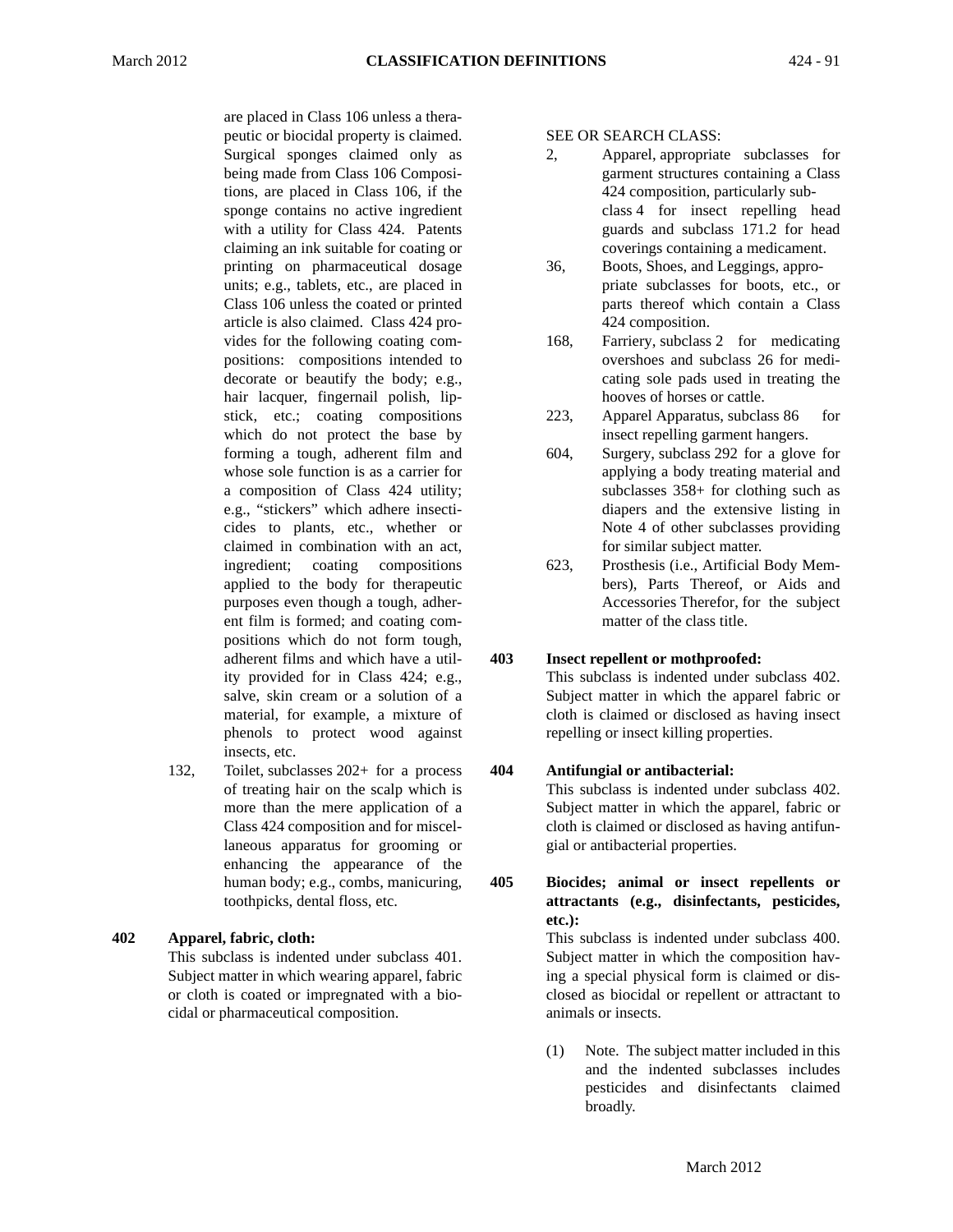Note. This subclass is not intended to (2) Note. This subclass is not intended to which are no more than a single step provide for a pharmaceutical directed of mere application of a compound of against a single group of pathogens but a Class 424 composition. Class 424 is intended to provide for a composition takes articles for trapping or destroythat is generally biocidal to all organisms ing vermin claimed in terms of no in a given local area. The more structure that a coating or

- 8, Bleaching and Dyeing: Fluid Treat- structure than compound or composiment and Chemical Modification of tion nominally containing a wick. living body, subclasses 160 and 161 plants.
- taining an additive to protect it against 44, Fuel and Related Compositions, contains a biocide to protect the base
- 71, Chemistry: Fertilizers, provides for Class 106 unless a therapeutic or bio-
- 43, Fishing, Trapping, and Vermin placed in Class 106 if the sponge con-

takes methods of destroying vermin impregnant on a base. Class 424 also SEE OR SEARCH CLASS: takes fumigating candles of no more

- Textiles and Fibers, subclasses 94.16+ 47, Plant Husbandry, appropriate subfor depilating compositions, subclass classes for apparatus provided for 127.51 for compositions for chemi- therein which may apply a Class 424 cally modifying human hair not on a composition; e.g., insecticide, etc., to
- for compositions for depilating a liv- 106, Compositions: Coating or Plastic, for ing animal and subclasses  $405+$  for coating compositions which protect a compositions for dyeing hair on a liv- base by forming a tough adherent film ing animal. even though the composition also appropriate subclasses for fuel con- against biological attack; e.g., marine antifouling paints, etc. Materials or decay or biological attack. Particu- ingredients for coating and molding larly not subclasses 300+ for the com- composition (Class 106 appropriate bination of a mineral oil containing a subclasses) which are also useful as nonmineral oil preservative disclosed diluents or inert ingredients in pharfor use as fuel or any light mineral oil. maceutical compositions are placed in compositions having a nutrient action cidal property is claimed. Surgical on plant growth and methods of using sponges claimed only as being made such compositions. from Class 106 compositions are Destroying, for apparatus for trap- tains no active ingredient with a utility ping or destroying vermin, i.e., ani-<br>
for Class 424. Patents claiming an ink mals injurious or pestiferous to man. Suitable for coating or printing on The apparatus may utilize a composi-<br>
pharmaceutical dosage units; e.g., tabtion classifiable in Class 424; e.g., lets, etc., are placed in Class 106 attractant, nonfood bait, poison, etc. unless the coated or printed article is Class 43 structural elements contain- also claimed. Class 424 provides for ing a Class 424 composition must the following coating compositions: have more structure than, for exam-<br> **EXECUTE:** compositions intended to decorate or ple, that represented by a mere coated beautify the body; e.g., hair lacquer, or impregnated base; e.g., flypaper of fingernail polish, lipstick, etc.; coata particular shape or dimension, etc. ing compositions which do not protect Class 43 also provides for fumigating the base by forming a tough, adherent candles used for destroying vermin film and whose sole function is as a claimed in terms of more structure carrier for a composition of Class 424 that a compound or composition con- utility; e.g., "stickers" which adhere taining a nominal wick. Class 43 pro- insecticides to plants, etc., whether or vides for a process of trapping or claimed in combination with an act destroying vermin which is more that ingredient; coating compositions the mere application of a compound applied to the body for therapeutic or Class 424 composition. Class 424 purposes even though a tough, adher-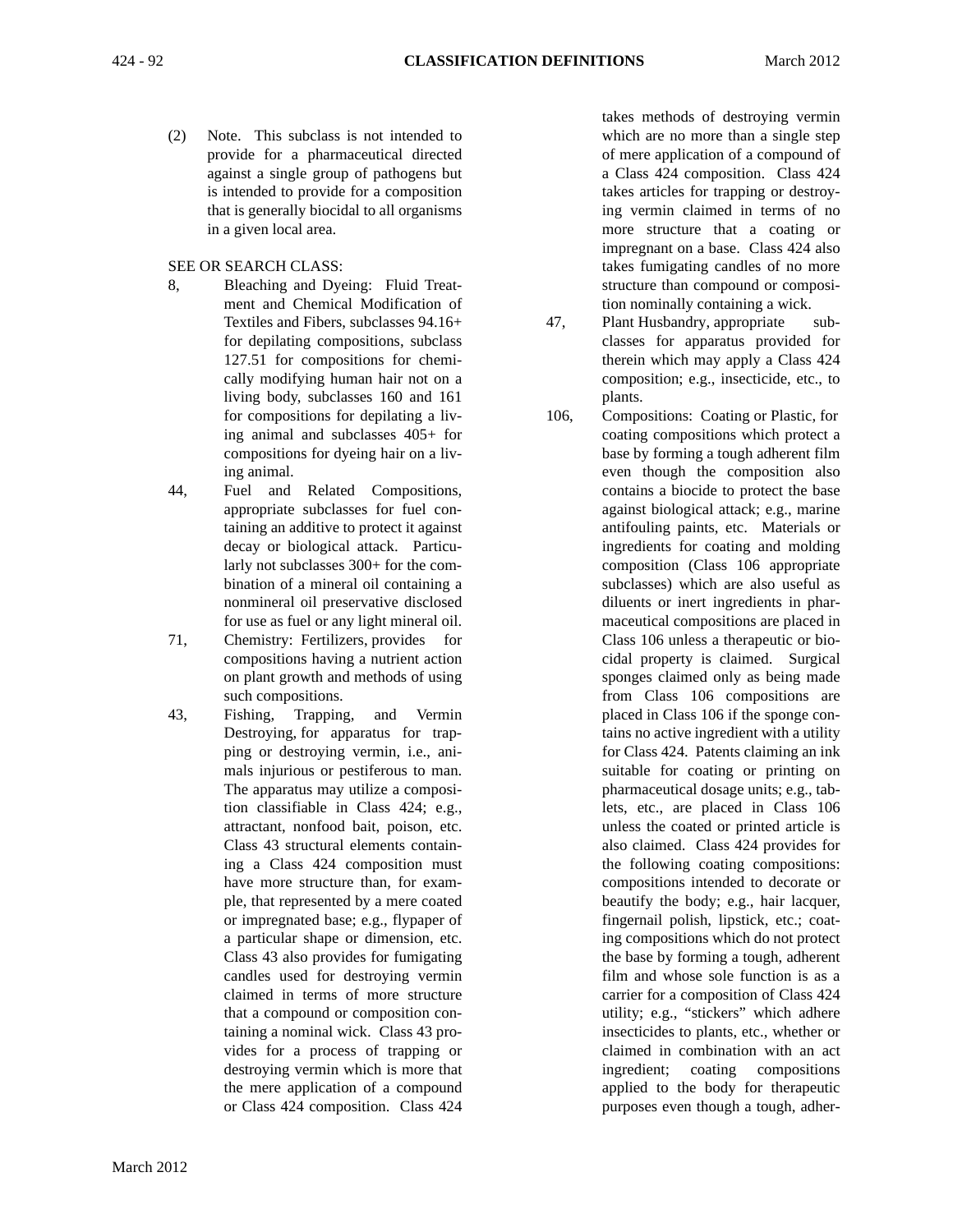ent film is formed; and coating com- poo, etc; subclasses 299.01+ for liquid positions which do not form tough, crystal containing optical filter comadherent film is formed; and coating positions; subclasses 380+ for presercompositions which do not form vative compositions broadly not tough, adherent films and which have elsewhere provided for and for a prea utility provided for in Class 424; servative mixed with a compound e.g., salve, skin cream or a solution of claimed so broadly as not to afford a a material, for example, a mixture of basis of classification; e.g., "a carbon phenols to protect wood against compound", etc.; subclasses 365+ for insect, etc. **antiingestible or denatured composi-**

- 119, Animal Husbandry, appropriate sub- tions; subclass 8.6 for perfume comclasses for a process of treatment of positions, per se; subclasses 582,+ for domestic animals with a Class 424 other optical filter compositions. composition which does not involve 260, Chemistry of Carbon Compounds, insect, etc., particularly subclass 160 attack.
- 162, Paper Making and Fiber Liberation, appropriate subclasses for inorganic
- 174, Electricity: Conductors and Insula- pounds which include an additive, see tors, subclasses 68.1+ for electrical especially subclass 265. conductor structures containing a biocide or repellent (e.g., to repel rats, Class 423 provides for composietc.). tions containing an element or an
- 208, Mineral Oils: Processes and Prod- inorganic compound combined ucts, subclass 1 and 2 for biocidal with a preservative; e.g., a submineral oil products and mixture stance which protect the element thereof. Subclasses 4+ and mineral or compound against biological oil products preserved against biologi- attack, etc. However, a Class 423 cal attack by a mineral oil additive. element or compound containing a
- 252, Compositions, subclasses 9+ for a preservative in which state it is lubricant composition protected claimed or solely disclosed as havagainst biological attack. Subclasses ing a Class 424 utility, is placed as 9+ provides for a mineral oil contain- an original in Class 424.

- cutting the skin and which is more appropriate subclasses for an organic than the mere application of the com- compound which is disclosed or position to the animal. See sub- claimed as having a Class 424 utility, classes 156+ for methods of topically also for an organic compound with an applying a composition to an animal additive to protect the compound to heal sores, kill parasites repel against deterioration or biological
- for fumigating. 423, Chemistry of Inorganic Compounds, subclass 161 for a process of paper compounds and nonmetallic elements making wherein a biocide is added which may have a Class 424 utility. during the process. Class 423 provides inorganic com-

ing a nonmineral oil preservative 504, Plant Protecting and Regulating Comwhen the composition is disclosed to positions, provides for compositions be useful as a lubricant and for pre- having a stimulating, inhibiting (Herserved mineral oil fractions, heavier bicides), or regulating action on plant than mapthas, gasolines and kerosene growth and methods of using such which are not disclosed to be lubri- compositions. Class 504 specifically cants but are disclosed to have sev- provides for algicidal compositions in eral, nonlimiting utilities; subclasses subclasses subclasses 150+ and nutrient compo-106+ for detergent cleaning composi- sitions which contain an insecticide, tions containing a biocide, insecticide fungicide, or deodorant in subclasses or antiseptic. These compositions 101+. Class 504 is superior to Class may be disclosed or claimed as useful 424. If claims are drawn to a "pestiin cleaning a living body; e.g., sham- cide" composition or method without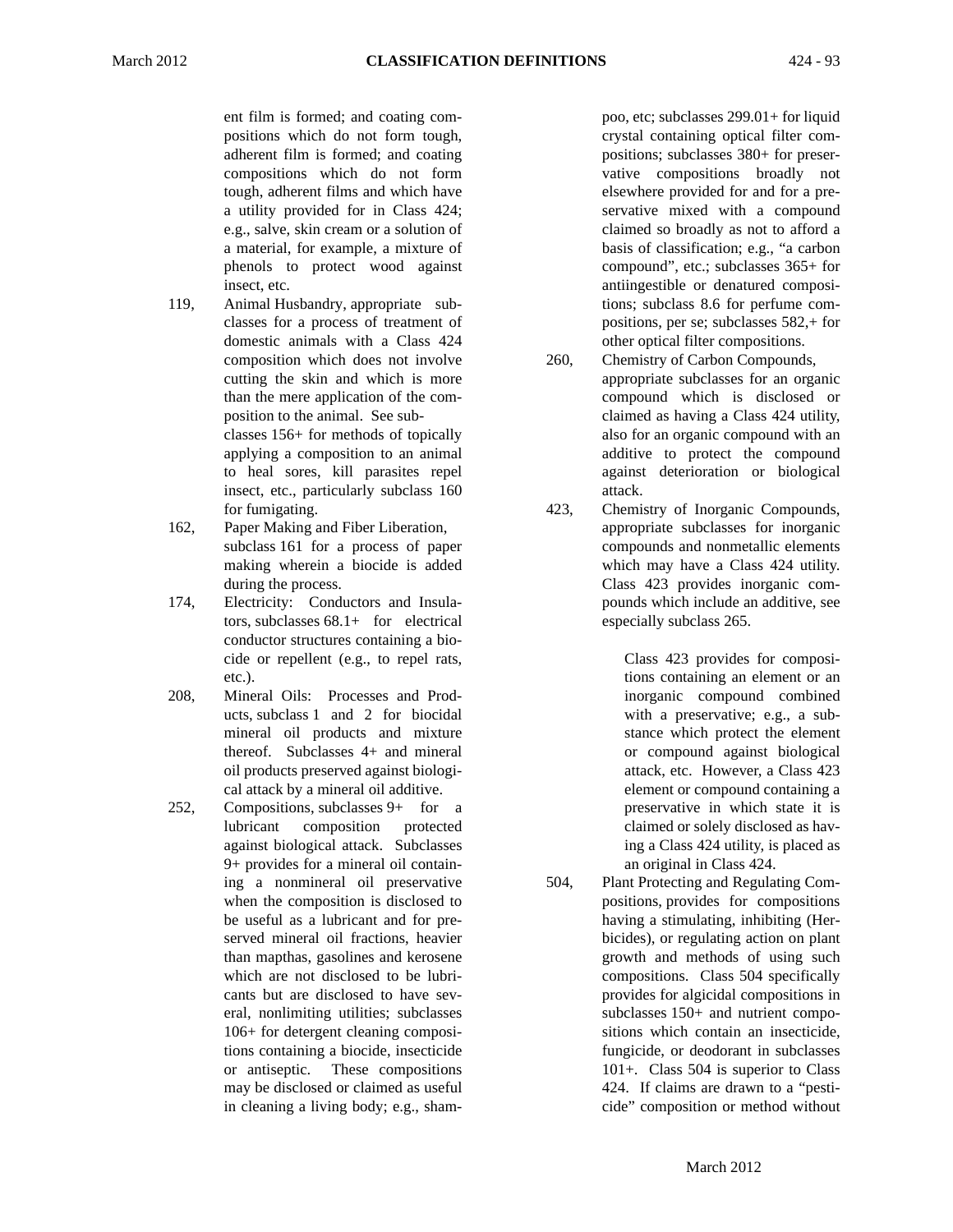specifically reciting the nature of the "pest" to be controlled or eradicated, the patent is placed as an original in Class 424 when only a Class 424 type of "pest" (e.g., fungi, insect, rodent, etc.) is revealed in the patent disclosure. However, if both Class 504 and Class 424 types of "pest" are specifically disclosed or if no disclosure is made as to the specific type of pest, the patent is placed in Class 504 as an original and cross referenced to Class 424. Class 504, subclass 100, also provides for seeds coated with Class 424 biocidal compositions.

**406 Ingredients for reducing the noxious effect of the active substances to organisms other than pest (e.g., toxicity reducing compositions, selfdestructing compositions, etc.):**  This subclass is indented under subclass 405. Subject matter in which the composition includes a component for reducing the toxic effects of the composition on insects, animals or plants that are not the target of the biocidal composition.

# **407 Containing material to enhance the sticking of the active ingredients:**

This subclass is indented under subclass 405. Subject matter in which the composition contains a component which enhances the ability of the composition to stick to the surface to which it is applied.

**408 Capsule or pelleted or tablet: 410**  This subclass is indented under subclass 405. Subject matter in which the biocide, repellent or attactant is in a capsule or is pelleted or tableted.

# **409 Solid as carrier or diluent:**  This subclass is indented under subclass 405. Subject matter in which the composition is coated on or impregnated in a solid self sustaining nominally claimed article.

(1) Note. This and indented subclass are intended to provide for articles by name only when coated by a biocidal or insect or animal attractant or repellent composition.

(2) Note. If an article claim has structure claimed the article will usually be provided for in an article class rather than in this class.

SEE OR SEARCH CLASS:

428, Stock Material or Miscellaneous Articles, appropriate subclasses provides for a stock material product in the form of a single or plural layer web or sheet as provided for therein and which contains a biocide. An article impregnated with a biocide and not containing structure (e.g., size or apertures) and not elsewhere provided (e.g., Class 428, subclass 540) will be classified in Class 424. Class 424 provides for a claim to a base coated with a compound or composition which has a Class 424 utility and in which the base function as a carrier for the active material (e.g., medicated applicator or mosquito repellent fabric). Class 424 also provides for a claim to a coated dosage unit containing a substance having a Class 424 utility. Class 428 provides for a claim to a coated or impregnated article, not otherwise provided for which comprises a base preserved by a composition or compound which has a Class 424 utility (e.g., mothproofed textile or termite proofed wood).

# **Impregnated or coated food or edible simulative of food (e.g., bait, poison, etc.):**

This subclass is indented under subclass 409. Subject matter in which the composition is an impregnated food or edible, a coated food or edible or a material made to simulate an edible or food. Class 424 provides for compositions intended to nourish an animal when such compositions are designed to be administered to the animal by routes other than the oral cavity; e.g., by rectal or parenteral injection, or via a tube through the alimentary tract or stomach wall. Class 424 provides for a compositions containing a food or beverage when said compositions are claimed solely disclosed as having a utility set forth in the Class Definition above. However, a food or beverage containing a biocide as a preservative therefore will be classified as original in Class 426. Class 424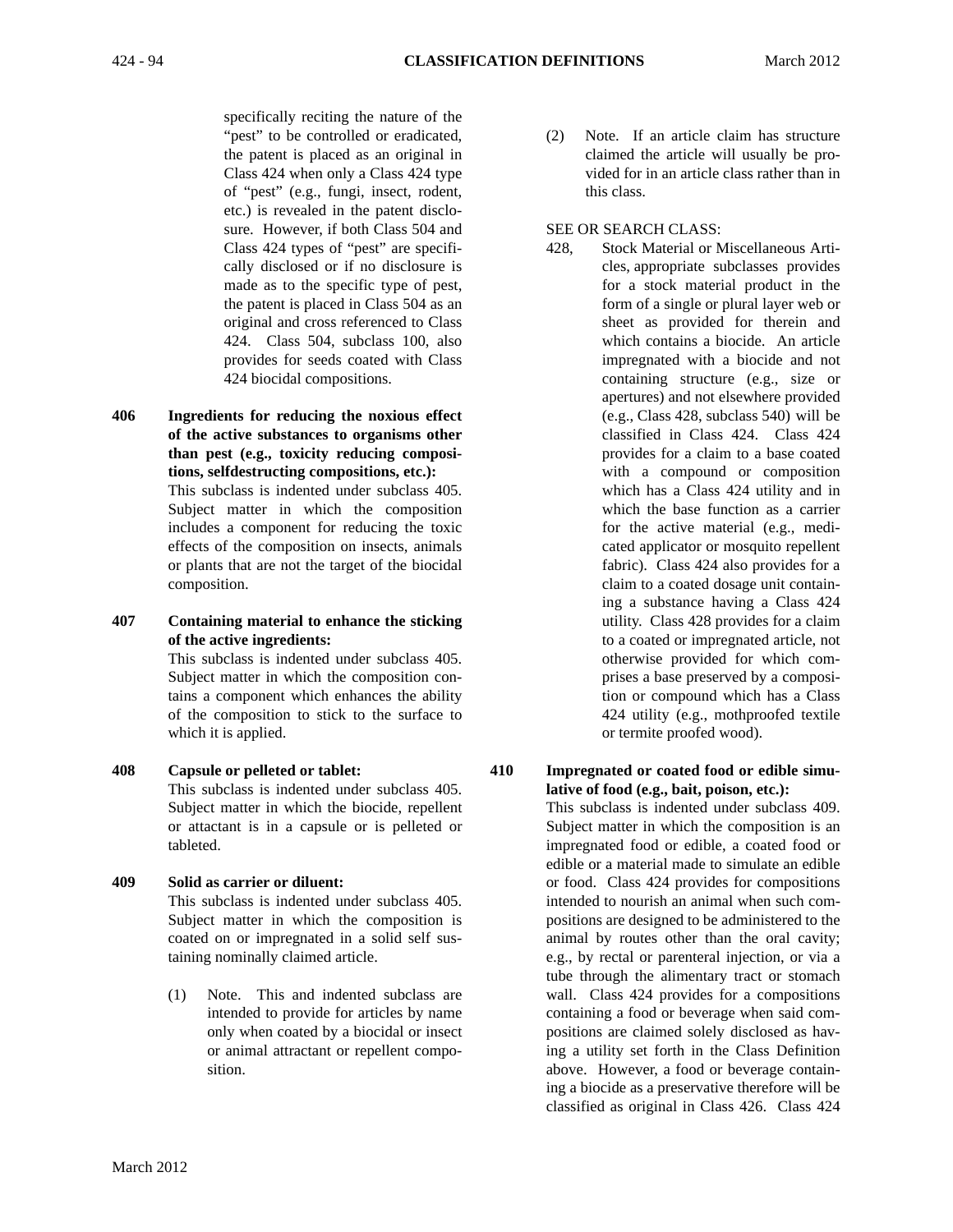also provides for methods of preserving Class 426 products when said methods are no more than the mere use of biocides. Class 424 further provides for food or beverage compositions containing an animal growth regulator or other anabolic agents. For purposes of classification an animal growth regulator or anabolic agent is defined to include the following illustrative causative effects: (a) increase feed efficiency or weight gain; (b) enhance color of egg yolks, combs, skin or legs of chickens; (c) enhance the hatchability of eggs; (d) vary the fat-protein ratio or texture of flesh; (e) chemically caponize an animal, etc.

SEE OR SEARCH CLASS:

- 426, Foods or Edible Material: Processes, Compositions, and Products, provides for compositions intended to nourish an animal by natural oral ingestion, which may contain an additive necessary to maintain the normal metabolism of the animal; e.g., vitamins, minerals, amino acids, etc.
- **411 Impregnated or coated nominal articles (e.g., flea collars, etc.):**

 coated material is an article by name only. This subclass is indented under subclass 409. Subject matter in which the impregnated or

(1) Note. The subclass is intended to provide for articles such as flea collars claimed as no more than coated or impregnated with an insecticide.

SEE OR SEARCH CLASS:

- 427, Coating Processes, subclass 212 for a comprehensive listing of classes providing for coated and impregnated articles or materials.
- 428, Stock Material or Miscellaneous Articles, subclass 907 (a cross-reference art collection) for a product treated against attack by plant or animal life.

# **412 Packaging, cordage building material or container: 413**

This subclass is indented under subclass 411. Subject matter in which a product is impregnated or coated with a biocide or repellent which renders the surface of same toxic or repellent to a living organism and which are disclosed as being useful as a wrapping, packaging, lining or building material or a container.

- (1) Note. Included herein are such products as an impregnated twine, bale band, wall paper, wall board, etc.
- (2) Note. The containers included herein are paper bags and tubes and the like.

SEE OR SEARCH CLASS:

- uct thereof with a Class 424 composi- ing to repel biological attack. 52, Static Structures (e.g., Buildings), subclasses 129+ for a burial vault with means to treat the corpse or prodtion. Subclass 517 for structurally defined static structures; e.g., buildings, utility poles, etc., which a coat-
- 57, Textiles: Spinning, Twisting, and Twining, subclasses 217, 221, 223, 232, 232+, and 258 strands, having structural limitations, coated with a biocide.
- dosage units provided for in Class 424 206, Special Receptacle or Package, provides for a dosage unit made up of a therapeutic material or article and a container, where the container is intended to be physically removed from the therapeutic material or article; e.g., a wrapper pill or capsule, etc. Class 424, Drug, Bio-Affecting a Body Treating Compositions, takes a structured dosage unit which is intended to be used as a whole without disassembling or removal of a part; e.g., unwrapping. Examples of are a capsule filled with coated particulate material intended to be swallowed whole, and a filled soluble, gelatin container intended to be dissolved in toto in water or other liquid.
- 220, Receptacles, subclasses  $87.1+$  for a disinfecting device to be attached to the receptacles of that class.

# **Cellulosic material or building material:**  This subclass is indented under subclass 412. Subject, matter in which the material impregnated is cellulose or contains cellulose or is claimed or disclosed as a building material.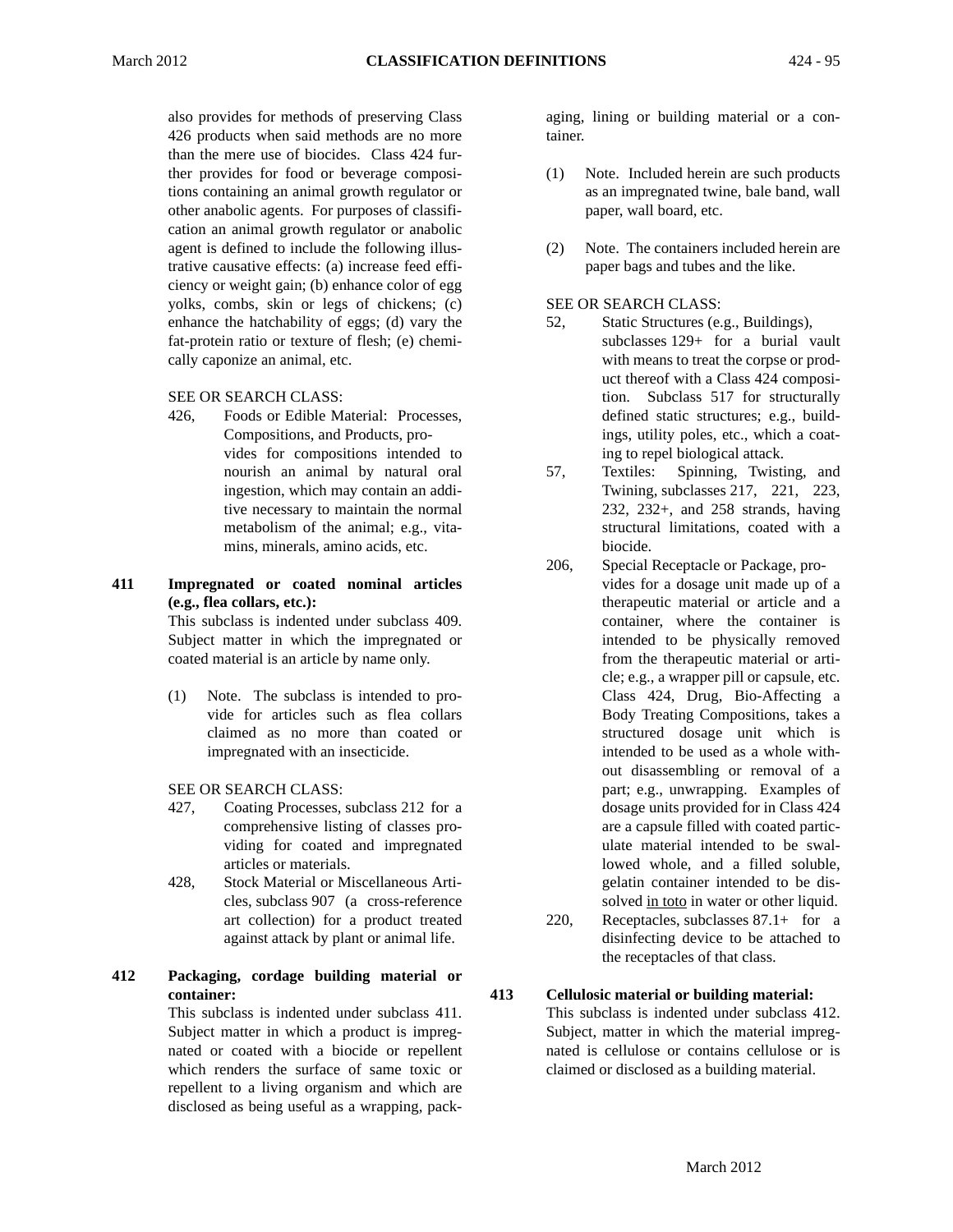#### SEE OR SEARCH THIS CLASS, SUB-CLASS:

- 461, for a sustained or differential release capsule containing discrete particles coated which cellulose or a cellulose derivative.
- 480, for a tablet coated which cellulose or a **418**  cellulose derivative.
- 494, for a cellulose or cellulose derivative coated particle.
- 499, for cellulose or cellulose derivative impregnated particles.

# **414 Impregnated or coated paper or foil:**

This subclass is indented under subclass 409. Subject matter in which the solid carrier is paper or a foil.

SEE OR SEARCH THIS CLASS, SUB-CLASS:

- 419, for a biocidal particle coated with a synthetic resin.
- 443, for a synthetic resin web sheet or filament base, bandage or dressing with an incorporated medicament.
- 462, for a sustained or differential release capsule containing discrete particles coated with a synthetic resin.
- 482, for a tablet coated with a solid synthetic resin.
- 497, for a synthetic resin coated particle.
- 501, for a synthetic resin impregnated particle.

# **415 Wrapping paper:**

 Subject matter in which the paper or foil is dis-This subclass is indented under subclass 414. closed as intended to be used for wrapping.

(1) Note. This subclass provides for fruit wrappers and the like.

# **416 Insecticidal paper or foil:**

This subclass is indented under subclass 414. Subject matter in which the paper or foil is coated or impregnated with an insecticide.

**417 Coated particulate form (e.g., liposome, etc.):** 

This subclass is indented under subclass 409. Subject matter in which the composition is in the form of a coated or impregnated particle.

- (1) Note. Subclasses 418-420 provide for coated particles in which either the coating or the core is of the denominated compound. Subclass 421 provides for particles having inorganic cores.
- **Protein or derivative or polysaccharide or derivative:**

This subclass is indented under subclass 417. Subject matter in which the coating or core of the particles is a protein or derivative or a polysaccharide or derivative.

SEE OR SEARCH THIS CLASS, SUB-CLASS:

- 440, for candy, candy coated pharmaceuticals or chewing gum.
- 456, for a gelatin capsule.
- 460, for a sustained or differential release capsule containing discrete particles coated with a protein.
- $461+$ , for a sustained or differential release capsule containing discrete particles coated with saccharide.
- 477+, for a protein coated tablet.
- 478, for a gelatin coated tablet.
- 479, for a saccharide coated tablet.
- 491, for protein coated particles.
- 492, for gelatin coated particles.
- 493, for saccharide coated particles.
- 499, for protein or saccharide impregnated particles.

#### **419 Natural or synthetic resin:**

This subclass is indented under subclass 417. Subject matter in which the coating or core is a natural or synthetic resin.

SEE OR SEARCH THIS CLASS, SUB-CLASS:

- 414, for a synthetic resin foil coated or impregnated with a biocide.
- 443, for a synthetic resin web sheet or filament base, bandage or dressing with an incorporated medicament.
- 462, for a sustained or differential release capsule containing discrete particles coated with a synthetic resin.
- 482, for a tablet coated with a solid synthetic resin.
- 497, for a synthetic resin coated particle.
- 501, for a synthetic resin impregnated particle.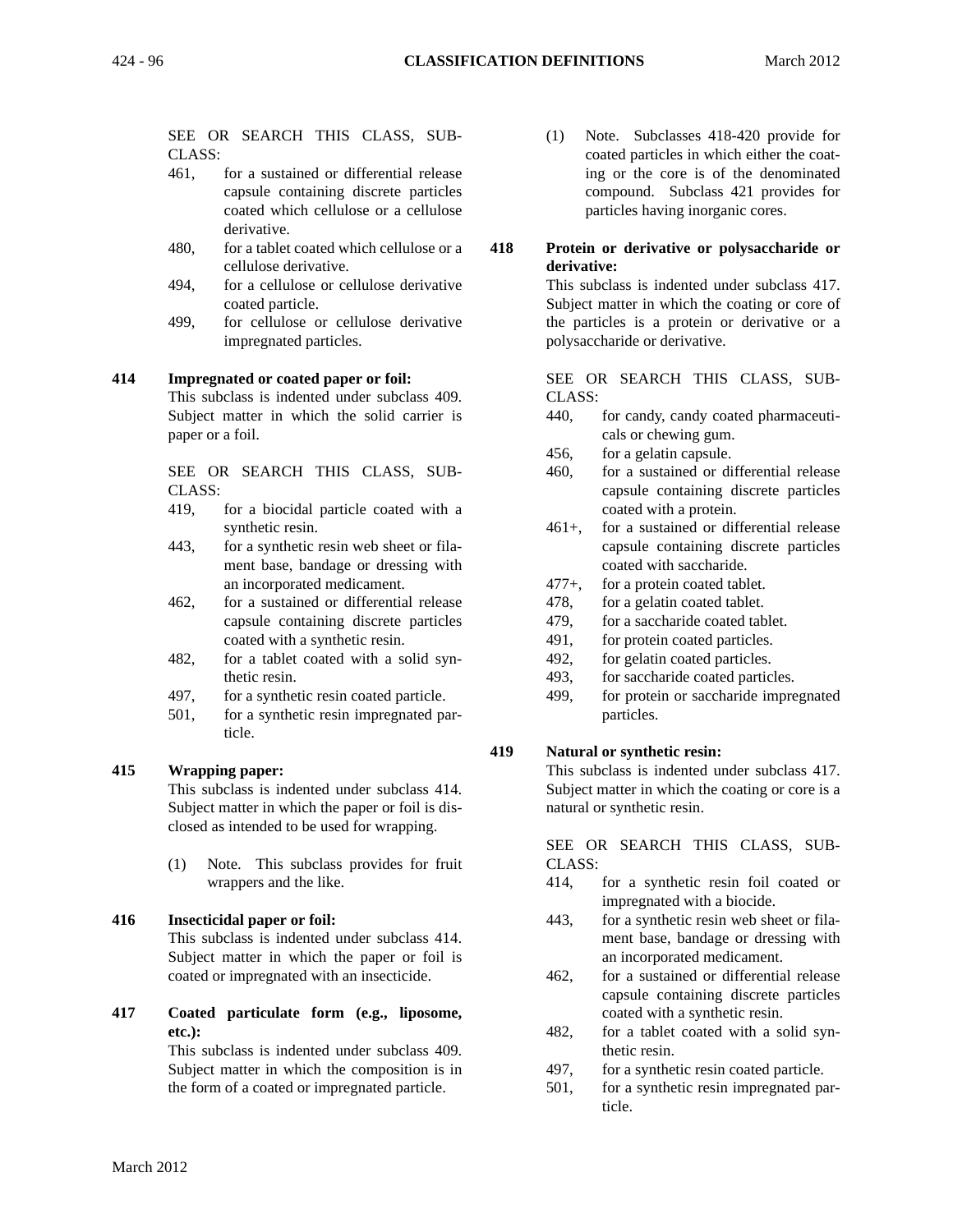- **420 Waxes, fatty acids, etc. (e.g., liposome, etc.): 424**  This subclass is indented under subclass 417. Subject matter in which the coating or core of the particles is a wax, fatty acid or ester type wax.
	- (1) Note. Liposomes are provided for here.

#### **421 Inorganic particle:**

This subclass is indented under subclass 417. Subject matter which the core of the particles is **425**  inorganic.

#### **422 Implant or insert:**

This subclass is indented under subclass 400. Subject matter in which the composition is in a special physical form to adapt for implanting or inserting in the living body wherein the composition releases an active pharmaceutical ingredient in a sustained or differential manner.

(1) Note. Where a patent claims dosage units (in the absence of more comprehensive or controlling claims); e.g., a tablet comprising (or containing) 15 grains of compound X", and in the absence of any structural limitations, definite shape, surface deformation, etc., the original has been placed with the compound.

SEE OR SEARCH THIS CLASS, SUB-CLASS:

- 449, for a transdermal or percutaneous **427**  bandage for sustained release of a drug.
- 457, for a sustained or differential release composition is a capsule.
- 468, for a sustained or differential release tablet.

SEE OR SEARCH CLASS:

604, Surgery, subclass 502 for methods of administering a therapeutic material with a subcutaneous implant.

# **423 Surgical implant or material:**

This subclass is indented under subclass 422. Subject matter in which the composition is claimed or disclosed as surgically implantable.

#### **Membrane or diffusion barrier:**

This subclass is indented under subclass 423. Subject matter in which the sustained or differential release of active pharmaceutical takes place through a membrane or diffusion barrier.

#### SEE OR SEARCH CLASS:

604, Surgery, subclass 501 for methods of performing iontophoretic treatment.

#### **Diffusion barrier is matrix:**

This subclass is indented under subclass 424. Subject matter in which the diffusion barrier is a matrix.

SEE OR SEARCH THIS CLASS, SUB-CLASS:

469+, for matrix containing tablets. 484+, for orally ingestable matrixes.

#### **426 Errodable, resorbable, or dissolving:**

This subclass is indented under subclass 423. Subject matter in which the surgical implant or material is errodable, resorbable, or dissolving.

SEE OR SEARCH THIS CLASS, SUB-CLASS:

- 428, for an errodable, resorbable, or dissolving ocular depot or matrix.
- 444, for a web sheet or filament base or bandage that is resorbable by the body.

# **Ocular:**

This subclass is indented under subclass 422. Subject matter in which special physical form is intended and adapted for placement between the surface of the eye the conjunctiva or between the surface of the eye and a lacrimal gland.

(1) Note. This subclass contains therapeutic devices which are inserted into the opening of a lacrimal gland for the purpose of using the tears secreted by said gland to dispense the therapeutic material.

SEE OR SEARCH CLASS:

604, Surgery, subclass 290 for a method of applying a body treating material or removing material from the body surface. Subclasses 294+ for methods of application to the eye or eye socket.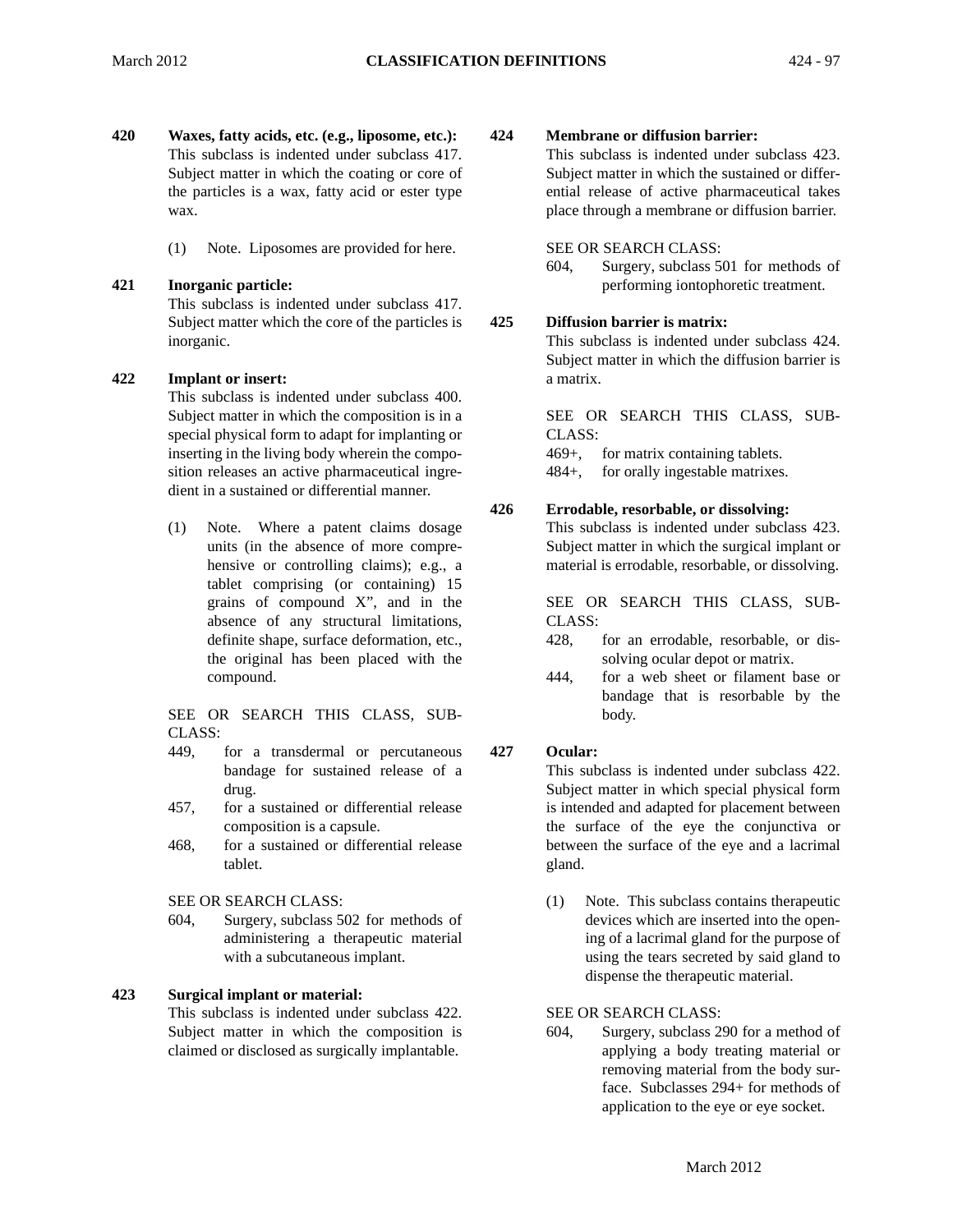# **428 Bioerrodable, resorbable, or dissolving:**

This subclass is indented under subclass 427. Subject matter in which the inserted is errobable, resorbable, or dissolving.

SEE OR SEARCH THIS CLASS, SUB-CLASS:

- 426, for an errodable, resobable, or dissolving depot or matrix.
- 444, for a web sheet or filament base or bandage that is resorbable by the body.

# **429 Contact lens:**

This subclass is indented under subclass 427. Subject matter in which the special physical form is a coated or impregnated lens designed **430**  to cover the cornea of the eye.

# SEE OR SEARCH CLASS:

- 8, Bleaching and Dyeing; Fluid Treatment and Chemical Modification of Textiles and Fibers, subclass 507 for **431**  the process of dyeing a contact lens or product thereof.
- 351, Optics: Eye Examining, Vision Testing and Correcting, appropriate subclasses for methods of and instru- **432**  ments for fitting contact lenses and for structural features and adaptations for contact lenses, such as coloring a portion of the lens to adsorb part of the visible spectrum; subclasses 159.02 through 159.38 for eye contact lens. **433**
- 422, Chemical Apparatus and Process Disinfecting, Deodorizing, Preserving, or Sterilizing, subclasses 1 through 43 for generic processes of deodorizing, preserving, or sterilizing contact lenses or compositions thereof. **434**
- 510, Cleaning Compositions for Solid Surfaces, Auxiliary Compositions Therefor, or Processes of Preparing the Compositions, subclasses 112+ for compositions used for the mere cleaning of contact lenses. **435**
- 514, Drug, Bio-Affecting and Body Treating Compositions, appropriate subclasses for (1) a contact lens composition which contains a nonbioactive polymer admixed with a medicament or (2) composition with or without a nonbioactive polymer used to sterilize

a contact lens composition to reduce or eliminate any eye injury.

- 523, Synthetic Resins or Natural Rubbers, subclass 106 for a composition containing an inactive solid synthetic polymer intended for manufacturing contact lenses.This subclass also provides for a contact lens composition containing its own preserving agent when it is clearly specified and restricted for that use.
- 604, Surgery, subclass 290 for a method of applying a body treating or removing material or subclasses 294+ for a method of application to the eye or eye socket.

# **Vaginal, urethral, uterine:**

This subclass is indented under subclass 422. Subject matter in which the composition is in a special physical form intended to be inserted in the female reproductive tract or the urethra.

# **Tampon:**

This subclass is indented under subclass 430. Subject matter in which the special physical form is coated or impregnated tampon.

# **IUD or ring:**

This subclass is indented under subclass 430. Subject matter in which the special physical form is a structured article intended for insertion in the uterus.

# **Depot, pellet, matrix, or suppository:**

This subclass is indented under subclass 430. Subject matter in which the special physical form is a coated or impregnated depot, pellet, matrix or suppository.

# **Mucosal (e.g., nasal, etc.):**

 form is intended and adapted for application to This subclass is indented under subclass 422. Subject matter in which the special physical a mucous membrane.

# **Mouth:**

This subclass is indented under subclass 434. Subject matter in which mucosal surface is in the mouth.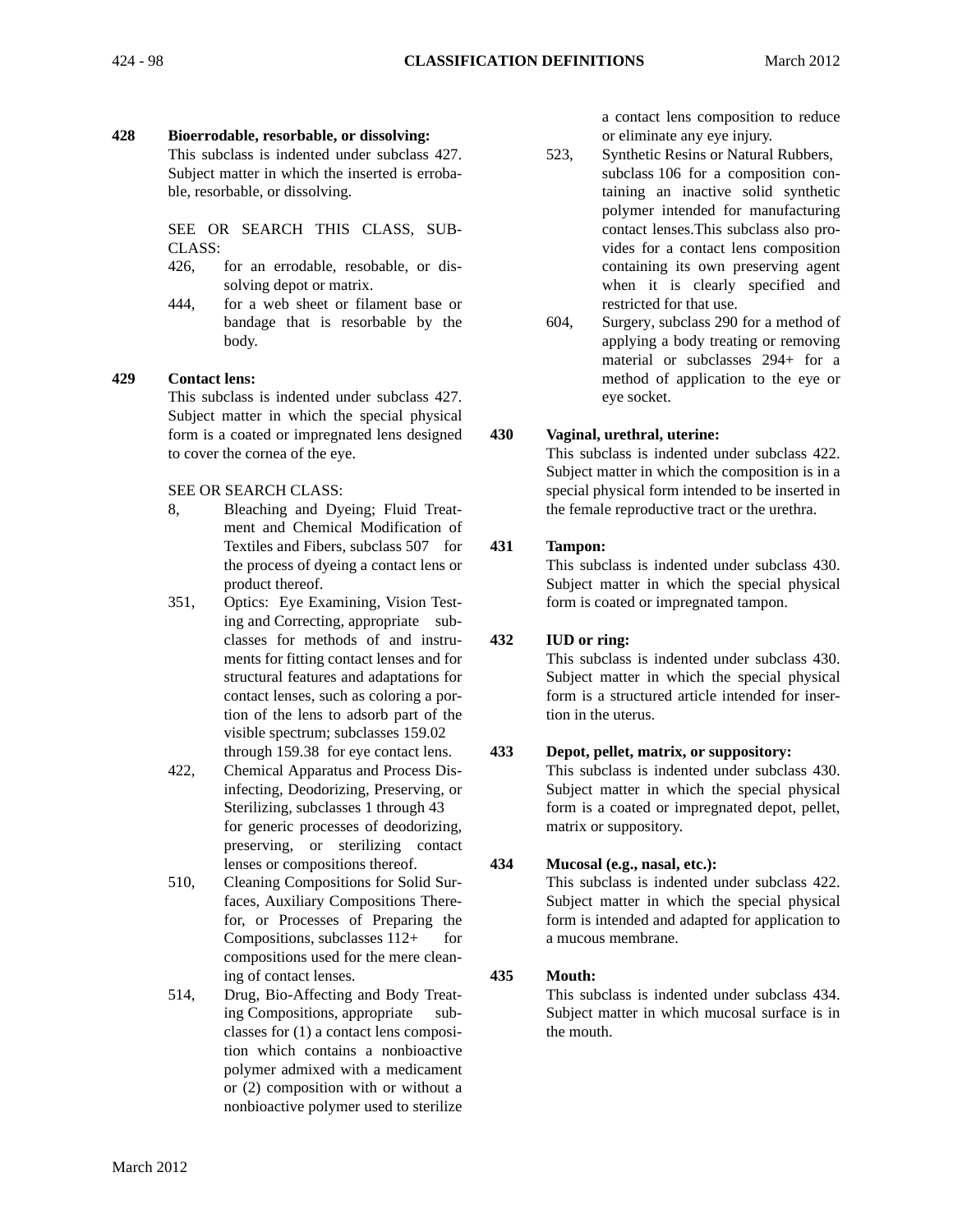#### **436 Anal, rectal (e.g., suppositories, etc.):**  This subclass is indented under subclass 434. Subject matter under 5 ... in which the mucosal surface is in the anus or rectum.

# **437 Otic:**

This subclass is indented under subclass 422. Subject matter in which the special physical form is intended and adapted for placement in the ear canal.

# **438 Specially adapted for ruminant animal:**  This subclass is indented under subclass 400. Subject matter in which the special physical form is a coated or impregnated product that is claimed or disclosed as useful in the treatment of ruminant animals.

 mals digestive system in the rumino-(1) Note. This subclass provides for tablets, capsules, etc., that are typically adapted to be retained in part of the ruminant anireticular sac.

SEE OR SEARCH THIS CLASS, SUB-CLASS: **440** 

442, for animal food as a carrier for a pharmaceutical.

**439 Food or edible as carrier for pharmaceutical:** 

This subclass is indented under subclass 400. Subject matter in which the special physical form is a coated or impregnated food or edible which serves as a means of administering a pharmaceutical.

(1) Note. For Disposition of Foods, see the Search Class note below.

# SEE OR SEARCH CLASS:

426. Foods or Edible Material: Processes, Compositions, and Products, provides for compositions intended to nourish an animal by natural oral ingestion, which an contain an additive necessary to maintain the normal metabolism of the animal; e.g., vitamins, minerals, amino acids, etc. Class 424 provides for compositions intended to nourish an animal when such compositions are designed to be administered to the animal by routes

 stomach wall. However, a food or other than the oral cavity; e.g., by rectal or parenteral injection, or via a tube through the alimentary tract or beverage containing a biocide as a preservative therefore will be classified as original in Class 426. Class 424 also provides for methods of preserving Class 426 products when said methods are no more than the mere use of biocides. Class 424 further provides for food or beverage compositions containing an animal growth regulator or other anabolic agents. For purposes of classification an animal growth regulator or anabolic agent is defined to include the following illustrative causative effects: (a) increase feed efficiency or weight gain; (b) enhance color or egg yolks, combs, skin or legs of chickens; (c) enhance the hatchability of eggs; (d) vary the fat-protein ratio or texture of flesh; (e) chemically caponize an animal, etc.

# **Candy, candy coated or chewing gum:**

This subclass is indented under subclass 439. Subject matter in which the coated or impregnated food or edible is candy, candy coated or is chewing gum.

(1) Note. This sublcass includes compositions under the class definition which are specifically disclosed to be in a chewing gum form, that is containing a chewable ingredient generally insoluble in the saliva which is usually disclosed to function as the carrier or vehicle for the active ingredient.

SEE OR SEARCH THIS CLASS, SUB-CLASS:

- 418, for a saccharide coated biocidal particle.
- 459, for a sustained or differential release capsule containing discrete particles coated with a natural gum or resin.
- 461, for a sustained or differential release capsule containing discrete particles coated with a saccharide.
- 479, for a saccharide coated tablet.
- 481, for a tablet coated with a natural gum or resin.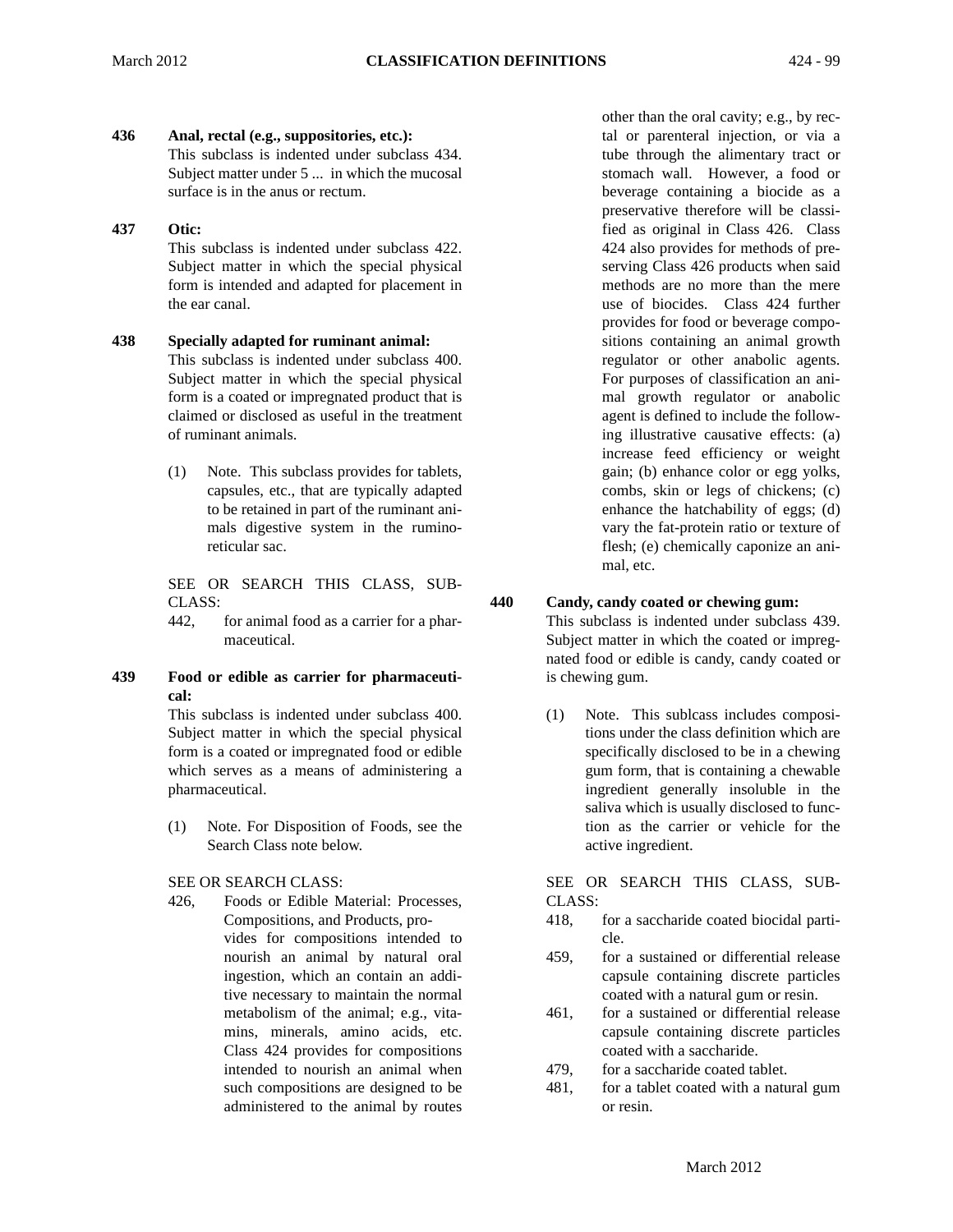- $424 100$ 
	- 493, for saccharide coated particles.
	- 496, for a natural gum or resin coated particle.
	- 499, for saccharide impregnated particles.
	- 500, for natural gum or resin impregnated particles.

# **441 Chewable tablet or wafer:**

This subclass is indented under subclass 439. Subject matter in which the coated or impregnated food or edible is in the form of a chewable tablet or wafer.

SEE OR SEARCH THIS CLASS, SUB-CLASS:

464, for tablets intended to be swallowed.

# **442 Animal food:**

This subclass is indented under subclass 439. Subject matter in which the coated or impregnated food or edible is intended to be consumed by a nonhuman animal.

**443 Web, sheet or filament bases; compositions of bandages; or dressings with incorporated medicaments:** 

> This subclass is indented under subclass 400. Subject matter in which the special physical form contains a coated, impregnated of two layer web, sheet, a filament or is a coated or impregnated bandage or dressing.

- (1) Note. This subclass provides for physical forms wherein the coated or impregnated base or substrate is of a length or width which is proportionately larger than the thickness thereof; e.g., woven textile material, felted self sustaining mat, film, continuous or indeterminate length filament, synthetic resin film, leather, etc. Fibers nominally recited are excluded from this subclass.
- (2) Note. A web sheet or filament base coated with a compound or composition merely to preserve the base against biological attack is excluded from this and indented subclasses (see SEARCH CLASS below).
- (3) Note. This and indented subclasses provide only for articles having a maximum of two layers and lacking sufficient structure to be placed in other classes

based on structure (see SEARCH CLASS below).

SEE OR SEARCH THIS CLASS, SUB-CLASS:

- 414+, for a synthetic resin foil coated or impregnated with a biocide.
- 419, for a biocidal particle coated with a synthetic resin.
- 462, for a sustained or differential release capsule containing discrete particles coated with a synthetic resin.
- 482, for a table coated with a solid synthetic resin.
- 497, for a synthetic resin coated particle.
- 501, for a synthetic resin impregnated particle.

# SEE OR SEARCH CLASS:

- 47, Plant Husbandry, subclass 32.5 for a plant guard containing a biocide and subclass 56 for a seed tape containing a biocide, and subclass 56 for a seed tape containing a biocide, claimed in terms of particular structure or shape, or claimed in combination with plants or seeds.
- 57, Textiles: Spinning, Twisting, and Twining, especially subclass 200 and 241 for a yarn, cord or cable which is coated or impregnated with a compound composition to protect the yarn, cord or cable against biological attack.
- 162, Paper Making and Fiber Liberation, subclass 161 for a process of making paper wherein a biocide is used in the process and the resulting product containing a biocide wherein the biocide protects the product from biological attack.
- 428, Stock Material or Miscellaneous Articles, appropriate subclasses for a stock material product in the form of a single or plural layer web or sheet of the type therein provided, and for which there is no other provision and which is coated or impregnated with a compound or composition to protect the article against biological attack, see subclass 607 (a cross-reference art collection) for a product which has been treated to be resistant against plant or nasal attack. An article